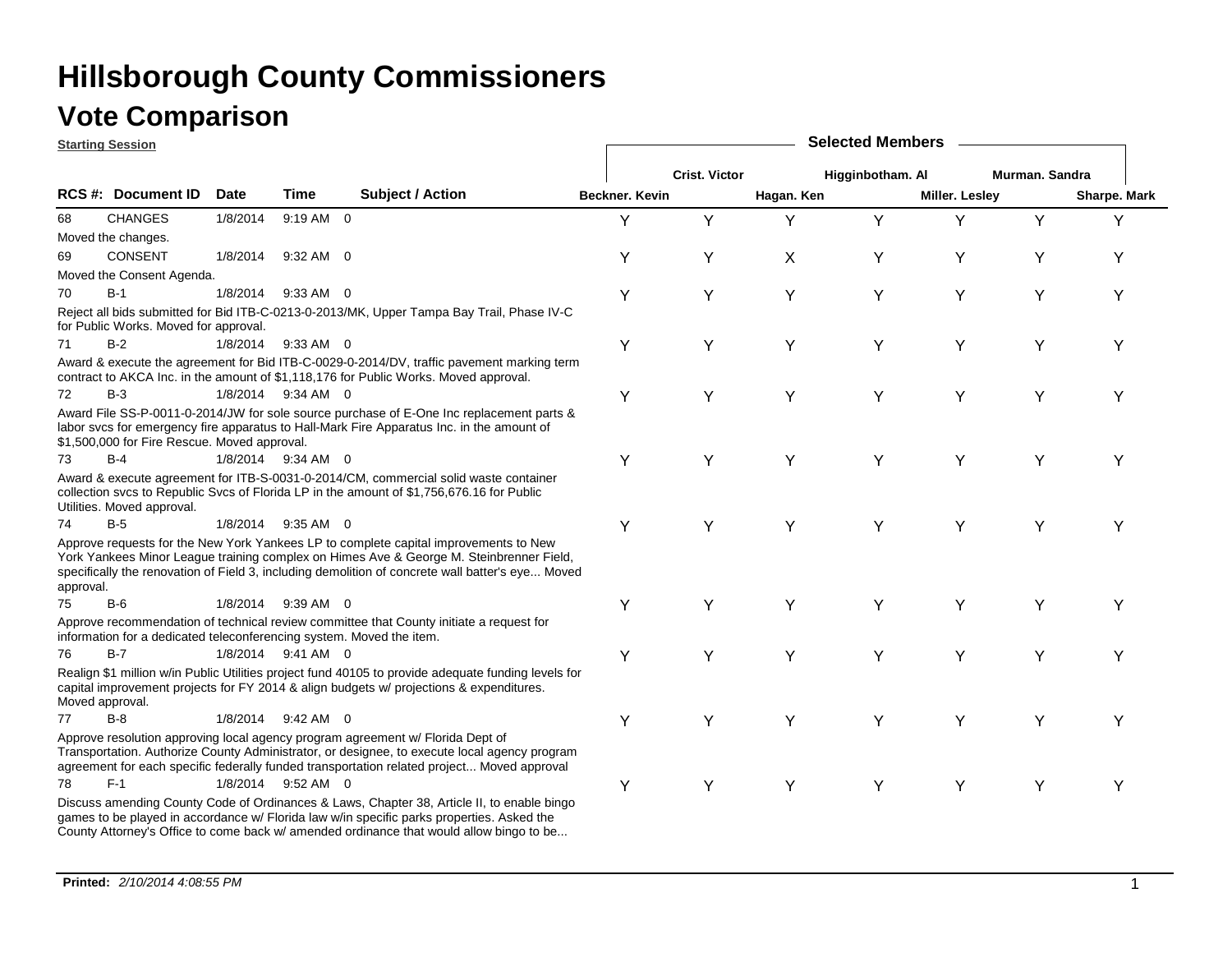|       | <b>Starting Session</b>                                |             |                     |                                                                                                                                                                                                                                                                                          |                       | <b>Selected Members</b> |            |                  |                |                |              |  |  |  |
|-------|--------------------------------------------------------|-------------|---------------------|------------------------------------------------------------------------------------------------------------------------------------------------------------------------------------------------------------------------------------------------------------------------------------------|-----------------------|-------------------------|------------|------------------|----------------|----------------|--------------|--|--|--|
|       |                                                        |             |                     |                                                                                                                                                                                                                                                                                          |                       | <b>Crist. Victor</b>    |            | Higginbotham. Al |                | Murman, Sandra |              |  |  |  |
|       | <b>RCS #: Document ID</b>                              | <b>Date</b> | Time                | <b>Subject / Action</b>                                                                                                                                                                                                                                                                  | <b>Beckner, Kevin</b> |                         | Hagan. Ken |                  | Miller. Lesley |                | Sharpe. Mark |  |  |  |
| 79    | $F-3$                                                  | 1/8/2014    | 9:56 AM 0           |                                                                                                                                                                                                                                                                                          | Y                     | Y                       | Y          | Y                | Y              | Y              | Y            |  |  |  |
| that  |                                                        |             |                     | Asked County staff to bring report back to Board at next meeting, 1/23/2014, on selection of<br>new providers for County homeless svcs; also, wanted to ask Ms. Marcus to come forward &<br>make a presentation on the transition of the Homeless Coalition to the new THHI, included in |                       |                         |            |                  |                |                |              |  |  |  |
| 80    | $G-2$                                                  |             | 1/8/2014 10:00 A 0  |                                                                                                                                                                                                                                                                                          | Y                     | Y                       | X          | Y                | Y              | Υ              | Y            |  |  |  |
|       | Youth Svcs & Hillsborough HS Policy Council. So moved. |             |                     | Receive November 2013 monthly report from Head Start (HS)/Early HS Divs of Children &                                                                                                                                                                                                    |                       |                         |            |                  |                |                |              |  |  |  |
| 81    | $A-13$                                                 |             | 1/8/2014 10:03 A 0  |                                                                                                                                                                                                                                                                                          | Y                     | Y                       | Y          | Υ                | Υ              | Y              | Y            |  |  |  |
| not   |                                                        |             |                     | Approve agreement w/ University of Florida to provide specific consulting, technical analysis, &<br>support svcs to County Admin Asked the Board not grant item today & come back at next<br>Board meeting w/ summary or copy of Mr. Bole's work product & reason why the Board was      |                       |                         |            |                  |                |                |              |  |  |  |
| 82    | $G-1$                                                  | 1/8/2014    | 10:43 A 0           |                                                                                                                                                                                                                                                                                          | Y                     | Y                       | Y          | Y                | Y              | Y              | Y            |  |  |  |
|       |                                                        |             |                     | Receive report from Children & Youth Svcs regarding human trafficking. Moved to accept.                                                                                                                                                                                                  |                       |                         |            |                  |                |                |              |  |  |  |
| 83    | $D-1$                                                  |             | 1/8/2014 2:04 PM 0  |                                                                                                                                                                                                                                                                                          | Y                     | Y                       | X          | Υ                | X              | Υ              | Υ            |  |  |  |
| open. |                                                        |             |                     | Consider hearing examiner's 12/17/2013 findings of fact, conclusions of law, & recommended<br>order on rate-adjustment application filed by Pluris PCU Inc for franchised water & wastewater<br>utility system in Pebble Creek area & authorize, in accordance w/ recommended Moved to   |                       |                         |            |                  |                |                |              |  |  |  |
| 84    | $D-1$                                                  |             | 1/8/2014 2:11 PM 0  |                                                                                                                                                                                                                                                                                          | Y                     | Y                       | X          | Y                | Χ              | Υ              | Y            |  |  |  |
|       |                                                        |             |                     | Consider hearing examiner's 12/17/2013 findings of fact, conclusions of law, & recommended<br>order on rate-adjustment application filed by Pluris PCU Inc for franchised water & wastewater<br>utility system in Pebble Creek area & Moved to continue public hearing until 6/18/2014.  |                       |                         |            |                  |                |                |              |  |  |  |
| 85    | <b>CHANGES</b>                                         |             | 1/14/2014 9:08 AM 9 |                                                                                                                                                                                                                                                                                          | Y                     | X                       | Y          | X                | Υ              | Y              | X            |  |  |  |
|       | Moved the changes.                                     |             |                     |                                                                                                                                                                                                                                                                                          |                       |                         |            |                  |                |                |              |  |  |  |
| 86    | <b>CONSENT</b>                                         |             | 1/14/2014 9:08 AM 9 |                                                                                                                                                                                                                                                                                          | Υ                     | X                       | Υ          | X                | Y              | Υ              | X            |  |  |  |
|       | Moved to approve the Consent Agenda.                   |             |                     |                                                                                                                                                                                                                                                                                          |                       |                         |            |                  |                |                |              |  |  |  |
| 87    | 813.05P                                                |             | 1/14/2014 9:19 AM 4 |                                                                                                                                                                                                                                                                                          | Y                     | Y                       | Υ          | X                | Υ              | Y              | X            |  |  |  |
|       |                                                        |             |                     | 813.05P Mosaic Fertilizer LLC, Approval of mining unit 21A. Moved for approval.                                                                                                                                                                                                          |                       |                         |            |                  |                |                |              |  |  |  |
| 88    | $V22 - 2013$                                           |             | 1/14/2014 9:23 AM 9 |                                                                                                                                                                                                                                                                                          | Y                     | Y                       | Y          | X                | Y              | Y              | X            |  |  |  |
|       | 300' W/O Pamie St., rezone to PD. Moved approval.      |             |                     | Vacating petition V22-2013, Folio 02426.0000 Petition to vacate a platted 10' ROW located<br>H.1B RZ-PD 13-0949-EGL/NW Vincent Marchetti & Greenberg Traurig, N/S of Waters Ave.                                                                                                         |                       |                         |            |                  |                |                |              |  |  |  |
| 89    | CDD140006                                              |             | 1/14/2014 9:25 AM 5 |                                                                                                                                                                                                                                                                                          | Y                     | Υ                       | Y          | X                | Y              | Υ              | X            |  |  |  |
|       |                                                        |             |                     | CDD 14-0006 - Petition to establish Bullfrog Creek CDD. Moved approval. Ordinance 14-1.                                                                                                                                                                                                  |                       |                         |            |                  |                |                |              |  |  |  |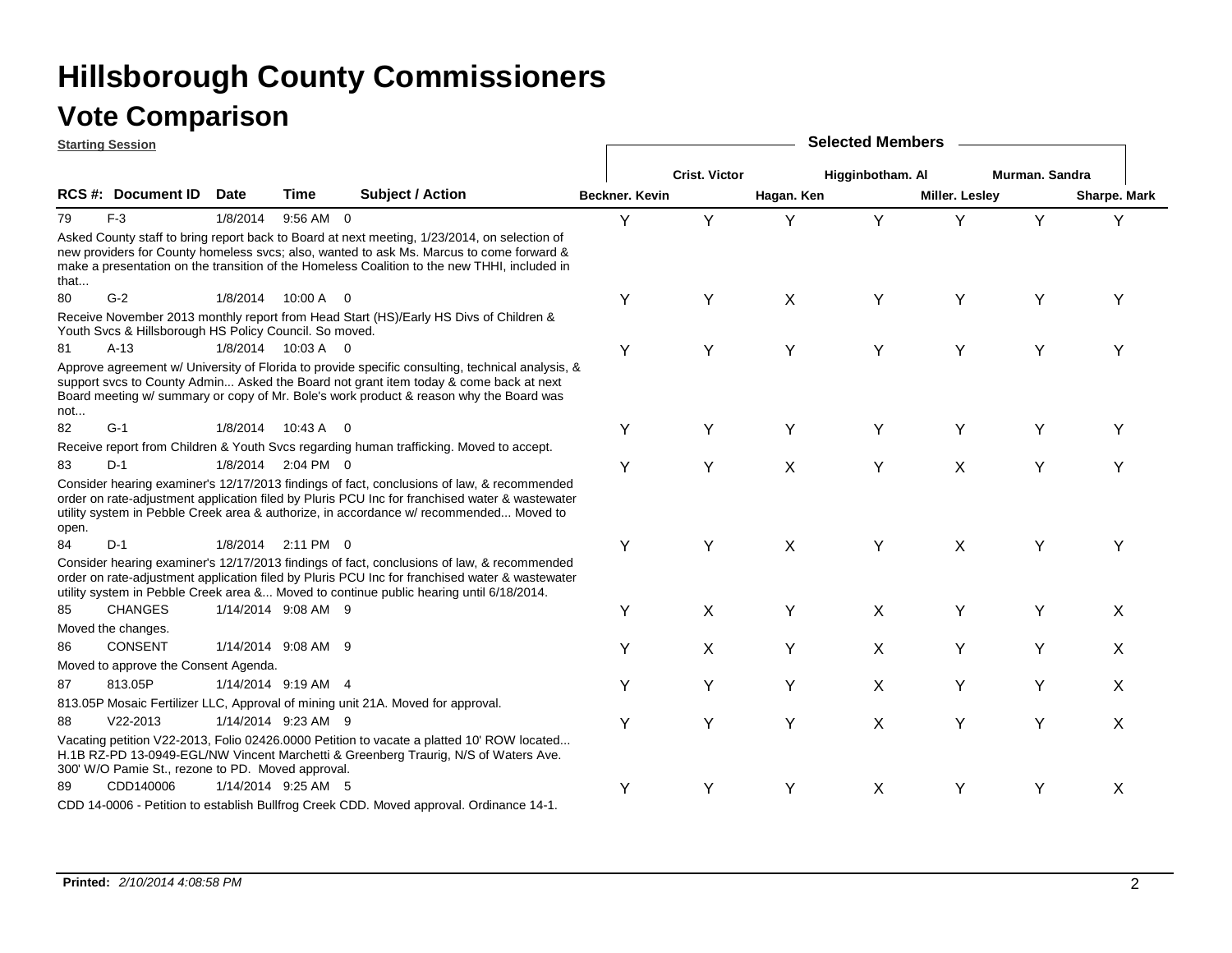|     | <b>Starting Session</b>                                |                     |                     |                                                                                                                                                                                     | <b>Selected Members</b> |                      |            |                  |                       |                |              |  |  |  |
|-----|--------------------------------------------------------|---------------------|---------------------|-------------------------------------------------------------------------------------------------------------------------------------------------------------------------------------|-------------------------|----------------------|------------|------------------|-----------------------|----------------|--------------|--|--|--|
|     |                                                        |                     |                     |                                                                                                                                                                                     |                         | <b>Crist. Victor</b> |            | Higginbotham. Al |                       | Murman, Sandra |              |  |  |  |
|     | <b>RCS #: Document ID</b>                              | Date                | Time                | <b>Subject / Action</b>                                                                                                                                                             | Beckner, Kevin          |                      | Hagan. Ken |                  | <b>Miller. Lesley</b> |                | Sharpe. Mark |  |  |  |
| 90  | PRS140114TH                                            |                     | 1/14/2014 10:16 A 9 |                                                                                                                                                                                     | Y                       | Y                    | Y          | $\sf X$          | Y                     | Y              | X            |  |  |  |
|     | bring back to the next land use meeting.               |                     |                     | PRS-14-0114-TH/S Camping World, NE Corner of Gore Rd. & Shirley Jo Ln., allow<br>recreational vehicle display & sales w/i parcels F-1 thru F-3 Moved to continue to 2/11/14 &       |                         |                      |            |                  |                       |                |              |  |  |  |
| 91  | PRS140118NW                                            | 1/14/2014 10:18 A 9 |                     |                                                                                                                                                                                     | Y                       | Υ                    | Y          | X                | Y                     | Y              | X            |  |  |  |
|     |                                                        |                     |                     | PRS-14-0118-NWH/NW Todd Dziubek, NE Corner of Race Track Rd. & Monroe's Business<br>Park, delete condition 8.1 which req'd a 30' buffer along Race Track Rd. Moved approval.        |                         |                      |            |                  |                       |                |              |  |  |  |
| 92  | PRS140122TN                                            |                     | 1/14/2014 10:20 A 9 |                                                                                                                                                                                     | Υ                       | Y                    | Y          | X                | Υ                     | Y              | X            |  |  |  |
|     | Moved adoption.                                        |                     |                     | PRS-14-0122-TNC/NW Thomas Fass, Director of Real Estate & Facilities Svcs, W/S of Kelly<br>Rd., 400' S/O Hillsborough Ave, minor mod to 14.11 acre PD located on W side of Kelly Rd |                         |                      |            |                  |                       |                |              |  |  |  |
| 93  | PRS140150RV                                            |                     | 1/14/2014 10:22 A 9 |                                                                                                                                                                                     | Y                       | Y                    | Y          | X                | Υ                     | Y              | X            |  |  |  |
|     |                                                        |                     |                     | PRS-14-0150-RV/S KB Home Tampa LLC, S/S of Cone Grove Rd, 5 mile W/O US Hwy 301,<br>minor mod. of the PD district PD to reduce the min. lot size Moved approval.                    |                         |                      |            |                  |                       |                |              |  |  |  |
| 94  | PRS140151BR                                            |                     | 1/14/2014 10:41 A 9 |                                                                                                                                                                                     | Y                       | Y                    | Y          | X                | Υ                     | Y              | X            |  |  |  |
|     |                                                        |                     |                     | PRS-14-0151-BR/C Homes by West Bay LLC, N side of Lumsden Rd., 200' E/O Lithia<br>Pinecrest Rd., amend development standards for residential uses Moved approval.                   |                         |                      |            |                  |                       |                |              |  |  |  |
| 95  | PRS140152RV                                            |                     | 1/14/2014 10:44 A 9 |                                                                                                                                                                                     | X                       | Y                    | Y          | X                | Y                     | Υ              | X            |  |  |  |
|     |                                                        |                     |                     | PRS-14-0152-RV/S Schwenk Properties LLC, E side of Balm Riverview Rd., 1/4 mile S/E of<br>Triple Creek Blvd., reduce the no. & size of the req'd park areas Moved approval.         |                         |                      |            |                  |                       |                |              |  |  |  |
| 96  | RZSTD130695                                            |                     | 1/14/2014 10:48 A 9 |                                                                                                                                                                                     | Y                       | Y                    | Y          | X                | Y                     | Y              | X            |  |  |  |
|     | RMC-9(R). Moved to open oral argument.                 |                     |                     | RZ-STD-13-0695-SM/C Todd Pressman, E/S of Taylor Rd., 500' N/O MLK Blvd., rezoning to                                                                                               |                         |                      |            |                  |                       |                |              |  |  |  |
| 97  | RZSTD130695                                            |                     | 1/14/2014 11:17 A 9 |                                                                                                                                                                                     | Y                       | Y                    | Y          | X                | Υ                     | Y              | X            |  |  |  |
|     | RMC-9(R). Moved staff recommendation.                  |                     |                     | RZ-STD-13-0695-SM/C Todd Pressman, E/S of Taylor Rd., 500' N/O MLK Blvd., rezoning to                                                                                               |                         |                      |            |                  |                       |                |              |  |  |  |
| 98  | RZSTD130967                                            |                     | 1/14/2014 11:20 A 9 |                                                                                                                                                                                     | Y                       | Y                    | Y          | X                | Υ                     | Υ              | X            |  |  |  |
|     | rezoning to RSC-9(R). Moved to open for oral argument. |                     |                     | RZ-STD13-0967-RV/S Jim McCullagh, S/W corner of Riverview Dr. & Providence Rd.,                                                                                                     |                         |                      |            |                  |                       |                |              |  |  |  |
| 99  | RZSTD130967                                            |                     | 1/14/2014 11:24 A 9 |                                                                                                                                                                                     | Y                       | Y                    | Y          | X                | Y                     | Y              | $\times$     |  |  |  |
|     | rezoning to RSC-9(R). Moved for approval.              |                     |                     | RZ-STD13-0967-RV/S Jim McCullagh, S/W corner of Riverview Dr. & Providence Rd.,                                                                                                     |                         |                      |            |                  |                       |                |              |  |  |  |
| 100 | $K.1$ .                                                |                     | 1/14/2014 11:26 A 9 |                                                                                                                                                                                     | Y                       | Y                    | Y          | X                | Y                     | Y              | X            |  |  |  |
| PH. |                                                        |                     |                     | Announcement of a PH for Port Redwing Brownfield Area Designation. Moved to schedule the                                                                                            |                         |                      |            |                  |                       |                |              |  |  |  |
| 101 | <b>CHANGES</b>                                         |                     | 1/23/2014 9:25 AM 0 |                                                                                                                                                                                     | Υ                       | Y                    | Y          | Y                | Υ                     | Y              | Y            |  |  |  |
|     | Moved the changes.                                     |                     |                     |                                                                                                                                                                                     |                         |                      |            |                  |                       |                |              |  |  |  |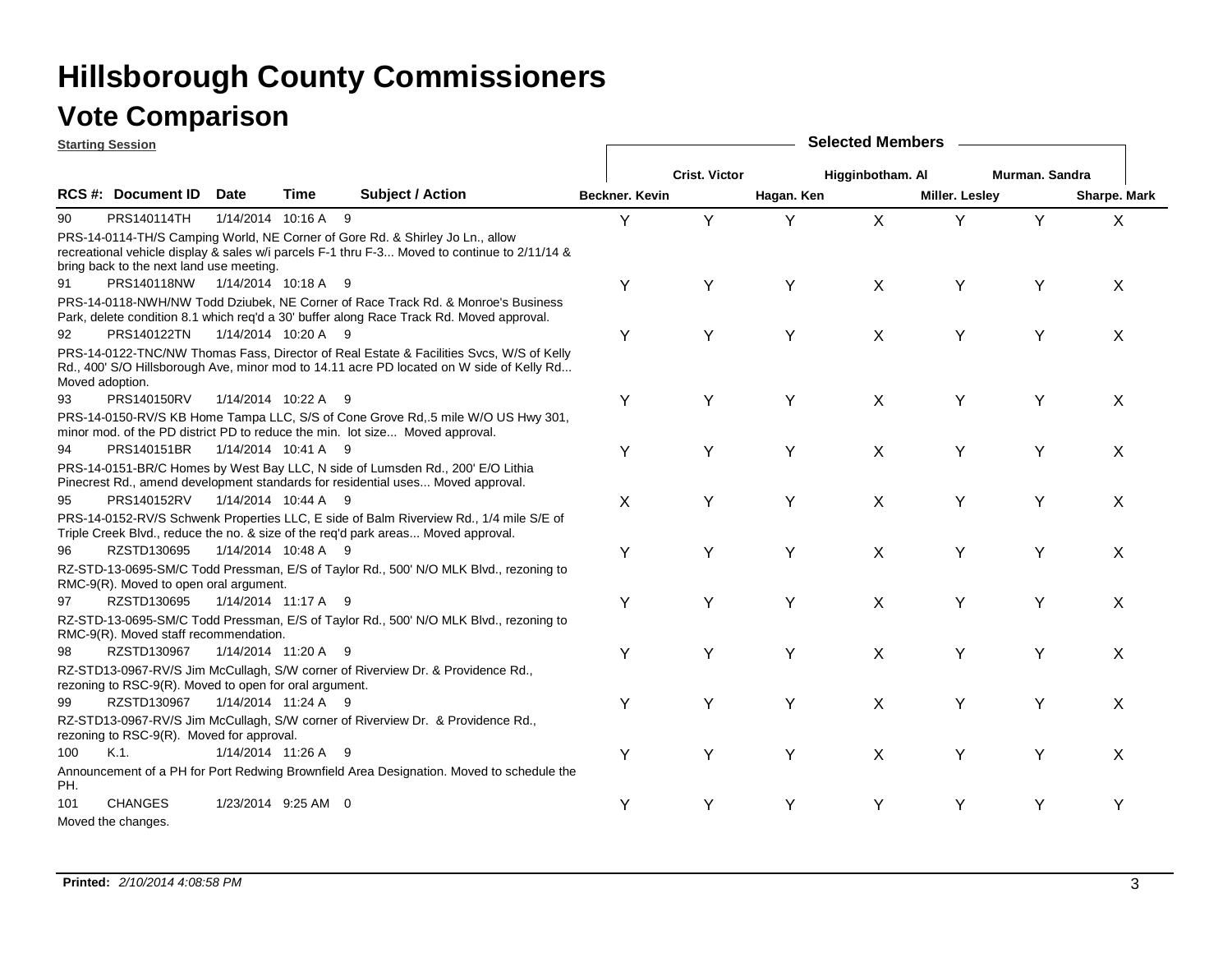**Starting Session**

|           | ətartırıy ə <del>c</del> əsion                            |                     |                                                                                                                                                                                                                                                                                  |                |                      |            |                  |                       |                |              |  |
|-----------|-----------------------------------------------------------|---------------------|----------------------------------------------------------------------------------------------------------------------------------------------------------------------------------------------------------------------------------------------------------------------------------|----------------|----------------------|------------|------------------|-----------------------|----------------|--------------|--|
|           |                                                           |                     |                                                                                                                                                                                                                                                                                  |                | <b>Crist. Victor</b> |            | Higginbotham. Al |                       | Murman. Sandra |              |  |
|           | RCS #: Document ID Date                                   | <b>Time</b>         | Subject / Action                                                                                                                                                                                                                                                                 | Beckner. Kevin |                      | Hagan. Ken |                  | <b>Miller. Lesley</b> |                | Sharpe. Mark |  |
| 102       | <b>CONSENT</b>                                            | 1/23/2014 9:50 AM 0 |                                                                                                                                                                                                                                                                                  | Y              | Y                    | Υ          | Υ                | Y                     | Y              | Y            |  |
|           | Moved to approve. Item A-19 was withheld.                 |                     |                                                                                                                                                                                                                                                                                  |                |                      |            |                  |                       |                |              |  |
| 103       | $B-2$                                                     | 1/23/2014 9:51 AM 0 |                                                                                                                                                                                                                                                                                  | Υ              | Υ                    | Υ          | Υ                | Υ                     | Υ              |              |  |
|           | Real Estate and Facilities Services. Moved approval.      |                     | Select Bandes Construction Company Inc. deemed to perform services for RFP-C-0006-0-<br>2014/DP, Robert W. Saunders Sr. Public Library, CIP 70081 construction-manager-at-risk for                                                                                               |                |                      |            |                  |                       |                |              |  |
| 104       | $B-3$                                                     | 1/23/2014 9:51 AM 0 |                                                                                                                                                                                                                                                                                  | Y              | Y                    | Y          | Y                | Y                     | Y              |              |  |
| approval. |                                                           |                     | Award & execute agreements for Bid ITB-C-0020-0-2014/MK to Carl Hawkins Inc & Kimmins<br>Contracting Corp. in the amount of \$1.2 mill, per each agreement, for Public Utilities. Moved                                                                                          |                |                      |            |                  |                       |                |              |  |
| 105       | $B-5$                                                     | 1/23/2014 10:12 A 0 |                                                                                                                                                                                                                                                                                  | Y              | Υ                    | Y          | N                | Y                     | Y              |              |  |
| on        |                                                           |                     | Approve agreement w/ University of Florida for svcs to be provided by Gene Boles, FAICP,<br>providing consulting, technical analysis, & support svcs to Co. Admin Moved approval &<br>wanted Ms. Garsys bring back to next mtg options to proceed, how long would take, & costs  |                |                      |            |                  |                       |                |              |  |
| 106       | $B-5$                                                     | 1/23/2014 10:12 A 0 |                                                                                                                                                                                                                                                                                  | Y              | Υ                    | Y          | Y                | Y                     | Y              |              |  |
|           | for the time, costs, and delineation of responsibilities. |                     | Approve agreement w/ University of Florida for svcs to be provided by Gene Boles, to provide<br>consulting, technical analysis and support svcs to Co. Admin Moved to bring back the report                                                                                      |                |                      |            |                  |                       |                |              |  |
| 107       | $G-1$                                                     | 1/23/2014 10:26 A 0 |                                                                                                                                                                                                                                                                                  | Y              | Y                    | Y          | Y                | Υ                     | Υ              | Y            |  |
| report.   |                                                           |                     | Receive from Animal Services a Be the Way Home Plan update. Moved to receive the                                                                                                                                                                                                 |                |                      |            |                  |                       |                |              |  |
| 108       | $B-1$                                                     | 1/23/2014 10:33 A 0 |                                                                                                                                                                                                                                                                                  | Y              | Υ                    | Y          | Υ                | Υ                     | Y              |              |  |
|           | awarded to the HCSO. Moved approval.                      |                     | Appropriate \$119,998 from other designated reserves within the Countywide General Fund to<br>provide the required match for a \$1.25 million community oriented policing services grant                                                                                         |                |                      |            |                  |                       |                |              |  |
| 109       | $F-5$                                                     | 1/23/2014 10:43 A 0 |                                                                                                                                                                                                                                                                                  | Y              | Y                    | Y          | Y                | Y                     | Y              |              |  |
|           | Center. Moved to receive the report.                      |                     | Receive a report and update from Dr. Alan List, president/chief executive officer, Moffitt Cancer                                                                                                                                                                                |                |                      |            |                  |                       |                |              |  |
| 110       | $B-6$                                                     | 1/23/2014 10:55 A 0 |                                                                                                                                                                                                                                                                                  | Y              | Υ                    | Υ          | Y                | Y                     | Y              |              |  |
|           |                                                           |                     | Approve agreement w/ Tampa JCC Federation for \$151,200 for renovation/restoration work;<br>preserv. & restrictive use agreement requiring repayment of grant funds; & resolution allocating<br>historic preserv. challenge grant funds to Tampa JCC. Moved to approve the item. |                |                      |            |                  |                       |                |              |  |
| 111       | $B-7$                                                     | 1/23/2014 10:59 A 0 |                                                                                                                                                                                                                                                                                  | Y              | Υ                    | Y          | Υ                | Υ                     | Υ              | Y            |  |
|           |                                                           |                     | Approve agreement w/Speak Up Tampa Bay Public Access Television Inc., dba as Tampa Bay<br>Community Network for two-year term commencing 1/1/14, to provide video media production                                                                                               |                |                      |            |                  |                       |                |              |  |

**Selected Members**

svcs; Approve budget amendment to realign \$150,000 from nonprofit unallocated acct. Moved approval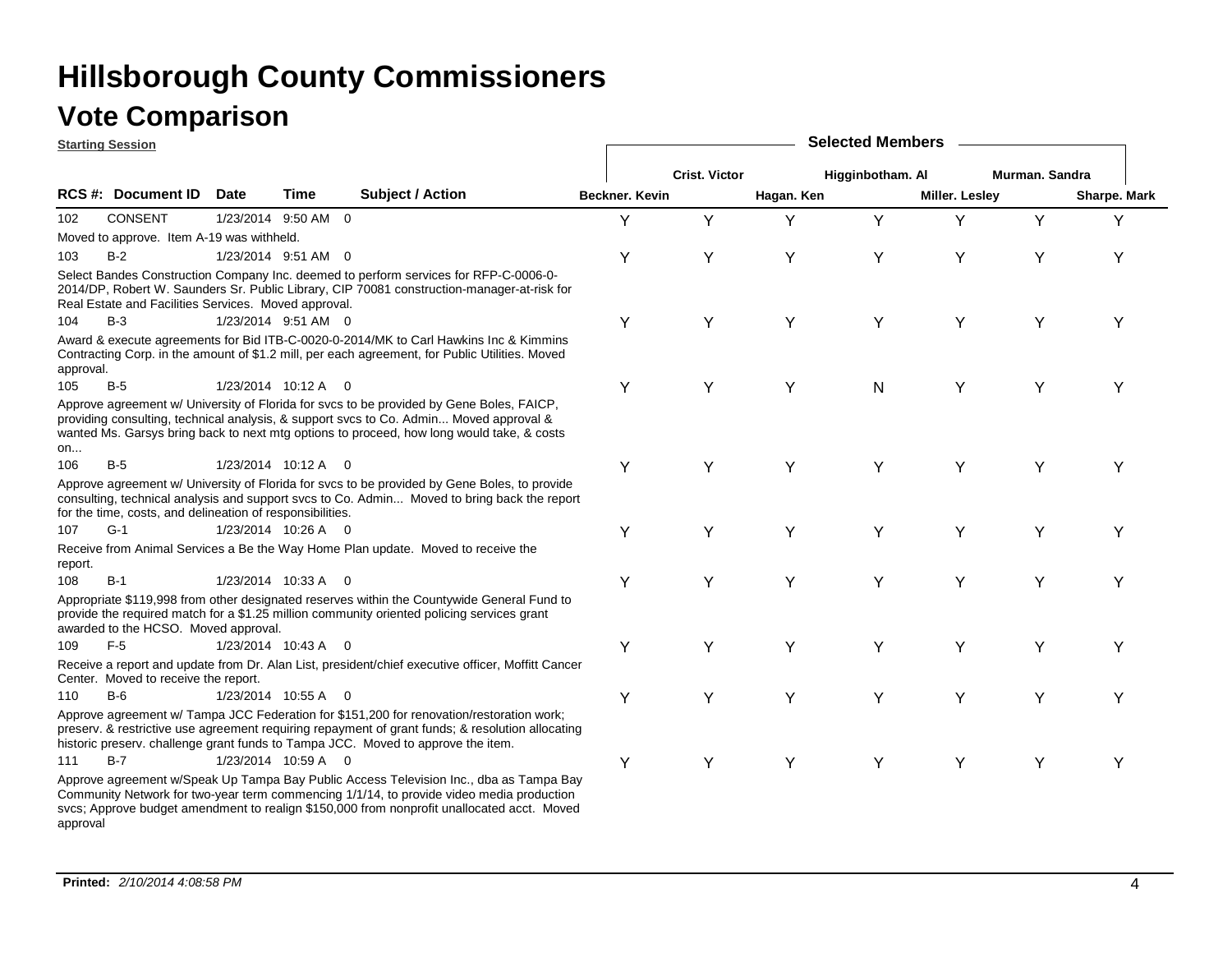|             | <b>Starting Session</b>               |             |                     |                                                                                                                                                                                                                                                                                   |                |                      |            | <b>Selected Members</b> |                |                |                     |
|-------------|---------------------------------------|-------------|---------------------|-----------------------------------------------------------------------------------------------------------------------------------------------------------------------------------------------------------------------------------------------------------------------------------|----------------|----------------------|------------|-------------------------|----------------|----------------|---------------------|
|             |                                       |             |                     |                                                                                                                                                                                                                                                                                   |                | <b>Crist. Victor</b> |            | Higginbotham. Al        |                | Murman. Sandra |                     |
|             | <b>RCS #: Document ID</b>             | <b>Date</b> | Time                | Subject / Action                                                                                                                                                                                                                                                                  | Beckner. Kevin |                      | Hagan. Ken |                         | Miller. Lesley |                | <b>Sharpe. Mark</b> |
| 112         | $B-8$                                 |             | 1/23/2014 11:12 A 0 |                                                                                                                                                                                                                                                                                   | Y              | Y                    | Y          | Y                       | Y              | Y              | Y                   |
|             |                                       |             |                     | Approve and/or adopt service agreement w/ Community Aging & Retirement Svcs for senior<br>adult daycare/model daycare svcs; resolutions to authorize lease of Phyllis Busansky & Plant<br>City Senior Ctrs; lease, mngmnt, & operations  Moved approval of B-8 for all the items. |                |                      |            |                         |                |                |                     |
| 113         | $B-10$                                |             | 1/23/2014 11:22 A 0 |                                                                                                                                                                                                                                                                                   | Y              | Y                    | Y          | Y                       | Y              | Y              | Y                   |
|             | proposals. Moved appr.                |             |                     | Approve RFP S-0071-0-2014/CM for self-funded group health benefits program admin,<br>including self-funded group health admin., employee assistance program, mental health &<br>substance abuse benefits/Authorize Procurement Svcs, BSS, issue RFP for competitive               |                |                      |            |                         |                |                |                     |
| 114         | $F-1$                                 |             | 1/23/2014 11:27 A 0 |                                                                                                                                                                                                                                                                                   | Υ              | Y                    | Y          | Υ                       | Υ              | Y              | Y                   |
|             | Board appointments. Moved to confirm. |             |                     |                                                                                                                                                                                                                                                                                   |                |                      |            |                         |                |                |                     |
| 115         | $B-9$                                 |             | 1/23/2014 2:12 PM 0 |                                                                                                                                                                                                                                                                                   | Y              | Υ                    | Y          | Y                       | Y              | Y              | Y                   |
|             | Moved for approval.                   |             |                     | Approve the Social Services Division agreement between the County and Metropolitan<br>Ministries Inc. for emergency/bridge housing for homeless families and single women with a<br>not to exceed amount of \$1,178,137 for a one-year period commencing on March 1, 2014.        |                |                      |            |                         |                |                |                     |
| 116         | $B-4$                                 |             | 1/23/2014 2:17 PM 0 |                                                                                                                                                                                                                                                                                   | Y              | Y                    | Y          | Y                       | Y              | Y              | Υ                   |
|             |                                       |             |                     | Set a public hearing for February 19, 2014, at 2 p.m. to consider adoption on an ordinance<br>regulating excessive motor vehicle sound system noise. Moved the item.                                                                                                              |                |                      |            |                         |                |                |                     |
| 117         | $D-1$                                 |             | 1/23/2014 2:19 PM 0 |                                                                                                                                                                                                                                                                                   | Y              | Y                    | Y          | Y                       | Υ              | Y              | Υ                   |
|             | adopted budget. Moved the item.       |             |                     | Conduct a public hearing to solicit public input on proposed amendments to the FY 2014                                                                                                                                                                                            |                |                      |            |                         |                |                |                     |
| 118         | $B-11$                                |             | 1/23/2014 2:56 PM 0 |                                                                                                                                                                                                                                                                                   | Y              | Υ                    | Y          | Υ                       | Υ              | Υ              | Y                   |
|             |                                       |             |                     | Approve the agreement with Abe Brown Ministries Inc to replicate the Ready4Work program, a<br>nationally recognized data-driven jail/prison reentry model. Moved the item forward.                                                                                                |                |                      |            |                         |                |                |                     |
| 119         | $G-2$                                 |             | 1/23/2014 2:57 PM 0 |                                                                                                                                                                                                                                                                                   | Y              | Y                    | Y          | Y                       | Y              | Y              | Υ                   |
| the report. |                                       |             |                     | Receive the December 2013 monthly report from the Head Start/Early Head Start Division of<br>the Children and Youth Services and Hillsborough Head Start Policy Council. Moved to accept                                                                                          |                |                      |            |                         |                |                |                     |
| 120         | $F-3$                                 |             | 1/23/2014 3:15 PM 0 |                                                                                                                                                                                                                                                                                   | Y              | Y                    | Υ          | Υ                       | Y              | Υ              | Y                   |
|             |                                       |             |                     | Discussion regarding naming rights of Kinnan Fields in New Tampa. Moved to send the<br>request to the County Parks, Recreation, & Conservation Board and ask the Parks Board to<br>come back to the Board with a recommendation on naming the field after the Eber family.        |                |                      |            |                         |                |                |                     |
| 121         | $F-4$                                 |             | 1/23/2014 3:22 PM 0 |                                                                                                                                                                                                                                                                                   | Y              | Y                    | Y          | Y                       | Y              | Y              | Υ                   |
|             |                                       |             |                     | Discuss the request for Hillsborough County to support & partner with the Valspar<br>championship. Moved to ask staff to get with Tourist Develop. Council, Tampa Bay Covention<br>& Visitors Bureau Inc., Visit Tampa Bay, & Tampa Bay Sports Comm. & come back                  |                |                      |            |                         |                |                |                     |

w/recommendation in Feb. & Board...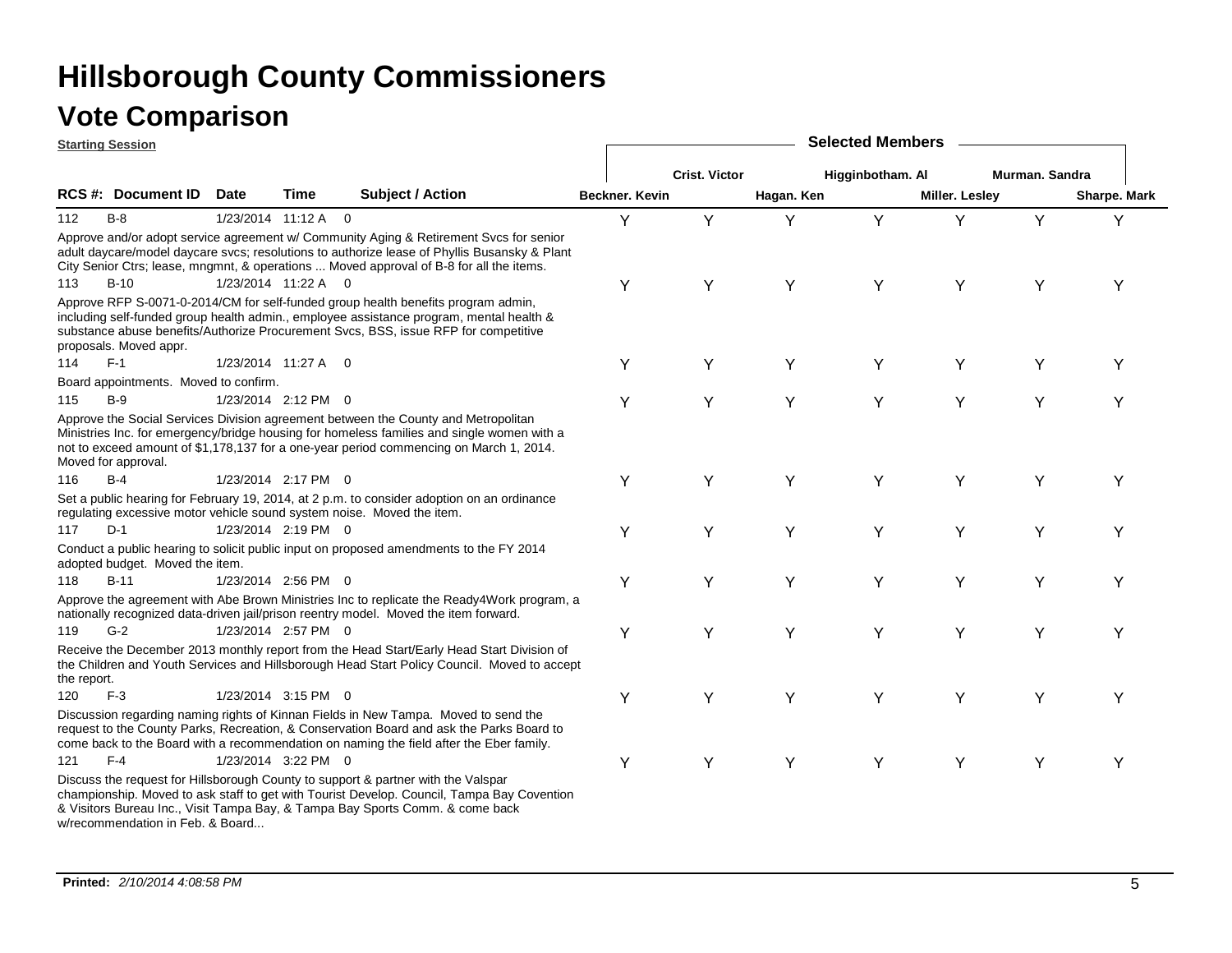|     | <b>Starting Session</b>                                        |             |                     |                                                                                             |  |                |                      |            | <b>Selected Members</b> |                |                |                     |
|-----|----------------------------------------------------------------|-------------|---------------------|---------------------------------------------------------------------------------------------|--|----------------|----------------------|------------|-------------------------|----------------|----------------|---------------------|
|     |                                                                |             |                     |                                                                                             |  |                | <b>Crist. Victor</b> |            | Higginbotham. Al        |                | Murman, Sandra |                     |
|     | <b>RCS #: Document ID</b>                                      | <b>Date</b> | Time                | <b>Subject / Action</b>                                                                     |  | Beckner, Kevin |                      | Hagan. Ken |                         | Miller. Lesley |                | <b>Sharpe. Mark</b> |
| 122 | A-19                                                           |             | 1/23/2014 3:23 PM 0 |                                                                                             |  |                |                      | v          |                         |                |                |                     |
|     | crime prevention, and youth advocacy fund. Moved for approval. |             |                     | Approve a budget amendment to appropriate \$150,000 from reserves in the victim assistance, |  |                |                      |            |                         |                |                |                     |
|     | <b>Begin Date: 1/8/2014</b>                                    |             |                     | <b>Bills: ALL</b>                                                                           |  |                |                      |            |                         |                |                |                     |
|     | <b>End Date: 1/23/2014</b>                                     |             |                     |                                                                                             |  |                |                      |            |                         |                |                |                     |
|     | Vote Types: ALL                                                |             |                     | <b>Actions: ALL</b>                                                                         |  |                |                      |            |                         |                |                |                     |
|     | Sort Order: RCS #:                                             |             |                     | Subjects: ALL                                                                               |  |                |                      |            |                         |                |                |                     |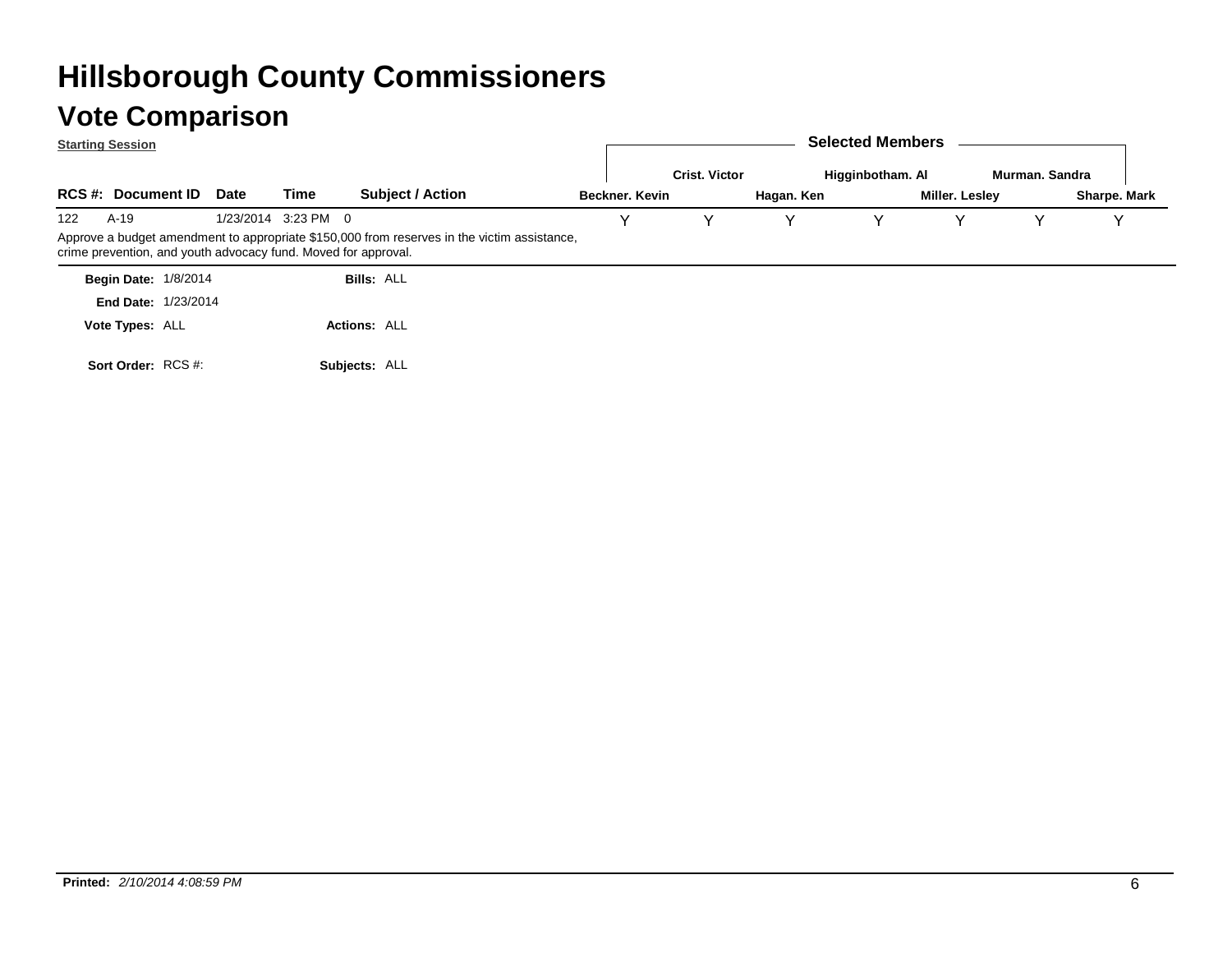### **Vote Comparison**

**Starting Session**

|           | <u>otarting bession</u>                                              |             |                     |                                                                                                                                                                                                |                       |                      |            | <b>OUIUULUU INUIIIN</b> |                |                |              |
|-----------|----------------------------------------------------------------------|-------------|---------------------|------------------------------------------------------------------------------------------------------------------------------------------------------------------------------------------------|-----------------------|----------------------|------------|-------------------------|----------------|----------------|--------------|
|           |                                                                      |             |                     |                                                                                                                                                                                                |                       | <b>Crist. Victor</b> |            | Higginbotham. Al        |                | Murman. Sandra |              |
|           | RCS #: Document ID                                                   | <b>Date</b> | Time                | <b>Subject / Action</b>                                                                                                                                                                        | <b>Beckner, Kevin</b> |                      | Hagan. Ken |                         | Miller. Lesley |                | Sharpe. Mark |
| 129       | <b>CHANGES</b>                                                       | 2/5/2014    | 9:36 AM 0           |                                                                                                                                                                                                | Y                     | Y                    | Y          | Y                       | Y              | Y              | Y            |
|           | Moved the changes.                                                   |             |                     |                                                                                                                                                                                                |                       |                      |            |                         |                |                |              |
| 130       | CONSENT                                                              | 2/5/2014    | 10:13 AM 0          |                                                                                                                                                                                                | Υ                     | Υ                    | X          | Y                       | Y              | Υ              | Υ            |
|           | Moved the Consent Agenda.                                            |             |                     |                                                                                                                                                                                                |                       |                      |            |                         |                |                |              |
| 131       | $B-7$                                                                | 2/5/2014    | 10:16 AM 0          |                                                                                                                                                                                                | Υ                     | X                    | Υ          | Y                       | Y              | Y              | X            |
|           | period commencing 2/5/14. Moved approval.                            |             |                     | Approve the agmt b/t the County & The Salvation Army for the provision of shelter & other<br>related svcs for homeless single persons w/ a not-to-exceed amount of \$470,000 for a one-year    |                       |                      |            |                         |                |                |              |
| 132       | $B-8$                                                                |             | 2/5/2014 10:17 AM 0 |                                                                                                                                                                                                | Y                     | Υ                    | Y          | Y                       | Y              | Y              | Y            |
| item.     |                                                                      |             |                     | Approve the agrmt b/t the County & ACTS for the provision of emergency/bridge housing &<br>other related svcs for homeless individuals w/ mental health illness Moved approval of the          |                       |                      |            |                         |                |                |              |
| 133       | $B-1$                                                                |             | 2/5/2014 10:19 AM 0 |                                                                                                                                                                                                | Y                     | Y                    | Y          | Y                       | Y              | Y              | Υ            |
|           | Moved adoption.                                                      |             |                     | Approve 4th mod agrmt of the NSP acquisition & rehabilitation funding agreement w/ Catholic<br>Charities - Sand Dollar Inc. to add a budgetary line item for an operating reserve account      |                       |                      |            |                         |                |                |              |
| 134       | $B-2$                                                                |             | 2/5/2014 10:19 AM 0 |                                                                                                                                                                                                | Y                     | Y                    | Υ          | Y                       | Y              | Υ              | Υ            |
| approval. |                                                                      |             |                     | Award & execute the agrmt, ITB-C-0056-0-2014/MK, pipeline rehab to Miller Pipeline LLC in the<br>amount of \$7,683,055.75 which included acceptance of Alternate 1 for Public Utilities. Moved |                       |                      |            |                         |                |                |              |
| 135       | $B-3$                                                                | 2/5/2014    | 10:20 AM 0          |                                                                                                                                                                                                | Υ                     | Υ                    | Y          | Y                       | Y              | Y              | Υ            |
|           | 0010-2014/DV court facilities renovations - Phase II Moved approval. |             |                     | Select Walbridge Aldinger Co. deemed to be the highest ranked firm to perform svcs for RFP-C-                                                                                                  |                       |                      |            |                         |                |                |              |
| 136       | $B-4$                                                                |             | 2/5/2014 10:20 AM 0 |                                                                                                                                                                                                | Y                     | Υ                    | Υ          | Y                       | Y              | Y              | Υ            |
|           |                                                                      |             |                     | Award & execute the agrmt ITB-C-0012-0-2014/MK Manors of Crystal Lake water main<br>interconnection to Westra Construction Co. in the amount of \$4,556,859 Moved approval.                    |                       |                      |            |                         |                |                |              |
| 137       | $B-10$                                                               |             | 2/5/2014 10:22 AM 0 |                                                                                                                                                                                                | Υ                     | Υ                    | Υ          | Y                       | Υ              | Y              | Υ            |
|           | Extension Act. Moved approval.                                       |             |                     | Approve a mod to renew 13 agrmts b/t the County & 11 government or nonprofit orgs for the<br>provision of HIV-related core & noncore medical care svcs under Part A of the Ryan White          |                       |                      |            |                         |                |                |              |
| 138       | $G-2$                                                                |             | 2/5/2014 10:28 AM 0 |                                                                                                                                                                                                | Y                     | Υ                    | Υ          | Y                       | Y              | Y              | Υ            |
|           | svcs. Moved to accept.                                               |             |                     | Receive report from Public Works regarding commercial & residential solid waste collection                                                                                                     |                       |                      |            |                         |                |                |              |
| 139       | $B-9$                                                                | 2/5/2014    | 10:48 AM 0          |                                                                                                                                                                                                | Y                     | Υ                    | Υ          | Y                       | Υ              | Y              | Υ            |
|           |                                                                      |             |                     | Approve the 1st mod to the agrmt w/ Mental Health Care Inc for the provision of a<br>multidisciplinary housing first team pilot project (Cypress Landing). Moved approval of the item.         |                       |                      |            |                         |                |                |              |
| 140       | $B-5$                                                                |             | 2/5/2014 11:56 AM 0 |                                                                                                                                                                                                | Υ                     | Y                    | Υ          | Υ                       | N              | Y              | Υ            |
|           | Ferries Inc, & South Swell Development Group LLC Moved approval.     |             |                     | Approve the Tampa Bay passenger ferry interim P3 agreement by & between the County, HMS                                                                                                        |                       |                      |            |                         |                |                |              |

**Selected Members**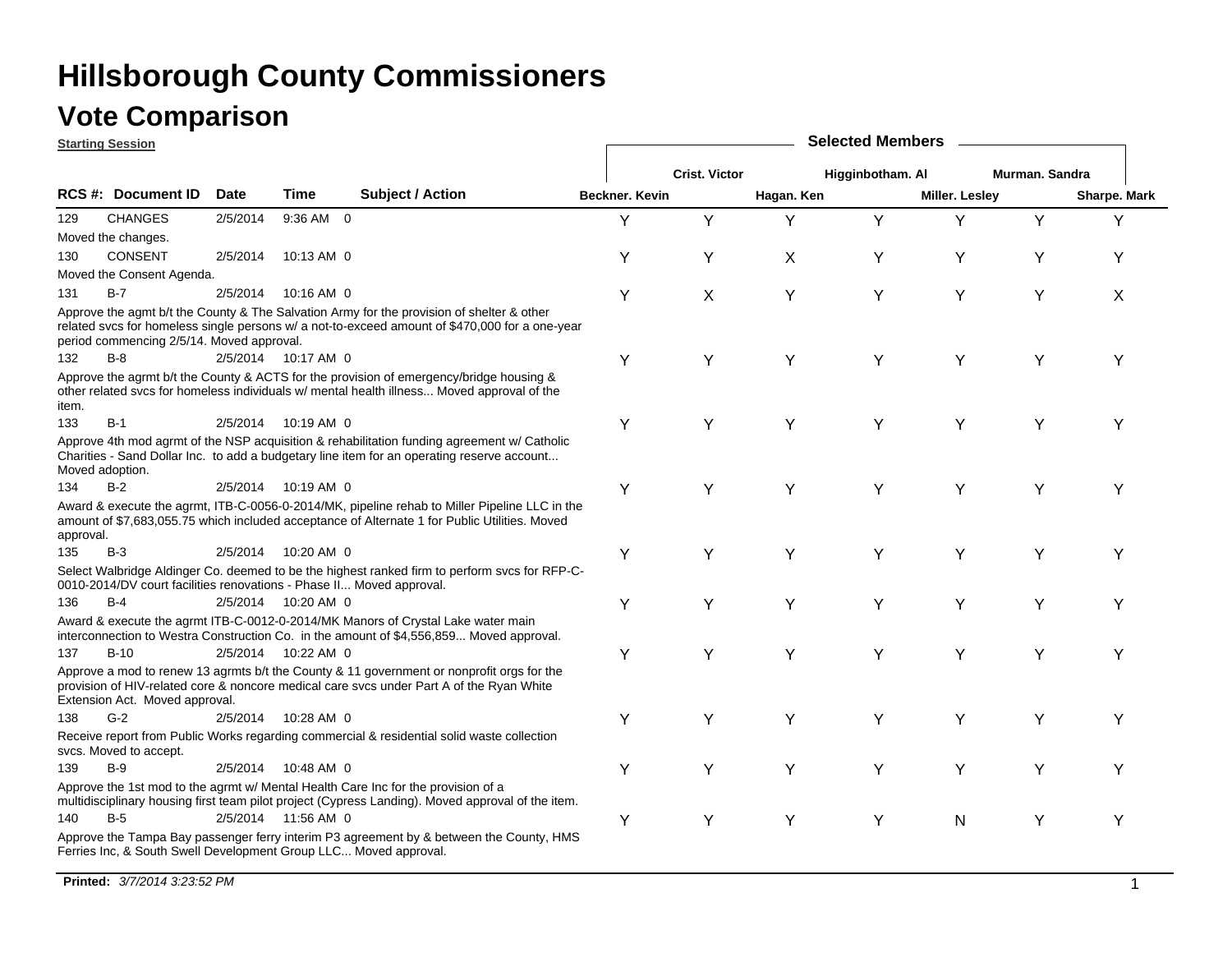|                                                                                                                                                                                                                                                                                                                                                                                                                                                                                                                                                                                                                                                                                                                                                                                                                                                                                                                                                                                                                                                                                                                                                                                                                                                                                                                                                                                                                                                                                                                                                                                                                                                                                                                                                                                                                                                                                          | <b>Starting Session</b>   |             |               |                                                                                                                                                                                                                                                           | <b>Selected Members</b> |                      |            |                  |                       |                |              |  |  |  |
|------------------------------------------------------------------------------------------------------------------------------------------------------------------------------------------------------------------------------------------------------------------------------------------------------------------------------------------------------------------------------------------------------------------------------------------------------------------------------------------------------------------------------------------------------------------------------------------------------------------------------------------------------------------------------------------------------------------------------------------------------------------------------------------------------------------------------------------------------------------------------------------------------------------------------------------------------------------------------------------------------------------------------------------------------------------------------------------------------------------------------------------------------------------------------------------------------------------------------------------------------------------------------------------------------------------------------------------------------------------------------------------------------------------------------------------------------------------------------------------------------------------------------------------------------------------------------------------------------------------------------------------------------------------------------------------------------------------------------------------------------------------------------------------------------------------------------------------------------------------------------------------|---------------------------|-------------|---------------|-----------------------------------------------------------------------------------------------------------------------------------------------------------------------------------------------------------------------------------------------------------|-------------------------|----------------------|------------|------------------|-----------------------|----------------|--------------|--|--|--|
|                                                                                                                                                                                                                                                                                                                                                                                                                                                                                                                                                                                                                                                                                                                                                                                                                                                                                                                                                                                                                                                                                                                                                                                                                                                                                                                                                                                                                                                                                                                                                                                                                                                                                                                                                                                                                                                                                          |                           |             |               |                                                                                                                                                                                                                                                           |                         | <b>Crist. Victor</b> |            | Higginbotham. Al |                       | Murman. Sandra |              |  |  |  |
|                                                                                                                                                                                                                                                                                                                                                                                                                                                                                                                                                                                                                                                                                                                                                                                                                                                                                                                                                                                                                                                                                                                                                                                                                                                                                                                                                                                                                                                                                                                                                                                                                                                                                                                                                                                                                                                                                          | <b>RCS #: Document ID</b> | <b>Date</b> | Time          | <b>Subject / Action</b>                                                                                                                                                                                                                                   | Beckner, Kevin          |                      | Hagan. Ken |                  | <b>Miller. Lesley</b> |                | Sharpe. Mark |  |  |  |
| 141                                                                                                                                                                                                                                                                                                                                                                                                                                                                                                                                                                                                                                                                                                                                                                                                                                                                                                                                                                                                                                                                                                                                                                                                                                                                                                                                                                                                                                                                                                                                                                                                                                                                                                                                                                                                                                                                                      | $E-1$                     | 2/5/2014    | $2:04$ PM $0$ |                                                                                                                                                                                                                                                           | Y                       | Y                    | X          | Y                | Y                     | Y              | Y            |  |  |  |
|                                                                                                                                                                                                                                                                                                                                                                                                                                                                                                                                                                                                                                                                                                                                                                                                                                                                                                                                                                                                                                                                                                                                                                                                                                                                                                                                                                                                                                                                                                                                                                                                                                                                                                                                                                                                                                                                                          |                           |             |               | Special appearances by Santiago Corrada & Rick Homans Moved to designate an additional<br>\$100,000 in money from general fund to go to Visit Tampa Bay to assist & boost in the<br>marketing & to see an accounting of how the \$100,000 would be spent. |                         |                      |            |                  |                       |                |              |  |  |  |
| 142                                                                                                                                                                                                                                                                                                                                                                                                                                                                                                                                                                                                                                                                                                                                                                                                                                                                                                                                                                                                                                                                                                                                                                                                                                                                                                                                                                                                                                                                                                                                                                                                                                                                                                                                                                                                                                                                                      | $D-1$                     |             |               |                                                                                                                                                                                                                                                           | Y                       | Υ                    | X          | $\pmb{\times}$   | Y                     | Υ              | v            |  |  |  |
|                                                                                                                                                                                                                                                                                                                                                                                                                                                                                                                                                                                                                                                                                                                                                                                                                                                                                                                                                                                                                                                                                                                                                                                                                                                                                                                                                                                                                                                                                                                                                                                                                                                                                                                                                                                                                                                                                          |                           |             |               |                                                                                                                                                                                                                                                           |                         |                      |            |                  |                       |                |              |  |  |  |
| 143                                                                                                                                                                                                                                                                                                                                                                                                                                                                                                                                                                                                                                                                                                                                                                                                                                                                                                                                                                                                                                                                                                                                                                                                                                                                                                                                                                                                                                                                                                                                                                                                                                                                                                                                                                                                                                                                                      | $G-1$                     |             |               |                                                                                                                                                                                                                                                           | Y                       | Y                    | X          | X                | Υ                     |                |              |  |  |  |
| report.                                                                                                                                                                                                                                                                                                                                                                                                                                                                                                                                                                                                                                                                                                                                                                                                                                                                                                                                                                                                                                                                                                                                                                                                                                                                                                                                                                                                                                                                                                                                                                                                                                                                                                                                                                                                                                                                                  |                           |             |               |                                                                                                                                                                                                                                                           |                         |                      |            |                  |                       |                |              |  |  |  |
| 144                                                                                                                                                                                                                                                                                                                                                                                                                                                                                                                                                                                                                                                                                                                                                                                                                                                                                                                                                                                                                                                                                                                                                                                                                                                                                                                                                                                                                                                                                                                                                                                                                                                                                                                                                                                                                                                                                      | $F-2$                     | 2/5/2014    |               |                                                                                                                                                                                                                                                           | Y                       | Υ                    | Χ          | Y                | Y                     | Υ              | v            |  |  |  |
|                                                                                                                                                                                                                                                                                                                                                                                                                                                                                                                                                                                                                                                                                                                                                                                                                                                                                                                                                                                                                                                                                                                                                                                                                                                                                                                                                                                                                                                                                                                                                                                                                                                                                                                                                                                                                                                                                          |                           |             |               |                                                                                                                                                                                                                                                           |                         |                      |            |                  |                       |                |              |  |  |  |
| 145                                                                                                                                                                                                                                                                                                                                                                                                                                                                                                                                                                                                                                                                                                                                                                                                                                                                                                                                                                                                                                                                                                                                                                                                                                                                                                                                                                                                                                                                                                                                                                                                                                                                                                                                                                                                                                                                                      | $B-11$                    |             |               |                                                                                                                                                                                                                                                           | Y                       | Υ                    | Χ          | Y                | Y                     | Υ              | Y            |  |  |  |
|                                                                                                                                                                                                                                                                                                                                                                                                                                                                                                                                                                                                                                                                                                                                                                                                                                                                                                                                                                                                                                                                                                                                                                                                                                                                                                                                                                                                                                                                                                                                                                                                                                                                                                                                                                                                                                                                                          |                           |             |               |                                                                                                                                                                                                                                                           |                         |                      |            |                  |                       |                |              |  |  |  |
| 146                                                                                                                                                                                                                                                                                                                                                                                                                                                                                                                                                                                                                                                                                                                                                                                                                                                                                                                                                                                                                                                                                                                                                                                                                                                                                                                                                                                                                                                                                                                                                                                                                                                                                                                                                                                                                                                                                      | $B-6$                     |             |               |                                                                                                                                                                                                                                                           | Y                       | Y                    | X          | Υ                | Y                     | Y              | Y            |  |  |  |
|                                                                                                                                                                                                                                                                                                                                                                                                                                                                                                                                                                                                                                                                                                                                                                                                                                                                                                                                                                                                                                                                                                                                                                                                                                                                                                                                                                                                                                                                                                                                                                                                                                                                                                                                                                                                                                                                                          |                           |             |               |                                                                                                                                                                                                                                                           |                         |                      |            |                  |                       |                |              |  |  |  |
| 147                                                                                                                                                                                                                                                                                                                                                                                                                                                                                                                                                                                                                                                                                                                                                                                                                                                                                                                                                                                                                                                                                                                                                                                                                                                                                                                                                                                                                                                                                                                                                                                                                                                                                                                                                                                                                                                                                      |                           |             |               |                                                                                                                                                                                                                                                           | Y                       |                      | Υ          |                  |                       | Υ              | Υ            |  |  |  |
|                                                                                                                                                                                                                                                                                                                                                                                                                                                                                                                                                                                                                                                                                                                                                                                                                                                                                                                                                                                                                                                                                                                                                                                                                                                                                                                                                                                                                                                                                                                                                                                                                                                                                                                                                                                                                                                                                          |                           |             |               |                                                                                                                                                                                                                                                           |                         |                      |            |                  |                       |                |              |  |  |  |
|                                                                                                                                                                                                                                                                                                                                                                                                                                                                                                                                                                                                                                                                                                                                                                                                                                                                                                                                                                                                                                                                                                                                                                                                                                                                                                                                                                                                                                                                                                                                                                                                                                                                                                                                                                                                                                                                                          |                           |             |               |                                                                                                                                                                                                                                                           |                         |                      |            |                  |                       |                |              |  |  |  |
|                                                                                                                                                                                                                                                                                                                                                                                                                                                                                                                                                                                                                                                                                                                                                                                                                                                                                                                                                                                                                                                                                                                                                                                                                                                                                                                                                                                                                                                                                                                                                                                                                                                                                                                                                                                                                                                                                          |                           |             |               |                                                                                                                                                                                                                                                           |                         |                      |            |                  |                       |                |              |  |  |  |
|                                                                                                                                                                                                                                                                                                                                                                                                                                                                                                                                                                                                                                                                                                                                                                                                                                                                                                                                                                                                                                                                                                                                                                                                                                                                                                                                                                                                                                                                                                                                                                                                                                                                                                                                                                                                                                                                                          |                           |             |               |                                                                                                                                                                                                                                                           |                         |                      |            |                  |                       |                |              |  |  |  |
|                                                                                                                                                                                                                                                                                                                                                                                                                                                                                                                                                                                                                                                                                                                                                                                                                                                                                                                                                                                                                                                                                                                                                                                                                                                                                                                                                                                                                                                                                                                                                                                                                                                                                                                                                                                                                                                                                          |                           |             |               |                                                                                                                                                                                                                                                           |                         |                      |            |                  |                       |                |              |  |  |  |
| 150                                                                                                                                                                                                                                                                                                                                                                                                                                                                                                                                                                                                                                                                                                                                                                                                                                                                                                                                                                                                                                                                                                                                                                                                                                                                                                                                                                                                                                                                                                                                                                                                                                                                                                                                                                                                                                                                                      | CDD14-0183                |             |               |                                                                                                                                                                                                                                                           | Υ                       | Υ                    | Y          | Y                | X                     | Υ              | Υ            |  |  |  |
|                                                                                                                                                                                                                                                                                                                                                                                                                                                                                                                                                                                                                                                                                                                                                                                                                                                                                                                                                                                                                                                                                                                                                                                                                                                                                                                                                                                                                                                                                                                                                                                                                                                                                                                                                                                                                                                                                          |                           |             |               |                                                                                                                                                                                                                                                           |                         |                      |            |                  |                       |                |              |  |  |  |
| 151                                                                                                                                                                                                                                                                                                                                                                                                                                                                                                                                                                                                                                                                                                                                                                                                                                                                                                                                                                                                                                                                                                                                                                                                                                                                                                                                                                                                                                                                                                                                                                                                                                                                                                                                                                                                                                                                                      | E.2.                      |             |               |                                                                                                                                                                                                                                                           | Y                       | Y                    | Y          | Υ                | X                     | Y              | Υ            |  |  |  |
|                                                                                                                                                                                                                                                                                                                                                                                                                                                                                                                                                                                                                                                                                                                                                                                                                                                                                                                                                                                                                                                                                                                                                                                                                                                                                                                                                                                                                                                                                                                                                                                                                                                                                                                                                                                                                                                                                          |                           |             |               |                                                                                                                                                                                                                                                           |                         |                      |            |                  |                       |                |              |  |  |  |
| 152                                                                                                                                                                                                                                                                                                                                                                                                                                                                                                                                                                                                                                                                                                                                                                                                                                                                                                                                                                                                                                                                                                                                                                                                                                                                                                                                                                                                                                                                                                                                                                                                                                                                                                                                                                                                                                                                                      | PRS140155ER               |             |               |                                                                                                                                                                                                                                                           | Y                       | Υ                    | Y          | Y                | X                     | Υ              | Υ            |  |  |  |
| 2/5/2014 2:07 PM 5<br>Conduct a PH & adopt the proposed amendments to the County's stormwater quality Ordinance<br>94-15 to update the ordinance. Moved approval. (Ordinance 14-4)<br>2/5/2014 2:11 PM 0<br>Receive report from ITS regarding commissioners calendar scheduling. Moved to accept the<br>$2:14$ PM 0<br>Moved to request the County utility staff work w/ the staff of Tampa Bay Water & SWFWMD to<br>explore options for private utilities & provide County water for County residents who were under<br>franchise utility agreements.<br>2:45 PM 0<br>2/5/2014<br>Complete the annual performance appraisal process for Mike Merrill, County Admin. Moved to<br>accept & give Mr. Merrill full confidence & grant a 3.5 percent increase to his salary.<br>2/5/2014 2:46 PM 0<br>Approve the 3rd mod to employment agrmt b/t the County and Michael Merrill for svcs as<br>County Admin. Moved to approve.<br><b>CHANGES</b><br>2/11/2014 9:04 AM 9<br>X<br>Y<br>X<br>Moved the changes.<br><b>CONSENT</b><br>2/11/2014 9:04 AM 9<br>148<br>Υ<br>X<br>Y<br>Y<br>X<br>Y<br>Υ<br>Moved consent.<br>$V24 - 2013$<br>2/11/2014 9:06 AM 9<br>Υ<br>Y<br>Y<br>Y<br>X<br>Υ<br>149<br>Y<br>Vacating Petition V24-2013 - Folio 018954.1166 petition to vacate a 7.5-foot platted utility<br>easement along the southern boundary of Lot 2, Block 5, per the plat of Brentwood Subdivision.<br>Moved the item.<br>2/11/2014 9:07 AM 5<br>Community Development District (CDD) 14-0183 Petition to Establish DG Farms CDD. Moved<br>the item. (Ordinance 14-5)<br>2/11/2014 9:08 AM 9<br>Resolution for Port Redwing Brownfield Area Designation. Moved the item.<br>2/11/2014 9:10 AM 9<br>PRS 14-0155-ER/C, Michael Horner, NE corner of Pless & West Knights Griffin Roads. Minor<br>modification of PD 13-0183 & to revise access requirements for project driveway on Knights- |                           |             |               |                                                                                                                                                                                                                                                           |                         |                      |            |                  |                       |                |              |  |  |  |

Griffin Road. Moved the item.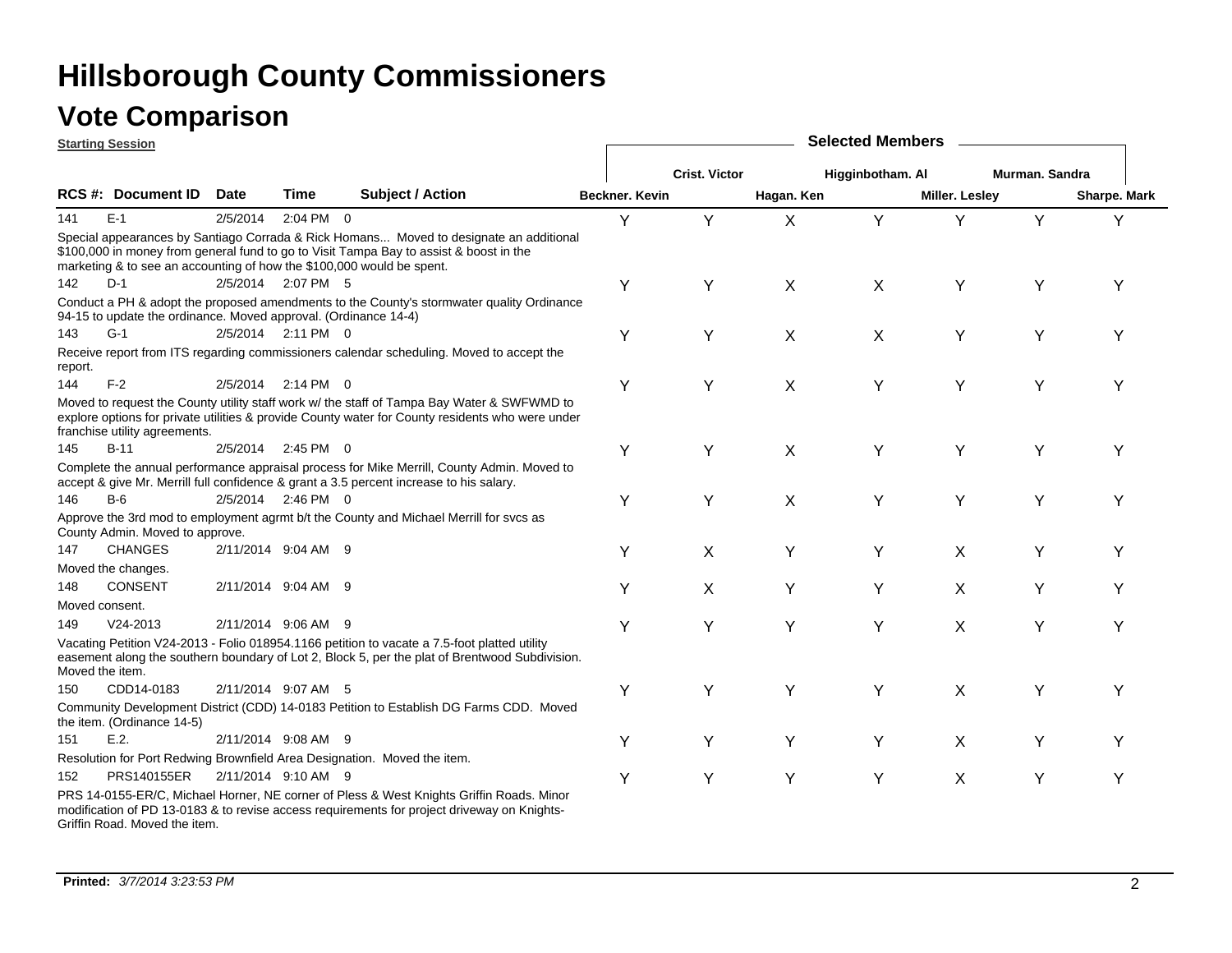|     | <b>Starting Session</b>                                                                                                                                                                                                                                                                                                                                                                                                                                                                                                                                                                                                                                                                                                                                                                                                                                                                                                                                                                                                                                                                                                                                                                                                                                                                                                                                                                                                                                                                                                                                                                                                                                                                                                                                                                                                                                                                                                                                 |      |                     |                                                                                                                                                                                |                | <b>Selected Members</b> |            |                  |                       |                |              |  |  |  |  |
|-----|---------------------------------------------------------------------------------------------------------------------------------------------------------------------------------------------------------------------------------------------------------------------------------------------------------------------------------------------------------------------------------------------------------------------------------------------------------------------------------------------------------------------------------------------------------------------------------------------------------------------------------------------------------------------------------------------------------------------------------------------------------------------------------------------------------------------------------------------------------------------------------------------------------------------------------------------------------------------------------------------------------------------------------------------------------------------------------------------------------------------------------------------------------------------------------------------------------------------------------------------------------------------------------------------------------------------------------------------------------------------------------------------------------------------------------------------------------------------------------------------------------------------------------------------------------------------------------------------------------------------------------------------------------------------------------------------------------------------------------------------------------------------------------------------------------------------------------------------------------------------------------------------------------------------------------------------------------|------|---------------------|--------------------------------------------------------------------------------------------------------------------------------------------------------------------------------|----------------|-------------------------|------------|------------------|-----------------------|----------------|--------------|--|--|--|--|
|     |                                                                                                                                                                                                                                                                                                                                                                                                                                                                                                                                                                                                                                                                                                                                                                                                                                                                                                                                                                                                                                                                                                                                                                                                                                                                                                                                                                                                                                                                                                                                                                                                                                                                                                                                                                                                                                                                                                                                                         |      |                     |                                                                                                                                                                                |                | <b>Crist. Victor</b>    |            | Higginbotham. Al |                       | Murman, Sandra |              |  |  |  |  |
|     | RCS #: Document ID                                                                                                                                                                                                                                                                                                                                                                                                                                                                                                                                                                                                                                                                                                                                                                                                                                                                                                                                                                                                                                                                                                                                                                                                                                                                                                                                                                                                                                                                                                                                                                                                                                                                                                                                                                                                                                                                                                                                      | Date | Time                | <b>Subject / Action</b>                                                                                                                                                        | Beckner, Kevin |                         | Hagan. Ken |                  | <b>Miller. Lesley</b> |                | Sharpe. Mark |  |  |  |  |
| 153 | PRS140230RV                                                                                                                                                                                                                                                                                                                                                                                                                                                                                                                                                                                                                                                                                                                                                                                                                                                                                                                                                                                                                                                                                                                                                                                                                                                                                                                                                                                                                                                                                                                                                                                                                                                                                                                                                                                                                                                                                                                                             |      | 2/11/2014 9:12 AM 9 |                                                                                                                                                                                | Y              | Y                       | Y          | Y                | $\mathsf{X}$          | Y              | Y            |  |  |  |  |
|     | 20 ft to 15 ft for side yard facing/loading garages. Moved approval.                                                                                                                                                                                                                                                                                                                                                                                                                                                                                                                                                                                                                                                                                                                                                                                                                                                                                                                                                                                                                                                                                                                                                                                                                                                                                                                                                                                                                                                                                                                                                                                                                                                                                                                                                                                                                                                                                    |      |                     | PRS 14-0230-RV/S, Homes by West Bay LLC, W/S of McMullen Road, 400 feet north of<br>Shadow Run Boulevard. Minor modification to PD 05-1227 & to reduce front yard setback from |                |                         |            |                  |                       |                |              |  |  |  |  |
| 154 | RZPD130945T                                                                                                                                                                                                                                                                                                                                                                                                                                                                                                                                                                                                                                                                                                                                                                                                                                                                                                                                                                                                                                                                                                                                                                                                                                                                                                                                                                                                                                                                                                                                                                                                                                                                                                                                                                                                                                                                                                                                             |      | 2/11/2014 9:13 AM 9 |                                                                                                                                                                                | Υ              | Y                       | Y          | Υ                | X                     | Υ              | Υ            |  |  |  |  |
|     |                                                                                                                                                                                                                                                                                                                                                                                                                                                                                                                                                                                                                                                                                                                                                                                                                                                                                                                                                                                                                                                                                                                                                                                                                                                                                                                                                                                                                                                                                                                                                                                                                                                                                                                                                                                                                                                                                                                                                         |      |                     |                                                                                                                                                                                |                |                         |            |                  |                       |                |              |  |  |  |  |
| 155 | RZPD130945T                                                                                                                                                                                                                                                                                                                                                                                                                                                                                                                                                                                                                                                                                                                                                                                                                                                                                                                                                                                                                                                                                                                                                                                                                                                                                                                                                                                                                                                                                                                                                                                                                                                                                                                                                                                                                                                                                                                                             |      |                     |                                                                                                                                                                                | Y              | Y                       | Y          | Y                | X                     | Υ              | Υ            |  |  |  |  |
|     |                                                                                                                                                                                                                                                                                                                                                                                                                                                                                                                                                                                                                                                                                                                                                                                                                                                                                                                                                                                                                                                                                                                                                                                                                                                                                                                                                                                                                                                                                                                                                                                                                                                                                                                                                                                                                                                                                                                                                         |      |                     |                                                                                                                                                                                |                |                         |            |                  |                       |                |              |  |  |  |  |
| 156 | K.1                                                                                                                                                                                                                                                                                                                                                                                                                                                                                                                                                                                                                                                                                                                                                                                                                                                                                                                                                                                                                                                                                                                                                                                                                                                                                                                                                                                                                                                                                                                                                                                                                                                                                                                                                                                                                                                                                                                                                     |      |                     |                                                                                                                                                                                | Y              | Υ                       | Y          | Y                | X                     | Υ              | Υ            |  |  |  |  |
|     |                                                                                                                                                                                                                                                                                                                                                                                                                                                                                                                                                                                                                                                                                                                                                                                                                                                                                                                                                                                                                                                                                                                                                                                                                                                                                                                                                                                                                                                                                                                                                                                                                                                                                                                                                                                                                                                                                                                                                         |      |                     |                                                                                                                                                                                |                |                         |            |                  |                       |                |              |  |  |  |  |
| 157 | PH/CPA                                                                                                                                                                                                                                                                                                                                                                                                                                                                                                                                                                                                                                                                                                                                                                                                                                                                                                                                                                                                                                                                                                                                                                                                                                                                                                                                                                                                                                                                                                                                                                                                                                                                                                                                                                                                                                                                                                                                                  |      |                     |                                                                                                                                                                                | Y              | Υ                       | X          | Y                | X                     | Υ              | X            |  |  |  |  |
|     |                                                                                                                                                                                                                                                                                                                                                                                                                                                                                                                                                                                                                                                                                                                                                                                                                                                                                                                                                                                                                                                                                                                                                                                                                                                                                                                                                                                                                                                                                                                                                                                                                                                                                                                                                                                                                                                                                                                                                         |      |                     |                                                                                                                                                                                |                |                         |            |                  |                       |                |              |  |  |  |  |
| 158 |                                                                                                                                                                                                                                                                                                                                                                                                                                                                                                                                                                                                                                                                                                                                                                                                                                                                                                                                                                                                                                                                                                                                                                                                                                                                                                                                                                                                                                                                                                                                                                                                                                                                                                                                                                                                                                                                                                                                                         |      |                     |                                                                                                                                                                                | Υ              | Υ                       |            |                  |                       | Y              | X            |  |  |  |  |
|     |                                                                                                                                                                                                                                                                                                                                                                                                                                                                                                                                                                                                                                                                                                                                                                                                                                                                                                                                                                                                                                                                                                                                                                                                                                                                                                                                                                                                                                                                                                                                                                                                                                                                                                                                                                                                                                                                                                                                                         |      |                     |                                                                                                                                                                                |                |                         |            |                  |                       |                |              |  |  |  |  |
| 159 |                                                                                                                                                                                                                                                                                                                                                                                                                                                                                                                                                                                                                                                                                                                                                                                                                                                                                                                                                                                                                                                                                                                                                                                                                                                                                                                                                                                                                                                                                                                                                                                                                                                                                                                                                                                                                                                                                                                                                         |      |                     |                                                                                                                                                                                | Y              | Υ                       |            |                  |                       | Υ              |              |  |  |  |  |
|     |                                                                                                                                                                                                                                                                                                                                                                                                                                                                                                                                                                                                                                                                                                                                                                                                                                                                                                                                                                                                                                                                                                                                                                                                                                                                                                                                                                                                                                                                                                                                                                                                                                                                                                                                                                                                                                                                                                                                                         |      |                     |                                                                                                                                                                                |                |                         |            |                  |                       |                |              |  |  |  |  |
| 160 |                                                                                                                                                                                                                                                                                                                                                                                                                                                                                                                                                                                                                                                                                                                                                                                                                                                                                                                                                                                                                                                                                                                                                                                                                                                                                                                                                                                                                                                                                                                                                                                                                                                                                                                                                                                                                                                                                                                                                         |      |                     |                                                                                                                                                                                | Υ              | Υ                       | X          | Y                | X                     | Υ              | X            |  |  |  |  |
|     |                                                                                                                                                                                                                                                                                                                                                                                                                                                                                                                                                                                                                                                                                                                                                                                                                                                                                                                                                                                                                                                                                                                                                                                                                                                                                                                                                                                                                                                                                                                                                                                                                                                                                                                                                                                                                                                                                                                                                         |      |                     |                                                                                                                                                                                |                |                         |            |                  |                       |                |              |  |  |  |  |
| 161 |                                                                                                                                                                                                                                                                                                                                                                                                                                                                                                                                                                                                                                                                                                                                                                                                                                                                                                                                                                                                                                                                                                                                                                                                                                                                                                                                                                                                                                                                                                                                                                                                                                                                                                                                                                                                                                                                                                                                                         |      |                     |                                                                                                                                                                                | Υ              | Υ                       | Y          |                  |                       | Υ              | Υ            |  |  |  |  |
|     |                                                                                                                                                                                                                                                                                                                                                                                                                                                                                                                                                                                                                                                                                                                                                                                                                                                                                                                                                                                                                                                                                                                                                                                                                                                                                                                                                                                                                                                                                                                                                                                                                                                                                                                                                                                                                                                                                                                                                         |      |                     |                                                                                                                                                                                |                |                         |            |                  |                       |                |              |  |  |  |  |
| 162 |                                                                                                                                                                                                                                                                                                                                                                                                                                                                                                                                                                                                                                                                                                                                                                                                                                                                                                                                                                                                                                                                                                                                                                                                                                                                                                                                                                                                                                                                                                                                                                                                                                                                                                                                                                                                                                                                                                                                                         |      |                     |                                                                                                                                                                                | Y              | Υ                       | Y          |                  |                       | Υ              | Υ            |  |  |  |  |
|     |                                                                                                                                                                                                                                                                                                                                                                                                                                                                                                                                                                                                                                                                                                                                                                                                                                                                                                                                                                                                                                                                                                                                                                                                                                                                                                                                                                                                                                                                                                                                                                                                                                                                                                                                                                                                                                                                                                                                                         |      |                     |                                                                                                                                                                                |                |                         |            |                  |                       |                |              |  |  |  |  |
| 163 |                                                                                                                                                                                                                                                                                                                                                                                                                                                                                                                                                                                                                                                                                                                                                                                                                                                                                                                                                                                                                                                                                                                                                                                                                                                                                                                                                                                                                                                                                                                                                                                                                                                                                                                                                                                                                                                                                                                                                         |      |                     |                                                                                                                                                                                | Υ              | Υ                       |            |                  | Y                     | Υ              | Υ            |  |  |  |  |
|     |                                                                                                                                                                                                                                                                                                                                                                                                                                                                                                                                                                                                                                                                                                                                                                                                                                                                                                                                                                                                                                                                                                                                                                                                                                                                                                                                                                                                                                                                                                                                                                                                                                                                                                                                                                                                                                                                                                                                                         |      |                     |                                                                                                                                                                                |                |                         |            |                  |                       |                |              |  |  |  |  |
| 164 | $B-2$                                                                                                                                                                                                                                                                                                                                                                                                                                                                                                                                                                                                                                                                                                                                                                                                                                                                                                                                                                                                                                                                                                                                                                                                                                                                                                                                                                                                                                                                                                                                                                                                                                                                                                                                                                                                                                                                                                                                                   |      |                     |                                                                                                                                                                                | Y              | Y                       | Y          | X                | Y                     | Υ              | Υ            |  |  |  |  |
|     |                                                                                                                                                                                                                                                                                                                                                                                                                                                                                                                                                                                                                                                                                                                                                                                                                                                                                                                                                                                                                                                                                                                                                                                                                                                                                                                                                                                                                                                                                                                                                                                                                                                                                                                                                                                                                                                                                                                                                         |      |                     |                                                                                                                                                                                |                |                         |            |                  |                       |                |              |  |  |  |  |
| 165 | RZ-PD 13-0945-TH/C, June Engineering Consultants Inc., northwest corner of CR 579 and Joe<br>Ebert Road. Rezone to PD. Moved to open oral argument.<br>2/11/2014 9:14 AM 9<br>RZ-PD 13-0945-TH/C, June Engineering Consultants Inc., northwest corner of CR 579 & Joe<br>Ebert Road. Rezone to PD. Moved the item.<br>2/11/2014 9:20 AM 9<br>A report to Board from Public Works regarding extending Seffner-Valrico Road over the CSX<br>Railroad. Moved to accept the staff report.<br>2/13/2014 6:08 PM 6<br>CPA 13-04 - Moved to continue to the 5/13/14 land use meeting at 9:00 a.m.<br>PH/CPA<br>2/13/2014 6:09 PM 6<br>X<br>Y<br>X<br>CPA 13-06 - Moved to continue to 2/20/14 at 6 p.m.<br>PH/CPA<br>2/13/2014 6:11 PM 6<br>X<br>Y<br>X<br>X<br>CPA 13-09 - Moved the application be continued to 2/20/2014 at 6 p.m.<br>PH/CPA<br>2/13/2014 6:13 PM 6<br>CPAs 13-03, 13-11, & 13-10 - Moved it was appropriate the full Board be here.<br><b>CHANGES</b><br>2/19/2014 9:22 AM 0<br>X<br>Y<br>Moved the changes.<br>CONSENT<br>2/19/2014 9:43 AM 0<br>X<br>Y<br>Moved the Consent Agenda.<br>$B-1$<br>Y<br>2/19/2014 9:45 AM 0<br>X<br>Award & execute agreements for Bid ITB-C-0042-2-2014/MK, water & wastewater treatment<br>facility rehab & repair, to bidders: Brandes Design-Build Inc, \$1,292,800; U.S. Waters Sys<br>Corp., \$1.3 million; & Kimmins Corp., \$1.3 million, Public Utilities. Moved approval.<br>2/19/2014 9:46 AM 0<br>Approve budget amendment to approp. \$6,921,187 from fleet lease back program fund reserve<br>to fund purchase of County vehicles & equipment ordered in FY 2013 that would not be<br>recieved until FY 2014 & to meet new FY 2014 requirements. Moved approval.<br>$B-3$<br>2/19/2014 9:56 AM 0<br>Y<br>Y<br>Y<br>X<br>Y<br>Y<br>Υ<br>Rescind existing Board Policy 03.01.03.00, grant application tracking, & adopt new<br>recommended Board Policy, grants administration. Moved the item. |      |                     |                                                                                                                                                                                |                |                         |            |                  |                       |                |              |  |  |  |  |
|     |                                                                                                                                                                                                                                                                                                                                                                                                                                                                                                                                                                                                                                                                                                                                                                                                                                                                                                                                                                                                                                                                                                                                                                                                                                                                                                                                                                                                                                                                                                                                                                                                                                                                                                                                                                                                                                                                                                                                                         |      |                     |                                                                                                                                                                                |                |                         |            |                  |                       |                |              |  |  |  |  |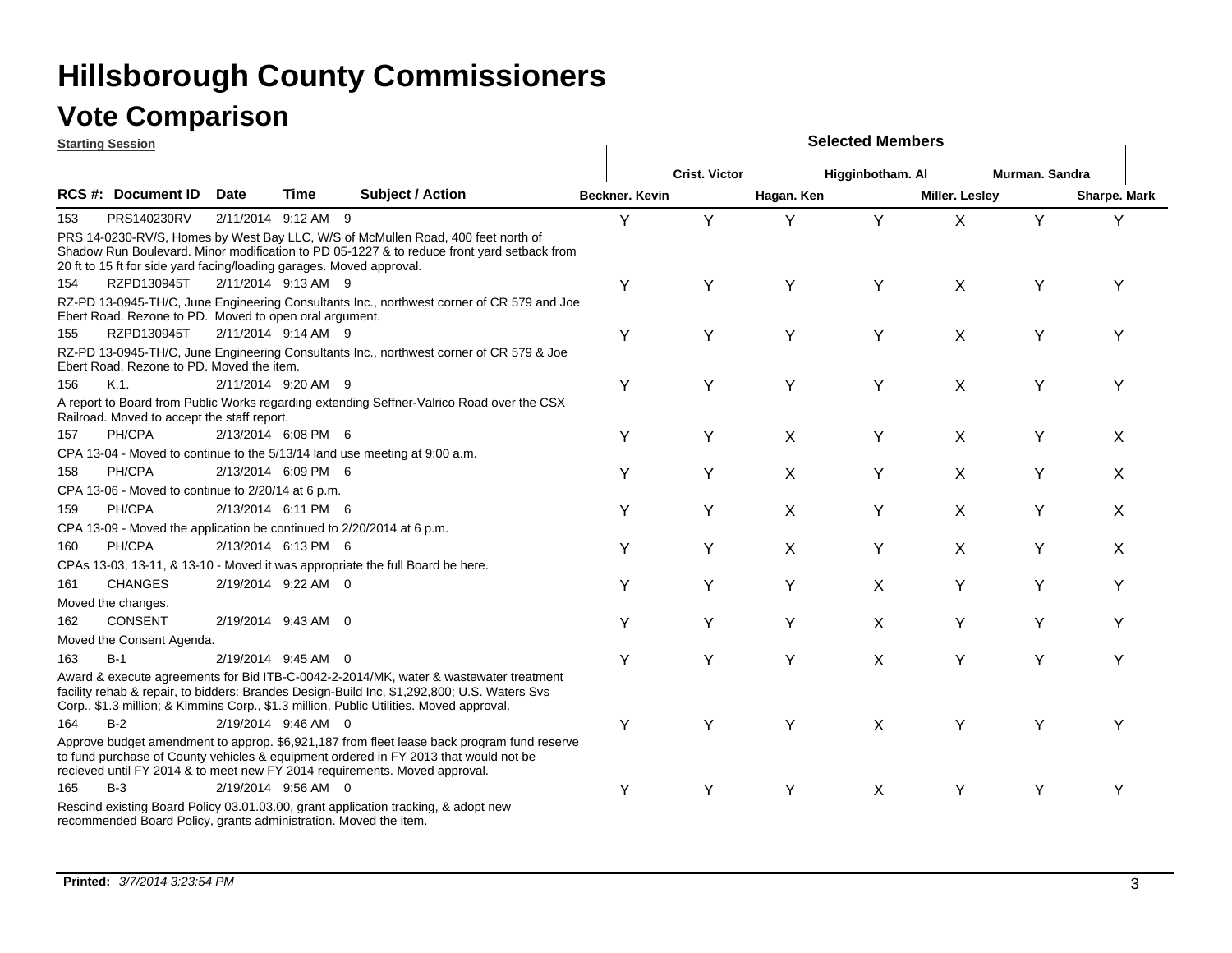|       | <b>Starting Session</b>                           |             |                      |                                                                                                                                                                                                                                                                                          | <b>Selected Members</b> |                      |            |                  |                       |                |              |  |  |
|-------|---------------------------------------------------|-------------|----------------------|------------------------------------------------------------------------------------------------------------------------------------------------------------------------------------------------------------------------------------------------------------------------------------------|-------------------------|----------------------|------------|------------------|-----------------------|----------------|--------------|--|--|
|       |                                                   |             |                      |                                                                                                                                                                                                                                                                                          |                         | <b>Crist. Victor</b> |            | Higginbotham. Al |                       | Murman, Sandra |              |  |  |
|       | <b>RCS #: Document ID</b>                         | <b>Date</b> | <b>Time</b>          | <b>Subject / Action</b>                                                                                                                                                                                                                                                                  | Beckner. Kevin          |                      | Hagan. Ken |                  | <b>Miller. Lesley</b> |                | Sharpe. Mark |  |  |
| 166   | $G-1$                                             |             | 2/19/2014 9:57 AM 0  |                                                                                                                                                                                                                                                                                          | Υ                       | Y                    | Y          | X                | Y                     | Y              | Υ            |  |  |
|       | Moved to accept the report.                       |             |                      | Receive January 2014 monthly report from Head Start (HS)/Early HS & HS Policy Council.                                                                                                                                                                                                   |                         |                      |            |                  |                       |                |              |  |  |
| 167   | $G-2$                                             |             | 2/19/2014 10:18 AM 0 |                                                                                                                                                                                                                                                                                          | Υ                       | Y                    | Υ          | X                | Y                     | Y              | Y            |  |  |
|       |                                                   |             |                      | Receive report regarding the child care licensing program. Moved to receive the report.                                                                                                                                                                                                  |                         |                      |            |                  |                       |                |              |  |  |
| 168   | $C-1/A-3$                                         |             | 2/19/2014 10:38 AM 0 |                                                                                                                                                                                                                                                                                          | Y                       | Υ                    | Y          | X                | Y                     | Y              | Y            |  |  |
|       | County Administrator. Moved staff recommendation. |             |                      | Receive report regarding Animal Svcs prepared by Mr. Kim Leinbach, Special Assistant to                                                                                                                                                                                                  |                         |                      |            |                  |                       |                |              |  |  |
| 169   | $G-3$                                             |             | 2/19/2014 11:03 AM 0 |                                                                                                                                                                                                                                                                                          | Υ                       | Υ                    | Υ          | X                | Υ                     | Υ              | Υ            |  |  |
|       | approval to receive the report.                   |             |                      | Receive report regarding Health Care Advisory Board Mental Health Task Force. Moved                                                                                                                                                                                                      |                         |                      |            |                  |                       |                |              |  |  |
| 170   | $F-2$                                             |             | 2/19/2014 11:11 AM 0 |                                                                                                                                                                                                                                                                                          | Y                       | Υ                    | Y          | X                | Y                     | Y              | Y            |  |  |
|       |                                                   |             |                      | Request letters be sent to FL Governor, Speaker of the House, & Senate President in support<br>of The Infiltrator film Wanted to send a letter to Governor, Senate President, & Speaker to<br>support additional funding for FL's entertainment industry finan. incentive program.       |                         |                      |            |                  |                       |                |              |  |  |
| 171   | $F-3$                                             |             | 2/19/2014 11:16 AM 0 |                                                                                                                                                                                                                                                                                          | Υ                       | Y                    | Y          | X                | Y                     | Y              | Υ            |  |  |
|       |                                                   |             |                      | Direct County staff evaluate merits/feasibility of submitting letter of intent by 3/5/2014 to FL Dept<br>of Veterans' Affairs, expressing County interest in nominating site Moved to direct staff to<br>evaluate merits/feasibility submitting letter to FL Dept. of Veterans' Affairs. |                         |                      |            |                  |                       |                |              |  |  |
| 172   | $F-4$                                             |             | 2/19/2014 11:21 AM 0 |                                                                                                                                                                                                                                                                                          | Υ                       | Y                    | Y          | X                | Y                     | Y              | Y            |  |  |
|       |                                                   |             |                      | Request Board write a letter to members of FL Senate & House supporting legislation involving<br>Jimmy Ryce ActMoved Board send a letter to Speaker of House, FL Senate Pres., Governor's<br>Office & Dept. of Children/Family Secretary, urging them to please pass legislation, and    |                         |                      |            |                  |                       |                |              |  |  |
| 173   | $G-4$                                             |             | 2/19/2014 11:35 AM 0 |                                                                                                                                                                                                                                                                                          | Υ                       | Y                    | Y          | X                | Y                     | Y              | Υ            |  |  |
|       |                                                   |             |                      | Receive report from Library Svcs regarding use of emerging technologies to provide citizens w/<br>easy & abundant accessibility to public library svcs. Moved to accept the report.                                                                                                      |                         |                      |            |                  |                       |                |              |  |  |
| 174   | $G-5$                                             |             | 2/19/2014 11:38 AM 0 |                                                                                                                                                                                                                                                                                          | Υ                       | Υ                    | Y          | X                | Y                     | Υ              | Y            |  |  |
|       | Moved to receive the report.                      |             |                      | Receive report regarding Faithway Drive sinkhole property remediation & restoration plans.                                                                                                                                                                                               |                         |                      |            |                  |                       |                |              |  |  |
| 175   | $F-1$                                             |             | 2/19/2014 2:04 PM 0  |                                                                                                                                                                                                                                                                                          | Υ                       | Y                    | Y          | X                | X                     | Y              | Y            |  |  |
|       |                                                   |             |                      | Discussion regarding exploring public/private partnership on St. Joseph's property in New<br>Tampa. Moved to come back w/ solicitation or procurement proposals Board could consider,<br>whether it was lease route or surplus land, & then Board could discuss other options &          |                         |                      |            |                  |                       |                |              |  |  |
| 176   | $D-1$                                             |             | 2/19/2014 2:06 PM 0  |                                                                                                                                                                                                                                                                                          | Υ                       | Υ                    | Y          | $\pmb{\times}$   | X                     | Y              | Y            |  |  |
| item. |                                                   |             |                      | Adopt final assessment resolution to create water & wastewater impact fee assessment Unit<br>14101 for 95 parcels listed in resolution, & approve impact fee assessment roll. Moved the                                                                                                  |                         |                      |            |                  |                       |                |              |  |  |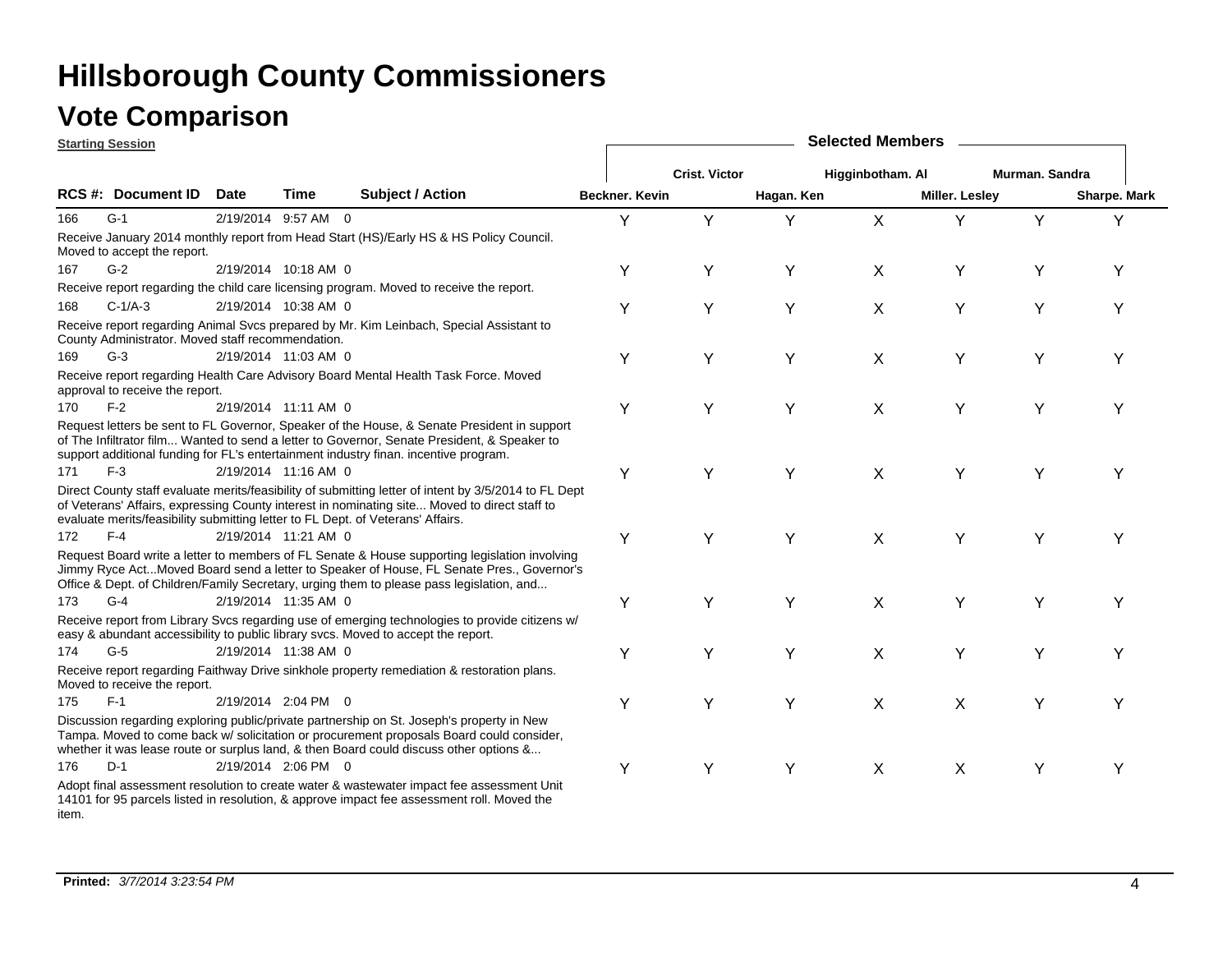**Starting Session**

|           | <u>Jiai liliy Jessiuli</u>                                   |      |                     |                                                                                                                                                                                                                                                                                              |                |                      |            |                  |                |                |              |
|-----------|--------------------------------------------------------------|------|---------------------|----------------------------------------------------------------------------------------------------------------------------------------------------------------------------------------------------------------------------------------------------------------------------------------------|----------------|----------------------|------------|------------------|----------------|----------------|--------------|
|           |                                                              |      |                     |                                                                                                                                                                                                                                                                                              |                | <b>Crist. Victor</b> |            | Higginbotham. Al |                | Murman. Sandra |              |
|           | <b>RCS #: Document ID</b>                                    | Date | Time                | <b>Subject / Action</b>                                                                                                                                                                                                                                                                      | Beckner, Kevin |                      | Hagan. Ken |                  | Miller. Lesley |                | Sharpe. Mark |
| 177       | $D-2$                                                        |      | 2/19/2014 2:22 PM 5 |                                                                                                                                                                                                                                                                                              | Y              | Y                    | Y          | X                | X              | Y              | Υ            |
|           | Moved the item. Ordinance 14-6                               |      |                     | Hold public hearing & adopt ordinance reglating excessive motor vehicle sound system noise.                                                                                                                                                                                                  |                |                      |            |                  |                |                |              |
| 178       | <b>EPC</b>                                                   |      | 2/20/2014 9:04 AM 2 |                                                                                                                                                                                                                                                                                              | X              | X                    | Υ          | Y                | Υ              | Y              | Υ            |
|           | Changes to the Agenda. Moved the changes.                    |      |                     |                                                                                                                                                                                                                                                                                              |                |                      |            |                  |                |                |              |
| 179       | <b>EPC</b>                                                   |      | 2/20/2014 9:04 AM 2 |                                                                                                                                                                                                                                                                                              | X              | X                    | Υ          | Υ                | Υ              | Υ              | Υ            |
|           | Consent Agenda. Moved approval.                              |      |                     |                                                                                                                                                                                                                                                                                              |                |                      |            |                  |                |                |              |
| 180       | <b>EPC</b>                                                   |      | 2/20/2014 9:07 AM 2 |                                                                                                                                                                                                                                                                                              | х              | Y                    | Y          | Y                | Y              | Y              | Y            |
|           | Approved a continuance.                                      |      |                     | Status update on settlement negotiations regarding Baldor vs. EPC, EPC Case 12-EPC-015.                                                                                                                                                                                                      |                |                      |            |                  |                |                |              |
| 181       | <b>EPC</b>                                                   |      | 2/20/2014 9:14 AM 2 |                                                                                                                                                                                                                                                                                              | Υ              | Υ                    | Y          | Y                | Υ              | Υ              | Υ            |
|           | & concern, and took no position at that time.                |      |                     | Legislative Update. Moved the EPC had been briefed in the meeting, would observe w/ interest                                                                                                                                                                                                 |                |                      |            |                  |                |                |              |
| 182       | <b>EPC</b>                                                   |      | 2/20/2014 9:52 AM 2 |                                                                                                                                                                                                                                                                                              | Υ              | Y                    | X          | Y                | Y              | Υ              | Y            |
|           |                                                              |      |                     | EPC Action Plans for 2014. Moved to direct staff & Dr. Garrity to look at compensation of<br>County employees & work w/ Civil Svc to make sure people were being fairly compensated.                                                                                                         |                |                      |            |                  |                |                |              |
| 183       | <b>EPC</b>                                                   |      | 2/20/2014 9:52 AM 2 |                                                                                                                                                                                                                                                                                              | Υ              | Υ                    | X          | Υ                | Υ              | Υ              | Υ            |
|           | EPC Action Plans for 2014. Moved to accept the action plans. |      |                     |                                                                                                                                                                                                                                                                                              |                |                      |            |                  |                |                |              |
| 184       | PH/CPA                                                       |      | 2/20/2014 6:03 PM 5 |                                                                                                                                                                                                                                                                                              | Υ              | Υ                    | X          | Y                | Y              | Y              | Y            |
|           | (Ordinance 14-8)                                             |      |                     | CPA 13-06 Future Land Use Map Change - Veterans Expressway and Van Dyke Road -<br>Proposed change on 35 acres from Residential (RES) 4 to RES-12. Moved approval.                                                                                                                            |                |                      |            |                  |                |                |              |
| 185       | PH/CPA                                                       |      | 2/20/2014 6:40 PM 6 |                                                                                                                                                                                                                                                                                              | N              | Υ                    | X          | Y                | Y              | Υ              | Y            |
| approval. |                                                              |      |                     | CPA 13-03 Future Land Use Element Text Change - Residential Show Business Policy -<br>Revisions to Policy 17.2 related to the location of residential show business uses. Moved                                                                                                              |                |                      |            |                  |                |                |              |
| 186       | PH/CPA                                                       |      | 2/20/2014 6:49 PM 6 |                                                                                                                                                                                                                                                                                              | Υ              | N                    | X          | Y                | Υ              | Y              | Y            |
| approval. |                                                              |      |                     | CPA 13-10 FLUM Amendment Change - North Dale Mabry Highway and Van Dyke Road -<br>Land use designation change of 23 acres from Residential 1 to Suburban mixed use 6. Moved                                                                                                                  |                |                      |            |                  |                |                |              |
| 187       | PH/CPA                                                       |      | 2/20/2014 6:51 PM 5 |                                                                                                                                                                                                                                                                                              | Υ              | Y                    | X          | Y                | Υ              | Y              | Y            |
|           | approval. (Ordinance 14-9)                                   |      |                     | CPA 13-09 Future Land Use Map Change - North 60th Street and Columbus Drive - Land use<br>designation change on 8.04 acres from office commercial 20 to light industrial-planned. Moved                                                                                                      |                |                      |            |                  |                |                |              |
| 188       | PH/CPA                                                       |      | 2/20/2014 6:52 PM 6 |                                                                                                                                                                                                                                                                                              | Υ              | Υ                    | X          | Y                | Y              | Y              | Υ            |
|           |                                                              |      |                     | Consideration of resolution to transmit October 2013 plan amendment submittal to State Land<br>Planning Agency & other agencies, according to Florida Statutes, laws of Florida, & Florida<br>Administrative Code for consistency reviews. Moved approval to transmit 13-03, 13-11, & 13-10. |                |                      |            |                  |                |                |              |

**Selected Members**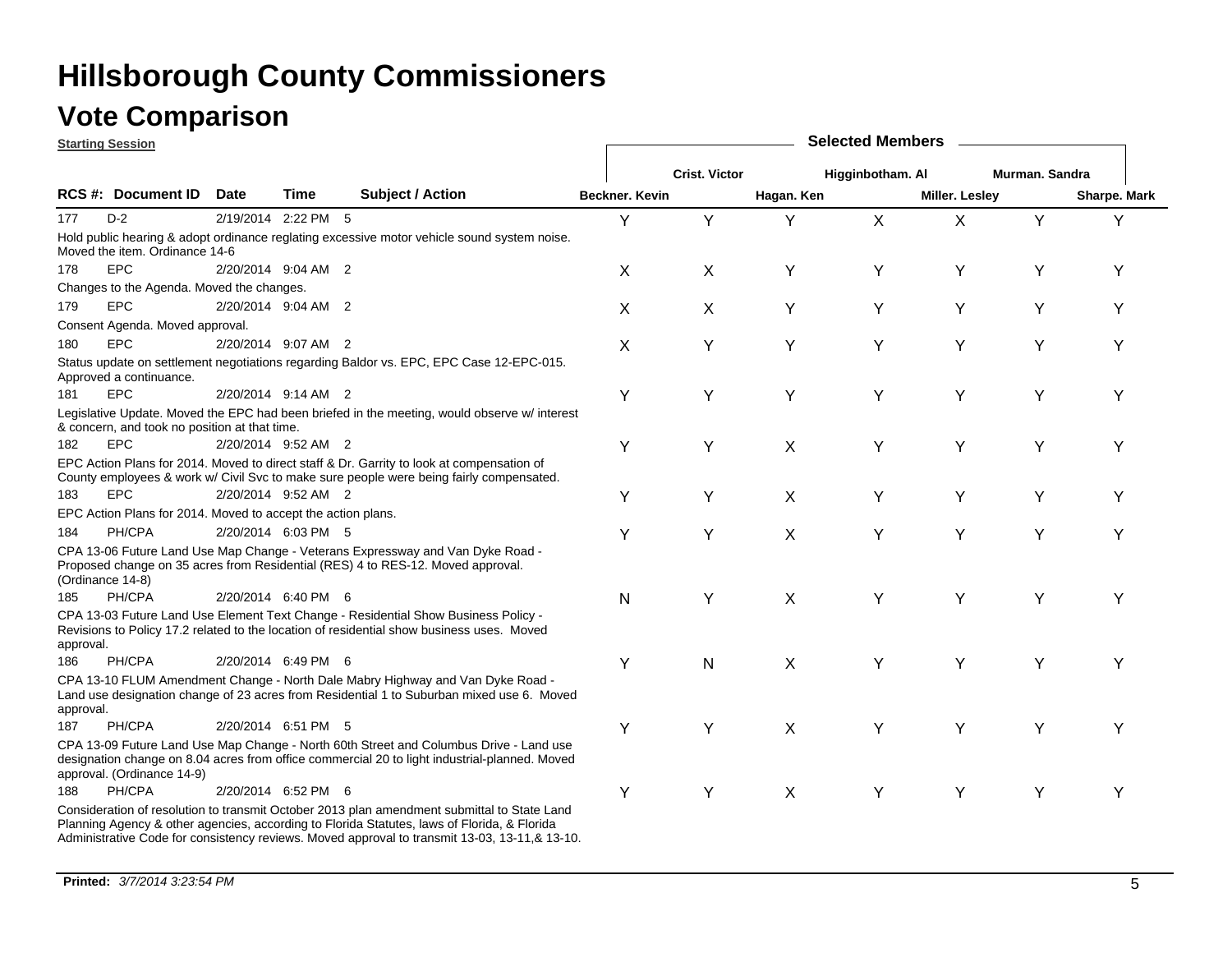### **Vote Comparison**

**Starting Session**

|           | <u>Starting Session</u>          |      |                     |                                                                                                                                                                                                                                                                                  |                       |                      |            | OUIUULUU IIIUIIINUI J |                |                |              |
|-----------|----------------------------------|------|---------------------|----------------------------------------------------------------------------------------------------------------------------------------------------------------------------------------------------------------------------------------------------------------------------------|-----------------------|----------------------|------------|-----------------------|----------------|----------------|--------------|
|           |                                  |      |                     |                                                                                                                                                                                                                                                                                  |                       | <b>Crist. Victor</b> |            | Higginbotham. Al      |                | Murman, Sandra |              |
|           | <b>RCS #: Document ID</b>        | Date | Time                | <b>Subject / Action</b>                                                                                                                                                                                                                                                          | <b>Beckner, Kevin</b> |                      | Hagan. Ken |                       | Miller. Lesley |                | Sharpe. Mark |
| 189       | PH/LDC                           |      | 2/20/2014 6:54 PM 0 |                                                                                                                                                                                                                                                                                  | Y                     | Υ                    | Χ          |                       |                | v              |              |
|           | emergency rooms. Moved approval. |      |                     | LDC 14-0062 - The purpose of the amendment was to codify a new use, freestanding                                                                                                                                                                                                 |                       |                      |            |                       |                |                |              |
| 190       | PH/LDC                           |      | 2/20/2014 6:55 PM 0 |                                                                                                                                                                                                                                                                                  | Υ                     | Υ                    | X.         |                       | Υ              | Υ              |              |
|           |                                  |      |                     | LDC 14-0063 - The purpose of the amendment was to minimize the potential for disruption of<br>traffic circulation in the vicinity of private and charter schools. Moved approval.                                                                                                |                       |                      |            |                       |                |                |              |
| 191       | PH/LDC                           |      | 2/20/2014 6:55 PM 5 |                                                                                                                                                                                                                                                                                  | Υ                     | Υ                    | X.         | Y                     | Υ              | Υ              |              |
| 7)        |                                  |      |                     | Adoption of ordinance and announcement of effective date. Moved approval. (Ordinance 14-                                                                                                                                                                                         |                       |                      |            |                       |                |                |              |
| 192       | PH/LDC                           |      | 2/20/2014 6:55 PM 0 |                                                                                                                                                                                                                                                                                  | Υ                     | Y                    | X          |                       | Y              | Y              |              |
| approval. |                                  |      |                     | Development Review Procedures Manual (DRPM) - 14-0383 - the purpose of the DRPM text<br>amendment was to amend Section 5.2.1 by adding Section 5.2.1.10, addressing<br>implementation changes to the LDC associated with text amendment LDC 14-0063. Moved                       |                       |                      |            |                       |                |                |              |
| 193       | PH/LDC                           |      | 2/20/2014 7:02 PM 0 |                                                                                                                                                                                                                                                                                  | Υ                     | Y                    | X.         | Y                     | Y              | Y              |              |
|           |                                  |      |                     | A report to the Board from Public Works regarding extending Seffner Valrico Road over the<br>CSX railroad. Moved to let church do their paperwork and be allowed to file CPA request to<br>consider the removal of Seffner Valrico Road extension from corridor preservatio plan |                       |                      |            |                       |                |                |              |
|           | <b>Begin Date: 2/1/2014</b>      |      |                     | <b>Bills: ALL</b>                                                                                                                                                                                                                                                                |                       |                      |            |                       |                |                |              |
|           | <b>End Date: 2/20/2014</b>       |      |                     |                                                                                                                                                                                                                                                                                  |                       |                      |            |                       |                |                |              |

**Selected Members**

**Actions:** ALL **Vote Types:** ALL

**Subjects:** ALL **Sort Order:** RCS #: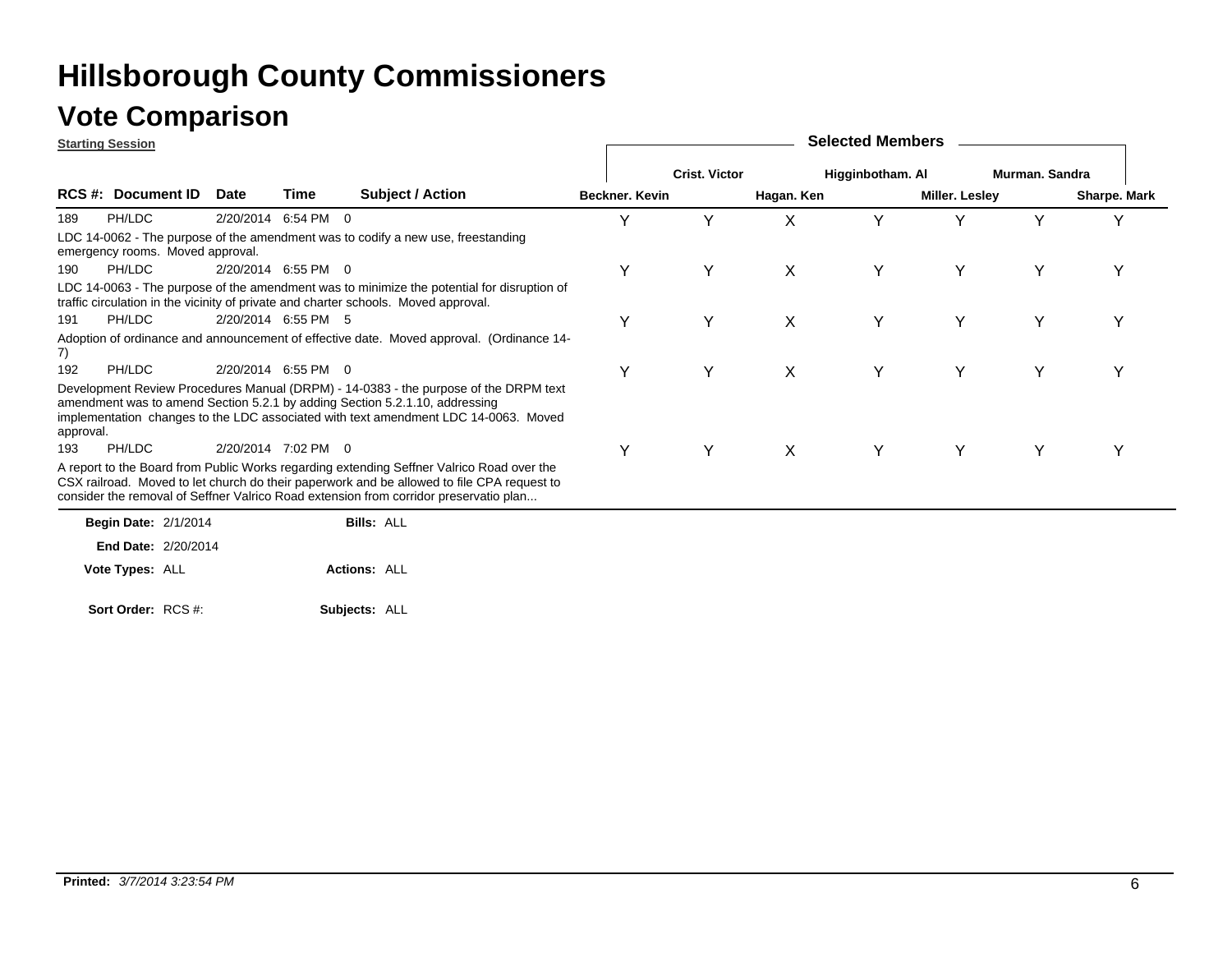### **Vote Comparison**

**Starting Session**

|           | <u>olarling əessiun</u>             |             |                     |                                                                                                                                                                                                                                                                                                |                       |                      |            |                  |                |                |                     |
|-----------|-------------------------------------|-------------|---------------------|------------------------------------------------------------------------------------------------------------------------------------------------------------------------------------------------------------------------------------------------------------------------------------------------|-----------------------|----------------------|------------|------------------|----------------|----------------|---------------------|
|           |                                     |             |                     |                                                                                                                                                                                                                                                                                                |                       | <b>Crist. Victor</b> |            | Higginbotham. Al |                | Murman. Sandra |                     |
|           | <b>RCS #: Document ID</b>           | <b>Date</b> | Time                | <b>Subject / Action</b>                                                                                                                                                                                                                                                                        | <b>Beckner, Kevin</b> |                      | Hagan. Ken |                  | Miller. Lesley |                | <b>Sharpe. Mark</b> |
| 194       | <b>CHANGES</b>                      | 3/5/2014    | 9:25 AM 0           |                                                                                                                                                                                                                                                                                                | Y                     | X                    | Y          | Y                | Y              | Y              | Υ                   |
|           | Moved the changes.                  |             |                     |                                                                                                                                                                                                                                                                                                |                       |                      |            |                  |                |                |                     |
| 195       | <b>CONSENT</b>                      | 3/5/2014    | 10:01 AM 0          |                                                                                                                                                                                                                                                                                                | Υ                     | Υ                    | Υ          | Υ                | Υ              | Υ              | Υ                   |
|           |                                     |             |                     | Item A-2 was deleted; Items A-13 and A-27 were withheld. Moved the Consent Agenda.                                                                                                                                                                                                             |                       |                      |            |                  |                |                |                     |
| 196       | $B-1$                               | 3/5/2014    | 10:02 AM 0          |                                                                                                                                                                                                                                                                                                | Y                     | Y                    | Y          | Y                | Y              | Υ              | Υ                   |
| the item. |                                     |             |                     | Award/execute agreement Bid ITB-C-0069-0-2014/MK Old Hillsborough water main<br>replacement to Harris-McBurney Company in amount of \$1,065,949 for Public Utilities. Moved                                                                                                                    |                       |                      |            |                  |                |                |                     |
| 197       | $B-3$                               | 3/5/2014    | 10:10 AM 0          |                                                                                                                                                                                                                                                                                                | Y                     | Υ                    | Y          | Y                | Y              | Υ              | Y                   |
|           |                                     |             |                     | Adopt the proposed Board policy requiring the systematic review of boards, councils, &<br>committees created by Board. Moved approval of report & requirement each citizen board<br>submit annual report, a summary of what was accomplished over the year, & report could                     |                       |                      |            |                  |                |                |                     |
| 198       | $F-4$                               |             | 3/5/2014 10:18 AM 0 |                                                                                                                                                                                                                                                                                                | Y                     | Υ                    | Y          | Y                | Y              | Υ              | Y                   |
|           |                                     |             |                     | Request Fire Rescue work w/Co. Communications & Digital Media Svcs staff to develop plan to<br>educate residents Moved Board ask Fire Rescue work with County Communications staff to<br>develop a plan to better educate residents on fire prevention/safety procedures, including            |                       |                      |            |                  |                |                |                     |
| 199       | $F-1$                               | 3/5/2014    | 10:50 AM 0          |                                                                                                                                                                                                                                                                                                | Υ                     | Υ                    | Y          | Y                | Y              | Y              | Υ                   |
|           |                                     |             |                     | Discussion regarding Board committing to a local incentive for The Infiltrator to film in Hills Co.<br>Moved the Board commit \$250,000 as local incentive for The Infiltrator to film in County; direct<br>staff bring back necessary contract, budget amendment, necessary threseholds &     |                       |                      |            |                  |                |                |                     |
| 200       | $F-1$                               |             | 3/5/2014 10:54 AM 0 |                                                                                                                                                                                                                                                                                                | Υ                     | Y                    | Y          | Y                | Y              | Y              | Υ                   |
|           |                                     |             |                     | Discussion regarding Board committing to a local incentive for The Infiltrator to film in Hills Co.<br>Moved identical motion in request of Board, w/ appreciation on behalf of Bollywood & IIFA<br>industries, & for SAAT Hindustani, motion w/ same benchmarks request, amount was \$50,000. |                       |                      |            |                  |                |                |                     |
| 201       | $G-1$                               | 3/5/2014    | 10:56 AM 0          |                                                                                                                                                                                                                                                                                                | Υ                     | Y                    | Y          | X                | Υ              | Υ              | Υ                   |
|           | Moved approval.                     |             |                     | Receive the report from Public Works regarding U.S. Highway 301 pedestrian crossings.                                                                                                                                                                                                          |                       |                      |            |                  |                |                |                     |
| 202       | $A-13$                              |             | 3/5/2014 11:02 AM 0 |                                                                                                                                                                                                                                                                                                | Υ                     | Y                    | Y          | Y                | Y              | Y              | Υ                   |
|           | Convention Center. Moved Item A-13. |             |                     | Approve first modification to agreement w/ Tampa Bay Convention & Visitors Bureau for several<br>special events & support business incentive funding to attract conventions to Tampa                                                                                                           |                       |                      |            |                  |                |                |                     |
| 203       | $B-2$                               | 3/5/2014    | 11:05 AM 0          |                                                                                                                                                                                                                                                                                                | Υ                     | Y                    | Υ          | Υ                | Y              | Υ              | Υ                   |
|           |                                     |             |                     | Adopt resolution amending & restating in entirety Resolution R00-062 providing for issuance of<br>CIP commercial paper notes of County in amount not to exceed \$300 mill to finance all, or<br>portion of cost of CIPs, including, but not limited to, transportationMoved approval.          |                       |                      |            |                  |                |                |                     |
| 204       | $F-5$                               |             | 3/5/2014 11:06 AM 0 |                                                                                                                                                                                                                                                                                                | Υ                     | Y                    | Y          | Y                | Y              | Y              | Υ                   |
|           |                                     |             |                     | Direct staff to add to 2014 State legislative prog. & advocate as necessary for dedication of<br>portion of Dr. MLK Jr. Blvd between I-4/I-75 as the POW/MIA memorial highway. Moved to ask<br>staff add 2014 State Legis program & advocate as necessary for dedication of portion of MLK     |                       |                      |            |                  |                |                |                     |

**Selected Members**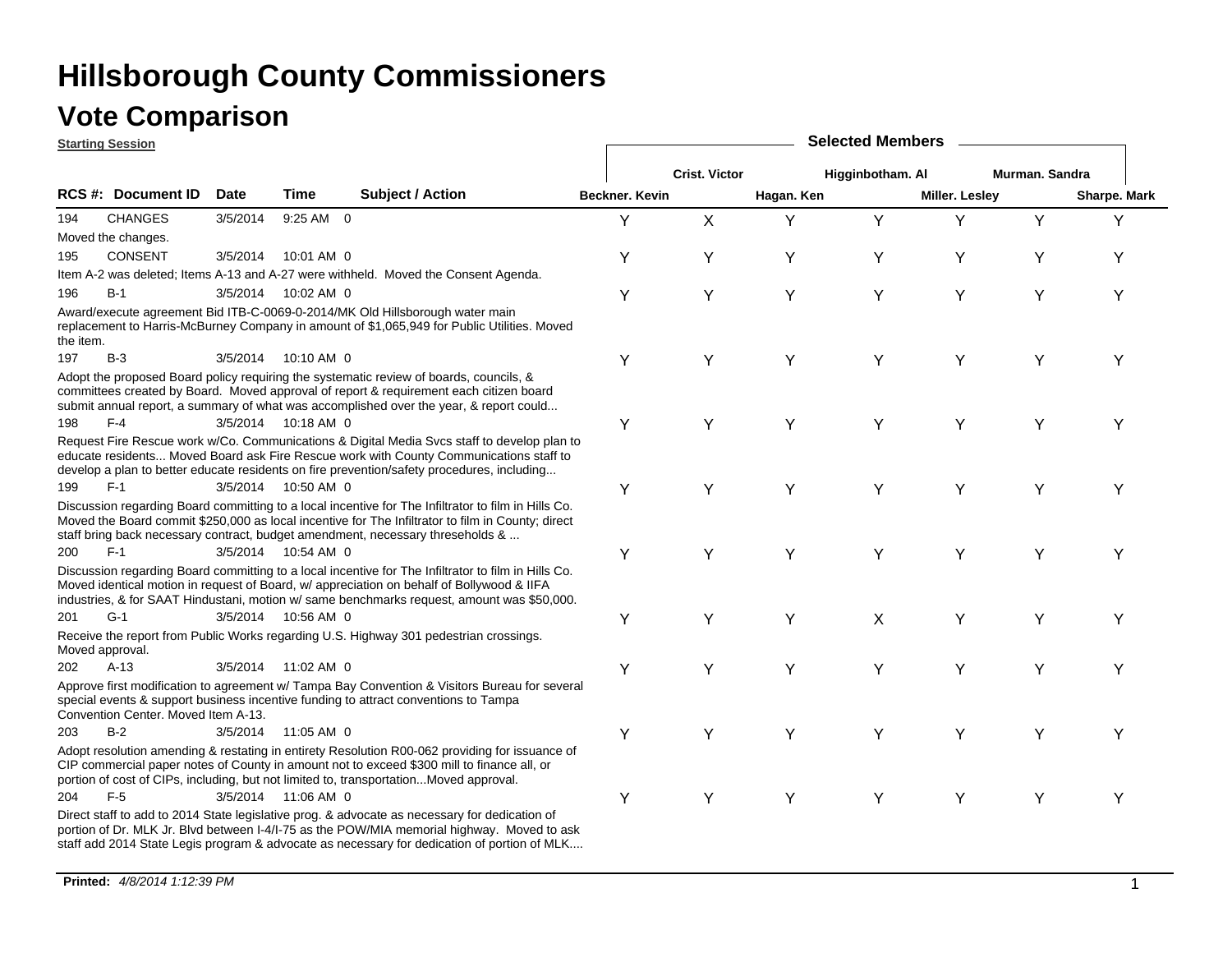## **Vote Comparison**

|            | <b>Starting Session</b>                                          |             |                     |                                                                                                                                                                                                                                                                                     |                |                      |            | <b>Selected Members</b> |                       |                |              |
|------------|------------------------------------------------------------------|-------------|---------------------|-------------------------------------------------------------------------------------------------------------------------------------------------------------------------------------------------------------------------------------------------------------------------------------|----------------|----------------------|------------|-------------------------|-----------------------|----------------|--------------|
|            |                                                                  |             |                     |                                                                                                                                                                                                                                                                                     |                | <b>Crist. Victor</b> |            | Higginbotham. Al        |                       | Murman. Sandra |              |
|            | <b>RCS #: Document ID</b>                                        | <b>Date</b> | Time                | <b>Subject / Action</b>                                                                                                                                                                                                                                                             | Beckner. Kevin |                      | Hagan. Ken |                         | <b>Miller. Lesley</b> |                | Sharpe. Mark |
| 205        | $G-2$                                                            | 3/5/2014    | 11:10 AM 0          |                                                                                                                                                                                                                                                                                     | Y              | Y                    | Y          | Y                       | Y                     | Y              | Y            |
|            | disposal services. Moved to receive the report.                  |             |                     | Receive the report from Public Works regarding automated solid waste & recycling collection &                                                                                                                                                                                       |                |                      |            |                         |                       |                |              |
| 206        | $A-27$                                                           |             | 3/5/2014 11:16 AM 0 |                                                                                                                                                                                                                                                                                     | Υ              | Υ                    | Y          | Y                       | Y                     | Υ              | Y            |
|            |                                                                  |             |                     | Approve third modification to Bid ITB-S-0188-0-2010/EM for residuals management services<br>that ratified emergency (nondeclared) administrative increase to agreement amount by<br>\$987,000, from \$4,500,417 to \$5,487,417, for continuation of services untilMoved the item.   |                |                      |            |                         |                       |                |              |
| 207        | $F-2$                                                            |             | 3/5/2014 2:16 PM 0  |                                                                                                                                                                                                                                                                                     | Υ              | X                    | Y          | Y                       | Y                     | Υ              | X            |
| how        |                                                                  |             |                     | Receive update by Ed Peachey, President & CEO, Career Source Tampa Bay regarding<br>manufacturing workforce gap analysis. Moved to accept staff report & direct staff to come back<br>at first meeting of May 2014, that would give staff enough to time come back w/proposals on   |                |                      |            |                         |                       |                |              |
| 208        | $D-1$                                                            | 3/5/2014    | 2:28 PM 5           |                                                                                                                                                                                                                                                                                     | Υ              | X                    | Y          | Y                       | Y                     | Y              | X            |
| $14 - 10.$ |                                                                  |             |                     | Conduct public hearing to amend Hillsborough County Code of Ordinance and Laws, Chapter<br>38, Article II, Section 38, which governed park property owned and/or managed by Parks & Rec<br>to enable bingo games be played on specified park property, in Moved approval. Ordinance |                |                      |            |                         |                       |                |              |
| 209        | $D-1$                                                            |             | 3/5/2014 2:29 PM 0  |                                                                                                                                                                                                                                                                                     | Υ              | X                    | Y          | Y                       | Y                     | Y              | X            |
|            |                                                                  |             |                     | Conduct a public hearing to amend Hillsborough County Code of Ordinance/Laws, Chapter 38,<br>Article II, Section 38, which governed park property owned and/or managed by Parks & Rec to<br>enable bingo games be played Moved staff come back w/all Parks & Rec fees for review    |                |                      |            |                         |                       |                |              |
| 210        | $D-2$                                                            |             | 3/5/2014 2:30 PM 0  |                                                                                                                                                                                                                                                                                     | Υ              | X                    | Y          | Y                       | Y                     | Y              | X            |
|            | service areas to HCCSLSPD for the 2014 tax year. Moved the item. |             |                     | Conduct a public hearing in accordance with the HC Ordinance 06-3, for Street Lighting<br>Districts, & approve resolutions for annexation, dissolution, and modifications of street lighting                                                                                        |                |                      |            |                         |                       |                |              |
| 211        | $F-3$                                                            |             | 3/5/2014 2:33 PM 0  |                                                                                                                                                                                                                                                                                     | Υ              | X                    | Υ          | Y                       | Y                     | Υ              | X            |
|            | program & CivicPlus contract. Moved to accept staff report.      |             |                     | Request an update from Communications and Digital Media Svcs regarding County mobile app                                                                                                                                                                                            |                |                      |            |                         |                       |                |              |
| 212        | <b>CONSENT</b>                                                   | 3/6/2014    | $9:06$ AM $9$       |                                                                                                                                                                                                                                                                                     | Υ              | X                    | Υ          | Y                       | Y                     | Υ              | X            |
|            | Approved the Consent Agenda.                                     |             |                     |                                                                                                                                                                                                                                                                                     |                |                      |            |                         |                       |                |              |
| 213        | V012014                                                          | 3/6/2014    | 9:08 AM 9           |                                                                                                                                                                                                                                                                                     | Υ              | X                    | Y          | Y                       | Y                     | Y              | X            |
|            | subdivision. Moved the item.                                     |             |                     | Vacating Petition V01-2014 - Folio 067976.6234, petition to vacate a 7.5-foot platted utility<br>easement along the western boundary of Lot 117, Block 1, per the plat of Woodberry Estates                                                                                         |                |                      |            |                         |                       |                |              |
| 214        | V022014                                                          |             | 3/6/2014 9:09 AM 9  |                                                                                                                                                                                                                                                                                     | Υ              | X                    | Y          | Y                       | Y                     | Υ              | X            |
|            | Moved approval.                                                  |             |                     | Vacating Petition V02-2014 - Folio 087348.4226, petition to vacate a 15-foot platted utility<br>easement along the southern boundary of Lot 13, Block 1, per the plat of Greenhills subdivision.                                                                                    |                |                      |            |                         |                       |                |              |
| 215        | NOPC140128                                                       |             | 3/6/2014 9:11 AM 9  |                                                                                                                                                                                                                                                                                     | Υ              | X                    | Υ          | Y                       | Υ                     | Υ              | X            |
|            |                                                                  |             |                     | Notice of Proposed Change 14-0128 Mainsail Sun Forest L.P. Moved approval.                                                                                                                                                                                                          |                |                      |            |                         |                       |                |              |

**Printed:** *4/8/2014 1:12:40 PM* $^{\prime\prime}$   $^{\prime\prime}$  2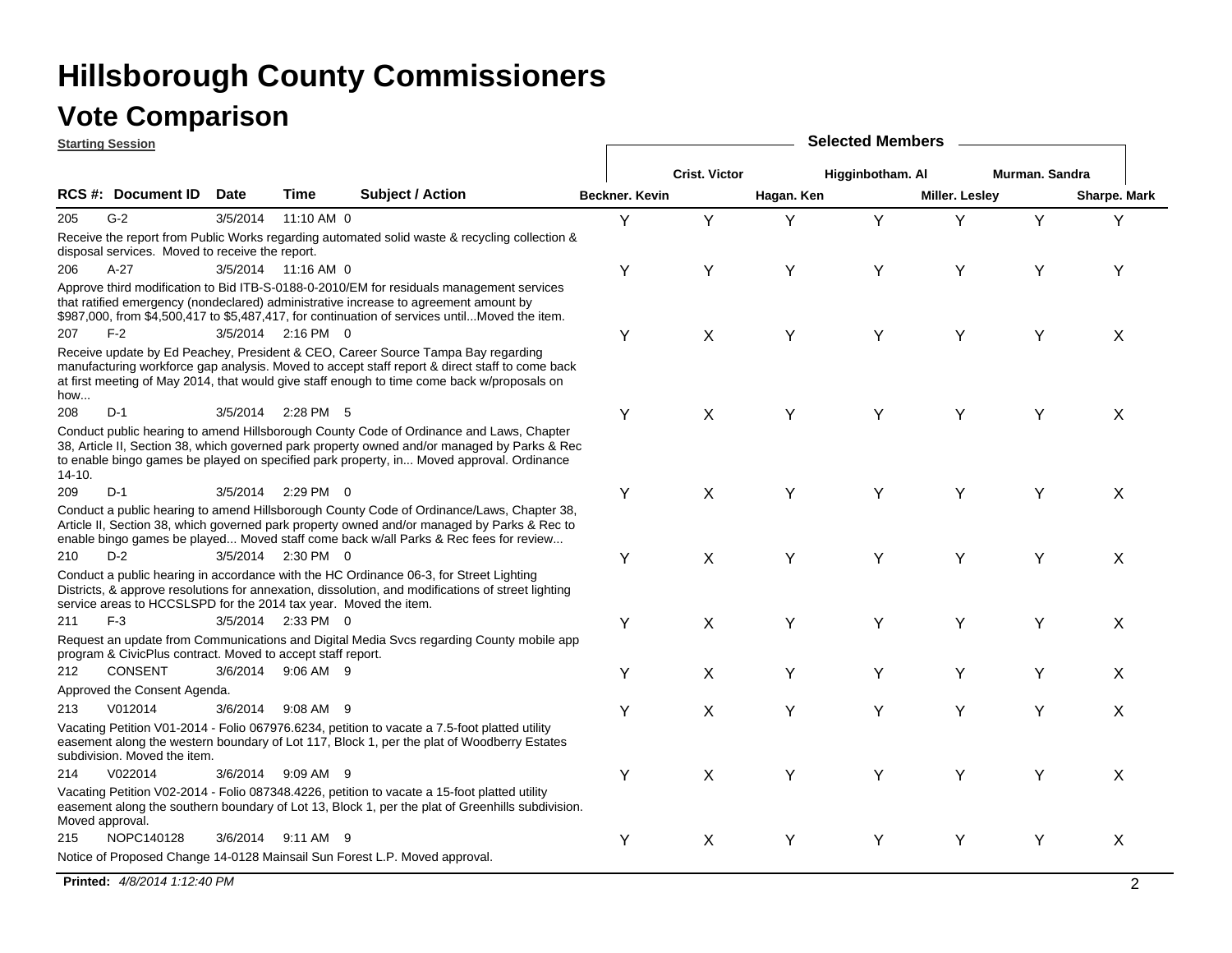### **Vote Comparison**

| <b>Starting Session</b> |                                                                 |          |                      |                                                                                                                                                                                                                                                                                | <b>Selected Members</b> |                      |            |                  |                |                |              |  |  |
|-------------------------|-----------------------------------------------------------------|----------|----------------------|--------------------------------------------------------------------------------------------------------------------------------------------------------------------------------------------------------------------------------------------------------------------------------|-------------------------|----------------------|------------|------------------|----------------|----------------|--------------|--|--|
|                         |                                                                 |          |                      |                                                                                                                                                                                                                                                                                |                         | <b>Crist. Victor</b> |            | Higginbotham. Al |                | Murman, Sandra |              |  |  |
|                         | <b>RCS#: Document ID</b>                                        | Date     | Time                 | <b>Subject / Action</b>                                                                                                                                                                                                                                                        | <b>Beckner, Kevin</b>   |                      | Hagan. Ken |                  | Miller. Lesley |                | Sharpe. Mark |  |  |
| 216                     | PRS140114TH                                                     | 3/6/2014 | 9:41 AM 9            |                                                                                                                                                                                                                                                                                | Υ                       | X                    | Υ          | Y                | Υ              | Y              | Υ            |  |  |
| approval.               |                                                                 |          |                      | PRS 14-0114-TH/C Camping World NE corner of Gore Road & Shirley Jo Lane. Moved for                                                                                                                                                                                             |                         |                      |            |                  |                |                |              |  |  |
| 217                     | <b>PRS140288RV</b>                                              |          | 3/6/2014 9:45 AM 9   |                                                                                                                                                                                                                                                                                | Y                       | X                    | Υ          | Y                | Y              | Υ              | Y            |  |  |
| Moved the item.         |                                                                 |          |                      | PRS 14-0288-RV/S Eisenhower Property Group LLC NE corner of Symmes & Fern Hill Roads.                                                                                                                                                                                          |                         |                      |            |                  |                |                |              |  |  |
| 218                     | RZ140169WM                                                      |          | 3/6/2014 9:46 AM 9   |                                                                                                                                                                                                                                                                                | Υ                       | X                    | Y          | Y                | Υ              | Y              | Y            |  |  |
|                         | Road 674. Moved the Board continue the item until 4/8/2014.     |          |                      | RZ 14-0169-WM/S South County Land & Homes LLC NW corner of Maggie Street & State                                                                                                                                                                                               |                         |                      |            |                  |                |                |              |  |  |
| 219                     | RZ140188SM                                                      |          | 3/6/2014 9:48 AM 9   |                                                                                                                                                                                                                                                                                | X                       | X                    | Y          | Y                | Y              | Y              | Υ            |  |  |
| oral argument.          |                                                                 |          |                      | RZ 14-0188-SM/C Alicia D. Avery NW corner of Laura St. & Dr. MLK Jr. Blvd. Moved to open                                                                                                                                                                                       |                         |                      |            |                  |                |                |              |  |  |
| 220                     | RZ140188SM                                                      | 3/6/2014 | 9:54 AM 9            |                                                                                                                                                                                                                                                                                | Υ                       | X                    | Y          | Y                | Y              | Y              | Υ            |  |  |
| approval.               |                                                                 |          |                      | RZ 14-0188-SM/C Alicia D. Avery NW corner of Laura St. & Dr. MLK Jr. Blvd. Moved                                                                                                                                                                                               |                         |                      |            |                  |                |                |              |  |  |
| 221                     | $K.1$ .                                                         | 3/6/2014 | 10:35 AM 9           |                                                                                                                                                                                                                                                                                | Υ                       | X                    | Y          | X                | X              | Y              | Υ            |  |  |
|                         |                                                                 |          |                      | Report regarding the Ruskin Community Plan. Moved the Board accept Attorney Fletcher's<br>report today as what Board would do forward, but to include to direct staff on any application<br>involving community be brought back to Board's attention during land use meetings. |                         |                      |            |                  |                |                |              |  |  |
| 222                     | <b>CHANGES</b>                                                  |          | 3/19/2014 9:43 AM 0  |                                                                                                                                                                                                                                                                                | Y                       | Υ                    | X          | X                | Υ              | Y              | Υ            |  |  |
|                         | Moved the changes.                                              |          |                      |                                                                                                                                                                                                                                                                                |                         |                      |            |                  |                |                |              |  |  |
| 223                     | <b>CONSENT</b>                                                  |          | 3/19/2014 9:52 AM 0  |                                                                                                                                                                                                                                                                                | Υ                       | Υ                    | Y          | X                | Υ              | Υ              | Υ            |  |  |
| Moved approval.         |                                                                 |          |                      |                                                                                                                                                                                                                                                                                |                         |                      |            |                  |                |                |              |  |  |
| 224                     | $B-1$                                                           |          | 3/19/2014 10:02 AM 0 |                                                                                                                                                                                                                                                                                | Υ                       | Y                    | Y          | X                | Y              | Y              | Υ            |  |  |
| approval.               |                                                                 |          |                      | Approve termination agrmnt w/The PROS Investment Corp for Bid ITB-S-0258-0-2013/EM,<br>roadside & pond site mowing svcs for SBE set-aside Area 1 for Public Works. Moved                                                                                                       |                         |                      |            |                  |                |                |              |  |  |
| 225                     | $B-2$                                                           |          | 3/19/2014 10:02 AM 0 |                                                                                                                                                                                                                                                                                | Υ                       | Y                    | Y          | X                | Y              | Υ              | Υ            |  |  |
| approval.               |                                                                 |          |                      | Award File SS-P-0137-0-2014/ST for the sole source purchase of Oracle support to Oracle<br>America Inc. in the amount of \$1,376,022.77 for Information and Technology Services. Moved                                                                                         |                         |                      |            |                  |                |                |              |  |  |
| 226                     | $B-3$                                                           |          | 3/19/2014 10:03 AM 0 |                                                                                                                                                                                                                                                                                | Y                       | Υ                    | Υ          | X                | Υ              | Υ              | Y            |  |  |
|                         |                                                                 |          |                      | Award & execute agrmnt, Bid ITB-C-0054-0-2014/ DV, stormwater WORCS, to Kimmins<br>Contracting Corp in amt of \$2.5 Million for Public Works. Moved approval.                                                                                                                  |                         |                      |            |                  |                |                |              |  |  |
| 227                     | $B-4$                                                           |          | 3/19/2014 10:05 AM 0 |                                                                                                                                                                                                                                                                                | Υ                       | Y                    | Y          | X                | Y              | Y              | Υ            |  |  |
|                         | employment & business opportunities the County. Moved approval. |          |                      | Approve agrmnt between County & Good Films Manhattan Inc. in not-to-exceed amt of<br>\$250,000 to assist in securing local filming the motion picture The Infiltrator, thus generating                                                                                         |                         |                      |            |                  |                |                |              |  |  |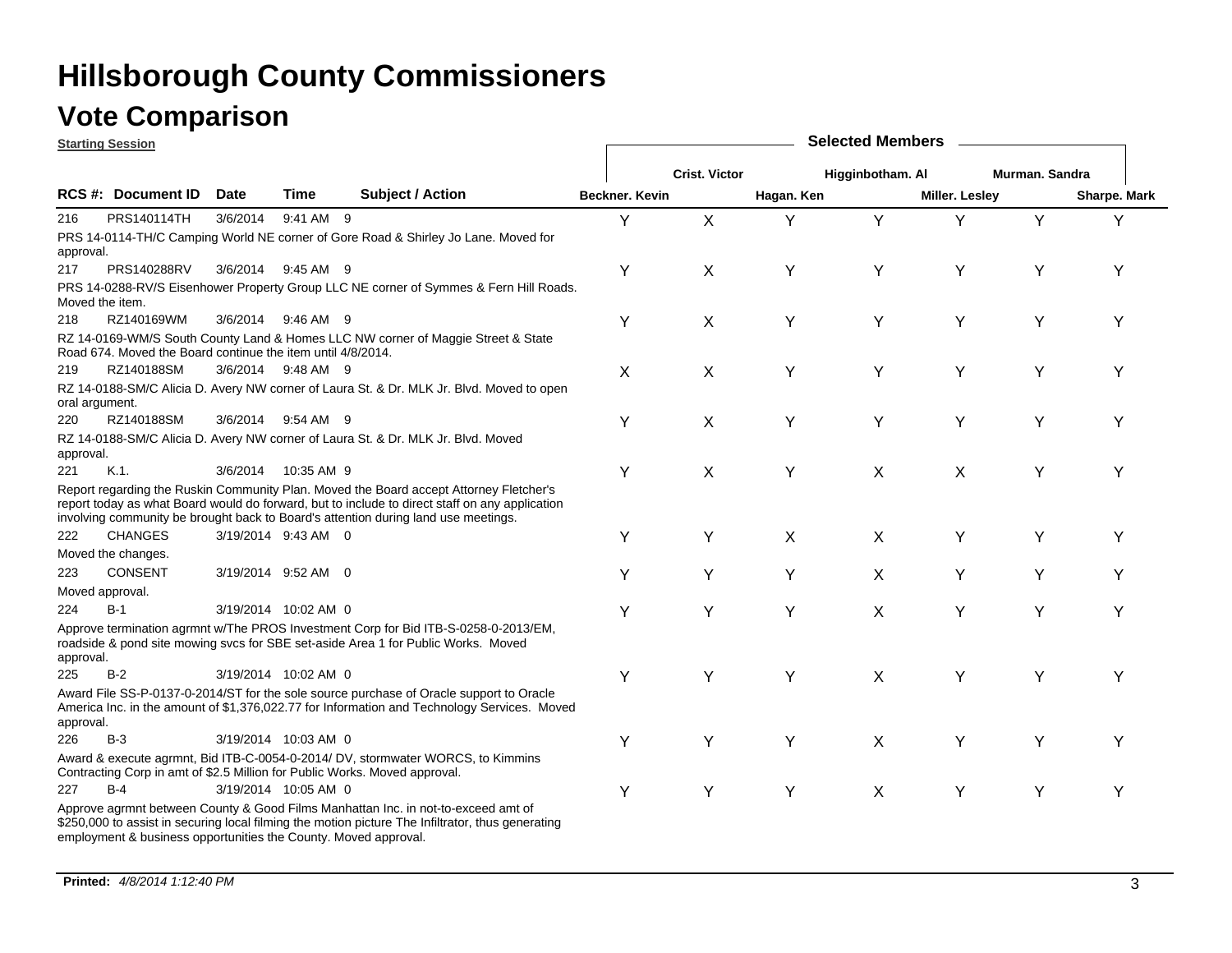| <b>Starting Session</b> |                                                                  | <b>Selected Members</b> |                      |                                                                                                                                                                                                                                                                                  |                |                      |            |                  |                |                |              |
|-------------------------|------------------------------------------------------------------|-------------------------|----------------------|----------------------------------------------------------------------------------------------------------------------------------------------------------------------------------------------------------------------------------------------------------------------------------|----------------|----------------------|------------|------------------|----------------|----------------|--------------|
|                         |                                                                  |                         |                      |                                                                                                                                                                                                                                                                                  |                | <b>Crist. Victor</b> |            | Higginbotham. Al |                | Murman, Sandra |              |
|                         | <b>RCS #: Document ID</b>                                        | Date                    | Time                 | <b>Subject / Action</b>                                                                                                                                                                                                                                                          | Beckner. Kevin |                      | Hagan. Ken |                  | Miller. Lesley |                | Sharpe. Mark |
| 228                     | $B-6$                                                            |                         | 3/19/2014 10:07 AM 0 |                                                                                                                                                                                                                                                                                  | Y              | Y                    | Y          | $\sf X$          | Y              | Y              | Y            |
|                         |                                                                  |                         |                      | Approve FY 2014 LIHEAP agrmnt, Contract 14EA-OF- 08-39-01-012, w/FL Dept of Economic<br>Opportunity in amt of \$3,315,529 in federal funds effective upon execution by both parties or<br>4/1/2014, whichever was earlier, and ending 3/31/2015. Moved approval.                 |                |                      |            |                  |                |                |              |
| 229                     | $B-9$                                                            |                         | 3/19/2014 10:08 AM 0 |                                                                                                                                                                                                                                                                                  | Υ              | Υ                    | Y          | X                | Y              | Y              | Υ            |
|                         | (N475) project. Moved approval.                                  |                         |                      | Approve cooperative funding agrmnt w/SWFWMD in amt of \$1,490,000 for stormwater<br>implementation, flood protection, and Hollomans Branch drainage improvements, CIP 41073                                                                                                      |                |                      |            |                  |                |                |              |
| 230                     | $B-10$                                                           |                         | 3/19/2014 10:09 AM 0 |                                                                                                                                                                                                                                                                                  | Υ              | Y                    | Y          | X                | Y              | Y              | Y            |
|                         | items & adjust contract final completion date. Moved approval.   |                         |                      | Approve Change Order 1 for Public Works to contract w/J. Kokolakis Contracting Inc. for<br>Northwest solid waste transfer station expansion Phase I (CIP 54036) to add contract work                                                                                             |                |                      |            |                  |                |                |              |
| 231                     | $B-11$                                                           |                         | 3/19/2014 10:10 AM 0 |                                                                                                                                                                                                                                                                                  | Υ              | Y                    | Y          | X                | Y              | Υ              | Υ            |
|                         |                                                                  |                         |                      | Adopt Board policy which set forth requirements & procedures for leasing County real estate for<br>use by nonprofit organizations for provision of services to the community. Moved approval.                                                                                    |                |                      |            |                  |                |                |              |
| 232                     | $B-12$                                                           |                         | 3/19/2014 10:11 AM 0 |                                                                                                                                                                                                                                                                                  | Υ              | Y                    | Y          | X                | Y              | Υ              | Υ            |
|                         | Lutz School bldg & its use as a community ctr. Moved approval.   |                         |                      | Adopt resolution authorizing a lease, mgmt, & operation agrmnt w/civic group Citizens for the<br>Old Lutz School, a not-for-profit corp established in 1978, for continued preservation of the Old                                                                               |                |                      |            |                  |                |                |              |
| 233                     | $B-13$                                                           |                         | 3/19/2014 10:12 AM 0 |                                                                                                                                                                                                                                                                                  | Υ              | Y                    | Y          | X                | Y              | Y              | Υ            |
|                         |                                                                  |                         |                      | By supermajority approve budget amendment & authorize transfer of \$254,810 from phosphate<br>mining severance tax reserve contingency general to the phosphate mining impacts review,<br>other equip. budget for replacement of outdated EPC laboratory equip. Moved approval.  |                |                      |            |                  |                |                |              |
| 234                     | $B-7$                                                            |                         | 3/19/2014 10:14 AM 0 |                                                                                                                                                                                                                                                                                  | Υ              | Y                    | Y          | X                | Y              | Υ              | Υ            |
|                         |                                                                  |                         |                      | Approve FY 2014 budget amendment resolution for Hillsborough County Public Schools'<br>request to disburse \$44,115,378 impact fee funds to the Hillsborough County School Board for<br>construction of Dr. Jack Lamb Elementary School on 78th St in Tampa Moved approval.      |                |                      |            |                  |                |                |              |
| 235                     | $C-1$                                                            |                         | 3/19/2014 10:32 AM 0 |                                                                                                                                                                                                                                                                                  | Υ              | Υ                    | Y          | X                | Y              | Y              | Υ            |
|                         | Office and consent to the proposed appointments. Moved approval. |                         |                      | Confirm the administrative order outlining the reorganization of the County Administrator's                                                                                                                                                                                      |                |                      |            |                  |                |                |              |
| 236                     | $B-5/G-2$                                                        |                         | 3/19/2014 10:45 AM 0 |                                                                                                                                                                                                                                                                                  | Υ              | Υ                    | X          | X                | Y              | Y              | Υ            |
|                         | project program. Moved approval of Items G-2 & B-5.              |                         |                      | Approve increase to indigent health care plan comm. programs budget by \$2 million for mental<br>health pilot program. Receive report from Family & Aging Svcs regarding mental health pilot                                                                                     |                |                      |            |                  |                |                |              |
| 237                     | $F-3$                                                            |                         | 3/19/2014 10:57 AM 0 |                                                                                                                                                                                                                                                                                  | Υ              | Y                    | Y          | X                | Y              | Y              | Y            |
|                         |                                                                  |                         |                      | Approve resolution & cover letter FL Governnor, President of Senate, Speaker of the House, &<br>Chair of County Legislative Delegation opposing diversion of intergovernmental transfer health<br>care funds by the State to other communities Moved approval of the resolution. |                |                      |            |                  |                |                |              |
| 238                     | $F-1$                                                            |                         | 3/19/2014 11:08 AM 0 |                                                                                                                                                                                                                                                                                  | Υ              | Υ                    | Y          | X                | Y              | Υ              | Y            |
|                         | Board appointments. Moved to confirm.                            |                         |                      |                                                                                                                                                                                                                                                                                  |                |                      |            |                  |                |                |              |

**Printed:** *4/8/2014 1:12:40 PM* $4^{10}$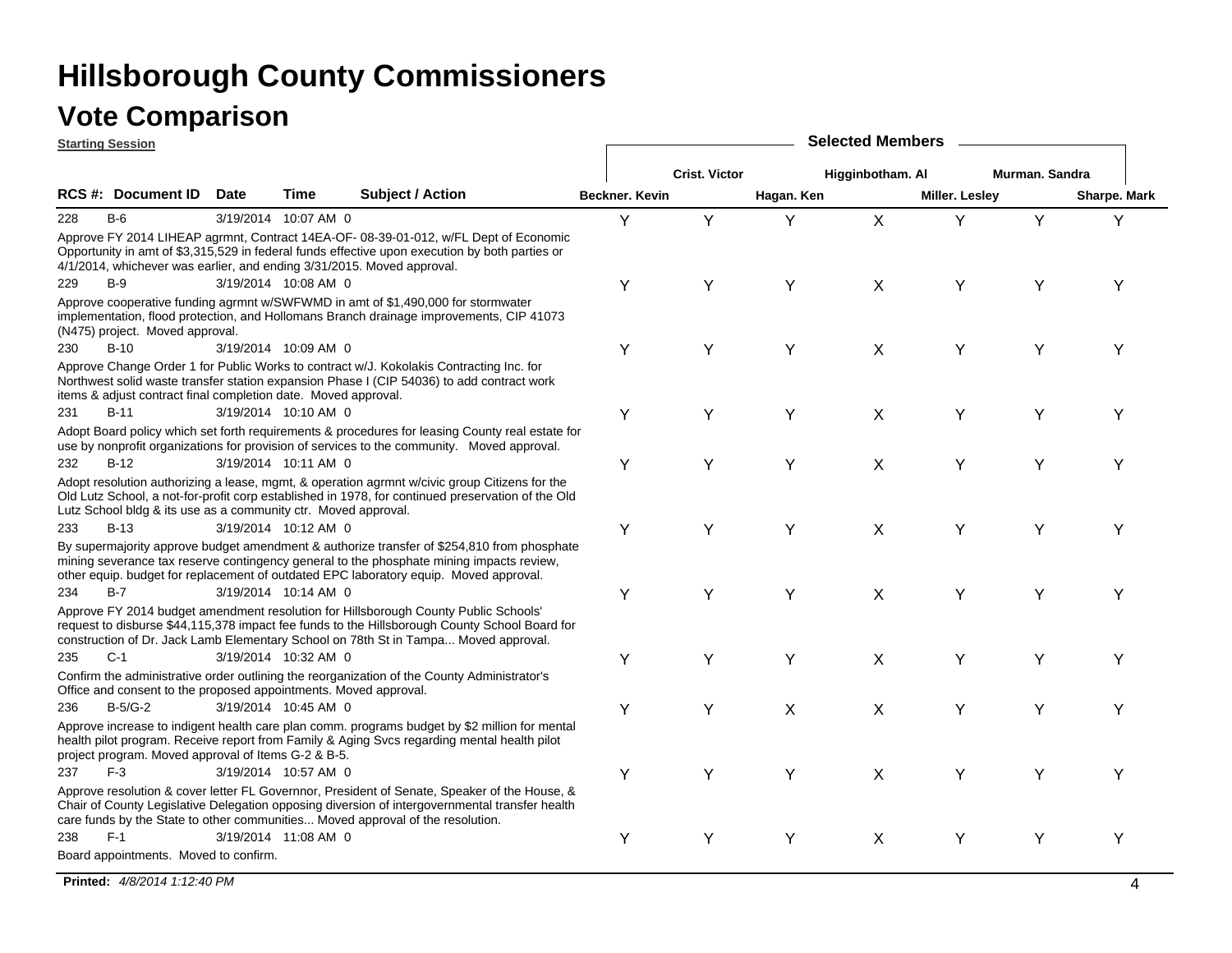|                | <b>Starting Session</b>            |             |                      |                                                                                                                                                                                                                                                                                  | <b>Selected Members</b> |                      |            |                  |                       |                |                     |  |  |  |
|----------------|------------------------------------|-------------|----------------------|----------------------------------------------------------------------------------------------------------------------------------------------------------------------------------------------------------------------------------------------------------------------------------|-------------------------|----------------------|------------|------------------|-----------------------|----------------|---------------------|--|--|--|
|                |                                    |             |                      |                                                                                                                                                                                                                                                                                  |                         | <b>Crist. Victor</b> |            | Higginbotham. Al |                       | Murman. Sandra |                     |  |  |  |
|                | <b>RCS #: Document ID</b>          | <b>Date</b> | Time                 | <b>Subject / Action</b>                                                                                                                                                                                                                                                          | <b>Beckner, Kevin</b>   |                      | Hagan. Ken |                  | <b>Miller. Lesley</b> |                | <b>Sharpe. Mark</b> |  |  |  |
| 239            | $B-8$                              |             | 3/19/2014 11:22 AM 0 |                                                                                                                                                                                                                                                                                  | Y                       | Υ                    | Y          | X                |                       | Y              | Y                   |  |  |  |
|                |                                    |             |                      | Complete annual performance appraisal process for County Attorney Chip Fletcher. Moved to<br>approve the performance appraisal, extend contract for 3 yrs. & increase pay to 3.5%                                                                                                |                         |                      |            |                  |                       |                |                     |  |  |  |
| 240            | $G-1$                              |             | 3/19/2014 11:25 AM 0 |                                                                                                                                                                                                                                                                                  | Y                       | Υ                    | X          | X                | Y                     | Y              | Y                   |  |  |  |
|                | HS Policy Council. Moved adoption. |             |                      | Receive February 2014 monthly report from Head Start(HS)/Early HS Divisions & Hillsborough                                                                                                                                                                                       |                         |                      |            |                  |                       |                |                     |  |  |  |
| 241            | $F-2$                              |             | 3/19/2014 2:02 PM 0  |                                                                                                                                                                                                                                                                                  | Y                       | Y                    | Y          | Y                | Y                     | Y              | Υ                   |  |  |  |
| report.        |                                    |             |                      | Receive a report & update regarding the trash bin exchange program. Moved to receive the                                                                                                                                                                                         |                         |                      |            |                  |                       |                |                     |  |  |  |
| 242            | $D-1$                              |             | 3/19/2014 2:03 PM 0  |                                                                                                                                                                                                                                                                                  | Υ                       | Υ                    | Y          | Y                | Y                     | Υ              | Υ                   |  |  |  |
| 243            | $D-2$                              |             | 3/19/2014 2:06 PM 0  | Conduct public hearing to accept comments on proposed substantial amendment to program<br>years 2008 & 2011 & 2012 & 2013 annual action plans required by HUD in connection w/grant-<br>funded housing development activities to include expanded svcs & housing Moved approval. | Υ                       | Y                    | Y          | Y                | Y                     | Y              | Υ                   |  |  |  |
|                |                                    |             |                      | Conduct a public hearing & consider enacting an ordinance for motion & still photography<br>production permitting & to amend Hills. County Code of Ordinances & Laws, Part A, by deleting<br>Chapter 38, Article II, Sections Moved to continue the item to 4/2/2014.            |                         |                      |            |                  |                       |                |                     |  |  |  |
| 244            | $D-3$                              |             | 3/19/2014 2:49 PM 0  |                                                                                                                                                                                                                                                                                  | Y                       | Y                    | Y          | Y                | Y                     | Y              | Y                   |  |  |  |
|                |                                    |             |                      | Conduct a public hearing to adopt a resolution amending current resolution governing water &<br>wastewater rates (R05-106) by reducing accrued guaranteed revenue fees payable for existing<br>& proposed residential Moved to adopt the resolution and reduce the fee to zero.  |                         |                      |            |                  |                       |                |                     |  |  |  |
| 245            | $F-4$                              |             | 3/19/2014 3:06 PM 0  |                                                                                                                                                                                                                                                                                  | Y                       | Y                    | X          | Y                | Y                     | Y              | Y                   |  |  |  |
| minus the next |                                    |             |                      | Receive documents in agenda item. Direct County Atty & County Administrator to meet<br>w/approp. members of MOSI exec. team & have discussion addressing financial & facility<br>issues MOSI was experiencing, bring rpt back to Board 60 days, & whatever that was plus or      |                         |                      |            |                  |                       |                |                     |  |  |  |
|                | <b>Begin Date: 3/1/2014</b>        |             |                      | <b>Bills: ALL</b>                                                                                                                                                                                                                                                                |                         |                      |            |                  |                       |                |                     |  |  |  |
|                | <b>End Date: 3/19/2014</b>         |             |                      |                                                                                                                                                                                                                                                                                  |                         |                      |            |                  |                       |                |                     |  |  |  |
|                | Vote Types: ALL                    |             |                      | Actions: ALL                                                                                                                                                                                                                                                                     |                         |                      |            |                  |                       |                |                     |  |  |  |

**Subjects:** ALL **Sort Order:** RCS #: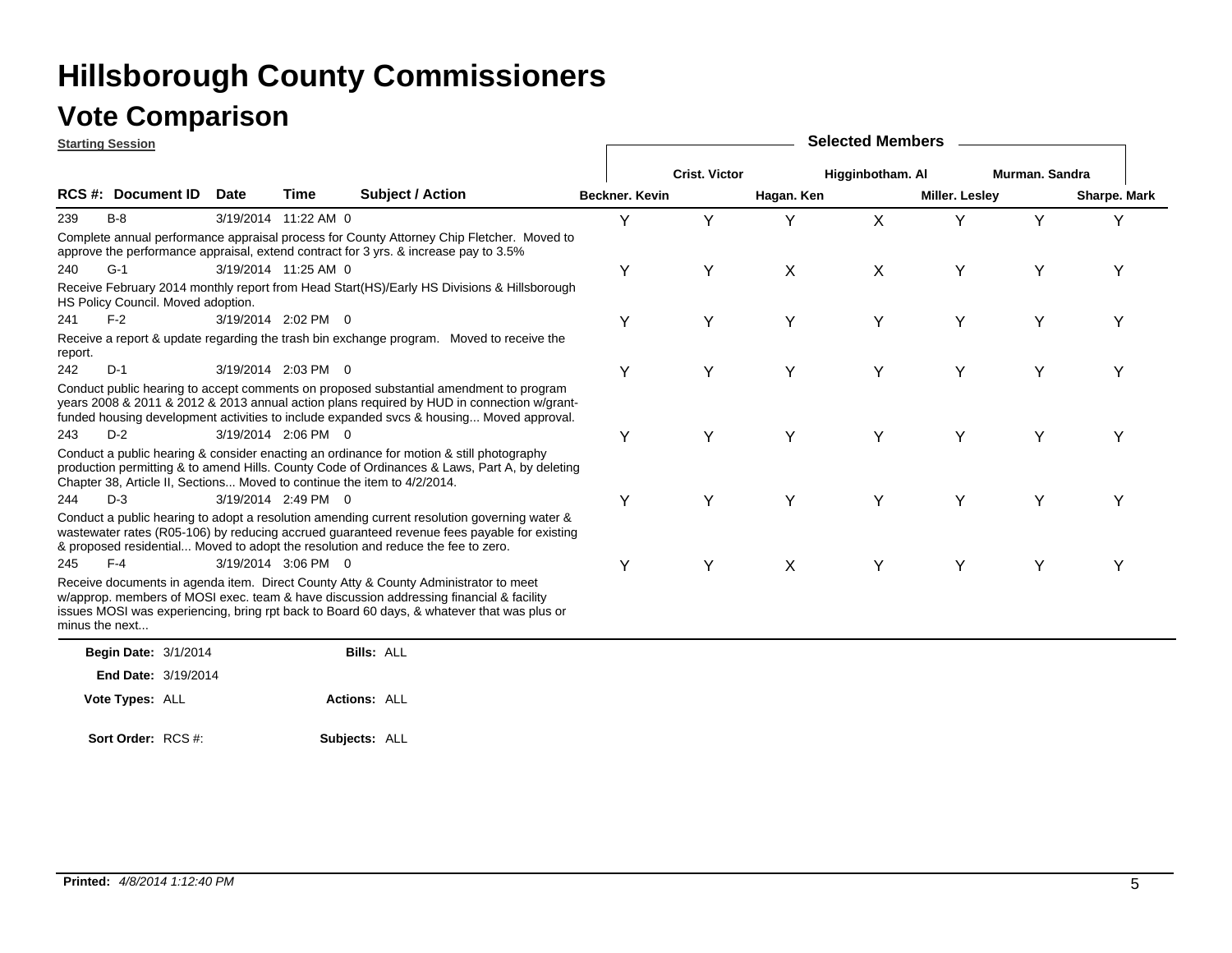### **Vote Comparison**

| <b>Starting Session</b> |                                                                    |             |                     |                                                                                                                                                                                                                                                                                        |                       | <b>Selected Members</b> |            |                  |                |                |              |  |  |  |
|-------------------------|--------------------------------------------------------------------|-------------|---------------------|----------------------------------------------------------------------------------------------------------------------------------------------------------------------------------------------------------------------------------------------------------------------------------------|-----------------------|-------------------------|------------|------------------|----------------|----------------|--------------|--|--|--|
|                         |                                                                    |             |                     |                                                                                                                                                                                                                                                                                        |                       | <b>Crist. Victor</b>    |            | Higginbotham. Al |                | Murman. Sandra |              |  |  |  |
|                         | RCS #: Document ID                                                 | <b>Date</b> | Time                | <b>Subject / Action</b>                                                                                                                                                                                                                                                                | <b>Beckner, Kevin</b> |                         | Hagan. Ken |                  | Miller. Lesley |                | Sharpe. Mark |  |  |  |
| 246                     | <b>CHANGES</b>                                                     | 4/2/2014    | 9:35 AM 0           |                                                                                                                                                                                                                                                                                        | Υ                     | Y                       | Y          | Y                | Y              | Y              | Y            |  |  |  |
|                         | Moved the changes.                                                 |             |                     |                                                                                                                                                                                                                                                                                        |                       |                         |            |                  |                |                |              |  |  |  |
| 247                     | <b>CONSENT</b>                                                     | 4/2/2014    | $9:55$ AM 0         |                                                                                                                                                                                                                                                                                        | Υ                     | Y                       | Y          | Υ                | Y              | Υ              | Y            |  |  |  |
|                         | Moved the consent.                                                 |             |                     |                                                                                                                                                                                                                                                                                        |                       |                         |            |                  |                |                |              |  |  |  |
| 248                     | $B-1$                                                              | 4/2/2014    | 10:03 AM 0          |                                                                                                                                                                                                                                                                                        | Υ                     | Y                       | Y          | Υ                | Y              | Υ              | Y            |  |  |  |
|                         | in amount of \$3,479,784 for the Fleet Management. Moved approval. |             |                     | Award File SS-P-0086-0-2014/JW for sole source purchase of 12 ambulances to Halcore Group                                                                                                                                                                                              |                       |                         |            |                  |                |                |              |  |  |  |
| 249                     | $B-2$                                                              |             | 4/2/2014 10:04 AM 0 |                                                                                                                                                                                                                                                                                        | Υ                     | Υ                       | Y          | Y                | Y              | Y              | Υ            |  |  |  |
|                         | \$3.2 mill for Public Works. Moved approval.                       |             |                     | Award/execute agreement Bid ITB-C-0063-0-2014/MK road reconstruction term contract to Ajax<br>Paving Industries of Florida LLC and David Nelson Construction Company for in the amount of                                                                                              |                       |                         |            |                  |                |                |              |  |  |  |
| 250                     | $B-3$                                                              |             | 4/2/2014 10:04 AM 0 |                                                                                                                                                                                                                                                                                        | Υ                     | Y                       | Y          | Y                | Y              | Y              | Y            |  |  |  |
|                         |                                                                    |             |                     | Award/execute agreement Bid ITB-C-0059-0-2014/DV misc. facilities construction (Level B)<br>Term Contract to R.M. Halts & Associates, \$3 mill, Kenyon & Partners Inc, \$2.5 mill, & J.V.A.<br>Construction Inc., \$2.5 mill, for Real Estate Facilities Services. Moved approval.     |                       |                         |            |                  |                |                |              |  |  |  |
| 251                     | $B-4$                                                              |             | 4/2/2014 10:05 AM 0 |                                                                                                                                                                                                                                                                                        | Υ                     | Y                       | Y          | Υ                | Υ              | Υ              | Y            |  |  |  |
| Moved approval.         |                                                                    |             |                     | Approve & execute Amendment 7 to the extension operations & management agreement w/<br>Covanta Hillsborough Inc. for transfer of property insurance & business interruption insurance.                                                                                                 |                       |                         |            |                  |                |                |              |  |  |  |
| 252                     | $B-5$                                                              | 4/2/2014    | 10:11 AM 0          |                                                                                                                                                                                                                                                                                        | Υ                     | Y                       | Y          | Y                | Y              | Y              | Y            |  |  |  |
|                         | service agreement. Moved approval on the item.                     |             |                     | Approve the service with Everbridge Inc. and the CMAS/WEA notification to the Everbridge Inc.                                                                                                                                                                                          |                       |                         |            |                  |                |                |              |  |  |  |
| 253                     | $F-1$                                                              |             | 4/2/2014 10:13 AM 0 |                                                                                                                                                                                                                                                                                        | Υ                     | Y                       | Υ          | Υ                | Y              | Y              | Y            |  |  |  |
|                         | Board appointments. Moved to confirm.                              |             |                     |                                                                                                                                                                                                                                                                                        |                       |                         |            |                  |                |                |              |  |  |  |
| 254                     | $F-6$                                                              | 4/2/2014    | 10:15 AM 0          |                                                                                                                                                                                                                                                                                        | Υ                     | Υ                       | Y          | Υ                | Υ              | Υ              | Y            |  |  |  |
|                         |                                                                    |             |                     | Request Board approval of the 2014 Ellsworth G. Simmons Good Government Award Selection<br>Committees recommendation of Doug Belden as this year's recipient. Moved approval.                                                                                                          |                       |                         |            |                  |                |                |              |  |  |  |
| 255                     | $F-3$                                                              |             | 4/2/2014 10:35 AM 0 |                                                                                                                                                                                                                                                                                        | Υ                     | Υ                       | Y          | Y                | Y              | Y              | Y            |  |  |  |
| report.                 |                                                                    |             |                     | Discuss red light cameras in unincorporated Hillsborough County. Moved acceptance of the                                                                                                                                                                                               |                       |                         |            |                  |                |                |              |  |  |  |
| 256                     | $F-2$                                                              | 4/2/2014    | 10:52 AM 0          |                                                                                                                                                                                                                                                                                        | Υ                     | Υ                       | Y          | Y                | Y              | Y              | Υ            |  |  |  |
|                         |                                                                    |             |                     | Discussion about creating a central repository to provide transparency around user fees levied<br>by County government. Moved to direct staff to implement the work plan and then report back<br>to the Board by August 6, 2014, with what they had found to give a preview of initial |                       |                         |            |                  |                |                |              |  |  |  |
| 257                     | $A-36$                                                             |             | 4/2/2014 10:53 AM 0 |                                                                                                                                                                                                                                                                                        | Υ                     | Y                       | Υ          | Υ                | Y              | Y              | Y            |  |  |  |
|                         |                                                                    |             |                     | Adopt a resolution : (a) determining a reasonable necessity to acquire a fee simple road &<br>intersection right of way for public purpose of construction road & intersection improvements for<br>Lithia Pinecrest/Lumsden/Bell Shoals/Durant Roads Moved for approval.               |                       |                         |            |                  |                |                |              |  |  |  |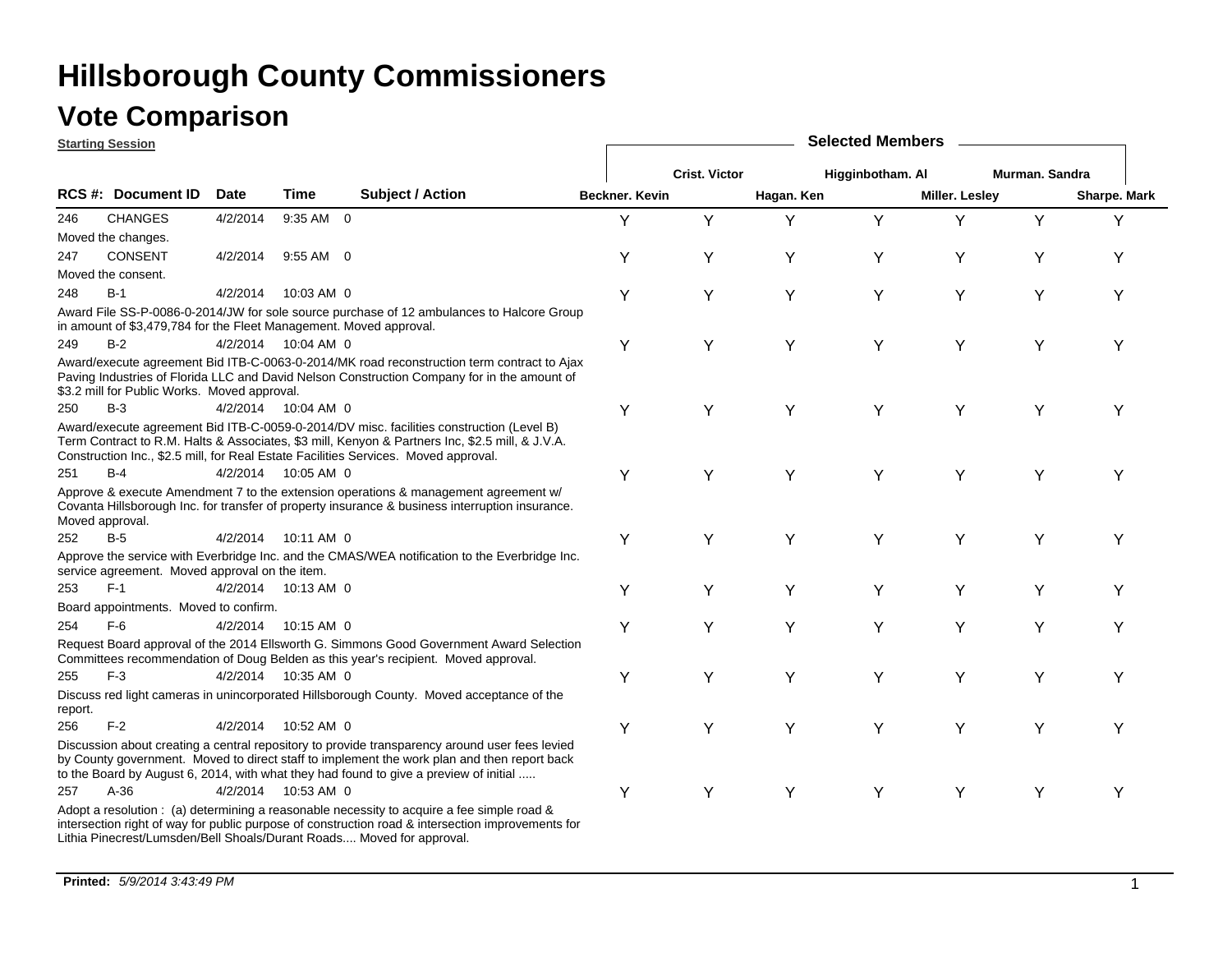| <b>Starting Session</b> |                                                                 |          |                     | <b>Selected Members</b>                                                                                                                                                                                                                                                                         |                       |                      |            |                  |                       |                |              |  |
|-------------------------|-----------------------------------------------------------------|----------|---------------------|-------------------------------------------------------------------------------------------------------------------------------------------------------------------------------------------------------------------------------------------------------------------------------------------------|-----------------------|----------------------|------------|------------------|-----------------------|----------------|--------------|--|
|                         |                                                                 |          |                     |                                                                                                                                                                                                                                                                                                 |                       | <b>Crist. Victor</b> |            | Higginbotham. Al |                       | Murman. Sandra |              |  |
|                         | <b>RCS #: Document ID</b>                                       | Date     | Time                | <b>Subject / Action</b>                                                                                                                                                                                                                                                                         | <b>Beckner, Kevin</b> |                      | Hagan. Ken |                  | <b>Miller. Lesley</b> |                | Sharpe. Mark |  |
| 258                     | $G-1$                                                           | 4/2/2014 | 10:56 AM 0          |                                                                                                                                                                                                                                                                                                 | Υ                     | Y                    | Y          | Y                | Y                     | Y              | Y            |  |
| to come forth.          |                                                                 |          |                     | Receive an Animal Services update. Moved the Board waive the rules to allow the 11:15 p.m.                                                                                                                                                                                                      |                       |                      |            |                  |                       |                |              |  |
| 259                     | $G-1$                                                           |          | 4/2/2014 11:05 AM 0 |                                                                                                                                                                                                                                                                                                 | Y                     | Y                    | Υ          | Y                | Y                     | Υ              | Y            |  |
|                         | Receive an Animal Services update. Moved to receive the report. |          |                     |                                                                                                                                                                                                                                                                                                 |                       |                      |            |                  |                       |                |              |  |
| 260                     | $B-6$                                                           |          | 4/2/2014 1:57 PM 0  |                                                                                                                                                                                                                                                                                                 | Y                     | Y                    | Y          | Y                | Y                     | Y              | X            |  |
| approval.               |                                                                 |          |                     | Approve revision to Board Policy 03.04.09.00 fee schedule & fee waiver policy enabling<br>Directors of Parks & Rec. to reduce or waive fees of \$500 or less when requestor was a<br>nonprofit & demonstrated good faith justification for reduction or waiver, pursuant Moved                  |                       |                      |            |                  |                       |                |              |  |
| 261                     | $D-1$                                                           |          | 4/2/2014 2:02 PM 0  |                                                                                                                                                                                                                                                                                                 | Υ                     | Υ                    | Y          | Y                | Y                     | Υ              | Υ            |  |
|                         | System Revenue Bonds. Moved approval.                           |          |                     | Conduct a public hearing on April 2, 2014, at 2 p.m. to comply with federal tax law in connection<br>with the proposed issuance by the Polk County Industrial Development Authority of its Health                                                                                               |                       |                      |            |                  |                       |                |              |  |
| 262                     | $D-2$                                                           |          | 4/2/2014 2:03 PM 5  |                                                                                                                                                                                                                                                                                                 | Υ                     | Υ                    | Υ          | Y                | Y                     | Υ              | Y            |  |
|                         |                                                                 |          |                     | Conduct a public hearing and consider enacting an ordinance for motion and still photography<br>production permitting and amend Hillsborough County's Code of Ordinances and Laws, Part A,<br>by deleting Chapter 38, Article II, Sec. 38.25 (w) (1)(2) & (3). Moved for approval. (Ord. 14-11) |                       |                      |            |                  |                       |                |              |  |
| 263                     | $F-5$                                                           |          | 4/2/2014 2:07 PM 0  |                                                                                                                                                                                                                                                                                                 | Υ                     | Y                    | Y          | Y                | Y                     | Y              | Υ            |  |
|                         |                                                                 |          |                     | YEA! Awards presented by the Board recognizing three middle and high school students in the<br>County who have displayed initiative, innovation and great leadership in making a difference in<br>the community. Moved the Board waive the rules and take up the 2:15 p.m. time certain.        |                       |                      |            |                  |                       |                |              |  |
| 264                     | <b>EPC</b>                                                      |          | 4/2/2014 3:09 PM 2  |                                                                                                                                                                                                                                                                                                 | Υ                     | Y                    | X          | Y                | Y                     | Y              | Υ            |  |
|                         | (Application 56218). Moved approval.                            |          |                     | Public hearing on the City of Tampa request for a variance from the Tampa Port Authority minor<br>works permit rules for marine construction activities at Tampa Water Works Park project                                                                                                       |                       |                      |            |                  |                       |                |              |  |
| 265                     | <b>CHANGES</b>                                                  | 4/8/2014 | $9:06$ AM $9$       |                                                                                                                                                                                                                                                                                                 | Υ                     | Y                    | X          | Y                | X                     | Y              | Υ            |  |
|                         | Moved the changes.                                              |          |                     |                                                                                                                                                                                                                                                                                                 |                       |                      |            |                  |                       |                |              |  |
| 266                     | CONSENT                                                         | 4/8/2014 | 9:07 AM 9           |                                                                                                                                                                                                                                                                                                 | Y                     | Y                    | Y          | Y                | X                     | Y              | Υ            |  |
| Moved consent.          |                                                                 |          |                     |                                                                                                                                                                                                                                                                                                 |                       |                      |            |                  |                       |                |              |  |
| 267                     | PRS 14-0229                                                     | 4/8/2014 | 9:08 AM 9           |                                                                                                                                                                                                                                                                                                 | Y                     | Y                    | Υ          | Y                | X                     | Y              | Υ            |  |
|                         |                                                                 |          |                     | PRS 14-0229-RV/S Little Giants Learning Academy LLC - Minor modification to PD to add a<br>second development option to allow a 12,000-sf daycare in one building. Moved approval.                                                                                                              |                       |                      |            |                  |                       |                |              |  |
| 268                     | PRS 14-0375                                                     |          | 4/8/2014 9:10 AM 9  |                                                                                                                                                                                                                                                                                                 | Υ                     | Υ                    | Y          | Y                | X                     | Y              | Υ            |  |
|                         |                                                                 |          |                     | PRS 14-0375-RV/S DD/Riverview LLC - Minor modification to a PD. Moved approval.                                                                                                                                                                                                                 |                       |                      |            |                  |                       |                |              |  |
| 269                     | PRS 14-0376                                                     | 4/8/2014 | 9:11 AM 9           |                                                                                                                                                                                                                                                                                                 | Y                     | Y                    | Y          | Y                | X                     | Y              | Υ            |  |
|                         | recommendation.                                                 |          |                     | PRS 14-0376-GCN/NW DR Horton Inc. Minor modification to PD. Moved the                                                                                                                                                                                                                           |                       |                      |            |                  |                       |                |              |  |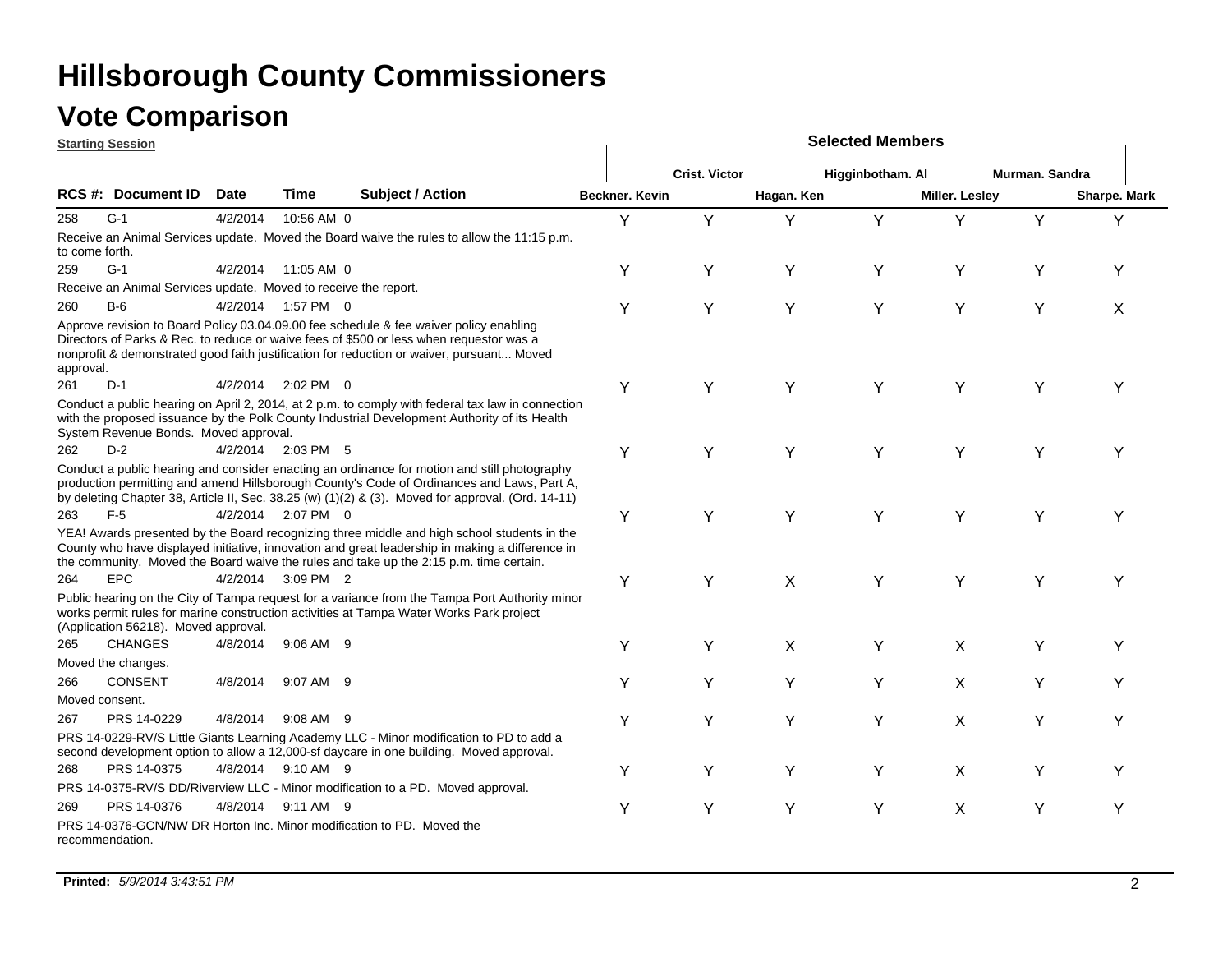### **Vote Comparison**

|               | <b>Starting Session</b>                                       |             |                      |                                                                                                                                                                                                                                                                        |                |                      |            | <b>Selected Members</b> |                |                |                     |
|---------------|---------------------------------------------------------------|-------------|----------------------|------------------------------------------------------------------------------------------------------------------------------------------------------------------------------------------------------------------------------------------------------------------------|----------------|----------------------|------------|-------------------------|----------------|----------------|---------------------|
|               |                                                               |             |                      |                                                                                                                                                                                                                                                                        |                | <b>Crist. Victor</b> |            | Higginbotham. Al        |                | Murman. Sandra |                     |
|               | RCS #: Document ID                                            | <b>Date</b> | Time                 | <b>Subject / Action</b>                                                                                                                                                                                                                                                | Beckner. Kevin |                      | Hagan. Ken |                         | Miller. Lesley |                | <b>Sharpe. Mark</b> |
| 270           | PRS 14-0378                                                   | 4/8/2014    | 9:12 AM 9            |                                                                                                                                                                                                                                                                        | Υ              | Υ                    | Υ          | Y                       | X              | Y              | Υ                   |
|               | LDC. Moved approval.                                          |             |                      | PRS 14-0378-TNC/NW Harold & Vivian Braaksma, Trustees - Minor modification to PD to<br>delete Condition 1.5 to allow the type, location, & design of project signs to be regulated by the                                                                              |                |                      |            |                         |                |                |                     |
| 271           | PRS 14-0392                                                   |             | 4/8/2014 9:14 AM 9   |                                                                                                                                                                                                                                                                        | Y              | Υ                    | Υ          | Υ                       | X              | Υ              | Υ                   |
|               | use: church. Moved approval.                                  |             |                      | PRS 14-0392-GCN/NW Gator Gunn Tampa LLC - Minor modification to PD to add the following                                                                                                                                                                                |                |                      |            |                         |                |                |                     |
| 272           | RZSTD140040                                                   |             | 4/8/2014 9:15 AM 9   |                                                                                                                                                                                                                                                                        | Υ              | Y                    | Υ          | Υ                       | X              | Y              | Y                   |
| argument.     |                                                               |             |                      | RZ-STD 14-0040-SM/C LRG Investments LLC Rezone to CG - Moved to open oral                                                                                                                                                                                              |                |                      |            |                         |                |                |                     |
| 273           | RZSTD140040                                                   | 4/8/2014    | 9:48 AM 9            |                                                                                                                                                                                                                                                                        | Y              | Υ                    | Υ          | Y                       | Υ              | Y              | Υ                   |
|               | recommendations with the restrictions and amended conditions. |             |                      | RZ-STD 14-0040-SM/C LRG Investments LLC Rezone to CG. Moved the ZHM                                                                                                                                                                                                    |                |                      |            |                         |                |                |                     |
| 274           | MM 14-0161                                                    |             | 4/8/2014 9:49 AM 9   |                                                                                                                                                                                                                                                                        | Y              | Υ                    | X          | Y                       | Y              | Υ              | Υ                   |
|               | to open oral argument.                                        |             |                      | MM 14-0161-RV/S Great American Properties Inc - Major modification to PD 08-1111. Moved                                                                                                                                                                                |                |                      |            |                         |                |                |                     |
| 275           | MM 14-0161                                                    |             | 4/8/2014 10:18 AM 9  |                                                                                                                                                                                                                                                                        | Υ              | N                    | Υ          | Y                       | Ν              | Υ              | N                   |
| requirements. |                                                               |             |                      | MM 14-0161-RV/S Great American Properties Inc - Major mod. to PD 08-1111. Moved<br>approval of item w/flooding requirement conditions; offered language to introduce condition<br>project would be developed in accordance with all applicable stormwater and drainage |                |                      |            |                         |                |                |                     |
| 276           | RZ 14-0169                                                    |             | 4/8/2014 10:20 AM 9  |                                                                                                                                                                                                                                                                        | Y              | Y                    | Y          | X                       | Y              | Y              | Y                   |
|               | to open oral argument.                                        |             |                      | RZ 14-0169-WM/S South County Land & Homes LLC Rezone to RSC-6 (MH). Moved approval                                                                                                                                                                                     |                |                      |            |                         |                |                |                     |
| 277           | RZ 14-0169                                                    |             | 4/8/2014 10:33 AM 9  |                                                                                                                                                                                                                                                                        | Υ              | Υ                    | Υ          | Y                       | Y              | Y              | Υ                   |
| approval.     |                                                               |             |                      | RZ 14-0169-WM/S South County Land & Homes LLC Rezone to RSC-6 (MH). Moved for                                                                                                                                                                                          |                |                      |            |                         |                |                |                     |
| 278           | <b>CHANGES</b>                                                |             | 4/23/2014 9:39 AM 0  |                                                                                                                                                                                                                                                                        | Y              | Y                    | X          | X                       | Υ              | Υ              | Υ                   |
|               | Moved the changes.                                            |             |                      |                                                                                                                                                                                                                                                                        |                |                      |            |                         |                |                |                     |
| 279           | <b>CONSENT</b>                                                |             | 4/23/2014 10:00 AM 0 |                                                                                                                                                                                                                                                                        | Y              | Y                    | Υ          | X                       | Y              | Y              | Υ                   |
|               | Moved to approve consent.                                     |             |                      |                                                                                                                                                                                                                                                                        |                |                      |            |                         |                |                |                     |
| 280           | $G-1$                                                         |             | 4/23/2014 10:56 AM 0 |                                                                                                                                                                                                                                                                        | Υ              | Υ                    | Υ          | Y                       | Y              | Y              | Υ                   |
|               | receive the report.                                           |             |                      | Receive the report & presentation from Affordable Housing Svcs regarding the NSP. Moved to                                                                                                                                                                             |                |                      |            |                         |                |                |                     |
| 281           | $B-7$                                                         |             | 4/23/2014 11:36 AM 0 |                                                                                                                                                                                                                                                                        | Υ              | Υ                    | Υ          | Y                       | Υ              | Υ              | Υ                   |
|               | included women and minority recruitment.                      |             |                      | Approve the manufacturing academy & apprenticeship/internship program summary doc, which<br>outlined a program to address manufacturing skills gap in the County. Moved the item &                                                                                     |                |                      |            |                         |                |                |                     |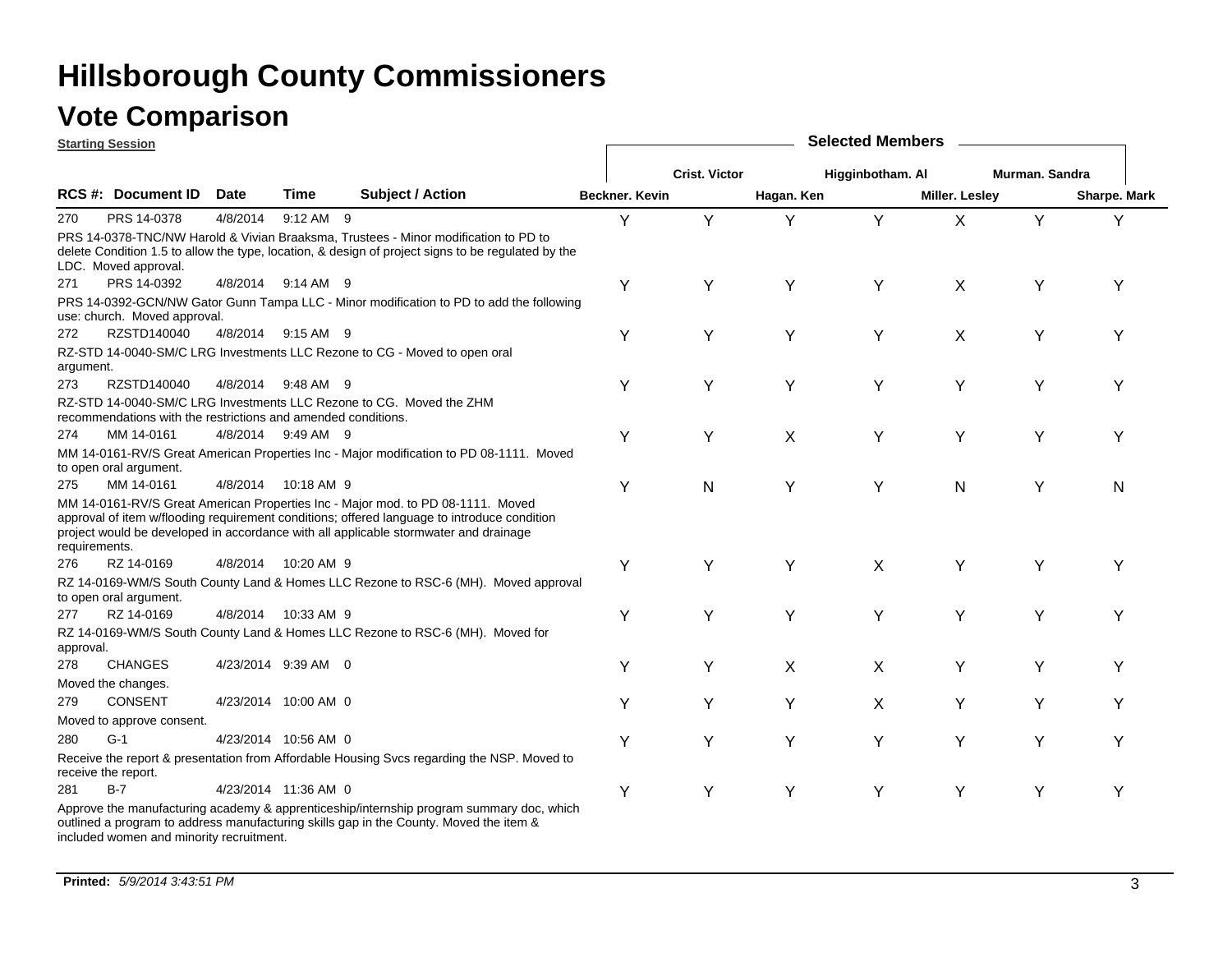|     | <b>Starting Session</b>                                                  |             |                      |                                                                                                                                                                                                                                                                                    | <b>Selected Members</b> |                      |            |                  |                |                |              |  |  |
|-----|--------------------------------------------------------------------------|-------------|----------------------|------------------------------------------------------------------------------------------------------------------------------------------------------------------------------------------------------------------------------------------------------------------------------------|-------------------------|----------------------|------------|------------------|----------------|----------------|--------------|--|--|
|     |                                                                          |             |                      |                                                                                                                                                                                                                                                                                    |                         | <b>Crist. Victor</b> |            | Higginbotham. Al |                | Murman. Sandra |              |  |  |
|     | RCS #: Document ID                                                       | <b>Date</b> | Time                 | <b>Subject / Action</b>                                                                                                                                                                                                                                                            | Beckner. Kevin          |                      | Hagan. Ken |                  | Miller. Lesley |                | Sharpe. Mark |  |  |
| 282 | $F-2$                                                                    |             | 4/23/2014 11:39 AM 0 |                                                                                                                                                                                                                                                                                    | Y                       | Y                    | Y          | Y                | Y              | Y              | Y            |  |  |
|     |                                                                          |             |                      | Direct staff to work w/ the County's AHAB & UF's Shimberg Center for Affordable Housing to<br>develop a scope & cost for the center to update 2006 study on attainable housing for County<br>growth & purpose of identifying future needs & solutions. Regular funding programs in |                         |                      |            |                  |                |                |              |  |  |
| 283 | $G-4$                                                                    |             | 4/23/2014 12:02 PM 0 |                                                                                                                                                                                                                                                                                    | Υ                       | Υ                    | Y          | X                | Υ              | Υ              | Υ            |  |  |
|     |                                                                          |             |                      | Moved to receive the report & asked staff to look at providing some seed money for adtl<br>locations in Town 'N Country & Brandon where there was no presence at all, two very large<br>communities that did not have access to County svcs in those areas, & ask Real Estate &    |                         |                      |            |                  |                |                |              |  |  |
| 284 | $E-1$                                                                    |             | 4/23/2014 1:51 PM 0  |                                                                                                                                                                                                                                                                                    | Υ                       | Y                    | Y          | X                | Y              | Υ              | Y            |  |  |
|     | to receive the report.                                                   |             |                      | Special appearance by Mr. Hung Mai to provide the DAC quarterly report for April 2014. Moved                                                                                                                                                                                       |                         |                      |            |                  |                |                |              |  |  |
| 285 | $D-1$                                                                    |             | 4/23/2014 2:00 PM 0  |                                                                                                                                                                                                                                                                                    | Υ                       | Υ                    | Y          | X                | Y              | Υ              | Y            |  |  |
|     |                                                                          |             |                      | Conduct the 2nd of 2 required PHs to amend the development agrmt for the design, permitting,<br>& construction of a segment of U.S. Hwy 301, Application 13-0479. Moved approval.                                                                                                  |                         |                      |            |                  |                |                |              |  |  |
| 286 | $D-3$                                                                    |             | 4/23/2014 2:03 PM 0  |                                                                                                                                                                                                                                                                                    | Y                       | Υ                    | Y          | X                | Y              | Υ              | Y            |  |  |
|     | exceed \$22 million. Moved approval.                                     |             |                      | Hold a PH to comply w/ federal tax law in connection w/ the proposed issuance by the St. Johns<br>County IDA of its health care facilities revenue bonds, in an aggregate principal amount not to                                                                                  |                         |                      |            |                  |                |                |              |  |  |
| 287 | $B-1$                                                                    |             | 4/23/2014 2:04 PM 0  |                                                                                                                                                                                                                                                                                    | Υ                       | Y                    | Υ          | X                | Y              | Y              | Y            |  |  |
|     | Moved approval.                                                          |             |                      | Award & execute the agreementt for Bid ITB-C-0111-0-2014/MK, Upper Tampa Bay Trail,<br>Phase IV-C to Pepper Contracting Svcs Inc. in the amount of \$5,644,323.50 for Public Works.                                                                                                |                         |                      |            |                  |                |                |              |  |  |
| 288 | $B-2$                                                                    |             | 4/23/2014 2:04 PM 0  |                                                                                                                                                                                                                                                                                    | Υ                       | Υ                    | Υ          | X                | Y              | Υ              | Υ            |  |  |
|     |                                                                          |             |                      | Award Bid ITB-P-0035-0-2014/CH, water & sewer materials, to Ferguson Enterprises Inc., dba<br>Ferguson Waterworks in the amount of \$4 million for Public Utilities. Moved approval.                                                                                               |                         |                      |            |                  |                |                |              |  |  |
| 289 | $B-3$                                                                    |             | 4/23/2014 2:05 PM 0  |                                                                                                                                                                                                                                                                                    | Υ                       | Υ                    | Υ          | X                | Y              | Υ              | Υ            |  |  |
|     | drives, drive spare parts, industrial controls, software Moved approval. |             |                      | Award File SS-P-0154-0-2014/ST, for the sole source purchase of Allen-Bradley & Rockwell<br>products inclusive of programmable logic controllers, operator interface equipment, PowerFlex                                                                                          |                         |                      |            |                  |                |                |              |  |  |
| 290 | $B-5$                                                                    |             | 4/23/2014 2:06 PM 0  |                                                                                                                                                                                                                                                                                    | Υ                       | Υ                    | Y          | X                | Y              | Υ              | Υ            |  |  |
|     |                                                                          |             |                      | Approve an agreement w/ Tampa Heights Junior Civic Assoc. Inc. in the amount of \$68,000 for<br>the purpose of making capital improvements to the organization's building. Moved approval.                                                                                         |                         |                      |            |                  |                |                |              |  |  |
| 291 | $B-6$                                                                    |             | 4/23/2014 2:07 PM 0  |                                                                                                                                                                                                                                                                                    | Y                       | Υ                    | Y          | X                | Y              | Υ              | Υ            |  |  |
|     |                                                                          |             |                      | Approve applications for FY 14 funding increase from U.S. Dept of Health & Human Svcs<br>Admin for children & families for HS & EHS grants to restore 5.27% federal sequestration funds<br>& for a 1.3% COLA to increase enrollment by 114 children Moved approval.                |                         |                      |            |                  |                |                |              |  |  |
| 292 | $B-8$                                                                    |             | 4/23/2014 2:12 PM 0  |                                                                                                                                                                                                                                                                                    | Υ                       | Υ                    | Υ          | X                | Y              | Υ              | Y            |  |  |
|     | stipulation for the 10 beds for the jail diversion project.              |             |                      | Approve, for the continued development and ultimate release, the RFP for homeless<br>emergency/bridge housing mgmt & operations svcs. Moved to approve the RFP w/ the                                                                                                              |                         |                      |            |                  |                |                |              |  |  |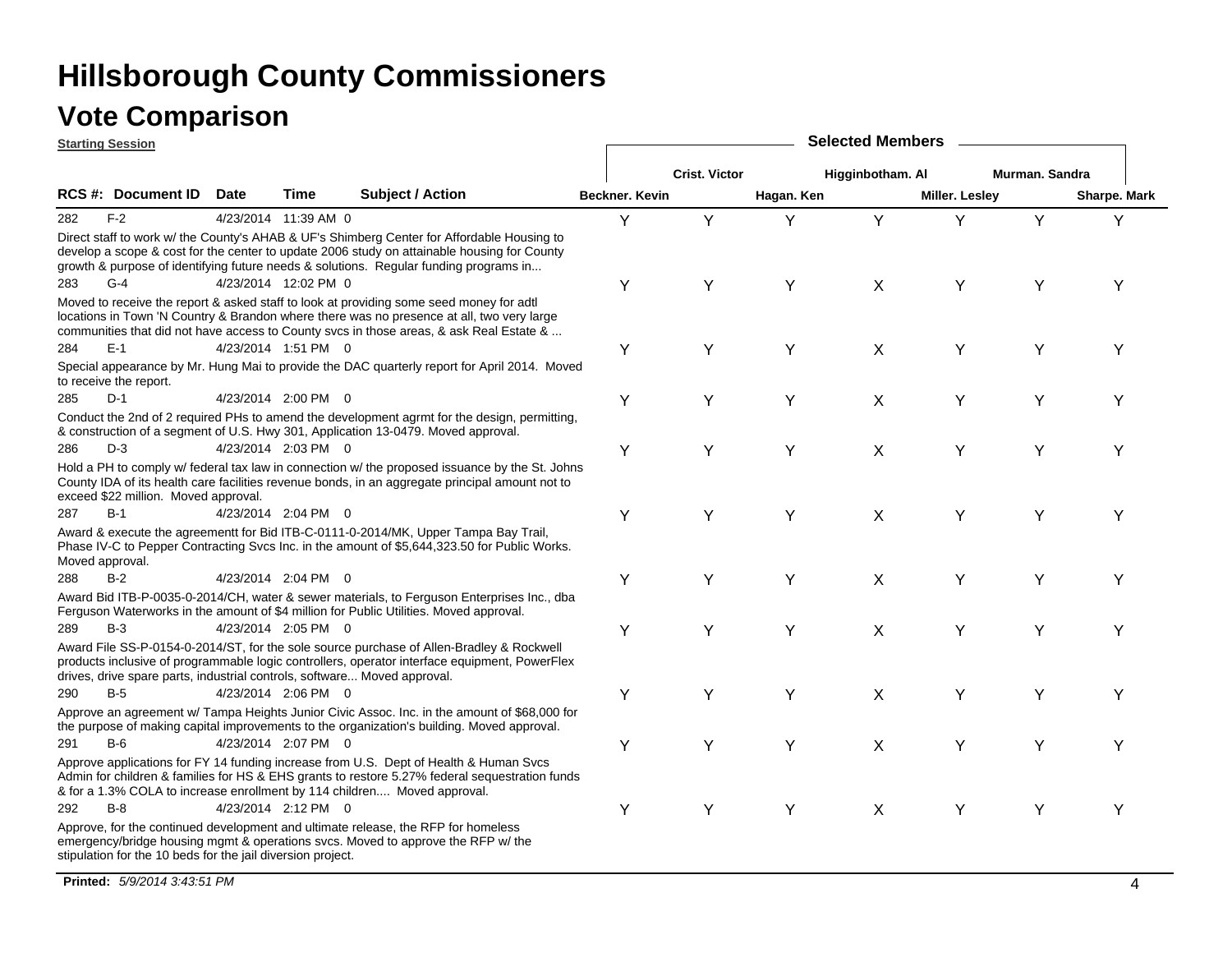|                 | <b>Starting Session</b>                                             |                     |      |                                                                                                                                                                                                                                                                                     |                |                      |            | <b>Selected Members</b> |                       |                |              |
|-----------------|---------------------------------------------------------------------|---------------------|------|-------------------------------------------------------------------------------------------------------------------------------------------------------------------------------------------------------------------------------------------------------------------------------------|----------------|----------------------|------------|-------------------------|-----------------------|----------------|--------------|
|                 |                                                                     |                     |      |                                                                                                                                                                                                                                                                                     |                | <b>Crist. Victor</b> |            | Higginbotham. Al        |                       | Murman. Sandra |              |
|                 | RCS #: Document ID                                                  | <b>Date</b>         | Time | <b>Subject / Action</b>                                                                                                                                                                                                                                                             | Beckner, Kevin |                      | Hagan. Ken |                         | <b>Miller. Lesley</b> |                | Sharpe. Mark |
| 293             | $B-9$                                                               | 4/23/2014 2:13 PM 0 |      |                                                                                                                                                                                                                                                                                     | Y              | Y                    | Y          | $\mathsf{X}$            | Y                     | Y              | Υ            |
| Moved approval. |                                                                     |                     |      | Realign \$11,773,249 w/i various Public Utilities project funds to provide adequate funding levels<br>for capital improvement projects for FY 14 & to align budgets w/ projections and expenditures.                                                                                |                |                      |            |                         |                       |                |              |
| 294             | $B-10$                                                              | 4/23/2014 2:14 PM 0 |      |                                                                                                                                                                                                                                                                                     | Υ              | Υ                    | Y          | X                       | Υ                     | Υ              | Υ            |
|                 |                                                                     |                     |      | Approve a budget amendment resolution to accept & appropriate \$26,714,950 from the FDOT<br>local agency program agreement for the Bruce B. Downs Rd. widening project & realigned<br>funding in the amount of \$500,000 from the first local option Moved approval.                |                |                      |            |                         |                       |                |              |
| 295             | $B-11$                                                              | 4/23/2014 2:15 PM 0 |      |                                                                                                                                                                                                                                                                                     | Y              | Υ                    | Y          | X                       | Y                     | Y              | Υ            |
|                 | justice, mental health, & substance abuse Moved approval.           |                     |      | Accept the grant award & approve the grant agmt w/ Florida Dept of Children & Families in the<br>amount of \$1,184,902 over a period of 3 fiscal years for the purpose of implementing a criminal                                                                                   |                |                      |            |                         |                       |                |              |
| 296             | $F-1$                                                               | 4/23/2014 2:17 PM 0 |      |                                                                                                                                                                                                                                                                                     | Y              | Y                    | Y          | $\sf X$                 | Y                     | Y              | Υ            |
|                 |                                                                     |                     |      | Moved to direct staff to work w/ Fire Chief Ronald Rogers & the family of firefighter Rivers to<br>appropriately rename & dedicate Fire Station 6 in his honor & memory.                                                                                                            |                |                      |            |                         |                       |                |              |
| 297             | $F-3$                                                               | 4/23/2014 2:20 PM 0 |      |                                                                                                                                                                                                                                                                                     | Y              | Y                    | Y          | X                       | Y                     | Y              | Υ            |
|                 | address the issue going forward & see if the County                 |                     |      | Request staff to develop a plan of action that created a recylcling & garbage collection program<br>at recreation centers Asked staff to bring back a report to the Board on how staff was going to                                                                                 |                |                      |            |                         |                       |                |              |
| 298             | $F-4$                                                               | 4/23/2014 2:27 PM 0 |      |                                                                                                                                                                                                                                                                                     | Υ              | Υ                    | Y          | X                       | Y                     | Y              | Υ            |
|                 |                                                                     |                     |      | Receive an update from Economic Development staff looking at a centralized location for a next<br>generation one-stop small business growth collaborative where enterprising citizens &<br>businesses can gather & share ideas, grow their businesses Moved to get back here quick. |                |                      |            |                         |                       |                |              |
| 299             | $F-5$                                                               | 4/23/2014 2:30 PM 0 |      |                                                                                                                                                                                                                                                                                     | Y              | Y                    | Y          | X                       | Υ                     | Y              | Υ            |
|                 | conjunction with National Foster Care Month. Moved to approve that. |                     |      | Request the Board assist in funding sponsorship & registration fees for Children's Svcs staff to<br>represent the County at Eckerd Community Alternatives' Walk a Mile for a Child event in                                                                                         |                |                      |            |                         |                       |                |              |
| 300             | $G-2$ & $G-3$                                                       | 4/23/2014 3:11 PM 0 |      |                                                                                                                                                                                                                                                                                     | Υ              | Υ                    | Y          | X                       | Y                     | Υ              | Υ            |
|                 | to accept Items G-2 and G-3.                                        |                     |      | Accept the 2012/2013 annual report from the HS/EHS Divs of Children and Youth Svcs. Moved                                                                                                                                                                                           |                |                      |            |                         |                       |                |              |
| 301             | $G-5$                                                               | 4/23/2014 3:15 PM 0 |      |                                                                                                                                                                                                                                                                                     | Υ              | Υ                    | Y          | X                       | Y                     | Y              | Υ            |
|                 | disposal svcs. Moved to receive the report.                         |                     |      | Receive report from Public Works regarding the automated solid waste & recycling collection &                                                                                                                                                                                       |                |                      |            |                         |                       |                |              |
| 302             | $A-17$                                                              | 4/23/2014 3:34 PM 0 |      |                                                                                                                                                                                                                                                                                     | Υ              | Υ                    | X          | X                       | Y                     | Υ              | Υ            |
|                 |                                                                     |                     |      | Accept the PTC's notice of termination, waive the 45-day advance notice of termination<br>requirement, and terminate the interlocal agreement b/t the County and PTC for the svcs of Mr.<br>Kevin Jackson. Moved the termination of Mr. Jackson's contract w/ the PTC.              |                |                      |            |                         |                       |                |              |
| 303             | <b>EPC</b>                                                          | 4/24/2014 9:05 AM 2 |      |                                                                                                                                                                                                                                                                                     | Y              | Υ                    | X          | X                       | Υ                     | Υ              | Y            |
|                 | Moved approval of the changes.                                      |                     |      |                                                                                                                                                                                                                                                                                     |                |                      |            |                         |                       |                |              |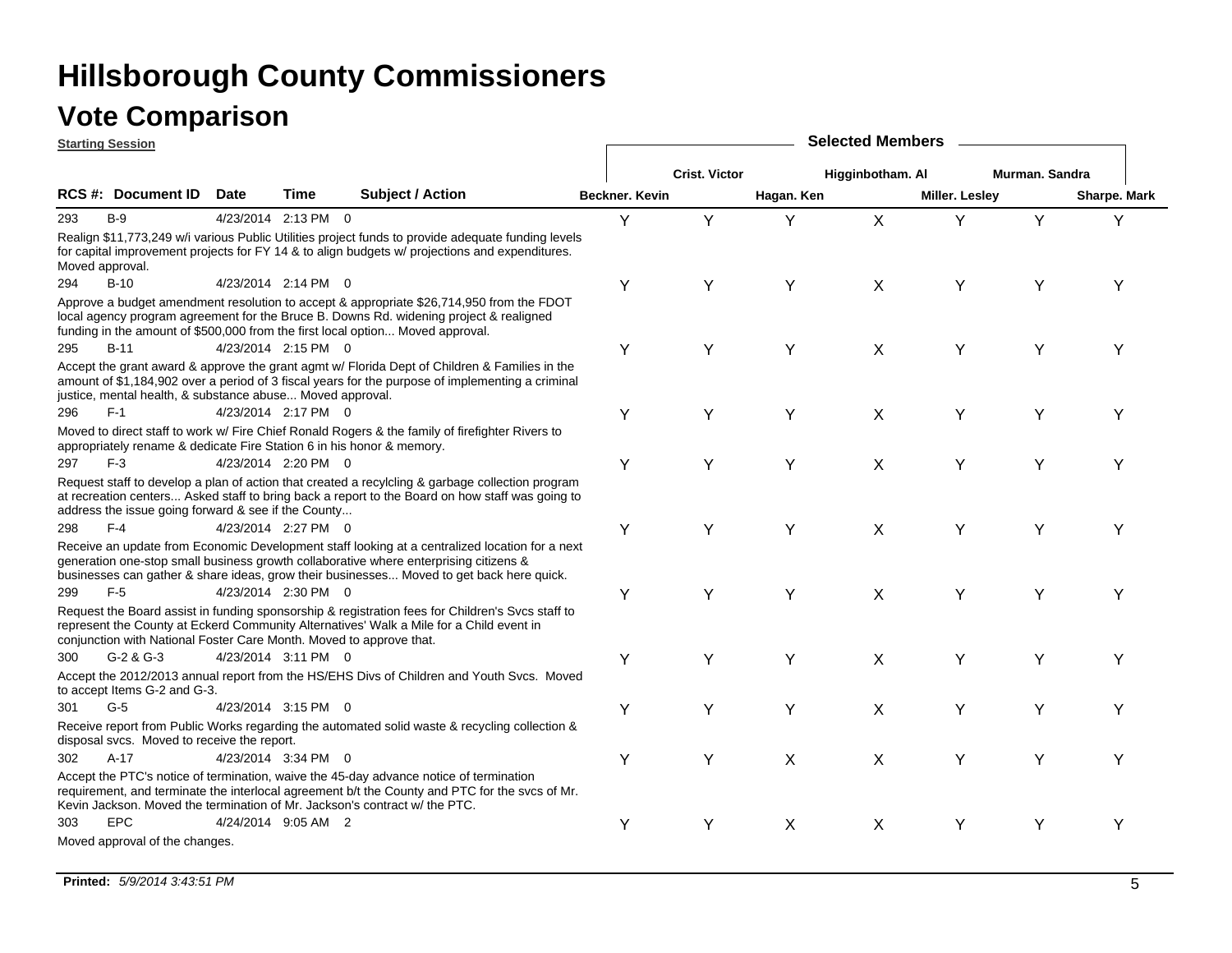### **Vote Comparison**

**Starting Session**

|     | <u>Jiarling Jessiun</u>                         |             |                      |                                                                                                                                                                                        |                |                      |              |                  |                |                |              |
|-----|-------------------------------------------------|-------------|----------------------|----------------------------------------------------------------------------------------------------------------------------------------------------------------------------------------|----------------|----------------------|--------------|------------------|----------------|----------------|--------------|
|     |                                                 |             |                      |                                                                                                                                                                                        |                | <b>Crist. Victor</b> |              | Higginbotham. Al |                | Murman, Sandra |              |
|     | <b>RCS #: Document ID</b>                       | <b>Date</b> | Time                 | <b>Subject / Action</b>                                                                                                                                                                | Beckner. Kevin |                      | Hagan. Ken   |                  | Miller. Lesley |                | Sharpe. Mark |
| 304 | <b>EPC</b>                                      |             | 4/24/2014 9:05 AM 2  |                                                                                                                                                                                        | $\checkmark$   | Y                    | X            | X                |                |                |              |
|     | Moved approval of the Consent Agenda.           |             |                      |                                                                                                                                                                                        |                |                      |              |                  |                |                |              |
| 305 | EPC                                             |             | 4/24/2014 9:50 AM 2  |                                                                                                                                                                                        | Y              | Y                    | $\mathsf{X}$ | X                | Υ              | X              | v            |
| 306 | include that in upcoming budget session.<br>EPC |             | 4/24/2014 10:08 AM 2 | Tampa Bay Estuary Program annual update. Moved the EPC approve a \$100,000 allocation<br>from phosphate tax severance fund & send request to County Administrator asking him to        | Υ              | Y                    | $\mathsf{X}$ | $\mathsf{X}$     | Y              | Y              | X            |
|     | sulfur workgroup & recommendations.             |             |                      | Update on EPC molten sulfur workgroup; FL. Dept. of Environmental Protection/EPC 2013<br>ambient monitoring network plan; & Clean Air Month & fair. Moved to accept report from molten |                |                      |              |                  |                |                |              |
|     | <b>Begin Date: 4/1/2014</b>                     |             |                      | <b>Bills: ALL</b>                                                                                                                                                                      |                |                      |              |                  |                |                |              |
|     | <b>End Date: 4/24/2014</b>                      |             |                      |                                                                                                                                                                                        |                |                      |              |                  |                |                |              |
|     | Vote Types: ALL                                 |             |                      | <b>Actions: ALL</b>                                                                                                                                                                    |                |                      |              |                  |                |                |              |
|     | Sort Order: RCS #:                              |             |                      | Subjects: ALL                                                                                                                                                                          |                |                      |              |                  |                |                |              |

**Selected Members**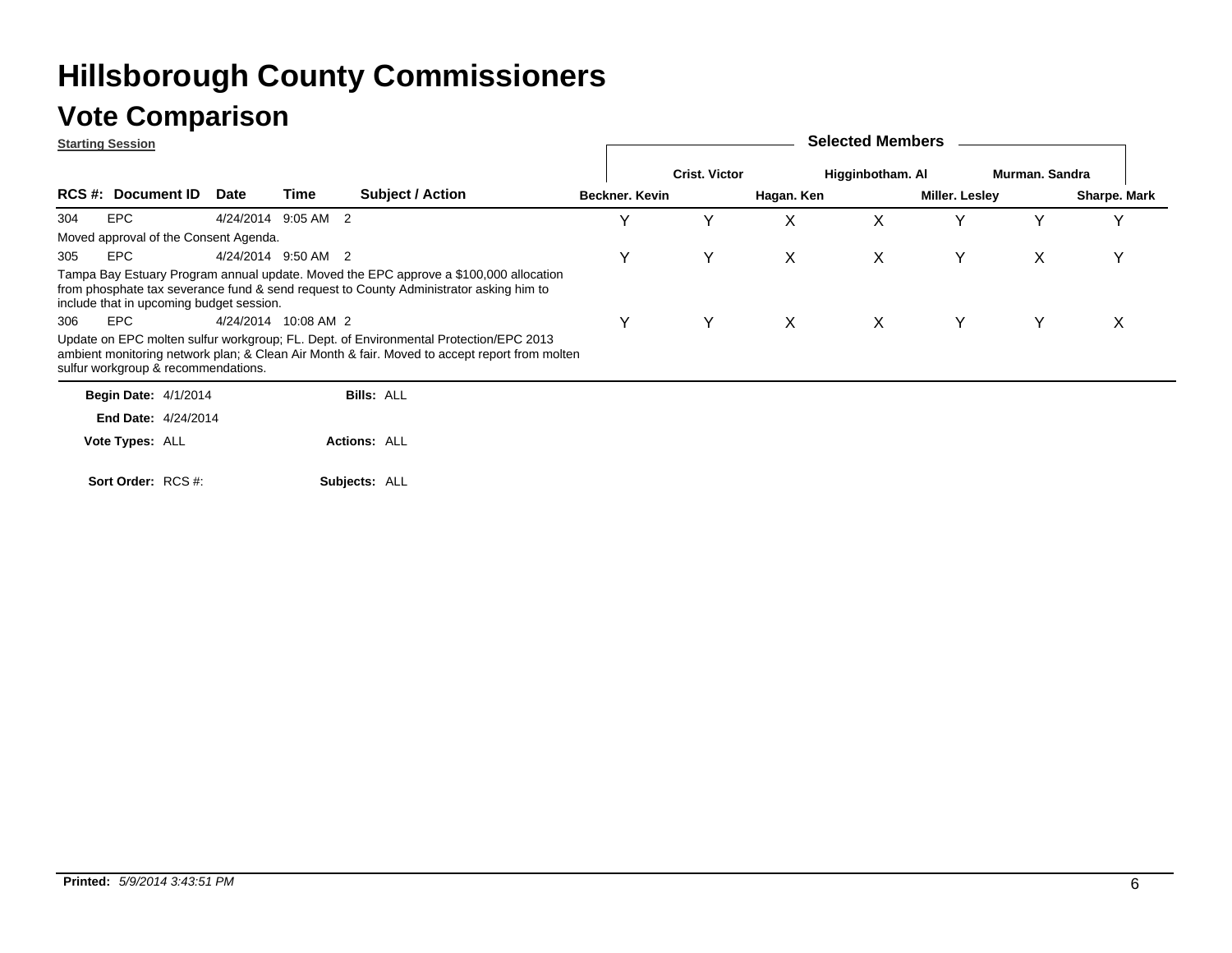### **Vote Comparison**

**Starting Session**

| <u>starting session</u> |                                                      |             |                     |                                                                                                                                                                                                                                                                                       |                |                      |                           | <b>OUIGULUM INGITIOUS</b> |                       |                |              |
|-------------------------|------------------------------------------------------|-------------|---------------------|---------------------------------------------------------------------------------------------------------------------------------------------------------------------------------------------------------------------------------------------------------------------------------------|----------------|----------------------|---------------------------|---------------------------|-----------------------|----------------|--------------|
|                         |                                                      |             |                     |                                                                                                                                                                                                                                                                                       |                | <b>Crist. Victor</b> |                           | Higginbotham. Al          |                       | Murman. Sandra |              |
|                         | <b>RCS #: Document ID</b>                            | <b>Date</b> | Time                | <b>Subject / Action</b>                                                                                                                                                                                                                                                               | Beckner, Kevin |                      | Hagan. Ken                |                           | <b>Miller. Lesley</b> |                | Sharpe. Mark |
| 307                     | <b>CHANGES</b>                                       | 5/7/2014    | 9:36 AM 0           |                                                                                                                                                                                                                                                                                       | Y              | Y                    | X                         | Y                         | Y                     | Y              | Y            |
|                         | Moved the changes.                                   |             |                     |                                                                                                                                                                                                                                                                                       |                |                      |                           |                           |                       |                |              |
| 308                     | <b>CONSENT</b>                                       | 5/7/2014    | 9:59 AM 0           |                                                                                                                                                                                                                                                                                       | Υ              | Υ                    | X                         | Υ                         | Υ                     | Υ              | Υ            |
|                         | Moved the consent.                                   |             |                     |                                                                                                                                                                                                                                                                                       |                |                      |                           |                           |                       |                |              |
| 309                     | $B-1$                                                | 5/7/2014    | 10:12 AM 0          |                                                                                                                                                                                                                                                                                       | Υ              | Υ                    | Υ                         | Y                         | Υ                     | Υ              | Y            |
| approval.               |                                                      |             |                     | Approve budget amendment resolution to accept \$2,309,828 in federal funds from State of FL<br>Dept of Economic Opportunity pursuant to FY 2013 -2014 Community Services Block Grant<br>agrmnt, Contract 14SB-0D-08-39-01-010 & appropriate additional \$1,034,174 Moved              |                |                      |                           |                           |                       |                |              |
| 310                     | $B-2$                                                |             | 5/7/2014 10:16 AM 0 |                                                                                                                                                                                                                                                                                       | Υ              | Y                    | Y                         | Y                         | Y                     | Y              | Υ            |
|                         |                                                      |             |                     | Approve third modification to Bid/Agrmnt ITB-S- 0137-0-2011/EM, Document 11-0758 between<br>County & Sensible Property Care Inc. to provide addtl svc locations in Zones 2 & 3 & increase<br>overall contract award by \$103,590, from \$462,419.19 to \$566,009.19. Made the motion. |                |                      |                           |                           |                       |                |              |
| 311                     | $B-3$                                                |             | 5/7/2014 10:17 AM 0 |                                                                                                                                                                                                                                                                                       | Υ              | Υ                    | Υ                         | Y                         | Y                     | Υ              | Υ            |
|                         | project (CIP 10143). Moved approval.                 |             |                     | Approve Change Order 4 for Public Utilities to contract w/PCL Construction Inc for South<br>County advanced wastewater treatment plant expansion - 4.5 to 10 million gallons per day                                                                                                  |                |                      |                           |                           |                       |                |              |
| 312                     | $F-3$                                                |             | 5/7/2014 10:18 AM 0 |                                                                                                                                                                                                                                                                                       | Y              | Y                    | Y                         | Y                         | Y                     | Υ              | Y            |
|                         | of C. Leon King High School. So moved.               |             |                     | The members of the Wade Boggs Athletic Achievement Award Committee repectfully request<br>Board approve the 2014 Wade Boggs Athletic Achievement Award be given to Mr. Donald Terp                                                                                                    |                |                      |                           |                           |                       |                |              |
| 313                     | $G-1$                                                |             | 5/7/2014 10:19 AM 0 |                                                                                                                                                                                                                                                                                       | Υ              | Y                    | Y                         | Y                         | Y                     | Y              | Y            |
|                         |                                                      |             |                     | Receive report from Management & Budget Div, Business & Support Svcs, regarding status of<br>reserves for contingencies in tax fund FY 2014, as of 4/24/2014. Moved to receive the report.                                                                                            |                |                      |                           |                           |                       |                |              |
| 314                     | $G-3$                                                |             | 5/7/2014 10:20 AM 0 |                                                                                                                                                                                                                                                                                       | Υ              | Υ                    | $\boldsymbol{\mathsf{X}}$ | Y                         | Y                     | Υ              | Y            |
| time.                   |                                                      |             |                     | Report from Fire Rescue, w/ assistance of Communications & Digital Media Svcs & Code<br>Enforcement, regarding plan to educate residents on fire prevention & safety procedures.<br>Moved to waive the rules & Board take up the 10:30 a.m. time certain at that particular point in  |                |                      |                           |                           |                       |                |              |
| 315                     | $G-3$                                                | 5/7/2014    | 10:37 AM 0          |                                                                                                                                                                                                                                                                                       | Υ              | Y                    | Υ                         | Y                         | Y                     | Υ              | Y            |
|                         | Moved to receive the report & get the program going. |             |                     | Report from Fire Rescue, w/ assistance of Communications & Digital Media Svcs & Code<br>Enforcement, regarding plan to educate residents on fire prevention & safety procedures.                                                                                                      |                |                      |                           |                           |                       |                |              |
| 316                     | $F-5$                                                |             | 5/7/2014 10:38 AM 0 |                                                                                                                                                                                                                                                                                       | Υ              | Υ                    | Y                         | Y                         | Y                     | Υ              | Y            |
|                         |                                                      |             |                     | Request staff update program to address backlog of stormwater needs, which included<br>infrastructure preservation & stormwater system deficiencies & an implementation plan w/<br>appropriate funding, including potential Moved to waive the rules and take up.                     |                |                      |                           |                           |                       |                |              |

**Selected Members**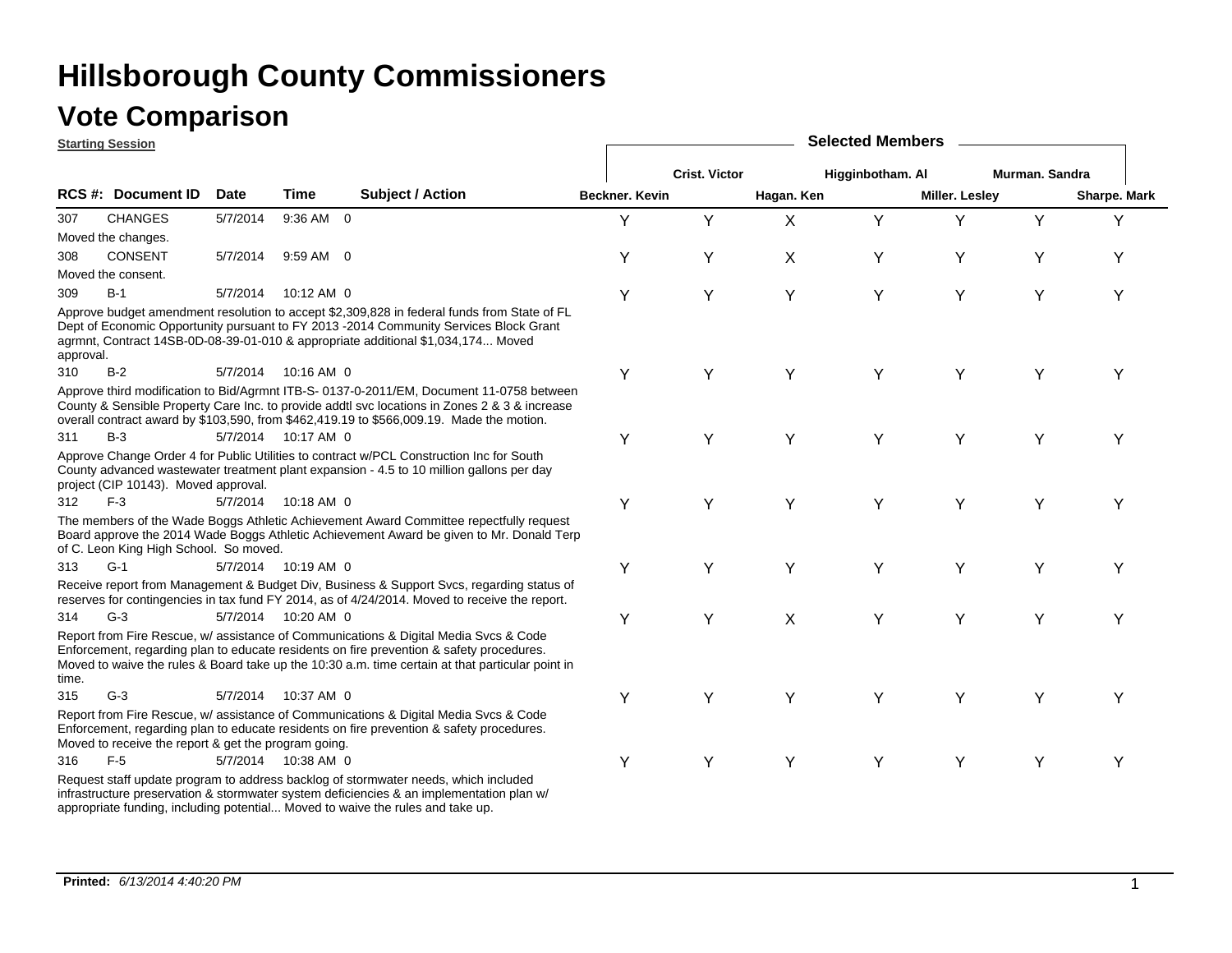|       | <b>Starting Session</b>                                       |             |                     |                                                                                                                                                                                                                                                                                            |                |                      |            | <b>Selected Members</b> |                       |                |              |
|-------|---------------------------------------------------------------|-------------|---------------------|--------------------------------------------------------------------------------------------------------------------------------------------------------------------------------------------------------------------------------------------------------------------------------------------|----------------|----------------------|------------|-------------------------|-----------------------|----------------|--------------|
|       |                                                               |             |                     |                                                                                                                                                                                                                                                                                            |                | <b>Crist. Victor</b> |            | Higginbotham. Al        |                       | Murman. Sandra |              |
|       | RCS #: Document ID                                            | <b>Date</b> | Time                | <b>Subject / Action</b>                                                                                                                                                                                                                                                                    | Beckner. Kevin |                      | Hagan. Ken |                         | <b>Miller. Lesley</b> |                | Sharpe. Mark |
| 317   | $F-5$                                                         | 5/7/2014    | 10:47 AM 0          |                                                                                                                                                                                                                                                                                            | Y              | Y                    | Y          | Y                       | Υ                     | Υ              | Y            |
|       |                                                               |             |                     | Request staff update program to address backlog of stormwater needs Moved to ask County<br>Admin to provide additional \$5 million for FY 2015 project, that list of projects be brought back<br>at future budget workshop; additionally, asked a five-year program of stormwater projects |                |                      |            |                         |                       |                |              |
| 318   | $G-2$                                                         |             | 5/7/2014 10:54 AM 0 |                                                                                                                                                                                                                                                                                            | Y              | Υ                    | Y          | Y                       | Y                     | Y              | Υ            |
|       | award authority. Relinquished to getting another report back. |             |                     | Receive report from Business & Support Svcs regarding County Administrator's procurement                                                                                                                                                                                                   |                |                      |            |                         |                       |                |              |
| 319   | $G-4$                                                         |             | 5/7/2014 11:00 AM 0 |                                                                                                                                                                                                                                                                                            | Y              | Υ                    | Y          | Y                       | Y                     | Y              | Υ            |
|       | Grants Management Dept. Moved the receipt of the report.      |             |                     | Recieve first quarterly progress report for Ready4Work Hillsborough from Strategic Planning &                                                                                                                                                                                              |                |                      |            |                         |                       |                |              |
| 320   | $F-1$                                                         |             | 5/7/2014 11:03 AM 0 |                                                                                                                                                                                                                                                                                            | Y              | Y                    | Y          | Y                       | Υ                     | Υ              | Υ            |
| needs |                                                               |             |                     | Moved to bring back report at 5/21/2014 meeting w/recommendations on development review<br>changes involving permitting including, but not limited to, recommendations from Economic<br>Prosperity Committee on expedited review & dual permitting process & including future staffing     |                |                      |            |                         |                       |                |              |
| 321   | $D-1$                                                         | 5/7/2014    | 2:32 PM 5           |                                                                                                                                                                                                                                                                                            | Y              | Υ                    | Y          | Y                       | $\times$              | Υ              | Υ            |
|       |                                                               |             |                     | Conduct public hearing & adopt ordinance amending Ordinance 96-31 (County Code of<br>Ordinances Ch. 4, Article III, Sections 4-54 through 4-58) regulating hours of operation for<br>certain businesses that sold alcoholic beverages. Moved approval. Ordinance 14-12.                    |                |                      |            |                         |                       |                |              |
| 322   | $D-2$                                                         |             | 5/7/2014 2:34 PM 0  |                                                                                                                                                                                                                                                                                            | Y              | Y                    | Y          | Y                       | X                     | Υ              | Y            |
|       |                                                               |             |                     | Conduct public hearing as required by ELAPP Ordinance 93-16 to consider granting perpetual<br>utility easement, in form substantially similar to background material, in favor of Peoples Gas<br>System Inc on a parcel in Fishhawk Ranch portion of South Hillsborough Moved adoption.    |                |                      |            |                         |                       |                |              |
| 323   | $D-3$                                                         |             | 5/7/2014 2:36 PM 0  |                                                                                                                                                                                                                                                                                            | Υ              | Y                    | Y          | Y                       | X                     | Y              | Υ            |
|       | plan for its 11-wellfield central system. Moved approval.     |             |                     | Conduct public hearing to accept Tampa Bay Water's revised optimized regional operations                                                                                                                                                                                                   |                |                      |            |                         |                       |                |              |
| 324   | $D-4$                                                         |             | 5/7/2014 2:37 PM 0  |                                                                                                                                                                                                                                                                                            | Y              | Υ                    | Y          | Y                       | X                     | Υ              | Υ            |
|       | Investments LLC. Moved approval.                              |             |                     | Conduct second of two required public hearings for development agreement (DA) w/ M/I Homes<br>of Tampa LLC (DA 14-0356), amending existing DA w/ prior owners Aprile LLC & CG Land                                                                                                         |                |                      |            |                         |                       |                |              |
| 325   | <b>CHANGES</b>                                                |             | 5/13/2014 9:03 AM 9 |                                                                                                                                                                                                                                                                                            | X              | Υ                    | Y          | Y                       | Y                     | Υ              | Y            |
|       | Moved the changes.                                            |             |                     |                                                                                                                                                                                                                                                                                            |                |                      |            |                         |                       |                |              |
| 326   | <b>CONSENT</b>                                                |             | 5/13/2014 9:04 AM 9 |                                                                                                                                                                                                                                                                                            | Y              | Y                    | Y          | Y                       | Y                     | Y              | Y            |
|       | Moved adoption.                                               |             |                     |                                                                                                                                                                                                                                                                                            |                |                      |            |                         |                       |                |              |
| 327   | V042014                                                       |             | 5/13/2014 9:06 AM 9 |                                                                                                                                                                                                                                                                                            | Y              | Υ                    | Υ          | Y                       | Υ                     | Υ              | Y            |
|       | (PB42PG29). Moved approval.                                   |             |                     | V04-2014- Folio 008651.0000 - Petition to vacate a 7.5-foot utility easement along the N&W<br>boundaries of Lot 76, Block 4, pursuant to the plat of Northwest Park, Unit 2, subdivision                                                                                                   |                |                      |            |                         |                       |                |              |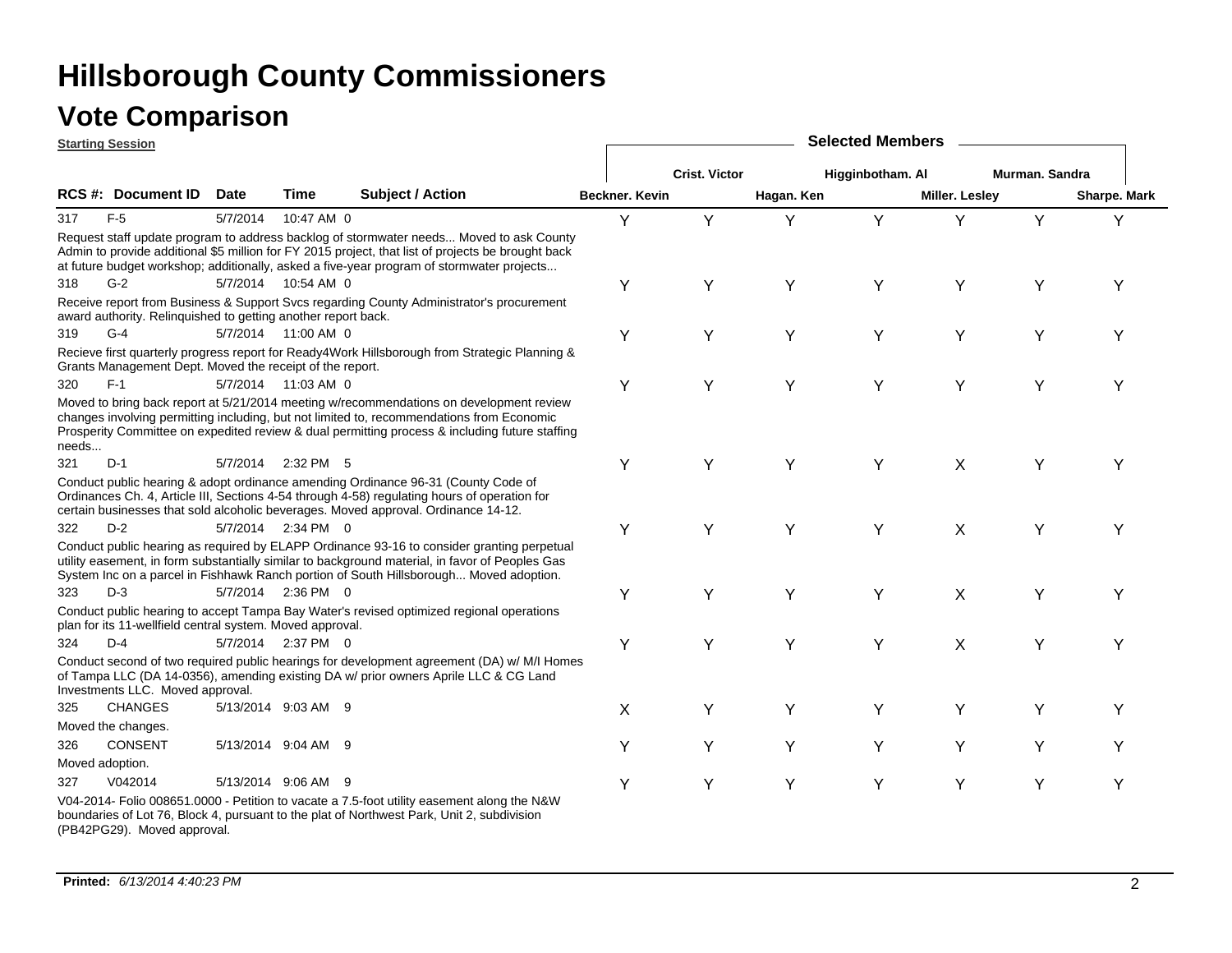|           | <b>Starting Session</b>                       |      |                     |                                                                                                                                                                                                                                                                                |                |                      |            | <b>Selected Members</b> |                       |                |              |
|-----------|-----------------------------------------------|------|---------------------|--------------------------------------------------------------------------------------------------------------------------------------------------------------------------------------------------------------------------------------------------------------------------------|----------------|----------------------|------------|-------------------------|-----------------------|----------------|--------------|
|           |                                               |      |                     |                                                                                                                                                                                                                                                                                |                | <b>Crist. Victor</b> |            | Higginbotham. Al        |                       | Murman, Sandra |              |
|           | <b>RCS #: Document ID</b>                     | Date | Time                | <b>Subject / Action</b>                                                                                                                                                                                                                                                        | Beckner, Kevin |                      | Hagan. Ken |                         | <b>Miller. Lesley</b> |                | Sharpe. Mark |
| 328       | PRS140374NW                                   |      | 5/13/2014 9:10 AM 9 |                                                                                                                                                                                                                                                                                | Y              | Y                    | Y          | Y                       | Y                     | Y              | Y            |
| approval. |                                               |      |                     | PRS 14-0374-NWH/NW Claire Clements, E/S of Sheldon Rd. 300' S/O Gardner Rd. Minor mod<br>to a PD to add 2 cross-access points on east boundary & relocate primary access blvd from<br>Sheldon Rd. to the southern boundary to provide access to serve both the project & Moved |                |                      |            |                         |                       |                |              |
| 329       | PRS140485BR                                   |      | 5/13/2014 9:14 AM 9 |                                                                                                                                                                                                                                                                                | Υ              | Υ                    | Y          | Y                       | Υ                     | Y              | Y            |
|           |                                               |      |                     | PRS 14-0485-BR/C Brandon Lumsden Road SNF LLC, Minor mod to PD 80-0261 to increase<br>the maximum floor space allowed for a nursing/convalecent care facility. Moved the item.                                                                                                 |                |                      |            |                         |                       |                |              |
| 330       | PRS140506RV                                   |      | 5/13/2014 9:15 AM 9 |                                                                                                                                                                                                                                                                                | Υ              | Y                    | Y          | Y                       | Y                     | Y              | Y            |
| approval. |                                               |      |                     | PRS 14-0506-RV/S Schwenk Properties LLC, E/S of Balm Riverview Rd. 1/4 mile SE of Triple<br>Creek Blvd. Minor mod to a PD to reduce the rear yard setback from 25 feet to 10 feet. Moved                                                                                       |                |                      |            |                         |                       |                |              |
| 331       | PRS140511BR                                   |      | 5/13/2014 9:18 AM 9 |                                                                                                                                                                                                                                                                                | Υ              | Υ                    | Υ          | Y                       | Y                     | Υ              | Y            |
|           |                                               |      |                     | PRS 14-0511-BR/C Vincent Marchetti, Greenberg Traurig, 1320 Oakfield Drive. Minor mod to<br>PD to add a development Option 2 for an 84-bed community residential home Type C in Parcel<br>B; increase building floor space by 5%, from 60,000 to 63,000 Moved approval.        |                |                      |            |                         |                       |                |              |
| 332       | MM14-0536-G                                   |      | 5/13/2014 9:31 AM 9 |                                                                                                                                                                                                                                                                                | Υ              | Υ                    | Υ          | Υ                       | Υ                     | Υ              | Υ            |
|           | Hwy. Major mod to PD 14-1470. Moved approval. |      |                     | MM 14-0536-GCN/NW BW Dale Mabry Floyd LLC, NW corner of Floyd Rd. & N. Dale Mabry                                                                                                                                                                                              |                |                      |            |                         |                       |                |              |
| 333       | PH/CPA                                        |      | 5/15/2014 6:06 PM 6 |                                                                                                                                                                                                                                                                                | Y              | Υ                    | X          | X                       | X                     | Y              |              |
|           | Van Dyke Road. Moved to continue.             |      |                     | CPA 13-11 & CPA 13-10 Future Land Use Map (FLUM) Change - North Dale Mabry Highway &                                                                                                                                                                                           |                |                      |            |                         |                       |                |              |
| 334       | PH/CPA                                        |      | 5/15/2014 6:11 PM 6 |                                                                                                                                                                                                                                                                                | Υ              | Y                    | Χ          | X                       | X                     | Y              | Y            |
|           | adoption of the amendment.                    |      |                     | CPA 13-03 Future Land Use Element Text Change - Residential Show Business Policy. Moved                                                                                                                                                                                        |                |                      |            |                         |                       |                |              |
| 335       | PH/CPA                                        |      | 5/15/2014 6:18 PM 6 |                                                                                                                                                                                                                                                                                | Υ              | Υ                    | X          | X                       | X                     | Υ              | Y            |
| approval. |                                               |      |                     | CPA 14-02 Future Land Use Map Change - U.S. Highway 301 & Saffold Road - Proposed<br>change on 48.65 acres from agricultural/rural 1/5 to Residential 1 plan designation. Moved                                                                                                |                |                      |            |                         |                       |                |              |
| 336       | PH/CPA                                        |      | 5/15/2014 6:23 PM 6 |                                                                                                                                                                                                                                                                                | Υ              | Υ                    | Χ          | $\pmb{\times}$          | Χ                     | Υ              | Y            |
|           |                                               |      |                     | CPA 14-03 Future land use map change - Van Dyke Road & Veterans Expressway - Proposed<br>change on 198 acres from RES-2 to RES-12 plan designation. Moved approval.                                                                                                            |                |                      |            |                         |                       |                |              |
| 337       | PH/CPA                                        |      | 5/15/2014 6:23 PM 6 |                                                                                                                                                                                                                                                                                | Y              | Υ                    | X          | X                       | X                     | Y              | Υ            |
|           |                                               |      |                     | CPA 14-04 Future land use map change - U.S. Highway 301 & Ohio Avenue - Proposed<br>change on 14.12 acres from RES-4 to SMU-6 plan designation. Moved to continue.                                                                                                             |                |                      |            |                         |                       |                |              |
| 338       | PH/CPA                                        |      | 5/15/2014 6:28 PM 6 |                                                                                                                                                                                                                                                                                | Υ              | Y                    | X          | X                       | X                     | Y              | Υ            |
|           |                                               |      |                     | CPA 14-06 Transportation Element - Text & map change - Appendix G & Map 25 - Long-range<br>transportation plan Hillsborough County right-of-way corridor plan. Moved approval.                                                                                                 |                |                      |            |                         |                       |                |              |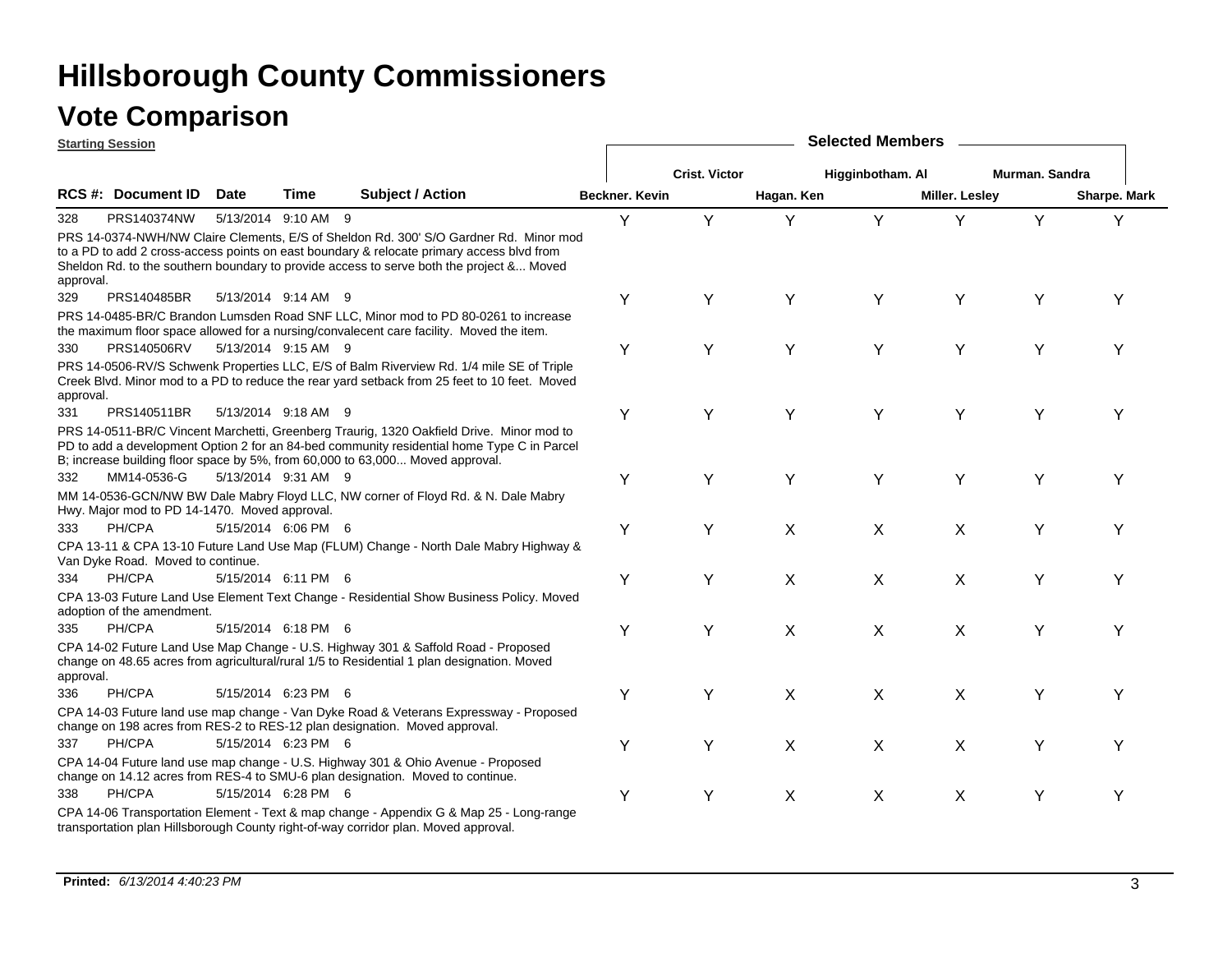|            | <b>Starting Session</b>                                        |                     |                      |                                                                                                                                                                                                                                                                              |                |                      |            | <b>Selected Members</b> |                |                |              |
|------------|----------------------------------------------------------------|---------------------|----------------------|------------------------------------------------------------------------------------------------------------------------------------------------------------------------------------------------------------------------------------------------------------------------------|----------------|----------------------|------------|-------------------------|----------------|----------------|--------------|
|            |                                                                |                     |                      |                                                                                                                                                                                                                                                                              |                | <b>Crist. Victor</b> |            | Higginbotham. Al        |                | Murman, Sandra |              |
|            | RCS #: Document ID                                             | Date                | Time                 | <b>Subject / Action</b>                                                                                                                                                                                                                                                      | Beckner. Kevin |                      | Hagan. Ken |                         | Miller. Lesley |                | Sharpe. Mark |
| 339        | PH/CPA                                                         | 5/15/2014 6:28 PM 6 |                      |                                                                                                                                                                                                                                                                              | Y              | Y                    | X          | X                       | X              | Y              | Y            |
|            | the items to the 5/29/2014 public hearing.                     |                     |                      | Consideration of ordinace, resolution, and resolution to transmit. Moved approval to continue                                                                                                                                                                                |                |                      |            |                         |                |                |              |
| 340        | <b>CHANGES</b>                                                 |                     | 5/21/2014 9:56 AM 0  |                                                                                                                                                                                                                                                                              | Υ              | Υ                    | Y          | X                       | Υ              | Υ              | Υ            |
|            | Moved the changes.                                             |                     |                      |                                                                                                                                                                                                                                                                              |                |                      |            |                         |                |                |              |
| 341        | <b>CONSENT</b>                                                 |                     | 5/21/2014 10:20 AM 0 |                                                                                                                                                                                                                                                                              | Y              | Y                    | Υ          | X                       | Y              | Υ              | Y            |
|            | Item A-8 was withheld. Moved consent.                          |                     |                      |                                                                                                                                                                                                                                                                              |                |                      |            |                         |                |                |              |
| 342        | $F-4$                                                          |                     | 5/21/2014 11:10 AM 0 |                                                                                                                                                                                                                                                                              | Υ              | Υ                    | Y          | X                       | Υ              | Υ              | Υ            |
| business   |                                                                |                     |                      | Receive update from Eco. Dev. to look at a centralized location for next generation<br>entreprenuer center. Moved Board adopt program concept; direct administrator submit in<br>upcoming budget appropriate resources to execute ECC, & bring back final location, small-   |                |                      |            |                         |                |                |              |
| 343        | $F-2$                                                          |                     | 5/21/2014 12:22 PM 0 |                                                                                                                                                                                                                                                                              | Υ              | Y                    | Y          | X                       | Y              | X              | Υ            |
|            |                                                                |                     |                      | Update & discussion on public-private partnership on St. Josephs' property in New Tampa.<br>Moved staff come back in four weeks to present RFP options, both for land lease/sale,<br>incorporate criteria Crist passed out; Board have 2nd pub mtg after bids were submitted |                |                      |            |                         |                |                |              |
| 344        | $B-5$                                                          |                     | 5/21/2014 12:23 PM 0 |                                                                                                                                                                                                                                                                              | Υ              | Y                    | Υ          | X                       | Y              | $\sf X$        | Υ            |
| approval.  |                                                                |                     |                      | Confirm the hiring of Ms. Liana Lopez as the new Chief Communications Administrator. Moved                                                                                                                                                                                   |                |                      |            |                         |                |                |              |
| 345        | $G-3$                                                          |                     | 5/21/2014 2:25 PM 0  |                                                                                                                                                                                                                                                                              | Υ              | Y                    | Υ          | X                       | Y              | Y              | Υ            |
|            | Option 2 in place for that year's open enrollment, & next year |                     |                      | Gallagher Benefits delivered a report on voluntary benefits to Board. Moved Board implement<br>Option 2 allowing Gallagher to piggyback w/a firm Gallagher already did business with, have                                                                                   |                |                      |            |                         |                |                |              |
| 346        | $D-1$                                                          |                     | 5/21/2014 2:26 PM 0  |                                                                                                                                                                                                                                                                              | Υ              | Y                    | Y          | X                       | Y              | Υ              | Υ            |
|            | Moved to approve.                                              |                     |                      | Adopt the final assessment resolution to create water and wastewater impact fee assessment<br>Unit 14201 for the 51 parcels listed in resolution and approve impact fee assessment roll.                                                                                     |                |                      |            |                         |                |                |              |
| 347        | $D-2$ & $B-6$                                                  |                     | 5/21/2014 2:27 PM 5  |                                                                                                                                                                                                                                                                              | Υ              | Υ                    | Υ          | X                       | Υ              | Υ              | Υ            |
|            | approval. (Ordinance 14-13)                                    |                     |                      | Conduct a public hearing and consider adoption of a proposed ordinance granting an<br>exemption from certain ad valorem taxation for Toufayan Bakery of Plant City Moved                                                                                                     |                |                      |            |                         |                |                |              |
| 348        | $G-2$                                                          |                     | 5/21/2014 2:31 PM 0  |                                                                                                                                                                                                                                                                              | Υ              | Υ                    | Υ          | X                       | Y              | Y              | Υ            |
| suggested. |                                                                |                     |                      | Receive report from Code Enforcement regarding the removal and disposal of dead animals in<br>the County. Moved approval that the Board adopt the proposed protocol Mr. Spiller                                                                                              |                |                      |            |                         |                |                |              |
| 349        | $B-1$                                                          |                     | 5/21/2014 2:32 PM 0  |                                                                                                                                                                                                                                                                              | Υ              | Y                    | Υ          | X                       | Υ              | Y              | Υ            |
| approval.  |                                                                |                     |                      | Award File SS-P-0128-0-2014/JW for the sole source purchase of ICON, Solcon, and Yaskawa<br>products, replacement parts, maintenance, and repair services to ICON Supply Inc. Moved                                                                                          |                |                      |            |                         |                |                |              |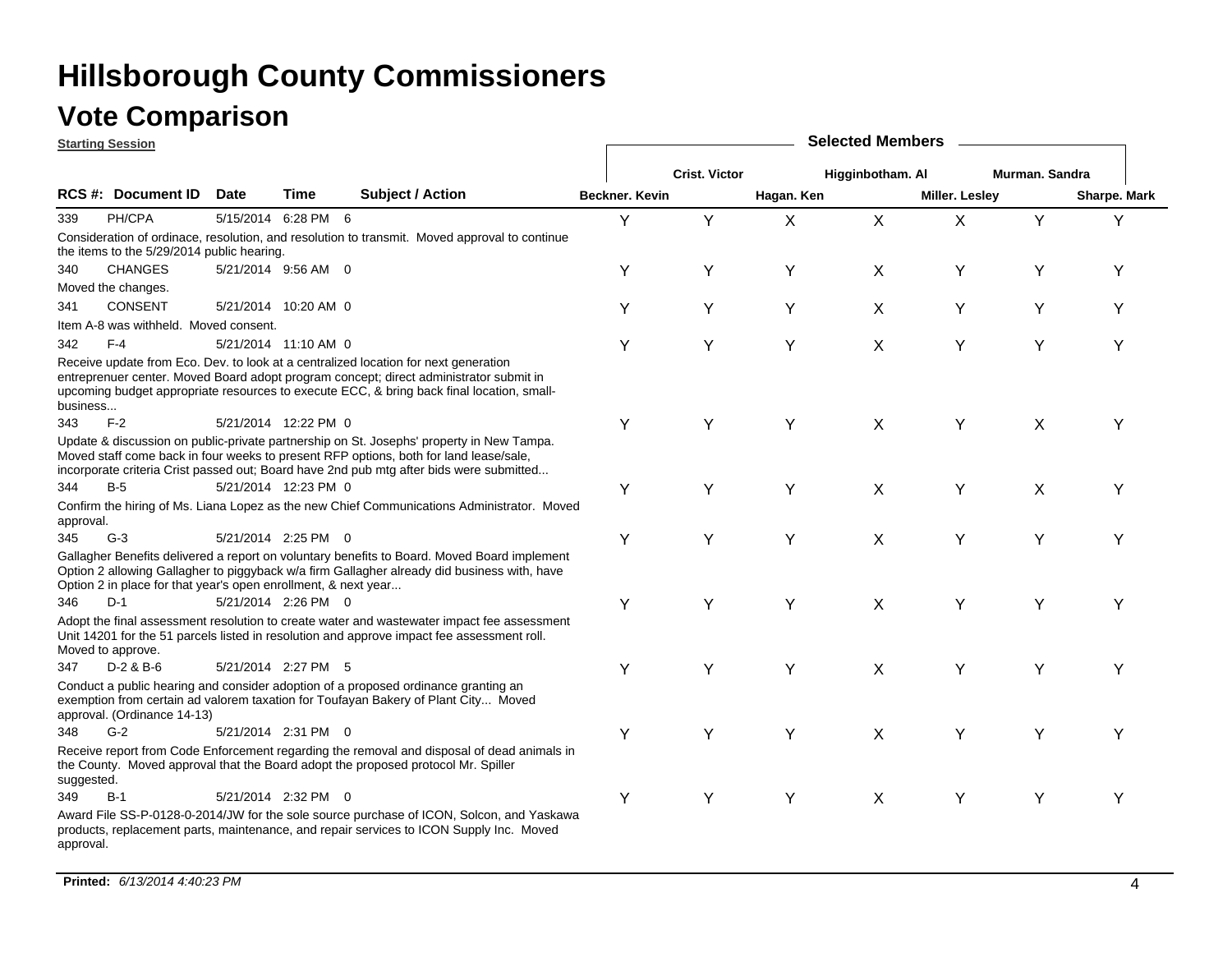|           | <b>Starting Session</b>                                        |             |                     |                                                                                                                                                                                                                                                                    |                |                      |            | <b>Selected Members</b> |                       |                |                     |
|-----------|----------------------------------------------------------------|-------------|---------------------|--------------------------------------------------------------------------------------------------------------------------------------------------------------------------------------------------------------------------------------------------------------------|----------------|----------------------|------------|-------------------------|-----------------------|----------------|---------------------|
|           |                                                                |             |                     |                                                                                                                                                                                                                                                                    |                | <b>Crist. Victor</b> |            | Higginbotham. Al        |                       | Murman, Sandra |                     |
|           | <b>RCS #: Document ID</b>                                      | <b>Date</b> | Time                | <b>Subject / Action</b>                                                                                                                                                                                                                                            | Beckner. Kevin |                      | Hagan. Ken |                         | <b>Miller. Lesley</b> |                | <b>Sharpe. Mark</b> |
| 350       | $B-2$                                                          |             | 5/21/2014 2:32 PM 0 |                                                                                                                                                                                                                                                                    | Y              | Y                    | Y          | $\mathsf X$             | Y                     | Y              | Υ                   |
|           | Public Works. Moved approval.                                  |             |                     | Award & execute the agreement Bid ITB-S-0147-0-2014/CM, biosolids management services,<br>to Terra Renewal West LLC, DBA Denali Water Solutions, in the amount of \$6,899,918 for                                                                                  |                |                      |            |                         |                       |                |                     |
| 351       | $B-3$                                                          |             | 5/21/2014 2:33 PM 0 |                                                                                                                                                                                                                                                                    | Υ              | Υ                    | Y          | X                       | Y                     | Y              | Υ                   |
|           | \$271,950 for Economic Development. Moved approval.            |             |                     | Award and execute the agreement RFS-S-0120-0-2014/CM, contract compliance monitoring<br>software & maintenance services, to AskReply Incorporated, DBA B2Gnow, in amount of                                                                                        |                |                      |            |                         |                       |                |                     |
| 352       | $B-4$                                                          |             | 5/21/2014 2:38 PM 0 |                                                                                                                                                                                                                                                                    | Y              | N                    | N          | X                       | Y                     | Y              | Υ                   |
|           |                                                                |             |                     | Approve amendment to the Board Procurement policy. Moved approval.                                                                                                                                                                                                 |                |                      |            |                         |                       |                |                     |
| 353       | $B-7$                                                          |             | 5/21/2014 2:40 PM 0 |                                                                                                                                                                                                                                                                    | Υ              | Υ                    | Y          | $\sf X$                 | Y                     | Υ              | Y                   |
|           |                                                                |             |                     | Approve eighth mod. agrmnt w/St. Joseph's Community Care Inc; eighth mod. agrmnt w/FL<br>Health Sciences Center; twelth mod. agrmnt w/Suncoast Comm. Health Centers Inc; &<br>thirteenth mod. agrmnt w/Tampa Family Health Centers Moved approval.                 |                |                      |            |                         |                       |                |                     |
| 354       | $B-8$                                                          |             | 5/21/2014 2:47 PM 0 |                                                                                                                                                                                                                                                                    | Υ              | Y                    | Y          | $\sf X$                 | Y                     | Y              | Υ                   |
|           | through September 30, 2010. Moved the item.                    |             |                     | Approve the removal of Library Services uncollectible accounts for the period October 1, 2005,                                                                                                                                                                     |                |                      |            |                         |                       |                |                     |
| 355       | $B-9$                                                          |             | 5/21/2014 2:48 PM 0 |                                                                                                                                                                                                                                                                    | Υ              | Y                    | Y          | $\sf X$                 | Y                     | Y              | Υ                   |
|           | Road bridge replacement project, CIP 69218. Moved approval.    |             |                     | Approve a budget amendment to realign a total of \$1,605,000 within the ad valorem<br>transportation, constitutional fuel tax, and the CIT, Phase II funds to complete the East Keysville                                                                          |                |                      |            |                         |                       |                |                     |
| 356       | $B-10$                                                         |             | 5/21/2014 2:52 PM 0 |                                                                                                                                                                                                                                                                    | Υ              | Y                    | X          | X                       | Y                     | Y              | Υ                   |
|           | \$23,923,922.75 to \$25,560,808.85 & extending Moved approval. |             |                     | Approve Change Order 4 to contract w/Prince Contracting LLC for construction of Boyette<br>Road (Donneymoor Dr. to Bell Shoals Rd), increasing contract amount by \$1,636,886.10, from                                                                             |                |                      |            |                         |                       |                |                     |
| 357       | $A - 8$                                                        |             | 5/21/2014 2:58 PM 0 |                                                                                                                                                                                                                                                                    | Υ              | Υ                    | X          | X                       | Y                     | Y              |                     |
| approval. |                                                                |             |                     | Award & execute agrmnts for Bid ITB-S-0070-0-2014/EM, litter removal svcs, to Three-H<br>Learning Center, dba Florida Youth Conservation Corps; Law and Law Holdings Inc; &<br>Premium Trash Svcs Inc. in aggregate award amt of \$352,750 for Public Works. Moved |                |                      |            |                         |                       |                |                     |
| 358       | $B-11$                                                         |             | 5/21/2014 2:58 PM 0 |                                                                                                                                                                                                                                                                    | Υ              | Υ                    | X          | $\sf X$                 | Υ                     | Y              | Υ                   |
|           | Moved the item.                                                |             |                     | Presentations by the Clerk of the Circuit Court Pat Frank and County Finance Department on<br>key information from the County's Comprehensive Annual Financial Report for FY 2013.                                                                                 |                |                      |            |                         |                       |                |                     |
| 359       | $F-5$                                                          |             | 5/21/2014 2:59 PM 0 |                                                                                                                                                                                                                                                                    | Υ              | Y                    | X          | $\mathsf{X}$            | Y                     | Y              | Υ                   |
|           |                                                                |             |                     | Moved to have Board Chairman send a letter to chairman of CSB requesting consent to do an<br>independent performance & financial audit; scope would include, but not limited to, review of                                                                         |                |                      |            |                         |                       |                |                     |

policies & procedures, CSB budget, & agency effectiveness; County Internal Auditor would...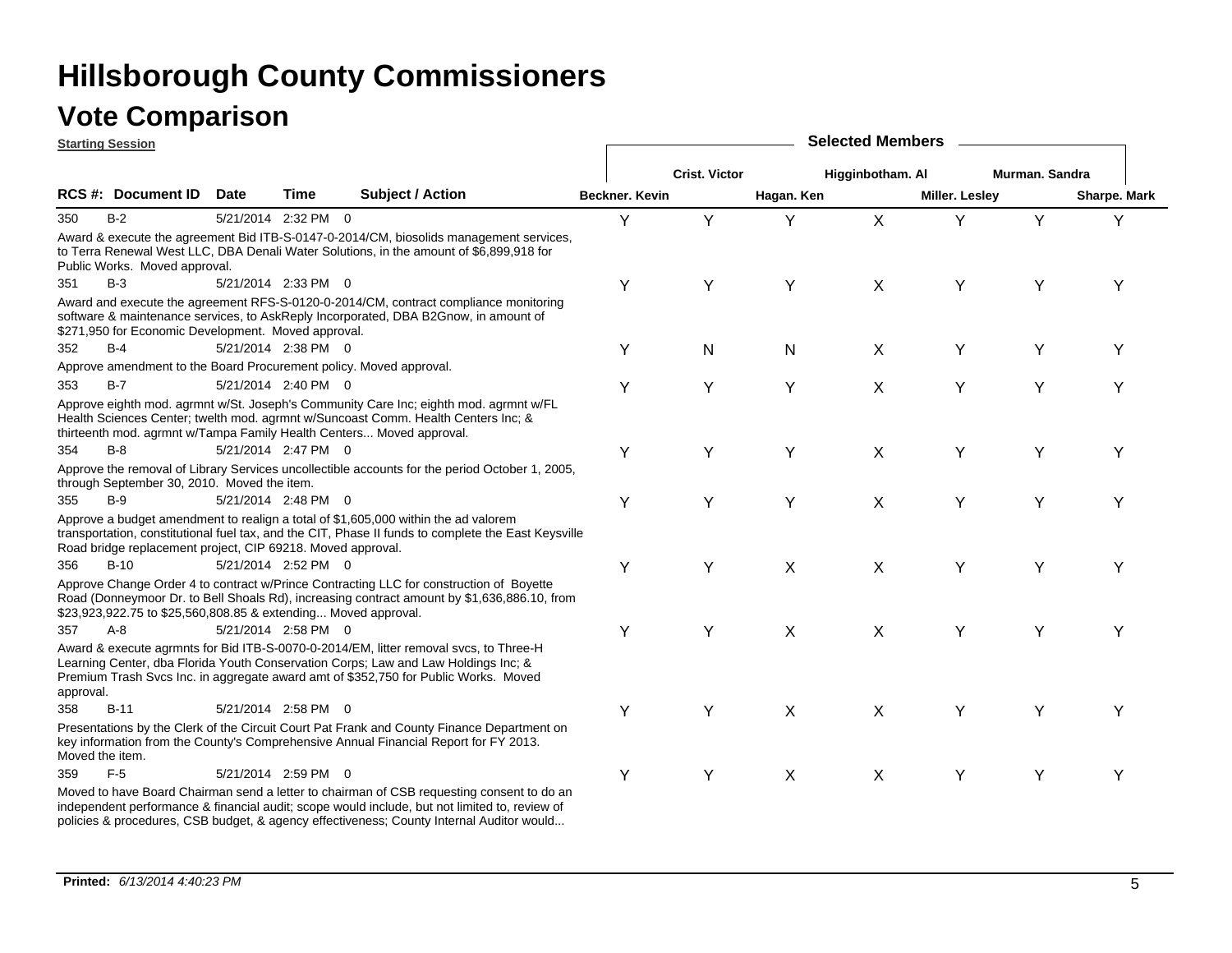|     | <b>Starting Session</b>                                            |             |                     |                                                                                                                                                                             |  |                |                      |            | <b>Selected Members</b> |                |                |              |
|-----|--------------------------------------------------------------------|-------------|---------------------|-----------------------------------------------------------------------------------------------------------------------------------------------------------------------------|--|----------------|----------------------|------------|-------------------------|----------------|----------------|--------------|
|     |                                                                    |             |                     |                                                                                                                                                                             |  |                | <b>Crist. Victor</b> |            | Higginbotham. Al        |                | Murman, Sandra |              |
|     | <b>RCS #: Document ID</b>                                          | <b>Date</b> | Time                | <b>Subject / Action</b>                                                                                                                                                     |  | Beckner, Kevin |                      | Hagan. Ken |                         | Miller. Lesley |                | Sharpe. Mark |
| 360 | $G-1$                                                              |             | 5/21/2014 3:01 PM 0 |                                                                                                                                                                             |  | v              |                      | X          | х                       |                |                |              |
|     |                                                                    |             |                     | Receive the April 2014 monthly report from Head Start/Early Head Start Divisions, Children &<br>Youth Services, and Hillsborough Head Start Policy Council. Moved the item. |  |                |                      |            |                         |                |                |              |
| 361 | PH-LDC/CPA                                                         |             | 5/29/2014 6:07 PM 6 |                                                                                                                                                                             |  | X.             | Y                    | X          | Y.                      | X              | Y              | X            |
|     | scheduled for 6/12/14 would be rescheduled to 7/17/14 at 6:00 p.m. |             |                     | Moved to continue the hearings to 6/12/14 at 6:00 pm, and the budget public hearing previously                                                                              |  |                |                      |            |                         |                |                |              |
|     | <b>Begin Date: 5/1/2014</b>                                        |             |                     | <b>Bills: ALL</b>                                                                                                                                                           |  |                |                      |            |                         |                |                |              |
|     | <b>End Date: 5/31/2014</b>                                         |             |                     |                                                                                                                                                                             |  |                |                      |            |                         |                |                |              |
|     | Vote Types: ALL                                                    |             |                     | <b>Actions: ALL</b>                                                                                                                                                         |  |                |                      |            |                         |                |                |              |
|     | Sort Order: RCS #                                                  |             |                     | Subjects: ALL                                                                                                                                                               |  |                |                      |            |                         |                |                |              |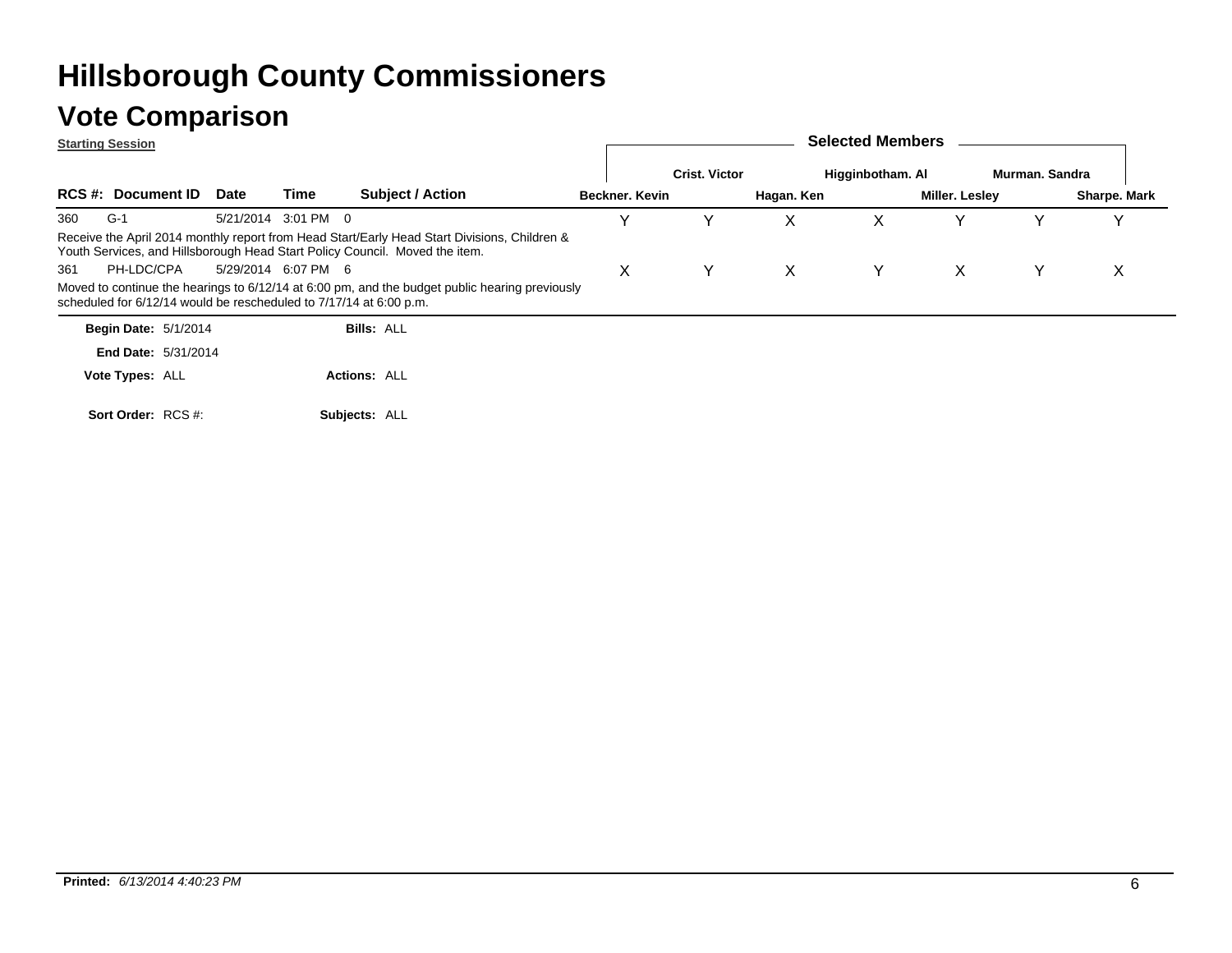### **Vote Comparison**

**Starting Session**

|             | <u>starting session</u>                                              |             |                     |                                                                                                                                                                                                                                                                                                 |                |                      |            | <b>OCIOGLOGITION</b> |                       |                |              |
|-------------|----------------------------------------------------------------------|-------------|---------------------|-------------------------------------------------------------------------------------------------------------------------------------------------------------------------------------------------------------------------------------------------------------------------------------------------|----------------|----------------------|------------|----------------------|-----------------------|----------------|--------------|
|             |                                                                      |             |                     |                                                                                                                                                                                                                                                                                                 |                | <b>Crist. Victor</b> |            | Higginbotham. Al     |                       | Murman. Sandra |              |
|             | RCS #: Document ID                                                   | <b>Date</b> | <b>Time</b>         | <b>Subject / Action</b>                                                                                                                                                                                                                                                                         | Beckner, Kevin |                      | Hagan. Ken |                      | <b>Miller. Lesley</b> |                | Sharpe. Mark |
| 362         | <b>CHANGES</b>                                                       | 6/4/2014    | 9:31 AM 0           |                                                                                                                                                                                                                                                                                                 | Υ              | Y                    | Y          | Y                    | Y                     | Y              | Y            |
|             | Moved the changes.                                                   |             |                     |                                                                                                                                                                                                                                                                                                 |                |                      |            |                      |                       |                |              |
| 363         | <b>CONSENT</b>                                                       | 6/4/2014    | 9:57 AM 0           |                                                                                                                                                                                                                                                                                                 | Υ              | Υ                    | Y          | Y                    | Υ                     | Υ              | Υ            |
|             | Moved the consent.                                                   |             |                     |                                                                                                                                                                                                                                                                                                 |                |                      |            |                      |                       |                |              |
| 364         | $B-1$                                                                | 6/4/2014    | 9:58 AM 0           |                                                                                                                                                                                                                                                                                                 | Υ              | Y                    | Y          | Y                    | Y                     | Y              | Y            |
|             | amount of \$3,395,750 for countywide departments. Moved approval.    |             |                     | Award & execute agrmnts, Bid ITB-S-0002-0-2014/ EM, tree trimming & removal svcs, to Mid-<br>Florida Tree Svc Inc., Luke Brothers Inc., & Pete & Ron's Tree Svc Inc. in the aggregate                                                                                                           |                |                      |            |                      |                       |                |              |
| 365         | $B-2$                                                                |             | 6/4/2014 9:58 AM 0  |                                                                                                                                                                                                                                                                                                 | Y              | Y                    | Y          | Y                    | Y                     | Y              | Υ            |
|             | & Stage Door II Inc., \$1,000,000, for Public Works. Moved approval. |             |                     | Award & execute agreements, Bid ITB-C-0104-0-2014/ DV, sidewalk construction term<br>contract, to the following bidders & agreement amounts: Bayshore Contracting Corp, \$955,515                                                                                                               |                |                      |            |                      |                       |                |              |
| 366         | $G-1$                                                                |             | 6/4/2014 10:02 AM 0 |                                                                                                                                                                                                                                                                                                 | Υ              | Y                    | Y          | Υ                    | Υ                     | Υ              | Υ            |
|             | Moved to receive the report.                                         |             |                     | Receive the report from Public Works regarding recycling at County recreational facilities.                                                                                                                                                                                                     |                |                      |            |                      |                       |                |              |
| 367         | $C-1$                                                                | 6/4/2014    | 10:02 AM 0          |                                                                                                                                                                                                                                                                                                 | Υ              | Υ                    | Y          | Υ                    | Υ                     | Υ              | Υ            |
|             | recommended budget, at that time.                                    |             |                     | Presentation of the FY 2015 County Administrator's recommended budget. Moved to waive the<br>rules and bring up Item C-1, the presentation of the FY 2015 County Administrator's                                                                                                                |                |                      |            |                      |                       |                |              |
| 368         | $C-1$                                                                | 6/4/2014    | 10:40 AM 0          |                                                                                                                                                                                                                                                                                                 | Y              | Υ                    | Y          | Y                    | Y                     | Υ              | Υ            |
| the report. |                                                                      |             |                     | Presentation of the FY 2015 County Administrator's recommended budget. Moved to receive                                                                                                                                                                                                         |                |                      |            |                      |                       |                |              |
| 369         | $F-1$                                                                |             | 6/4/2014 10:44 AM 0 |                                                                                                                                                                                                                                                                                                 | Υ              | Y                    | Y          | Y                    | Υ                     | Υ              | Y            |
|             |                                                                      |             |                     | Discussion on improving the County abandonded real property registration ordinance by<br>privatizing the program. Moved to refer the concept/idea over to staff, have them meet w/the<br>industry & folks who performed the service to see if there was value in outsourcing a program.         |                |                      |            |                      |                       |                |              |
| 370         | $F-2$                                                                |             | 6/4/2014 10:46 AM 0 |                                                                                                                                                                                                                                                                                                 | Y              | Υ                    | Y          | Y                    | Y                     | Y              | Υ            |
|             |                                                                      |             |                     | Direct staff to give full report on Boyette Rd. proj. & notification process. Moved staff come back<br>w/a policy that req'd them to notify Board when road projects impeded traffic & then review what<br>staff was doing to notify public & where County might need to modify future projects |                |                      |            |                      |                       |                |              |
| 371         | <b>FUTURE DIS</b>                                                    |             | 6/4/2014 10:59 AM 0 |                                                                                                                                                                                                                                                                                                 | Y              | Y                    | X          | Y                    | Υ                     | Υ              | Y            |
|             | equally represented on every single trade mission.                   |             |                     | Tampa Hillsborough Economic Development Corp. trade missions. Moved the Board be                                                                                                                                                                                                                |                |                      |            |                      |                       |                |              |
| 372         | <b>FUTURE DIS</b>                                                    |             | 6/4/2014 11:00 AM 0 |                                                                                                                                                                                                                                                                                                 | Υ              | Y                    | X          | Y                    | Y                     | Υ              | Y            |
|             | Moved to rescind the previous action.                                |             |                     |                                                                                                                                                                                                                                                                                                 |                |                      |            |                      |                       |                |              |
| 373         | <b>FUTURE DIS</b>                                                    | 6/4/2014    | 11:01 AM 0          |                                                                                                                                                                                                                                                                                                 | Y              | Y                    | X          | Y                    | Y                     | Y              | Υ            |
|             |                                                                      |             |                     | Moved to waive the rules to allow Commissioner Miller to be the Board's designee for the trip to<br>Chile and to take up the item to designate Commissioner Miller as a vote.                                                                                                                   |                |                      |            |                      |                       |                |              |

**Selected Members**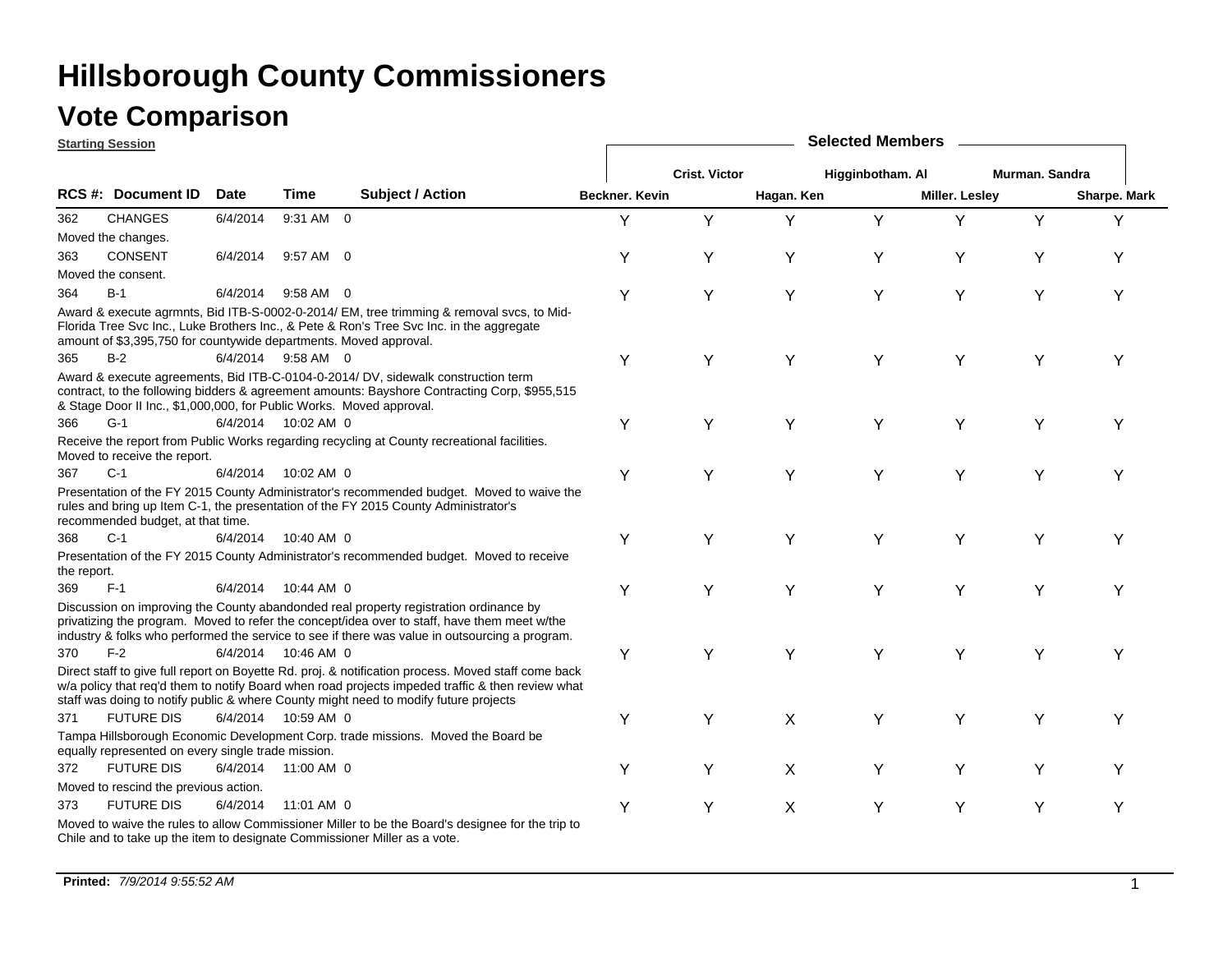### **Vote Comparison**

|                  | <b>Starting Session</b>                                   |          |                     |                                                                                                                                                                                                                                                                 |                       |                      |            | <b>Selected Members</b> |                       |                |              |
|------------------|-----------------------------------------------------------|----------|---------------------|-----------------------------------------------------------------------------------------------------------------------------------------------------------------------------------------------------------------------------------------------------------------|-----------------------|----------------------|------------|-------------------------|-----------------------|----------------|--------------|
|                  |                                                           |          |                     |                                                                                                                                                                                                                                                                 |                       | <b>Crist. Victor</b> |            | Higginbotham. Al        |                       | Murman, Sandra |              |
|                  | RCS #: Document ID                                        | Date     | Time                | <b>Subject / Action</b>                                                                                                                                                                                                                                         | <b>Beckner, Kevin</b> |                      | Hagan. Ken |                         | <b>Miller. Lesley</b> |                | Sharpe. Mark |
| 374              | <b>FUTURE DIS</b>                                         | 6/4/2014 | 11:01 AM 0          |                                                                                                                                                                                                                                                                 | Y                     | Y                    | X          | Y                       | Υ                     | Y              | Y            |
| trip.            |                                                           |          |                     | Moved that Commissioner Miller would be the Board's designee to go to Chile on the EDC                                                                                                                                                                          |                       |                      |            |                         |                       |                |              |
| 375              | <b>CHANGES</b>                                            |          | 6/10/2014 9:20 AM 9 |                                                                                                                                                                                                                                                                 | Υ                     | Y                    | Υ          | Y                       | Y                     | Y              | Υ            |
| record.          |                                                           |          |                     | Moved the changes and submitting the correspondence for Item G.1. as part of the final                                                                                                                                                                          |                       |                      |            |                         |                       |                |              |
| 376              | <b>CHANGES</b>                                            |          | 6/10/2014 9:21 AM 9 |                                                                                                                                                                                                                                                                 | Υ                     | Y                    | Y          | Y                       | Y                     | Υ              | Υ            |
| change the date. |                                                           |          |                     | Moved to reconsider the vote by which the motion just passed so the Board could go back and                                                                                                                                                                     |                       |                      |            |                         |                       |                |              |
| 377              | <b>CHANGES</b>                                            |          | 6/10/2014 9:22 AM 9 |                                                                                                                                                                                                                                                                 | Υ                     | Υ                    | Y          | Υ                       | Υ                     | Y              | Υ            |
|                  |                                                           |          |                     | Moved the date would be 11/10/2014 and to include the public record for Item G.1.                                                                                                                                                                               |                       |                      |            |                         |                       |                |              |
| 378              | <b>CONSENT</b>                                            |          | 6/10/2014 9:33 AM 9 |                                                                                                                                                                                                                                                                 | Y                     | Υ                    | Y          | Y                       | Υ                     | Y              | Y            |
| Moved consent.   |                                                           |          |                     |                                                                                                                                                                                                                                                                 |                       |                      |            |                         |                       |                |              |
| 379              | V072014                                                   |          | 6/10/2014 9:36 AM 9 |                                                                                                                                                                                                                                                                 | Υ                     | Y                    | Y          | Y                       | Υ                     | Υ              | Y            |
|                  | Leonard Ave. Moved approval.                              |          |                     | V07-2014 - Abutting Folios 077012.0100, 077013.0000, & 077057.5086 - Petition to vacate an<br>unimproved portion of Fourth Street right of way, extending from Orange Grove Terrace to                                                                          |                       |                      |            |                         |                       |                |              |
| 380              | V082014                                                   |          | 6/10/2014 9:37 AM 9 |                                                                                                                                                                                                                                                                 | Υ                     | Υ                    | Y          | Y                       | Y                     | Υ              | Υ            |
|                  | pursuant to Deed Book 1938, page 54. Moved approval.      |          |                     | V08-2014 - Reference Folio 013733.0000 - Petition to vacate a 25-foot right of way deeded                                                                                                                                                                       |                       |                      |            |                         |                       |                |              |
| 381              | V102014                                                   |          | 6/10/2014 9:38 AM 9 |                                                                                                                                                                                                                                                                 | Y                     | Υ                    | Y          | Y                       | Y                     | Y              | Υ            |
|                  |                                                           |          |                     | V10-2014 - Folio 004382.5090 - Petition to vacate a platted utility easement over the southern<br>7.5 feet of Lot 45, Block 1, pursuant to plat of Pinehurst Villas. Moved approval.                                                                            |                       |                      |            |                         |                       |                |              |
| 382              | 140466                                                    |          | 6/10/2014 9:39 AM 5 |                                                                                                                                                                                                                                                                 | Υ                     | Υ                    | Y          | Υ                       | Υ                     | Υ              | Y            |
|                  | Moved approval. Ordinance 14-15                           |          |                     | 14-0466- Petition to modify the boundaries of Fishhawk IV Community Development District.                                                                                                                                                                       |                       |                      |            |                         |                       |                |              |
| 383              | PRS140505BR                                               |          | 6/10/2014 9:41 AM 9 |                                                                                                                                                                                                                                                                 | Y                     | Y                    | Y          | Y                       | Y                     | Y              | Y            |
|                  | access driveway for the Phase 3 parcel. Moved the item.   |          |                     | PRS 14-0505-BR/C - Michael D. Horner - West side of Brandon Town Center Blvd, 900 ft north<br>of Causeway Blvd - Add a child care center to list of permitted uses in Phase 3 & a second                                                                        |                       |                      |            |                         |                       |                |              |
| 384              | PRS140602GP                                               |          | 6/10/2014 9:44 AM 9 |                                                                                                                                                                                                                                                                 | Υ                     | Υ                    | Υ          | Υ                       | Υ                     | Υ              | Υ            |
|                  | & 85,000 sq ft light industrial to Lot 4. Moved the item. |          |                     | PRS 14-0602-GPR/C - Brinkmann Instruments Inc. - N. side of Camdenfield Pkwy, 1/4 mi E. of<br>S. Falkenburg Rd. - Specifically assign existing development entitlements of 120,000 sq ft office                                                                 |                       |                      |            |                         |                       |                |              |
| 385              | PRS140605RV                                               |          | 6/10/2014 9:46 AM 9 |                                                                                                                                                                                                                                                                 | Y                     | Y                    | Y          | Y                       | Y                     | Y              | Y            |
|                  |                                                           |          |                     | PRS 14-0605-RV/S Landside Investments LLC - SE corner Bloomingdale & Winthrop<br>Commerce Aves - Increase in sq. footage of 2 proposed bldgs on site from 6,285 & 5,500 sq ft<br>to 6,660 sq ft for each bldg, a total increase of 1,415 sq ft. Moved approval. |                       |                      |            |                         |                       |                |              |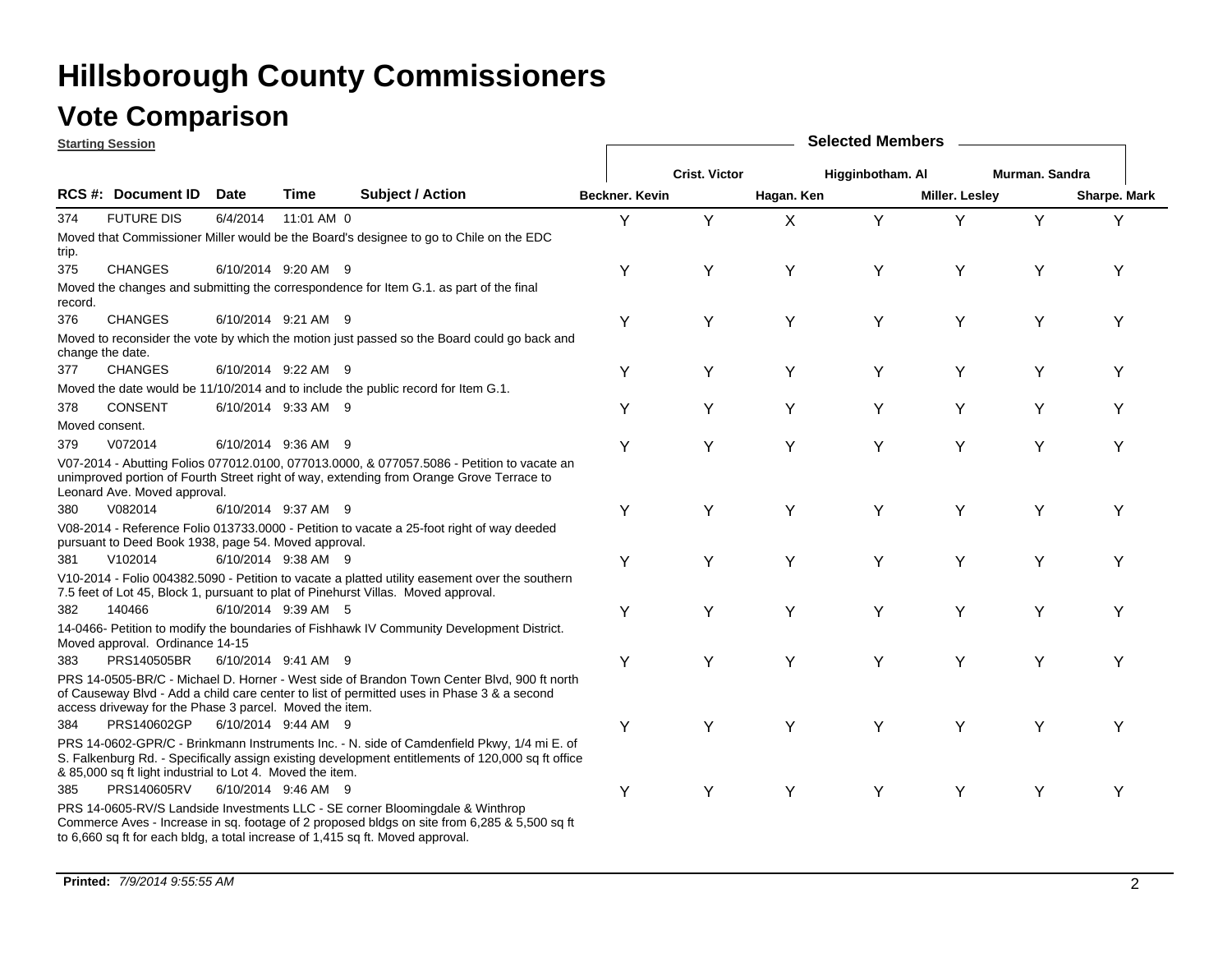|           | <b>Starting Session</b>                                              |             |                      |                                                                                                                                                                                                                                                                                 |                |                      |            | <b>Selected Members</b> |                |                |              |
|-----------|----------------------------------------------------------------------|-------------|----------------------|---------------------------------------------------------------------------------------------------------------------------------------------------------------------------------------------------------------------------------------------------------------------------------|----------------|----------------------|------------|-------------------------|----------------|----------------|--------------|
|           |                                                                      |             |                      |                                                                                                                                                                                                                                                                                 |                | <b>Crist. Victor</b> |            | Higginbotham. Al        |                | Murman. Sandra |              |
|           | RCS #: Document ID                                                   | <b>Date</b> | Time                 | <b>Subject / Action</b>                                                                                                                                                                                                                                                         | Beckner, Kevin |                      | Hagan. Ken |                         | Miller. Lesley |                | Sharpe. Mark |
| 386       | PRS140610RV                                                          |             | 6/10/2014 9:47 AM 9  |                                                                                                                                                                                                                                                                                 | Y              | Y                    | Y          | Y                       | Y              | Y              | Y            |
|           | Condition 4, reflecting correct retail tract acreage Moved approval. |             |                      | PRS 14-0610-RV/S - Michael D. Horner - SE corner S. US Hwy 301 & Panther Trace Blvd -<br>Add a right-in/right-out access from S. US Hwy 301 to southern half of subject property; amend                                                                                         |                |                      |            |                         |                |                |              |
| 387       | PRS140615RV                                                          |             | 6/10/2014 9:52 AM 9  |                                                                                                                                                                                                                                                                                 | Y              | Y                    | Y          | Y                       | Y              | Υ              | Υ            |
|           | open next year. Moved the item.                                      |             |                      | PRS 14-0615-RV/S - Hillsborough County School Board - 6262 S. 78th St. - Minor modification<br>of PD 05-1253 to provide additional roadway access for a new school that was scheduled to                                                                                        |                |                      |            |                         |                |                |              |
| 388       | PRS140509GC                                                          |             | 6/10/2014 9:57 AM 9  |                                                                                                                                                                                                                                                                                 | Υ              | Y                    | Y          | Y                       | Y              | Y              | Υ            |
| approval. |                                                                      |             |                      | PRS 14-0509-GCN - H3 Development Solutions Inc.- Increase permitted sq. footage for<br>northern subparcel from 6,920 to 7,652 sq. ft.; reduce northern, western, & southern setbacks<br>from 25 to 10 ft for bldg. expansions; reduce northern buffer from 10 to 4 ft for Moved |                |                      |            |                         |                |                |              |
| 389       | RZPD140198R                                                          |             | 6/10/2014 9:58 AM 9  |                                                                                                                                                                                                                                                                                 | Y              | Υ                    | Y          | Y                       | Y              | Y              | Y            |
|           | open oral argument.                                                  |             |                      | RZ-PD 14-0198-RV/S - Hutton Growth One LLC - Rezone to planned development. Moved to                                                                                                                                                                                            |                |                      |            |                         |                |                |              |
| 390       | RZPD140198R                                                          |             | 6/10/2014 10:00 AM 9 |                                                                                                                                                                                                                                                                                 | Υ              | Y                    | Y          | Y                       | Y              | Y              | Υ            |
| approval. |                                                                      |             |                      | RZ-PD 14-0198-RV/S Hutton Growth One LLC - Rezone to planned development. Moved                                                                                                                                                                                                 |                |                      |            |                         |                |                |              |
| 391       | RZSTD140418                                                          |             | 6/10/2014 10:03 AM 9 |                                                                                                                                                                                                                                                                                 | Y              | Y                    | Y          | Y                       | Y              | Y              | Υ            |
|           |                                                                      |             |                      | RZ-STD 14-0418-RV/S - Theresa Canfield - Rezone to CN - Moved to open oral argument.                                                                                                                                                                                            |                |                      |            |                         |                |                |              |
| 392       | RZSTD140418                                                          |             | 6/10/2014 10:16 AM 9 |                                                                                                                                                                                                                                                                                 | Υ              | Y                    | Y          | Y                       | Y              | Y              | Υ            |
|           | restrictions/conditions.                                             |             |                      | RZ-STD 14-0418-RV/S - Theresa Canfield - Rezone to CN - Moved approval with proposed                                                                                                                                                                                            |                |                      |            |                         |                |                |              |
| 393       | $H.1A.-H.1C.$                                                        |             | 6/10/2014 10:20 AM 5 |                                                                                                                                                                                                                                                                                 | Υ              | Y                    | Y          | Y                       | Y              | Y              | Υ            |
|           | LLC. Moved H.1a, H.1b, & H.1c.                                       |             |                      | CPA 13-04 Transportation Element - Text & Map Changes (Ordinance 14-16); RZ-PD 14-0126-<br>LU/NW, Geraci Land Acquisition LLC; & RZ 14-0127-LU/NW, Geraci-Van Dyke Retail Center                                                                                                |                |                      |            |                         |                |                |              |
| 394       | $K.1$ .                                                              |             | 6/10/2014 10:22 AM 9 |                                                                                                                                                                                                                                                                                 | Y              | Υ                    | Y          | Y                       | Y              | Y              | Υ            |
|           | designation. So moved to approve the setting of the date.            |             |                      | Announcement of public hearing for Port Redwing access outparcel Brownfields area                                                                                                                                                                                               |                |                      |            |                         |                |                |              |
| 395       | K.2                                                                  |             | 6/10/2014 10:24 AM 9 |                                                                                                                                                                                                                                                                                 | Y              | Y                    | Y          | Y                       | Y              | Υ              | Υ            |
| approval. |                                                                      |             |                      | Announcement of public hearing for Hudson Nursery Brownfields area designation. Moved                                                                                                                                                                                           |                |                      |            |                         |                |                |              |
| 396       | K.3.                                                                 |             | 6/10/2014 10:26 AM 9 |                                                                                                                                                                                                                                                                                 | Y              | Y                    | Y          | Y                       | Y              | Y              | Υ            |
|           | designation. Moved approval.                                         |             |                      | Announcement of public hearing for Delaney Creek Brownfields redevelopment area                                                                                                                                                                                                 |                |                      |            |                         |                |                |              |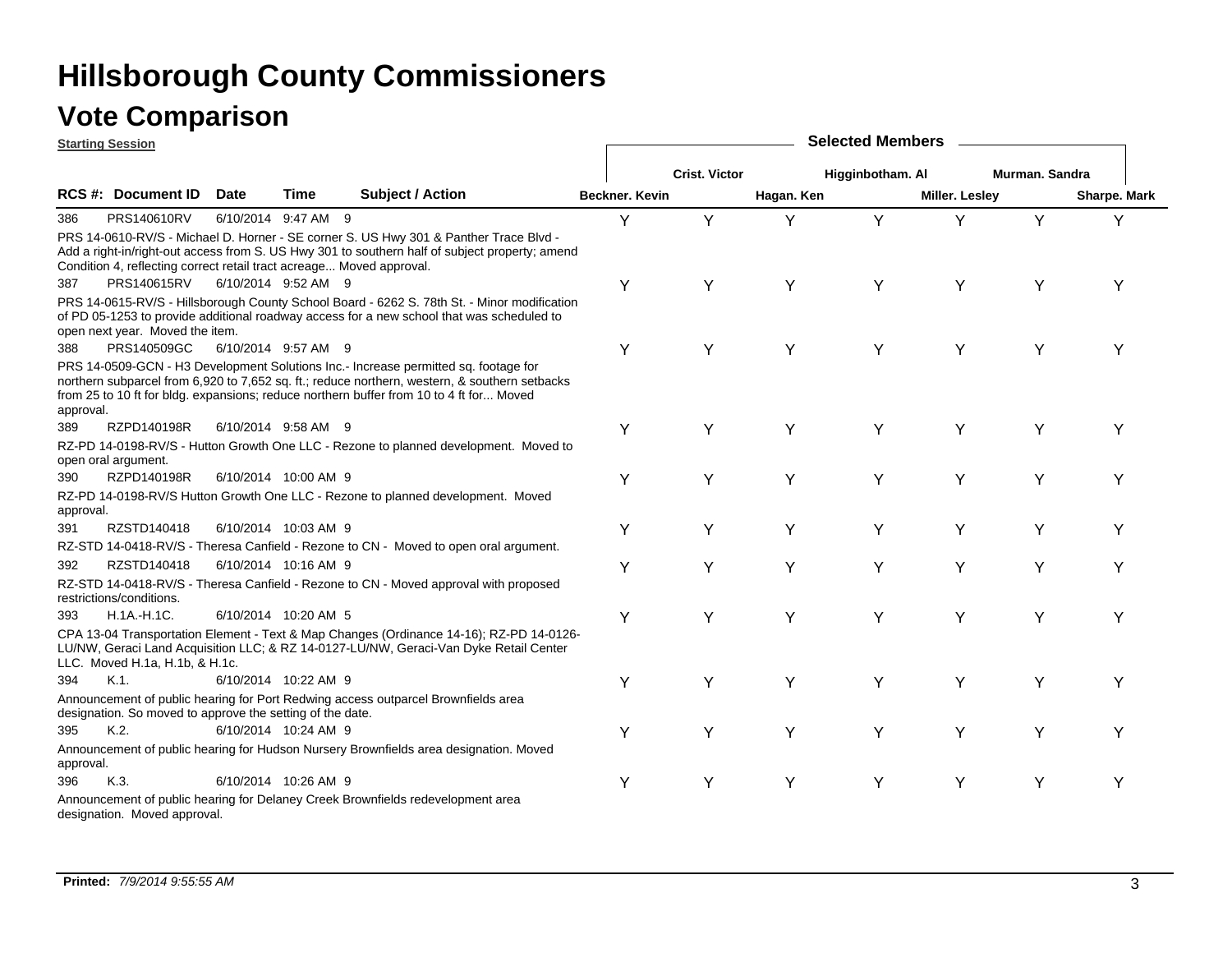|           | <b>Starting Session</b>                                           |             |                      |                                                                                                                                                                                           |                |                      |            | <b>Selected Members</b> |                       |                |              |
|-----------|-------------------------------------------------------------------|-------------|----------------------|-------------------------------------------------------------------------------------------------------------------------------------------------------------------------------------------|----------------|----------------------|------------|-------------------------|-----------------------|----------------|--------------|
|           |                                                                   |             |                      |                                                                                                                                                                                           |                | <b>Crist. Victor</b> |            | Higginbotham. Al        |                       | Murman. Sandra |              |
|           | <b>RCS #: Document ID</b>                                         | <b>Date</b> | Time                 | <b>Subject / Action</b>                                                                                                                                                                   | Beckner, Kevin |                      | Hagan. Ken |                         | <b>Miller. Lesley</b> |                | Sharpe. Mark |
| 397       | <b>ADOPTION</b>                                                   |             | 6/12/2014 6:13 PM 5  |                                                                                                                                                                                           | Y              | Y                    | Υ          | Y                       | Υ                     | Y              |              |
|           | and LDC 14-0474. Moved approval. (Ordinance 14-18)                |             |                      | Adoption of ordinance and announcement of effective dates for LDC 14-0471, LDC 14-0472,                                                                                                   |                |                      |            |                         |                       |                |              |
| 398       | DRPM14-0709                                                       |             | 6/12/2014 6:14 PM 0  |                                                                                                                                                                                           | Υ              | Y                    | Υ          | Y                       | Y                     | Y              | Y            |
|           |                                                                   |             |                      | Development Review Procedures Manual Amendment 14-0709 - Moved approval.                                                                                                                  |                |                      |            |                         |                       |                |              |
| 399       | CPA 14-04                                                         |             | 6/12/2014 6:55 PM 6  |                                                                                                                                                                                           | Y              | Υ                    | Y          | Υ                       | Υ                     | Υ              | Υ            |
| the item. |                                                                   |             |                      | Future Land Use Map Change - U.S. Highway 301 and Ohio Avenue - Proposed change on<br>14.12 acres from the Res-4 to the Suburban Mixed Use 6 plan designation. Moved denial of            |                |                      |            |                         |                       |                |              |
| 400       | CPA 14-05                                                         |             | 6/12/2014 7:40 PM 6  |                                                                                                                                                                                           | N              | N                    | X          | Y                       | Y                     | Υ              | N            |
|           |                                                                   |             |                      | Future Land Use Map Change - Cross Creek Boulevard and Kinnan Street - Proposed change<br>on 3.11 acres from Res-4 to SMU-6 plan designation (small scale). Moved approval. FAILED        |                |                      |            |                         |                       |                |              |
| 401       | <b>ADOPTION</b>                                                   |             | 6/12/2014 7:42 PM 6  |                                                                                                                                                                                           | Y              | Y                    | X          | Y                       | Y                     | Υ              | Y            |
|           | 14-03, and 14-06. Moved approval.                                 |             |                      | Consideration of Resolution - At the conclusion of the transmittal public hearing for CPA 14-02,                                                                                          |                |                      |            |                         |                       |                |              |
| 402       | <b>ADOPTION</b>                                                   |             | 6/12/2014 7:44 PM 5  |                                                                                                                                                                                           | Y              | Υ                    | X          | Y                       | Υ                     | Υ              | Y            |
|           | Moved approval. (Ordinance 14-17)                                 |             |                      | Consideration of Ordinance - Adoption of Plan Amendment - CPA 13-11 and CPA 13-10 -                                                                                                       |                |                      |            |                         |                       |                |              |
| 403       |                                                                   |             | 6/17/2014 11:01 AM 0 |                                                                                                                                                                                           | Υ              | Y                    | Y          | Y                       | Y                     | Y              |              |
|           | Void - taken in error.                                            |             |                      |                                                                                                                                                                                           |                |                      |            |                         |                       |                |              |
| 404       | <b>CHANGES</b>                                                    |             | 6/18/2014 9:21 AM 0  |                                                                                                                                                                                           | Υ              | Υ                    | X          | X                       | Y                     | Y              |              |
|           | Moved the changes.                                                |             |                      |                                                                                                                                                                                           |                |                      |            |                         |                       |                |              |
| 405       | <b>CONSENT</b>                                                    |             | 6/18/2014 10:01 AM 0 |                                                                                                                                                                                           | Y              | Y                    | Y          | Y                       | Y                     | Υ              | Y            |
|           | Moved consent. Item A-23 was withheld and Item A-38 was deferred. |             |                      |                                                                                                                                                                                           |                |                      |            |                         |                       |                |              |
| 406       | $B-1$                                                             |             | 6/18/2014 10:11 AM 0 |                                                                                                                                                                                           | Y              | X                    | Y          | Y                       | Y                     | Y              | Υ            |
|           | improvements to Cone and Graham Inc. Moved approval.              |             |                      | Award/execute agreement North Lakeview Drive South and Dale Mabry Highway intersection                                                                                                    |                |                      |            |                         |                       |                |              |
| 407       | $B-2$                                                             |             | 6/18/2014 10:12 AM 0 |                                                                                                                                                                                           | Y              | X                    | Y          | Y                       | Y                     | Y              | Υ            |
|           | Brandon Fire Station 7 replacement. Moved approval.               |             |                      | Select CRS Building Corp. to be highest-ranked firm for Springhead Fire Station 25 and South                                                                                              |                |                      |            |                         |                       |                |              |
| 408       | $B-3$                                                             |             | 6/18/2014 10:13 AM 0 |                                                                                                                                                                                           | Y              | X                    | Υ          | Y                       | Υ                     | Υ              | Y            |
|           |                                                                   |             |                      | Approve FY 2015 Head Start grant application for federal funds from U.S. Department of Health<br>and Human Services Oct. 1, 2014, through Sept. 30, 2015. Moved approval.                 |                |                      |            |                         |                       |                |              |
| 409       | $B-4$                                                             |             | 6/18/2014 10:14 AM 0 |                                                                                                                                                                                           | Y              | X                    | Y          | Y                       | Y                     | Υ              | Υ            |
|           | housing development in Tampa. Moved approval.                     |             |                      | Adopt resolution approving issuance by Housing Finance Authority of multifamily housing<br>revenue bond (The Tempo at Encore) for purpose of financing construction of multifamily rental |                |                      |            |                         |                       |                |              |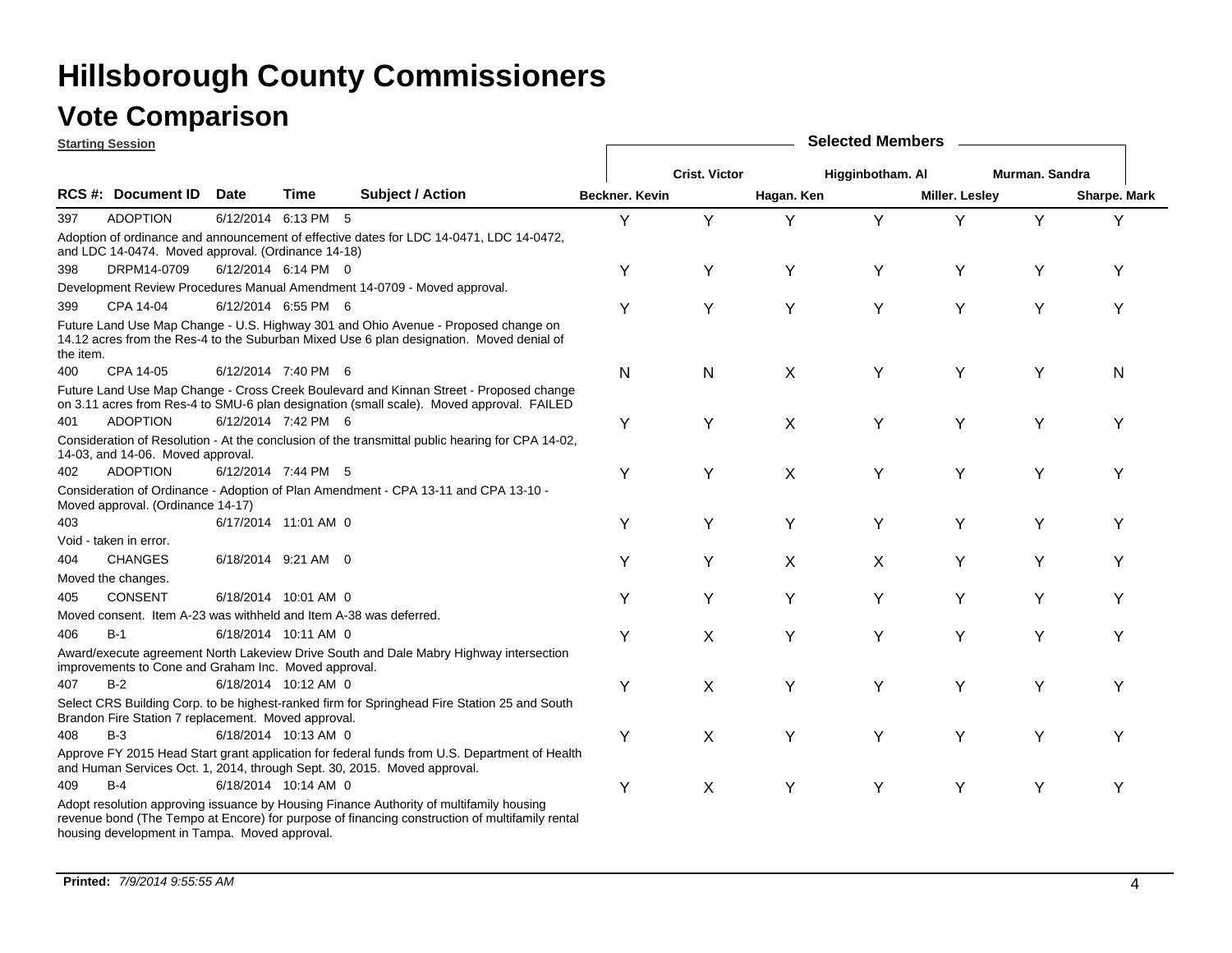|           | <b>Starting Session</b>                |             |                      |                                                                                                                                                                                                                                                                                     |                |                      |            | <b>Selected Members</b> |                       |                |              |
|-----------|----------------------------------------|-------------|----------------------|-------------------------------------------------------------------------------------------------------------------------------------------------------------------------------------------------------------------------------------------------------------------------------------|----------------|----------------------|------------|-------------------------|-----------------------|----------------|--------------|
|           |                                        |             |                      |                                                                                                                                                                                                                                                                                     |                | <b>Crist. Victor</b> |            | Higginbotham. Al        |                       | Murman. Sandra |              |
|           | RCS #: Document ID                     | <b>Date</b> | Time                 | <b>Subject / Action</b>                                                                                                                                                                                                                                                             | Beckner, Kevin |                      | Hagan. Ken |                         | <b>Miller. Lesley</b> |                | Sharpe. Mark |
| 410       | $B-6$                                  |             | 6/18/2014 10:16 AM 0 |                                                                                                                                                                                                                                                                                     | Y              | X                    | Υ          | Y                       | Υ                     | Y              | Υ            |
| adoption. |                                        |             |                      | Accept grant award from the U.S. Department of Health & Human Services, Health Resources<br>& Services Administration, for period of March 1, 2014, through February 28, 2015. Moved                                                                                                |                |                      |            |                         |                       |                |              |
| 411       | $B-10$                                 |             | 6/18/2014 10:21 AM 0 |                                                                                                                                                                                                                                                                                     | Υ              | X                    | Υ          | X                       | Υ                     | Y              | Υ            |
|           | procurement policies. Moved approval.  |             |                      | Approve request for proposals document for public-private partnership development of New<br>Tampa Community Park and authorize staff to issue the documents in accordance with County                                                                                               |                |                      |            |                         |                       |                |              |
| 412       | $B-9$                                  |             | 6/18/2014 10:28 AM 0 |                                                                                                                                                                                                                                                                                     | Υ              | Υ                    | Y          | Υ                       | Υ                     | Υ              | Υ            |
|           |                                        |             |                      | Adopt resolution determining reasonable necessity to acquire Pluris Eastlake & Pluris Pebble<br>Creek water & wastewater sys. for public purpose of providing for unified publicly owned<br>systems of water & wastewater svc in the County in efficient manner Moved for approval. |                |                      |            |                         |                       |                |              |
| 413       | $F-1$                                  |             | 6/18/2014 10:32 AM 0 |                                                                                                                                                                                                                                                                                     | Υ              | Υ                    | Y          | Y                       | Y                     | Υ              | Y            |
|           | of the bylaws of Public Library Board. |             |                      | Board appointments. Moved Jim Harkins be appointed as a board member emeritus of the<br>Public Library Board and also direct County Attorney's Office to make the emeritus process part                                                                                             |                |                      |            |                         |                       |                |              |
| 414       | $F-1$                                  |             | 6/18/2014 10:35 AM 0 |                                                                                                                                                                                                                                                                                     | Y              | Y                    | Y          | Y                       | Y                     | Y              | Υ            |
|           | Board appointments. Moved to transmit. |             |                      |                                                                                                                                                                                                                                                                                     |                |                      |            |                         |                       |                |              |
| 415       | $F-3$                                  |             | 6/18/2014 10:37 AM 0 |                                                                                                                                                                                                                                                                                     | Υ              | Υ                    | Y          | Y                       | Υ                     | Y              | Y            |
| bicycles. |                                        |             |                      | Request Public Works staff work w/FDOT to review all intersection crosswalks on U.S. Hwy 41<br>in Ruskin area, including around St. Anne's Church, & bring back report to Board<br>w/recommendations how to incease safety at those intersections for vehicles, pedestrians, &      |                |                      |            |                         |                       |                |              |
| 416       | $G-2$                                  |             | 6/18/2014 10:38 AM 0 |                                                                                                                                                                                                                                                                                     | Υ              | Υ                    | Y          | Y                       | Υ                     | Y              | Υ            |
|           |                                        |             |                      | Receive the May 2014 monthly report from the Head Start/Early Head Start Divisions, Children<br>and Youth Services, and the Hillsborough Head Start Policy Council. Moved approval.                                                                                                 |                |                      |            |                         |                       |                |              |
| 417       | $A-23$                                 |             | 6/18/2014 10:39 AM 0 |                                                                                                                                                                                                                                                                                     | Y              | Υ                    | Y          | Y                       | Υ                     | Y              | Y            |
|           |                                        |             |                      | Approve the FY 2015 budget for the Tampa Bay Workforce Alliance Inc., dba CareerSource<br>Tampa Bay, as required by the Federal Workforce Investment Act of 1998. Moved approval.                                                                                                   |                |                      |            |                         |                       |                |              |
| 418       | $G-1$                                  |             | 6/18/2014 10:40 AM 0 |                                                                                                                                                                                                                                                                                     | Y              | Υ                    | Y          | Y                       | Y                     | Υ              | Y            |
|           |                                        |             |                      | Receive an updated report from the Children's Services Division, Children and Youth Services,<br>regarding the human trafficking collaborative lab engagement. Moved to waive the rules.                                                                                            |                |                      |            |                         |                       |                |              |
| 419       | $B-7$                                  |             | 6/18/2014 11:07 AM 0 |                                                                                                                                                                                                                                                                                     | Υ              | Υ                    | Υ          | Y                       | Y                     | Υ              | Υ            |
|           |                                        |             |                      | Approve recommendation of County contracted employee benefits consultant, Gallagher<br>Benefits Serices, to enter into service arrangement with Employee Family Protection Inc as a<br>partner to offer additional voluntary benefits to County employees. Moved approval.          |                |                      |            |                         |                       |                |              |
| 420       | $B-8$                                  |             | 6/18/2014 11:53 AM 0 |                                                                                                                                                                                                                                                                                     | Υ              | Y                    | Y          | Y                       | Y                     | Υ              | Y            |
|           |                                        |             |                      | Pursuant to self-funded medical benefits program administration svcs, award contract for self-<br>funded group medical benefits administration svcs only to Cigna Health & Life Insurance<br>Company. Moved approval of the item & Board be notified on network/benefit changes.    |                |                      |            |                         |                       |                |              |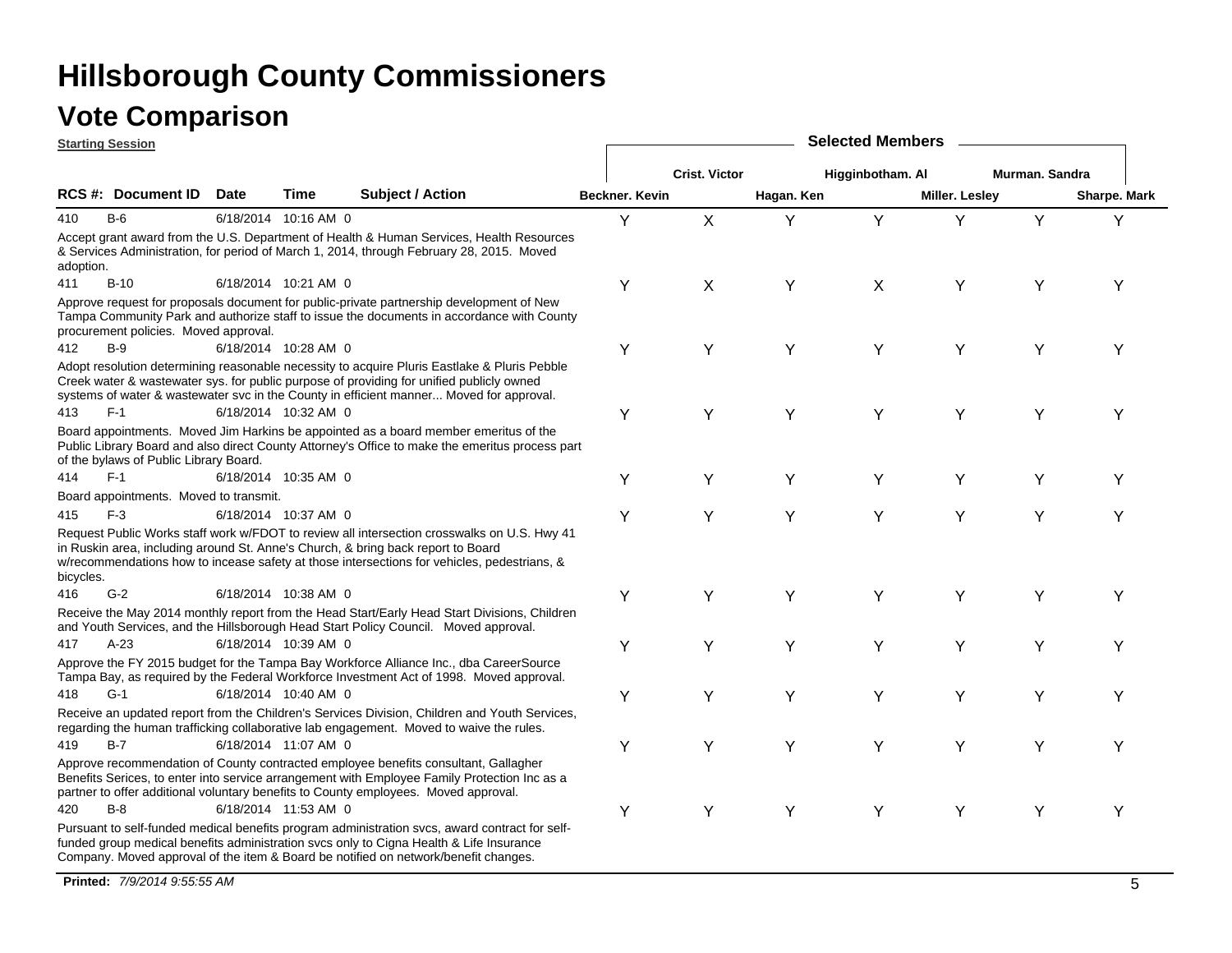|            | <b>Starting Session</b>                              |             |                      |                                                                                                                                                                                                                                                                                           |                |                      |            | <b>Selected Members</b> |                       |                |              |
|------------|------------------------------------------------------|-------------|----------------------|-------------------------------------------------------------------------------------------------------------------------------------------------------------------------------------------------------------------------------------------------------------------------------------------|----------------|----------------------|------------|-------------------------|-----------------------|----------------|--------------|
|            |                                                      |             |                      |                                                                                                                                                                                                                                                                                           |                | <b>Crist. Victor</b> |            | Higginbotham. Al        |                       | Murman. Sandra |              |
|            | <b>RCS#: Document ID</b>                             | <b>Date</b> | Time                 | <b>Subject / Action</b>                                                                                                                                                                                                                                                                   | Beckner. Kevin |                      | Hagan. Ken |                         | <b>Miller. Lesley</b> |                | Sharpe. Mark |
| 421        | $B-5$                                                |             | 6/18/2014 1:44 PM 0  |                                                                                                                                                                                                                                                                                           | Y              | Y                    | Y          | Y                       | Y                     | Y              | Y            |
|            |                                                      |             |                      | Endorse submittal of amendments to LDC related to concurrent site development & building<br>permit review & self-certification of final landscaping & lot grading inspections to be processed<br>as part of 2014 Round 2 amendments. Moved to accept the recommendation.                  |                |                      |            |                         |                       |                |              |
| 422        | $D-1$                                                |             | 6/18/2014 2:13 PM 5  |                                                                                                                                                                                                                                                                                           | Y              | Y                    | Y          | Y                       | Y                     | Y              | Υ            |
| 423        | $D-2$                                                |             | 6/18/2014 2:19 PM 0  | Conduct a public hearing to enact an ordinance amending Section 36-507 of Hillsborough<br>County Code of Ordinances and Laws, Chapter 36, Article VII, relating to the possession, sale,<br>or manufacture of synthetic drugs in the County. Moved approval. (Ordinance 14-19)            |                |                      |            |                         |                       |                |              |
|            |                                                      |             |                      |                                                                                                                                                                                                                                                                                           | Y              | N                    | Y          | Y                       | Y                     | Υ              | Υ            |
|            | waste disposal and collection rolls. Moved approval. |             |                      | Conduct a public hearing to adopt a resolution which established the solid waste non-ad<br>valorem disposal and collection assessment rates, other user fees and charges, and the solid                                                                                                   |                |                      |            |                         |                       |                |              |
| 424        | <b>EPC</b>                                           |             | 6/19/2014 9:04 AM 2  |                                                                                                                                                                                                                                                                                           | Y              | X                    | X          | Y                       | Y                     | Y              | X            |
|            | Changes - Moved the changes.                         |             |                      |                                                                                                                                                                                                                                                                                           |                |                      |            |                         |                       |                |              |
| 425        | <b>EPC</b>                                           |             | 6/19/2014 9:04 AM 2  |                                                                                                                                                                                                                                                                                           | Υ              | X                    | X          | Y                       | Υ                     | Υ              | X            |
|            | Management Division. Moved the Consent Agenda.       |             |                      | Consent - Item E., commissioner requsted information on hooka bars, moved under Item VII, Air                                                                                                                                                                                             |                |                      |            |                         |                       |                |              |
| 426        | <b>EPC</b>                                           |             | 6/19/2014 9:11 AM 2  |                                                                                                                                                                                                                                                                                           | Y              | Υ                    | X          | Υ                       | Y                     | Υ              | Υ            |
|            | EPC. Moved approval.                                 |             |                      | Public Hearing - Consider amendments to the Delegation Rule, Chapter 1-13, Rules of the                                                                                                                                                                                                   |                |                      |            |                         |                       |                |              |
| 427        | <b>EPC</b>                                           |             | 6/19/2014 9:33 AM 2  |                                                                                                                                                                                                                                                                                           | Y              | Y                    | X          | Y                       | Υ                     | Y              | Υ            |
|            |                                                      |             |                      | Approval to create an Environmental Specialist I position. Moved to support the item.                                                                                                                                                                                                     |                |                      |            |                         |                       |                |              |
| 428        | <b>EPC</b>                                           |             | 6/19/2014 9:52 AM 2  |                                                                                                                                                                                                                                                                                           | Y              | Y                    | X          | Y                       | Y                     | Υ              | Υ            |
| Delegation |                                                      |             |                      | Requested info. on hookah bars. Moved to ask EPC Chairman send letter to Hills. Co. Legis.<br>Delegation w/copy of rpt saying to include item on legis agenda for consideration & to look at<br>those places as not healthy & copy 2 students who presented at BOCC/direct to Legis       |                |                      |            |                         |                       |                |              |
| 429        | <b>EPC</b>                                           |             | 6/19/2014 10:11 AM 2 |                                                                                                                                                                                                                                                                                           | Y              | Y                    | X          | Y                       | Y                     | Y              | X            |
|            |                                                      |             |                      | Request for Board action - fee reduction. Moved staff recommendation.                                                                                                                                                                                                                     |                |                      |            |                         |                       |                |              |
| 430        | PH/PLURIS                                            |             | 6/19/2014 7:03 PM 0  |                                                                                                                                                                                                                                                                                           | Y              | Ν                    | X          | Y                       | Y                     | Y              | Y            |
|            |                                                      |             |                      | Board final decision. The Board adopt hearing examiner's findings of fact, conclusions of law, &<br>recommended order on rate adjustment applcatn & authorize any necessary adjustments to<br>recommended rates based on final rate case expenses determined by Cty's financial consultnt |                |                      |            |                         |                       |                |              |
| 431        | WS/BUDGET                                            |             | 6/25/2014 2:04 PM 0  |                                                                                                                                                                                                                                                                                           | Y              | Y                    | Υ          | Y                       | Y                     | Υ              | Υ            |
|            |                                                      |             |                      | Moved to ask staff to look at feasibility of a pedestrian overpass on Bloomingdale Ave., bring<br>back in advance of Oct. 14 presntatn when staff showed the projects, look into feasibility of it in                                                                                     |                |                      |            |                         |                       |                |              |

genrl; if fell in category, Board could consider it; if not maybe the Board wanted to...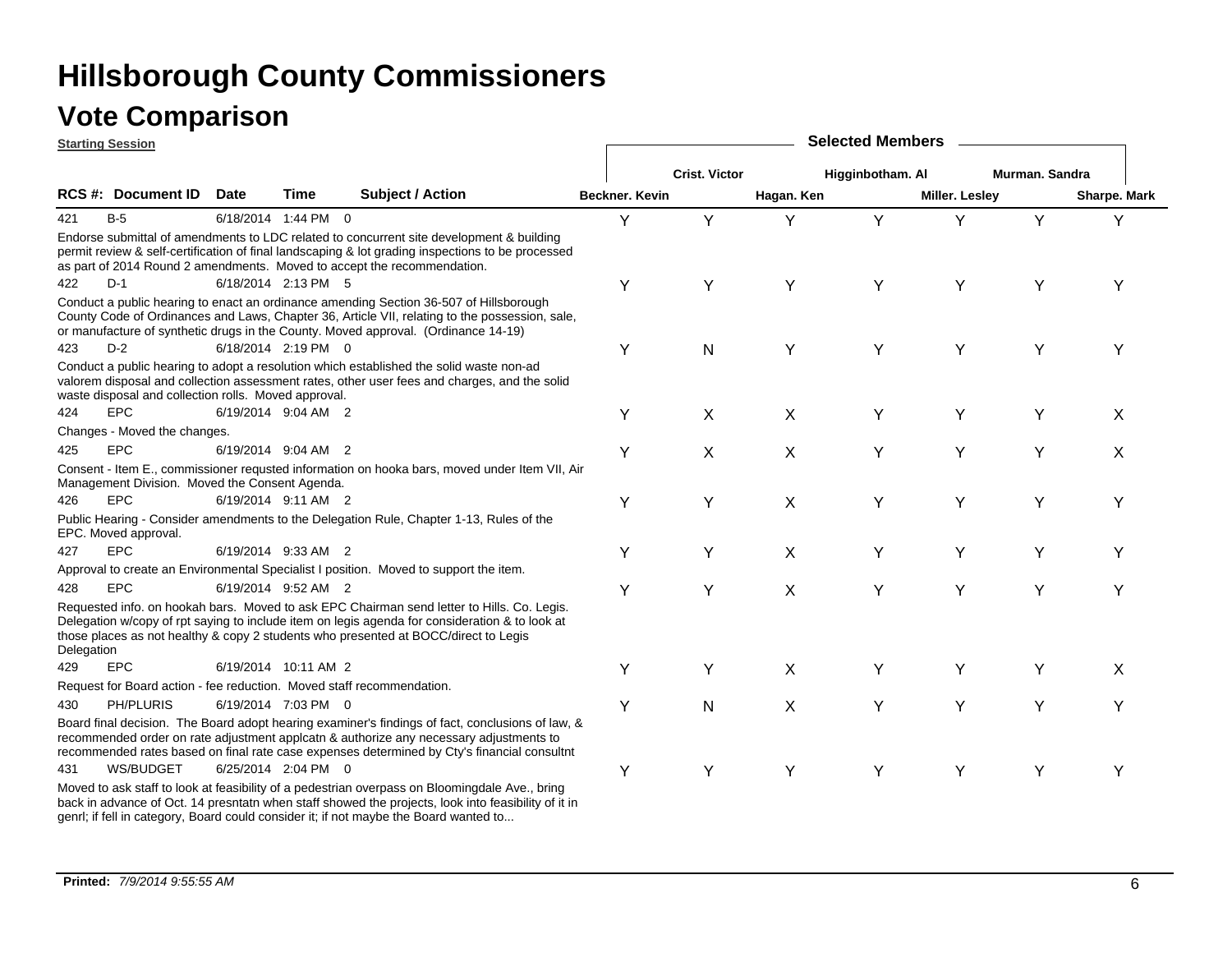| <b>Starting Session</b>                  |                                 |                              | <b>Selected Members</b> |                |
|------------------------------------------|---------------------------------|------------------------------|-------------------------|----------------|
|                                          |                                 | <b>Crist. Victor</b>         | Higginbotham. Al        | Murman, Sandra |
| <b>RCS #: Document ID</b><br><b>Date</b> | <b>Subject / Action</b><br>Time | Beckner, Kevin<br>Hagan. Ken | Miller. Lesley          | Sharpe. Mark   |
| <b>Begin Date: 6/4/2014</b>              | <b>Bills: ALL</b>               |                              |                         |                |
| <b>End Date: 6/25/2014</b>               |                                 |                              |                         |                |
| Vote Types: ALL                          | <b>Actions: ALL</b>             |                              |                         |                |
| Sort Order: RCS #:                       | Subjects: ALL                   |                              |                         |                |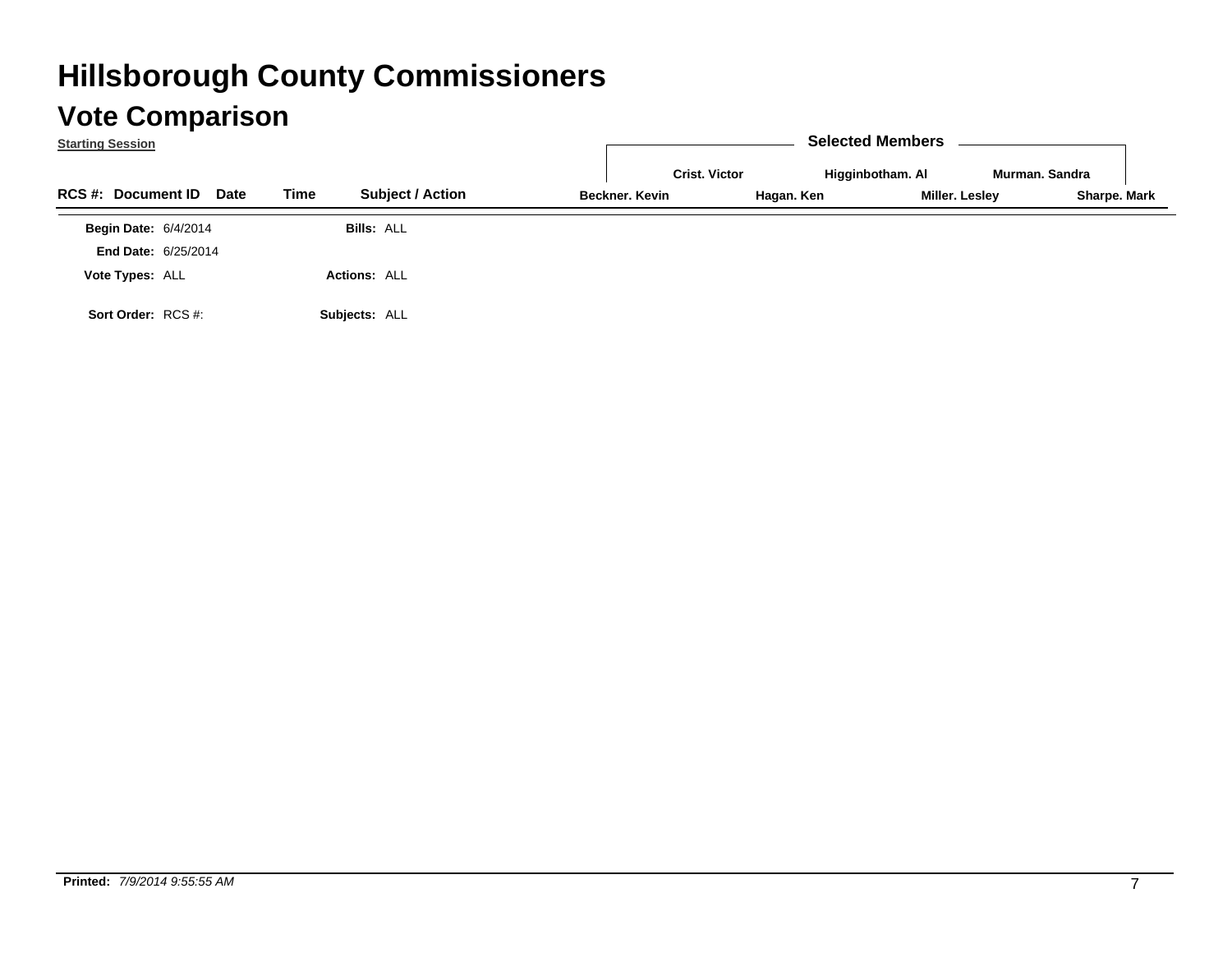### **Vote Comparison**

**Starting Session**

|           | <u> Əlarlınu ƏBSSİVII</u>                                      |             |                      |                                                                                                                                                                                                                                                                                           |                |                      |             |                  |                |                |              |
|-----------|----------------------------------------------------------------|-------------|----------------------|-------------------------------------------------------------------------------------------------------------------------------------------------------------------------------------------------------------------------------------------------------------------------------------------|----------------|----------------------|-------------|------------------|----------------|----------------|--------------|
|           |                                                                |             |                      |                                                                                                                                                                                                                                                                                           |                | <b>Crist. Victor</b> |             | Higginbotham. Al |                | Murman. Sandra |              |
|           | RCS #: Document ID                                             | <b>Date</b> | <b>Time</b>          | <b>Subject / Action</b>                                                                                                                                                                                                                                                                   | Beckner, Kevin |                      | Hagan. Ken  |                  | Miller. Lesley |                | Sharpe. Mark |
| 432       | <b>CHANGES</b>                                                 |             | 7/16/2014 9:35 AM 0  |                                                                                                                                                                                                                                                                                           | Υ              | Y                    | $\mathsf X$ | Y                | Y              | Y              | Y            |
|           | Moved the changes.                                             |             |                      |                                                                                                                                                                                                                                                                                           |                |                      |             |                  |                |                |              |
| 433       | <b>CONSENT</b>                                                 |             | 7/16/2014 10:24 AM 0 |                                                                                                                                                                                                                                                                                           | Υ              | Υ                    | Y           | Y                | Υ              | Υ              | Υ            |
|           | Moved consent.                                                 |             |                      |                                                                                                                                                                                                                                                                                           |                |                      |             |                  |                |                |              |
| 434       | $F-1$                                                          |             | 7/16/2014 11:02 AM 0 |                                                                                                                                                                                                                                                                                           | Y              | Y                    | Y           | Y                | Y              | Y              | Υ            |
|           |                                                                |             |                      | Moved the Board authorize the County Attorney's Office prepare appropriate draft amendments<br>to prohibit discrimination within the County on basis of sexual orientation & gender identity or<br>expression in connection w/employment, public accommodations, real estate transactions |                |                      |             |                  |                |                |              |
| 435       | $F-3$                                                          |             | 7/16/2014 11:25 AM 0 |                                                                                                                                                                                                                                                                                           | Υ              | Y                    | Y           | X                | Y              | Y              | Υ            |
|           |                                                                |             |                      | Discussion on pilot project on a countywide swimmer safety initiative. Moved to direct staff to<br>get w/School Dist, city of Tampa, YMCA, Children's Board, & other folks involved in initiative &<br>come up with a pilot program, come back w/Board, & Board designate not to exceed   |                |                      |             |                  |                |                |              |
| 436       | $G-3$                                                          |             | 7/16/2014 11:31 AM 0 |                                                                                                                                                                                                                                                                                           | Υ              | Y                    | Y           | Y                | Y              | Y              | Υ            |
|           | on prevention of drowning deaths. Moved to receive the report. |             |                      | Receive the report from Development Services regarding distribution of educational materials                                                                                                                                                                                              |                |                      |             |                  |                |                |              |
| 437       | $B-1$                                                          |             | 7/16/2014 11:43 AM 0 |                                                                                                                                                                                                                                                                                           | Y              | Y                    | Y           | Y                | Y              | X              | Υ            |
|           |                                                                |             |                      | Approve a budget amendment to appropriate the FY 2014-2015 State Housing Initiative<br>Program grant revenue and expenditures by \$4,254,208 to bring the budget in line with actual<br>revenue received and estimated program income of \$500,000. Moved approval.                       |                |                      |             |                  |                |                |              |
| 438       | $B-2$                                                          |             | 7/16/2014 11:44 AM 0 |                                                                                                                                                                                                                                                                                           | Y              | Υ                    | Y           | Y                | Y              | X              | Υ            |
|           | Public Utilities. Moved approval.                              |             |                      | Award and execute the agreement, for Bid ITB-C-0102-0-2014/DP, Williams Road main<br>transmission main Extension, for Harris-McBurney Company in the amount of \$1,187,042 for                                                                                                            |                |                      |             |                  |                |                |              |
| 439       | $B-3$                                                          |             | 7/16/2014 11:44 AM 0 |                                                                                                                                                                                                                                                                                           | Y              | Y                    | Y           | Y                | Y              | X              | Υ            |
| approval. |                                                                |             |                      | Award/execute agreements RFP-S-0021-0-2014/EM, janitorial services, to Dazser-TPA Corp.,<br>DBA Jani-King of Tampa Bay, for Areas A,B,C, Parts B and D, in the aggregate amount of<br>\$7,833,980; and DTZ A UGL Company for Area C, Part A, in amount of \$2,210,378.40. Moved           |                |                      |             |                  |                |                |              |
| 440       | $B-4$                                                          |             | 7/16/2014 11:45 AM 0 |                                                                                                                                                                                                                                                                                           | Y              | Υ                    | Y           | Y                | Y              | X              | Y            |
| approval. |                                                                |             |                      | Approve a FY 2014 budget amendment realigning \$5.07 million to increase reserves for fund<br>balance carried forward for the court facilities refunding revenue bonds, Series 2005,<br>Community Investment Tax Refunding Revenue Bonds, Series 2012A and 2012B Moved                    |                |                      |             |                  |                |                |              |
| 441       | $B-5$                                                          |             | 7/16/2014 11:52 AM 0 |                                                                                                                                                                                                                                                                                           | Y              | Y                    | Y           | Y                | Y              | X              | Y            |
|           |                                                                |             |                      | Authorize County Attorney's Office to file a claim and, if necessary, pursue any and all<br>subsequent legal actions necessary to seek payment from the State of up of to \$9,628,976, an<br>amount which the Dept of Juvenile Justice had agreed Moved approval.                         |                |                      |             |                  |                |                |              |
| 442       | $G-1$                                                          |             | 7/16/2014 11:54 AM 0 |                                                                                                                                                                                                                                                                                           | Y              | Y                    | Υ           | Y                | Υ              | $\sf X$        | Υ            |
|           |                                                                |             |                      | Receive the June 2014 monthly report from the Head Start/Early Head Start Divisions, Children<br>and Youth Services, and Hillsborough Head Start Policy Council. Moved approval.                                                                                                          |                |                      |             |                  |                |                |              |

**Selected Members**

**Printed:** *8/19/2014 8:08:50 AM* $\overline{M}$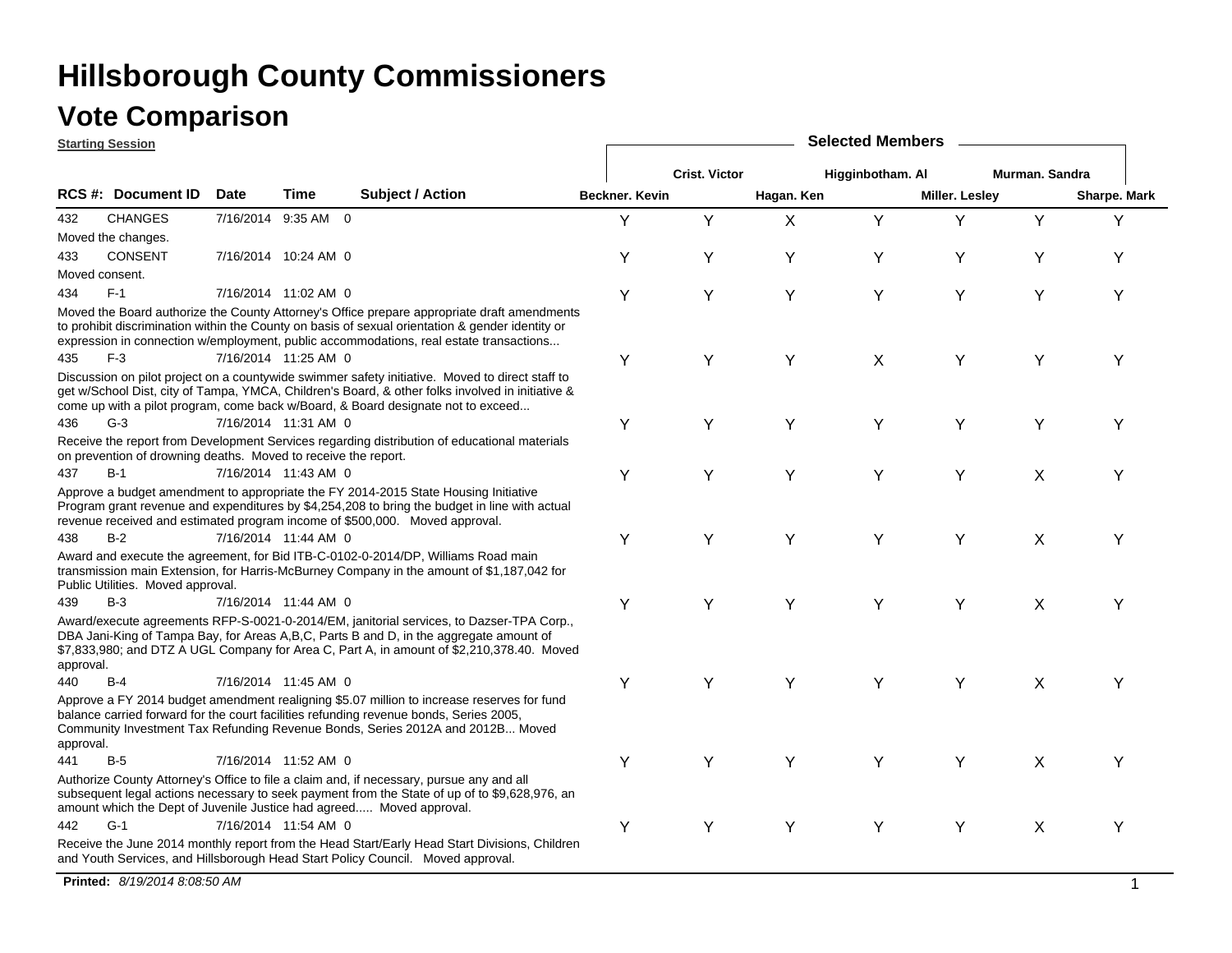|           | <b>Starting Session</b>                                                |             |                      |                                                                                                                                                                                                                                                                                 | <b>Selected Members</b> |                      |            |                  |                       |                |              |  |  |
|-----------|------------------------------------------------------------------------|-------------|----------------------|---------------------------------------------------------------------------------------------------------------------------------------------------------------------------------------------------------------------------------------------------------------------------------|-------------------------|----------------------|------------|------------------|-----------------------|----------------|--------------|--|--|
|           |                                                                        |             |                      |                                                                                                                                                                                                                                                                                 |                         | <b>Crist. Victor</b> |            | Higginbotham. Al |                       | Murman. Sandra |              |  |  |
|           | RCS #: Document ID                                                     | <b>Date</b> | Time                 | <b>Subject / Action</b>                                                                                                                                                                                                                                                         | Beckner, Kevin          |                      | Hagan. Ken |                  | <b>Miller. Lesley</b> |                | Sharpe. Mark |  |  |
| 443       | $B-8$                                                                  |             | 7/16/2014 11:54 AM 0 |                                                                                                                                                                                                                                                                                 | Y                       | Y                    | Y          | Y                | Y                     | X              | Y            |  |  |
|           | and expenditures. Moved approval.                                      |             |                      | Realign \$1,819,417 within various Public Utilities project funds to provide adequate funding<br>levels for the Capital Improvement Program for FY 2014 and to align budgets with projections                                                                                   |                         |                      |            |                  |                       |                |              |  |  |
| 444       | $B-9$                                                                  |             | 7/16/2014 11:55 AM 0 |                                                                                                                                                                                                                                                                                 | Υ                       | Υ                    | Y          | Y                | Y                     | X              | Y            |  |  |
| approval. |                                                                        |             |                      | Approve a budget amendment resolution to accept & appropriate \$6.1 million from city of<br>Tampa joint project agreement for Bruce B. Downs Blvd widening project (Segment A from<br>Bearss Ave to Palm Springs Blvd) potable water/wastewater facilities relocation. Moved    |                         |                      |            |                  |                       |                |              |  |  |
| 445       | $E-1$                                                                  |             | 7/16/2014 2:17 PM 0  |                                                                                                                                                                                                                                                                                 | Υ                       | Y                    | Y          | Y                | Y                     | Υ              | Y            |  |  |
|           |                                                                        |             |                      | Special appearance by Adrienne Horn of Museum Management Consultants Inc. to present the<br>firm's organizational assessment of MOSI. Made a motion of just confidence in the MOSI board<br>and what Mr. Thomas was doing and what the MOSI Board was doing and moving forward. |                         |                      |            |                  |                       |                |              |  |  |
| 446       | $B-7$                                                                  |             | 7/16/2014 2:46 PM 0  |                                                                                                                                                                                                                                                                                 | X                       | Y                    | X          | Y                | Y                     | Y              | Υ            |  |  |
|           | Internal Auditor. Moved approval.                                      |             |                      | Receive quarterly update on the Internal Auditor's activity from Michelle Leonhardt, County                                                                                                                                                                                     |                         |                      |            |                  |                       |                |              |  |  |
| 447       | $B-6$                                                                  |             | 7/16/2014 2:53 PM 0  |                                                                                                                                                                                                                                                                                 | Y                       | Y                    | X          | Y                | Y                     | Y              | Υ            |  |  |
|           | Auditor. Moved to accept the report.                                   |             |                      | Complete the annual performance appraisal process for Michelle Leonhardt, County Internal                                                                                                                                                                                       |                         |                      |            |                  |                       |                |              |  |  |
| 448       | $F-5$                                                                  |             | 7/16/2014 2:57 PM 0  |                                                                                                                                                                                                                                                                                 | Υ                       | Υ                    | X          | Y                | Y                     | Υ              | Y            |  |  |
|           |                                                                        |             |                      | Moved to request staff from County Attorney's Office/Code Enforcement review the impact of<br>feather signs in the County, including impact on transportation, to look at what other<br>jurisdictions were doing & bring back a report & recommendation to the Board, including |                         |                      |            |                  |                       |                |              |  |  |
| 449       | $G-2$                                                                  |             | 7/16/2014 3:10 PM 0  |                                                                                                                                                                                                                                                                                 | Υ                       | Y                    | X          | Y                | Y                     | Υ              | Y            |  |  |
|           | something the Board could do to ask retailers to restrict those sales. |             |                      | Receive the report from Code Enforcement on Hookah lounges. Moved to ask County Attorney<br>to look at the sale of candy/fruit-flavored tobacco products in the County to see if there might be                                                                                 |                         |                      |            |                  |                       |                |              |  |  |
| 450       | $F-7$                                                                  |             | 7/16/2014 3:16 PM 0  |                                                                                                                                                                                                                                                                                 | Υ                       | Y                    | X          | Y                | Y                     | Y              | Υ            |  |  |
|           |                                                                        |             |                      | Request the Board write a letter to Secretary Margaret A. Hamburg, U.S. Food & Drug Admin,<br>asking her to include J.C. Newman vintage machine-made cigars in definition of premium cigars<br>& exempt premium cigars from FDA regulation  Stated a letter would sent.         |                         |                      |            |                  |                       |                |              |  |  |
| 451       | $A-18$                                                                 |             | 7/16/2014 3:18 PM 0  |                                                                                                                                                                                                                                                                                 | Υ                       | Y                    | X          | Y                | Y                     | Υ              | Y            |  |  |
|           |                                                                        |             |                      | Approve the Florida Network of Youth and Family Services contract for the period of July 1,<br>2014, through June 30, 2015, in amount of \$1,152,031.60 to be distributed Moved to<br>approve the item and for staff to evaluate the CINS/FINS program over next 12 months.     |                         |                      |            |                  |                       |                |              |  |  |
| 452       | <b>CHANGES</b>                                                         |             | 7/22/2014 9:07 AM 9  |                                                                                                                                                                                                                                                                                 | Y                       | Y                    | Υ          | Y                | Y                     | Y              | Y            |  |  |
|           | Moved the changes.                                                     |             |                      |                                                                                                                                                                                                                                                                                 |                         |                      |            |                  |                       |                |              |  |  |
| 453       | <b>CONSENT</b>                                                         |             | 7/22/2014 9:07 AM 9  |                                                                                                                                                                                                                                                                                 | Υ                       | Υ                    | Υ          | Y                | Υ                     | Y              | Y            |  |  |
|           | Moved the Consent Agenda.                                              |             |                      |                                                                                                                                                                                                                                                                                 |                         |                      |            |                  |                       |                |              |  |  |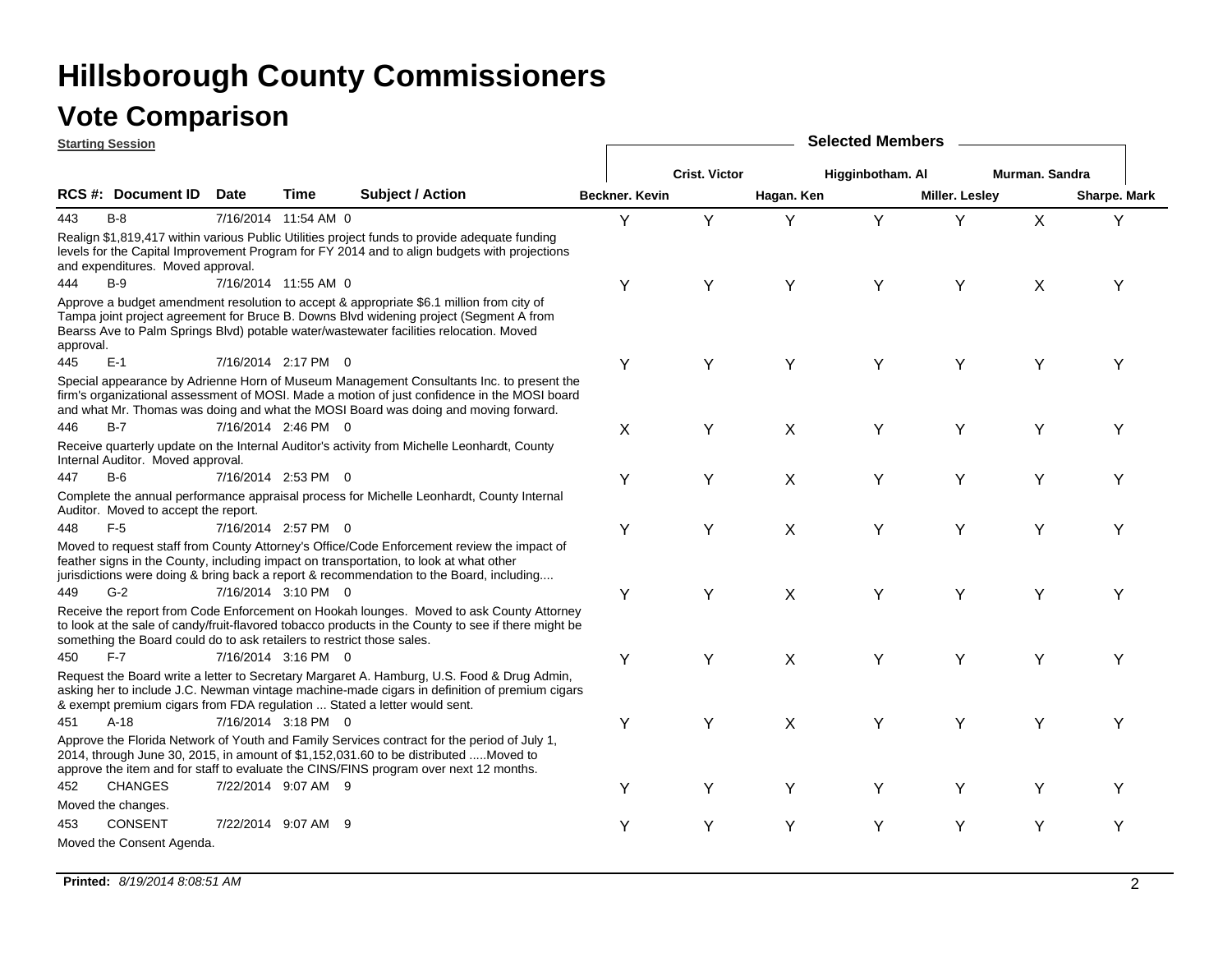|           | <b>Starting Session</b>                |      |                      |                                                                                                                                                                                                 | <b>Selected Members</b> |                      |            |                  |                |                |              |  |  |
|-----------|----------------------------------------|------|----------------------|-------------------------------------------------------------------------------------------------------------------------------------------------------------------------------------------------|-------------------------|----------------------|------------|------------------|----------------|----------------|--------------|--|--|
|           |                                        |      |                      |                                                                                                                                                                                                 |                         | <b>Crist. Victor</b> |            | Higginbotham. Al |                | Murman, Sandra |              |  |  |
|           | RCS #: Document ID                     | Date | <b>Time</b>          | <b>Subject / Action</b>                                                                                                                                                                         | Beckner, Kevin          |                      | Hagan. Ken |                  | Miller. Lesley |                | Sharpe. Mark |  |  |
| 454       | $V11 - 2014$                           |      | 7/22/2014 9:09 AM 9  |                                                                                                                                                                                                 | Y                       | Y                    | Υ          | Y                | Y              | Y              | Y            |  |  |
|           | Hawks Point, Phase 1C. Moved the item. |      |                      | V11-2014 Folio 055626.2234 Petition to vacate an unimproved portion of platted Tract R.                                                                                                         |                         |                      |            |                  |                |                |              |  |  |
| 455       | $V12 - 2014$                           |      | 7/22/2014 9:10 AM 9  |                                                                                                                                                                                                 | Y                       | Y                    | Y          | Y                | Y              | Y              | Υ            |  |  |
|           |                                        |      |                      | V12-2014 Folio 055391.0382 Petition to vacate a portion of a platted drainage easement over<br>eastern 45' of the northern 10' of Lot 1, Block 5 (PB105/PG213). Moved the item.                 |                         |                      |            |                  |                |                |              |  |  |
| 456       | V132014                                |      | 7/22/2014 9:11 AM 9  |                                                                                                                                                                                                 | Υ                       | Y                    | Y          | Υ                | Υ              | Y              | Y            |  |  |
|           |                                        |      |                      | V13-2014 Folio 066755.6472 Petition to vacate a platted utility easement over the southern 10'<br>and eastern 10' of Lot 6, Block 2, pursuant to the plat of Lakemont, Unit 4A. Moved approval. |                         |                      |            |                  |                |                |              |  |  |
| 457       | V162014                                |      | 7/22/2014 9:35 AM 9  |                                                                                                                                                                                                 | Y                       | Y                    | Y          | Y                | Υ              | Y              | Y            |  |  |
|           |                                        |      |                      | V16-2014 Folio 003585.0000 Petition to vacate right-of-way reservations, pursuant to the deed<br>as recorded in Official Records Book 22368, Pages 1417-1421. Recommended approval.             |                         |                      |            |                  |                |                |              |  |  |
| 458       | CDD140579                              |      | 7/22/2014 9:36 AM 5  |                                                                                                                                                                                                 | Υ                       | Y                    | Y          | Y                | Y              | Y              |              |  |  |
| 20.       |                                        |      |                      | CDD 14-0579 Petition to expand the Waterset North CDD. Moved approval. Ordinance 14-                                                                                                            |                         |                      |            |                  |                |                |              |  |  |
| 459       | $E-2$                                  |      | 7/22/2014 9:39 AM 9  |                                                                                                                                                                                                 | Υ                       | Y                    | Y          | Υ                | Y              | Y              |              |  |  |
|           |                                        |      |                      | Resolution for Delaney Creek Brownfields redevelopment area designation. Moved approval.                                                                                                        |                         |                      |            |                  |                |                |              |  |  |
| 460       | $E-3$                                  |      | 7/22/2014 9:40 AM 9  |                                                                                                                                                                                                 | Y                       | Y                    | Y          | Υ                | Y              | Y              |              |  |  |
|           |                                        |      |                      | Resolution for Hudson Nursery Brownfields area designation. Moved approval.                                                                                                                     |                         |                      |            |                  |                |                |              |  |  |
| 461       | $E-4$                                  |      | 7/22/2014 9:41 AM 9  |                                                                                                                                                                                                 | Y                       | Υ                    | Y          | Y                | Y              | Υ              | Y            |  |  |
| approval. |                                        |      |                      | Resolution for Port Redwing access outparcel Brownfields area designation. Moved                                                                                                                |                         |                      |            |                  |                |                |              |  |  |
| 462       | PRS140614KO                            |      | 7/22/2014 10:19 AM 9 |                                                                                                                                                                                                 | Υ                       | Y                    | Y          | Υ                | Y              | Y              | Y            |  |  |
|           | of staff recommendation.               |      |                      | PRS 14-0614-KO/NW, Michael C. & Jessica R. Corcoran, 7746 Still Lakes Dr. Moved approval                                                                                                        |                         |                      |            |                  |                |                |              |  |  |
| 463       | PRS140721                              |      | 7/22/2014 10:20 AM 9 |                                                                                                                                                                                                 | Y                       | Y                    | Y          | Υ                | Y              | Y              | v            |  |  |
|           | Moved approval.                        |      |                      | PRS 14-0721-USF/NW, Hooters Management Corporation, 13606 Bruce B. Downs Boulevard.                                                                                                             |                         |                      |            |                  |                |                |              |  |  |
| 464       | PRS140724                              |      | 7/22/2014 10:22 AM 9 |                                                                                                                                                                                                 | Υ                       | Y                    | Υ          | Y                | X              | Y              |              |  |  |
|           | LeClare Road. Moved approval.          |      |                      | PRS 14-0724-GCN/NW, Jeremy Couch P.E., east side of Lakeshore Road, 50' south of Lake                                                                                                           |                         |                      |            |                  |                |                |              |  |  |
| 465       | PRS140732                              |      | 7/22/2014 10:24 AM 9 |                                                                                                                                                                                                 | Y                       | Y                    | Y          | Y                | Υ              | Y              | Y            |  |  |
|           | Road. Moved approval.                  |      |                      | PRS 14-0732-RV/S, James & Betsy Johnson, Northwest corner of Fern Hill Drive & Symmes                                                                                                           |                         |                      |            |                  |                |                |              |  |  |
| 466       | PRS140735                              |      | 7/22/2014 10:31 AM 9 |                                                                                                                                                                                                 | Y                       | Y                    | Y          | Y                | Y              | Y              | Υ            |  |  |
|           | Southeast 16th Avenue. Moved approval. |      |                      | PRS 14-0735 RU/S, Cheap Homes USA LLC, Southeast corner of Southeast Third Street &                                                                                                             |                         |                      |            |                  |                |                |              |  |  |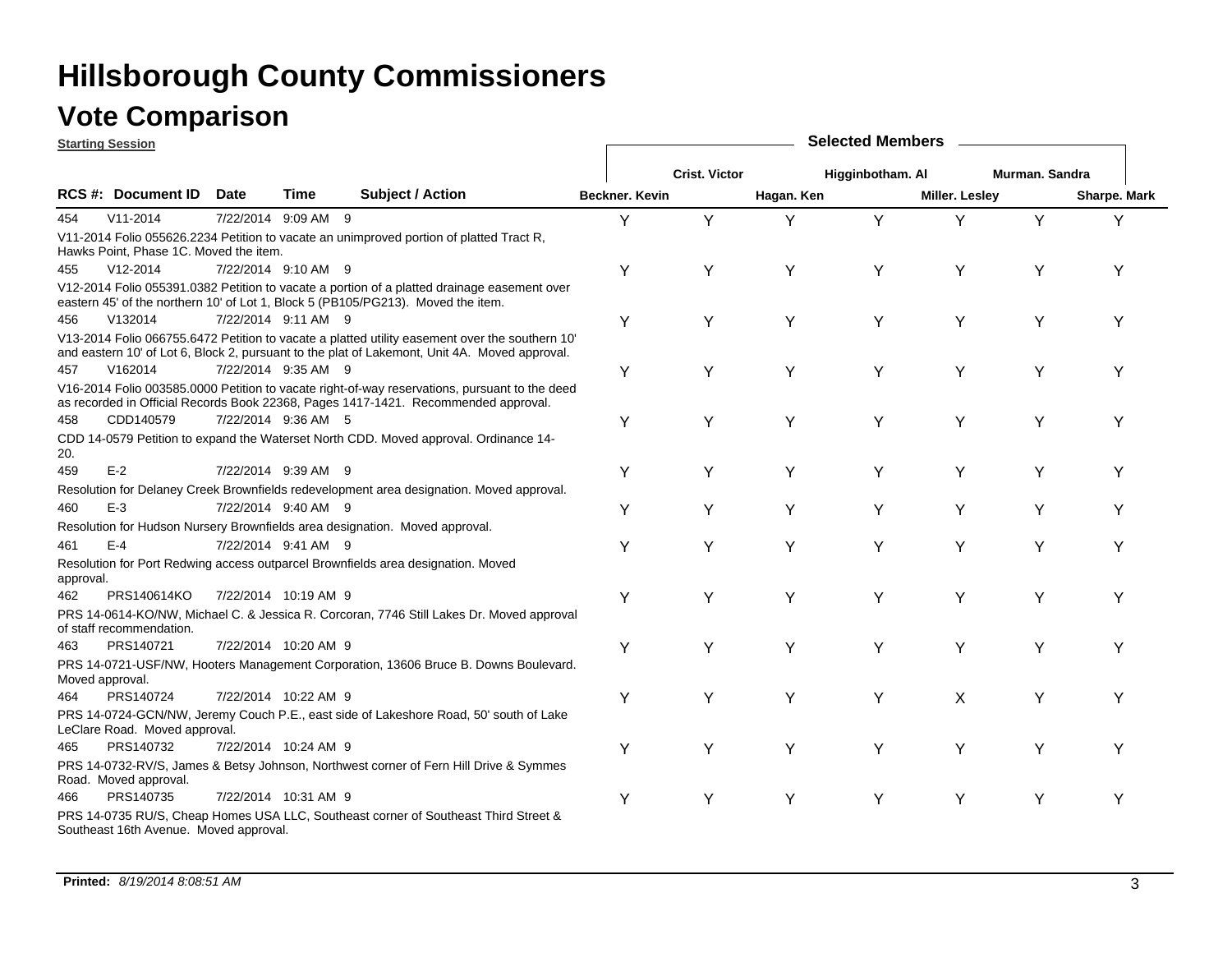### **Starting Session**

|            | <u>əlarlılıy əessivil</u>                                              |             |                      |                                                                                                                                                                                                                                                                                      |                |                      |            |                  |                       |                |                     |
|------------|------------------------------------------------------------------------|-------------|----------------------|--------------------------------------------------------------------------------------------------------------------------------------------------------------------------------------------------------------------------------------------------------------------------------------|----------------|----------------------|------------|------------------|-----------------------|----------------|---------------------|
|            |                                                                        |             |                      |                                                                                                                                                                                                                                                                                      |                | <b>Crist. Victor</b> |            | Higginbotham. Al |                       | Murman. Sandra |                     |
|            | <b>RCS #: Document ID</b>                                              | <b>Date</b> | Time                 | <b>Subject / Action</b>                                                                                                                                                                                                                                                              | Beckner, Kevin |                      | Hagan. Ken |                  | <b>Miller. Lesley</b> |                | <b>Sharpe. Mark</b> |
| 467        | RZ140462                                                               |             | 7/22/2014 10:33 AM 9 |                                                                                                                                                                                                                                                                                      | Y              | Y                    | Υ          | Υ                | Y                     | Υ              | Y                   |
|            |                                                                        |             |                      | RZ 14-0462-NWH/NW, Ryland Homes, Tampa Division, North side of Staghorn Road, 50' west                                                                                                                                                                                               |                |                      |            |                  |                       |                |                     |
|            | of White Elk Loop. Moved to open oral argument.                        |             |                      |                                                                                                                                                                                                                                                                                      |                |                      |            |                  |                       |                |                     |
| 468        | RZ140462                                                               |             | 7/22/2014 10:38 AM 9 |                                                                                                                                                                                                                                                                                      | Y              | Y                    | Y          | Y                | Y                     | Υ              | Υ                   |
|            | of White Elk Loop. Moved approval.                                     |             |                      | RZ 14-0462-NWH/NW, Ryland Homes, Tampa Division, North side of Staghorn Road, 50' west                                                                                                                                                                                               |                |                      |            |                  |                       |                |                     |
| 469        | 140729                                                                 |             | 7/22/2014 10:45 AM 9 |                                                                                                                                                                                                                                                                                      | Υ              | Y                    | Y          | Υ                | Υ                     | Υ              | Υ                   |
|            | Fishhawk Boulevard, 1/4 mile east of Bell Shoals Road. Moved approval. |             |                      | 14-0729 DRI Lake Hutto and PRS 14-0728/BYT/S - NNP IV-Lake Hutto LLC, South side of                                                                                                                                                                                                  |                |                      |            |                  |                       |                |                     |
| 470        | WS/ECONOMIC 7/30/2014 1:45 PM 0                                        |             |                      |                                                                                                                                                                                                                                                                                      | Υ              | Υ                    | Y          | Υ                | Y                     | Y              | Υ                   |
|            |                                                                        |             |                      | Moved Recommendations 1, 2, 3, and 28 be formally adopted by the Board.                                                                                                                                                                                                              |                |                      |            |                  |                       |                |                     |
| 471        | WS/ECONOMIC 7/30/2014 2:00 PM 0                                        |             |                      |                                                                                                                                                                                                                                                                                      | Y              | Y                    | Y          | Y                | Y                     | Y              | Υ                   |
|            | Moved the adoption for the recommended Items 4 and 5.                  |             |                      |                                                                                                                                                                                                                                                                                      |                |                      |            |                  |                       |                |                     |
| 472        | WS/ECONOMIC 7/30/2014 2:07 PM 0                                        |             |                      |                                                                                                                                                                                                                                                                                      | Y              | Y                    | Y          | Υ                | Y                     | Y              | Υ                   |
|            | Moved Item 10.                                                         |             |                      |                                                                                                                                                                                                                                                                                      |                |                      |            |                  |                       |                |                     |
| 473        | <b>WS/ECONOMIC</b>                                                     |             | 7/30/2014 2:21 PM 0  |                                                                                                                                                                                                                                                                                      | Y              | Υ                    | Y          | Y                | Υ                     | Υ              | Υ                   |
|            | Recommendations 11 through 17. Moved approval.                         |             |                      |                                                                                                                                                                                                                                                                                      |                |                      |            |                  |                       |                |                     |
| 474        | WS/ECONOMIC 7/30/2014 2:30 PM 0                                        |             |                      |                                                                                                                                                                                                                                                                                      | Y              | Y                    | Y          | Y                | Y                     | Υ              | Y                   |
|            |                                                                        |             |                      | Recommendations 18 through 22. Moved the Board approve the recommendations.                                                                                                                                                                                                          |                |                      |            |                  |                       |                |                     |
| 475        | WS/ECONOMIC 7/30/2014 2:41 PM 0                                        |             |                      |                                                                                                                                                                                                                                                                                      | Y              | Y                    | Υ          | Υ                | Υ                     | Υ              | Υ                   |
|            | Recommendation 26. Moved approval.                                     |             |                      |                                                                                                                                                                                                                                                                                      |                |                      |            |                  |                       |                |                     |
| 476        | WS/ECONOMIC 7/30/2014 2:47 PM 0                                        |             |                      |                                                                                                                                                                                                                                                                                      | Y              | Y                    | Y          | Υ                | Y                     | Y              | Υ                   |
|            | Moved approval of Recommendations 28 and 30.                           |             |                      |                                                                                                                                                                                                                                                                                      |                |                      |            |                  |                       |                |                     |
| 477        | WS/BUDGET                                                              |             | 7/31/2014 9:21 AM 0  |                                                                                                                                                                                                                                                                                      | Y              | Υ                    | Υ          | X                | Υ                     | Υ              | Υ                   |
|            |                                                                        |             |                      | Board discussion of changes to the recommended budget. Moved the Board designate the<br>amount that was listed here, \$3.4 million out of library reserves for the Riverview expansion,<br>and then begin the development phase, which he understood would take six to eight months. |                |                      |            |                  |                       |                |                     |
| 478        | WS/BUDGET                                                              |             | 7/31/2014 9:39 AM 0  |                                                                                                                                                                                                                                                                                      | Υ              | Y                    | Y          | X                | Υ                     | Υ              | Υ                   |
| rebuilding |                                                                        |             |                      | Discussion of changes to the recommended budget. Moved Board not circumvent Mr. Stines'<br>powers, Mr. Stines go back to his board & ask them to move the C. Blythe Andrews Jr. Public<br>Library up right behind Riverview Library & bring back to Board & Board look at funding    |                |                      |            |                  |                       |                |                     |
| 479        | <b>TRIM RATES</b>                                                      |             | 7/31/2014 9:42 AM 7  |                                                                                                                                                                                                                                                                                      | Y              | Υ                    | Y          | X                | Y                     | Y              |                     |
|            |                                                                        |             |                      | Setting the TRIM Rates. Moved to set the following proposed operating & debt service millages<br>for the purpose of the TRIM notices, & set the date, time, & place of the first public hearing on                                                                                   |                |                      |            |                  |                       |                |                     |

**Selected Members**

the Hillsborough County FY 2015 budget-Countywide/nonCountywide Millages...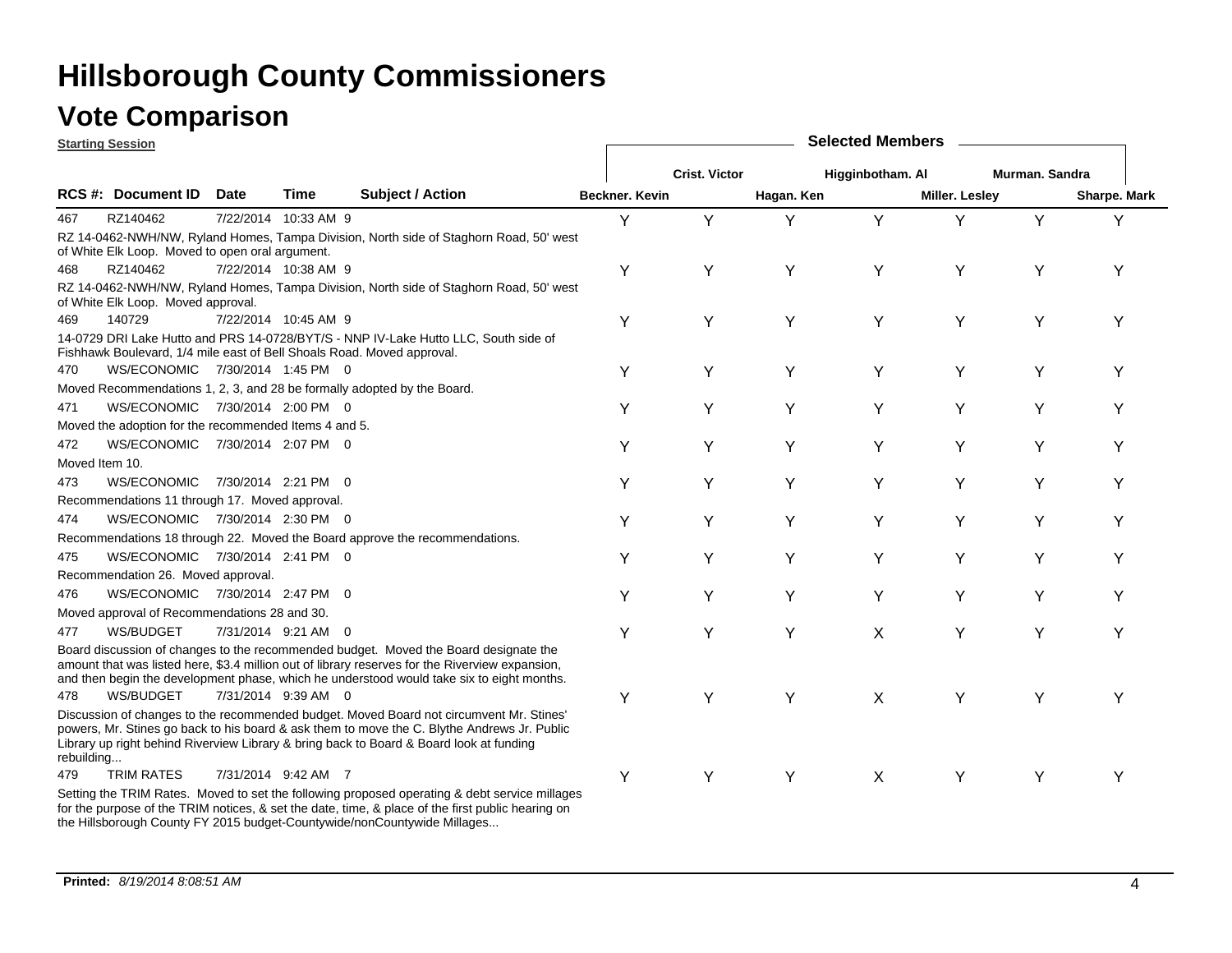**Subjects:** ALL

**RCS #: Document ID Subject / Action Date Time Selected Members Beckner. KevinCrist. VictorHagan. Ken Higginbotham. Al Miller. Lesley Murman. SandraStarting Session** 480 7/31/2014 HART BOARDHart Board Appointment. Moved to nominate Commissioner Les Miller to fill the position on the Hart board. 7/31/2014 9:46 AM 0 M 0 Y Y N Y X Y Y Y **Begin Date: 7/1/2014** 7/31/2014**End Date:Bills:** ALL **Actions:** ALL **Vote Types:** ALL

**Sort Order:** RCS #:

**Sharpe. Mark**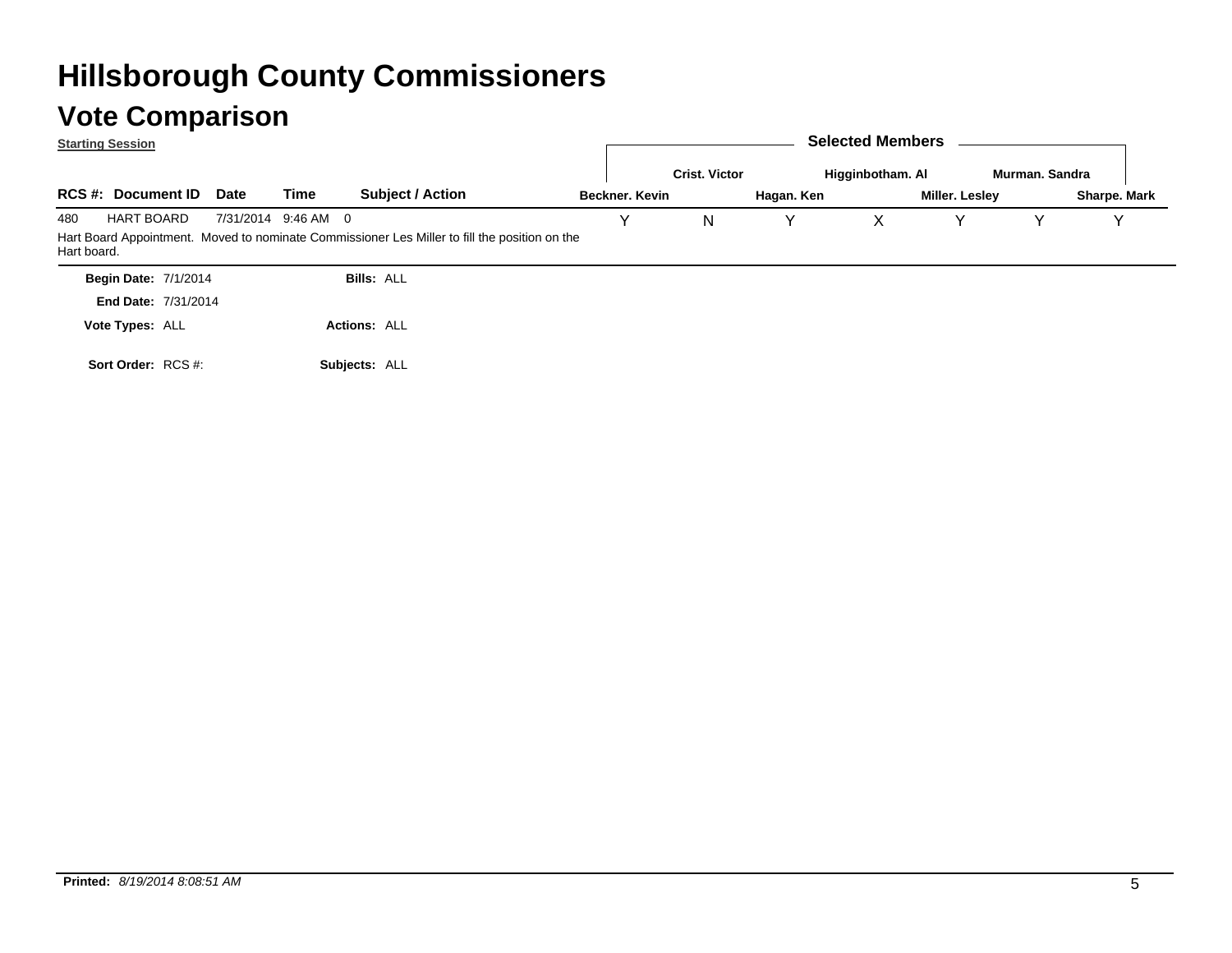## **Vote Comparison**

|     | <b>Starting Session</b>                                  |             |                     |                                                                                                                                                                                                                                                                                     | <b>Selected Members</b> |                      |            |                  |                       |                |              |  |  |
|-----|----------------------------------------------------------|-------------|---------------------|-------------------------------------------------------------------------------------------------------------------------------------------------------------------------------------------------------------------------------------------------------------------------------------|-------------------------|----------------------|------------|------------------|-----------------------|----------------|--------------|--|--|
|     |                                                          |             |                     |                                                                                                                                                                                                                                                                                     |                         | <b>Crist. Victor</b> |            | Higginbotham. Al |                       | Murman. Sandra |              |  |  |
|     | RCS #: Document ID                                       | <b>Date</b> | Time                | Subject / Action                                                                                                                                                                                                                                                                    | Beckner. Kevin          |                      | Hagan. Ken |                  | <b>Miller. Lesley</b> |                | Sharpe. Mark |  |  |
| 481 | <b>CHANGES</b>                                           | 8/6/2014    | 9:25 AM 0           |                                                                                                                                                                                                                                                                                     | Υ                       | Y                    | Y          | Y                | Y                     | Y              | X            |  |  |
|     | Moved the changes.                                       |             |                     |                                                                                                                                                                                                                                                                                     |                         |                      |            |                  |                       |                |              |  |  |
| 482 | <b>CONSENT</b>                                           | 8/6/2014    | 10:12 AM 0          |                                                                                                                                                                                                                                                                                     | Y                       | Υ                    | Y          | Y                | Y                     | Υ              | Υ            |  |  |
|     | Moved consent. Item A-24 was withheld.                   |             |                     |                                                                                                                                                                                                                                                                                     |                         |                      |            |                  |                       |                |              |  |  |
| 483 | $F-2$                                                    | 8/6/2014    | 10:42 AM 0          |                                                                                                                                                                                                                                                                                     | Y                       | Υ                    | Y          | Y                | Y                     | Υ              | Υ            |  |  |
|     |                                                          |             |                     | Update on civil citations by Monica Martinez of JDP & Kathleen Meyers Moved to accept Dr.<br>Meyers' report & approve budget amendment in amount of \$17,448 for the scope of the work<br>contract for the next steps & funding would come from victim assistance, crime prevention |                         |                      |            |                  |                       |                |              |  |  |
| 484 | $B-1$                                                    |             | 8/6/2014 10:50 AM 0 |                                                                                                                                                                                                                                                                                     | Υ                       | Υ                    | Y          | Y                | Υ                     | Υ              | Υ            |  |  |
|     | for Public Works. Moved approval.                        |             |                     | Select Albeck Gerken Inc. as the most highly qualified firm to perform services for RPS-S-0140-<br>0-2014/TJS, professional engineering svcs for signalization intersection timing update program,                                                                                  |                         |                      |            |                  |                       |                |              |  |  |
| 485 | $B-2$                                                    | 8/6/2014    | 10:51 AM 0          |                                                                                                                                                                                                                                                                                     | Y                       | Υ                    | Y          | Y                | Y                     | Υ              | Υ            |  |  |
|     |                                                          |             |                     | Adopt resolution which authorized the issuance of a not-to-exceed \$1.5 million revenue<br>refunding note, Series 2014 (Carrollwood Recreation District), payable solely from funds<br>provided by the District to make a loan to the District to refund certain Moved approval     |                         |                      |            |                  |                       |                |              |  |  |
| 486 | $B-3$                                                    |             | 8/6/2014 10:51 AM 0 |                                                                                                                                                                                                                                                                                     | Υ                       | Υ                    | Y          | Y                | Y                     | Υ              | Y            |  |  |
|     |                                                          |             |                     | Approve budget amendment to appropriate & realign restored HS/EHS federal sequestration<br>funds & COLA funds totaling \$1,828,246 & an additional \$116,894 in required County matching<br>funds in FY 2014 adopted budget for Children & Youth Svcs. Moved approval.              |                         |                      |            |                  |                       |                |              |  |  |
| 487 | $B-4$                                                    |             | 8/6/2014 10:52 AM 0 |                                                                                                                                                                                                                                                                                     | Υ                       | Y                    | Y          | Y                | Y                     | Y              | Υ            |  |  |
|     | grant funding. Moved approval.                           |             |                     | Approve the application for FY 2014 HS/EHS grants budget revision to realign & reallocate<br>funds w/i the grants among direct cost budget categories to maximize the utilization of available                                                                                      |                         |                      |            |                  |                       |                |              |  |  |
| 488 | $B-5$                                                    |             | 8/6/2014 11:01 AM 0 |                                                                                                                                                                                                                                                                                     | Y                       | Υ                    | Y          | Y                | Y                     | Υ              | Υ            |  |  |
|     |                                                          |             |                     | Approve new Board policy entitled Sponsorship. Moved approval of the item.                                                                                                                                                                                                          |                         |                      |            |                  |                       |                |              |  |  |
| 489 | $G-3$                                                    |             | 8/6/2014 11:07 AM 0 |                                                                                                                                                                                                                                                                                     | Υ                       | Υ                    | Y          | Y                | Υ                     | Y              | Υ            |  |  |
|     | the Board move forward with contracting out the program. |             |                     | Receive a report from Code Enforcement regarding the property registration program. Moved                                                                                                                                                                                           |                         |                      |            |                  |                       |                |              |  |  |
| 490 | $B-6$                                                    |             | 8/6/2014 11:08 AM 0 |                                                                                                                                                                                                                                                                                     | Y                       | Υ                    | Y          | Y                | Y                     | Y              | Υ            |  |  |
|     |                                                          |             |                     | True-up fund balances of \$4,767,026 w/i the Public Utilities enterprise funds to provide<br>adequate funding levels to match FY 2013 year-end balances. Moved approval.                                                                                                            |                         |                      |            |                  |                       |                |              |  |  |
| 491 | $B-7$                                                    |             | 8/6/2014 11:10 AM 0 |                                                                                                                                                                                                                                                                                     | Y                       | Y                    | X          | Y                | Y                     | Y              | Υ            |  |  |
|     |                                                          |             |                     | True-up beginning fund balance budget of \$14,537,626 w/i the Public Works solid waste<br>enterprise fund to reflect actual amounts brought forward from FY 2013. Moved approval.                                                                                                   |                         |                      |            |                  |                       |                |              |  |  |
| 492 | $F-1$                                                    | 8/6/2014    | 11:30 AM 0          |                                                                                                                                                                                                                                                                                     | Υ                       | Υ                    | Y          | Y                | Y                     | Y              | Υ            |  |  |
|     |                                                          |             |                     | Board appointment to the Arts Council of Hillsborough County. Moved to confirm.                                                                                                                                                                                                     |                         |                      |            |                  |                       |                |              |  |  |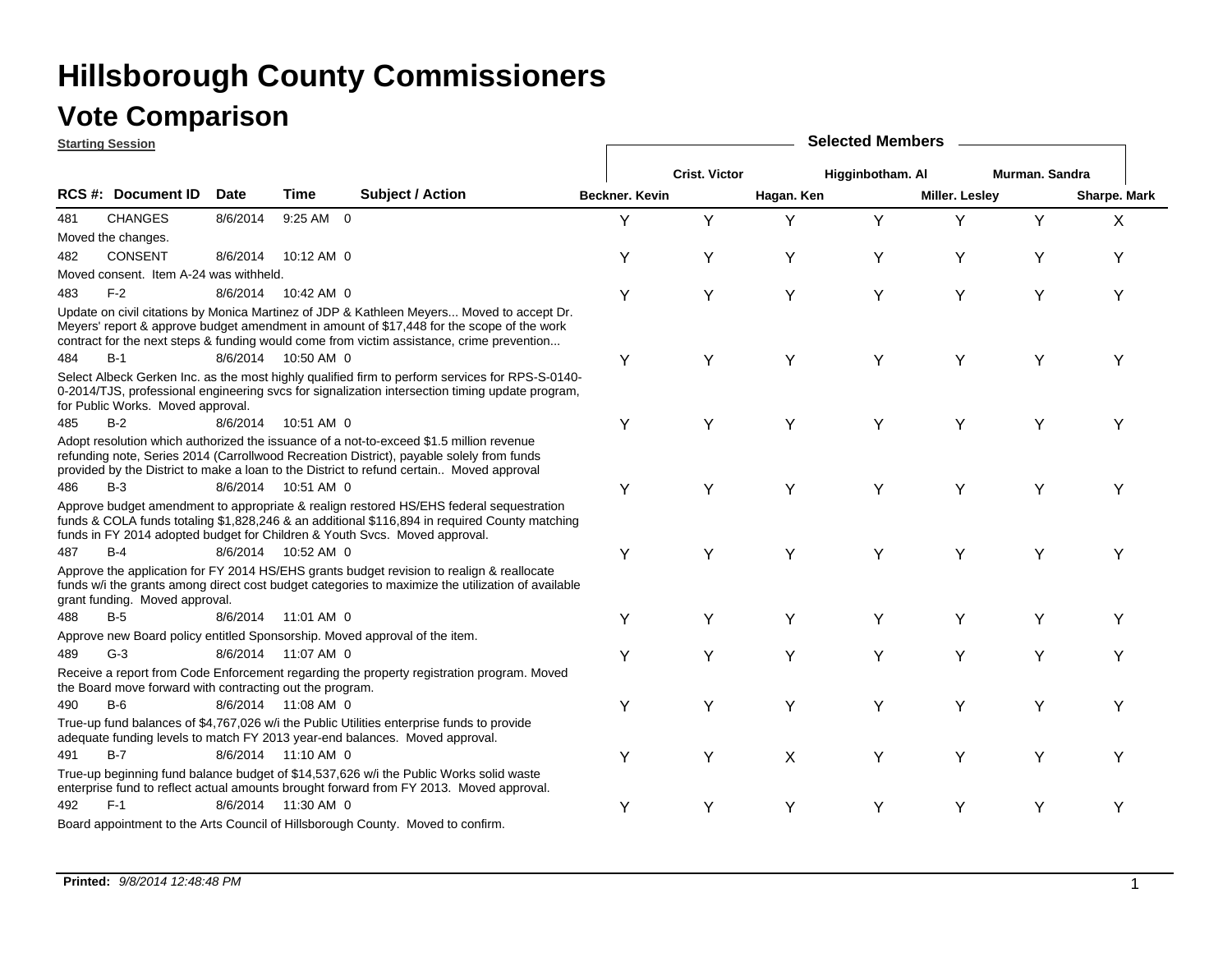|                 | <b>Starting Session</b>                                         |             |                     |                                                                                                                                                                                                                                                                                    | <b>Selected Members</b> |                      |            |                  |                |                |                     |  |  |
|-----------------|-----------------------------------------------------------------|-------------|---------------------|------------------------------------------------------------------------------------------------------------------------------------------------------------------------------------------------------------------------------------------------------------------------------------|-------------------------|----------------------|------------|------------------|----------------|----------------|---------------------|--|--|
|                 |                                                                 |             |                     |                                                                                                                                                                                                                                                                                    |                         | <b>Crist. Victor</b> |            | Higginbotham. Al |                | Murman. Sandra |                     |  |  |
|                 | RCS #: Document ID                                              | <b>Date</b> | Time                | <b>Subject / Action</b>                                                                                                                                                                                                                                                            | Beckner. Kevin          |                      | Hagan. Ken |                  | Miller. Lesley |                | <b>Sharpe. Mark</b> |  |  |
| 493             | $F-3$                                                           | 8/6/2014    | 11:32 AM 0          |                                                                                                                                                                                                                                                                                    | Y                       | Y                    | Υ          | Y                | Y              | Y              | Υ                   |  |  |
|                 |                                                                 |             |                     | Moved to request the MOSI chair come back to Board on 10/15/2014 to give update as to<br>where MOSI was w/ process of making some corrections dealing w/ audit done there; & then on<br>quarterly basis MOSI come back & give the Board a report on what was going on at MOSI.     |                         |                      |            |                  |                |                |                     |  |  |
| 494             | $G-2$                                                           |             | 8/6/2014 11:43 AM 0 |                                                                                                                                                                                                                                                                                    | Y                       | Y                    | Y          | Y                | Υ              | Υ              | Υ                   |  |  |
|                 | and Hillsborough HS Policy Council. Moved to accept the report. |             |                     | Receive the July 2014 monthly report from the HS/EHS Div of Dept of Children & Youth Svcs                                                                                                                                                                                          |                         |                      |            |                  |                |                |                     |  |  |
| 495             | $G-4$                                                           |             | 8/6/2014 11:45 AM 0 |                                                                                                                                                                                                                                                                                    | Y                       | Y                    | Y          | Y                | Y              | Y              | X                   |  |  |
|                 | sites. Moved to receive the report.                             |             |                     | Receive the report from Public Works regarding the paint disposal process at County collection                                                                                                                                                                                     |                         |                      |            |                  |                |                |                     |  |  |
| 496             | $G-5$                                                           |             | 8/6/2014 11:46 AM 0 |                                                                                                                                                                                                                                                                                    | Y                       | Y                    | Y          | Y                | Υ              | Υ              | X                   |  |  |
|                 | Moved approval for the report.                                  |             |                     | Receive the report from Public Works regarding construction notifications affecting traffic.                                                                                                                                                                                       |                         |                      |            |                  |                |                |                     |  |  |
| 497             | $D-1$                                                           | 8/6/2014    | 2:04 PM 0           |                                                                                                                                                                                                                                                                                    | Y                       | Y                    | X          | Y                | Y              | Υ              | Υ                   |  |  |
|                 |                                                                 |             |                     | Conduct PH to accept comments on proposed program year 2014/2015 annual action plan &<br>2012/2013 & 2013/2014 substantial amendment required by US Dept of HUD in connection w/<br>grant-funded housing, community development, & economic developmentMoved to open.              |                         |                      |            |                  |                |                |                     |  |  |
| 498             | $D-1$                                                           |             | 8/6/2014 2:04 PM 0  |                                                                                                                                                                                                                                                                                    | Y                       | Y                    | X          | Υ                | Y              | Y              | Y                   |  |  |
|                 |                                                                 |             |                     | Conduct PH to accept comments on proposed program year 2014/2015 annual action plan &<br>2012/2013 & 2013/2014 substantial amendment required by US Dept of HUD in connection w/<br>grant-funded housing, community development, & economic Moved to close.                        |                         |                      |            |                  |                |                |                     |  |  |
| 499             | $D-1$                                                           |             | 8/6/2014 2:04 PM 0  |                                                                                                                                                                                                                                                                                    | Y                       | Y                    | X          | Y                | Y              | Y              | Υ                   |  |  |
| adoption.       |                                                                 |             |                     | Conduct PH to accept comments on proposed program year 2014/2015 annual action plan &<br>2012/2013 & 2013/2014 substantial amendment required by US Dept of HUD in connection w/<br>grant-funded housing, community development, & economic development activities. Moved          |                         |                      |            |                  |                |                |                     |  |  |
| 500             | $A-24$                                                          |             | 8/6/2014 2:13 PM 0  |                                                                                                                                                                                                                                                                                    | Y                       | Y                    | X          | Y                | Υ              | Υ              | Υ                   |  |  |
| needed to       |                                                                 |             |                     | Receive County Internal Audit Report 14-03 of the procurement process. Asked Mr. Merrill to<br>take the item to the next step & look at the whole process from top to bottom & come back to<br>the Board w/ recommendations & come back & give Board more extensive report on what |                         |                      |            |                  |                |                |                     |  |  |
| 501             | <b>CHANGES</b>                                                  |             | 8/12/2014 9:05 AM 9 |                                                                                                                                                                                                                                                                                    | Y                       | Y                    | Y          | Υ                | Υ              | Υ              | Y                   |  |  |
|                 | Moved the changes.                                              |             |                     |                                                                                                                                                                                                                                                                                    |                         |                      |            |                  |                |                |                     |  |  |
| 502             | <b>CONSENT</b>                                                  |             | 8/12/2014 9:05 AM 9 |                                                                                                                                                                                                                                                                                    | Y                       | Y                    | Υ          | Υ                | Υ              | Y              | Y                   |  |  |
| Moved consent.  |                                                                 |             |                     |                                                                                                                                                                                                                                                                                    |                         |                      |            |                  |                |                |                     |  |  |
| 503             | V172014                                                         |             | 8/12/2014 9:08 AM 9 |                                                                                                                                                                                                                                                                                    | Y                       | Y                    | Y          | Υ                | Υ              | Υ              | Y                   |  |  |
| Moved approval. |                                                                 |             |                     | V17-2014 Folio 54243.2472 Petition to vacate a portion of a platted drainage easement over<br>the E 11' of the W 36' of Lot 14/Block 15, per plat of Harbour Isles, Phase 2D (PB110/PG45).                                                                                         |                         |                      |            |                  |                |                |                     |  |  |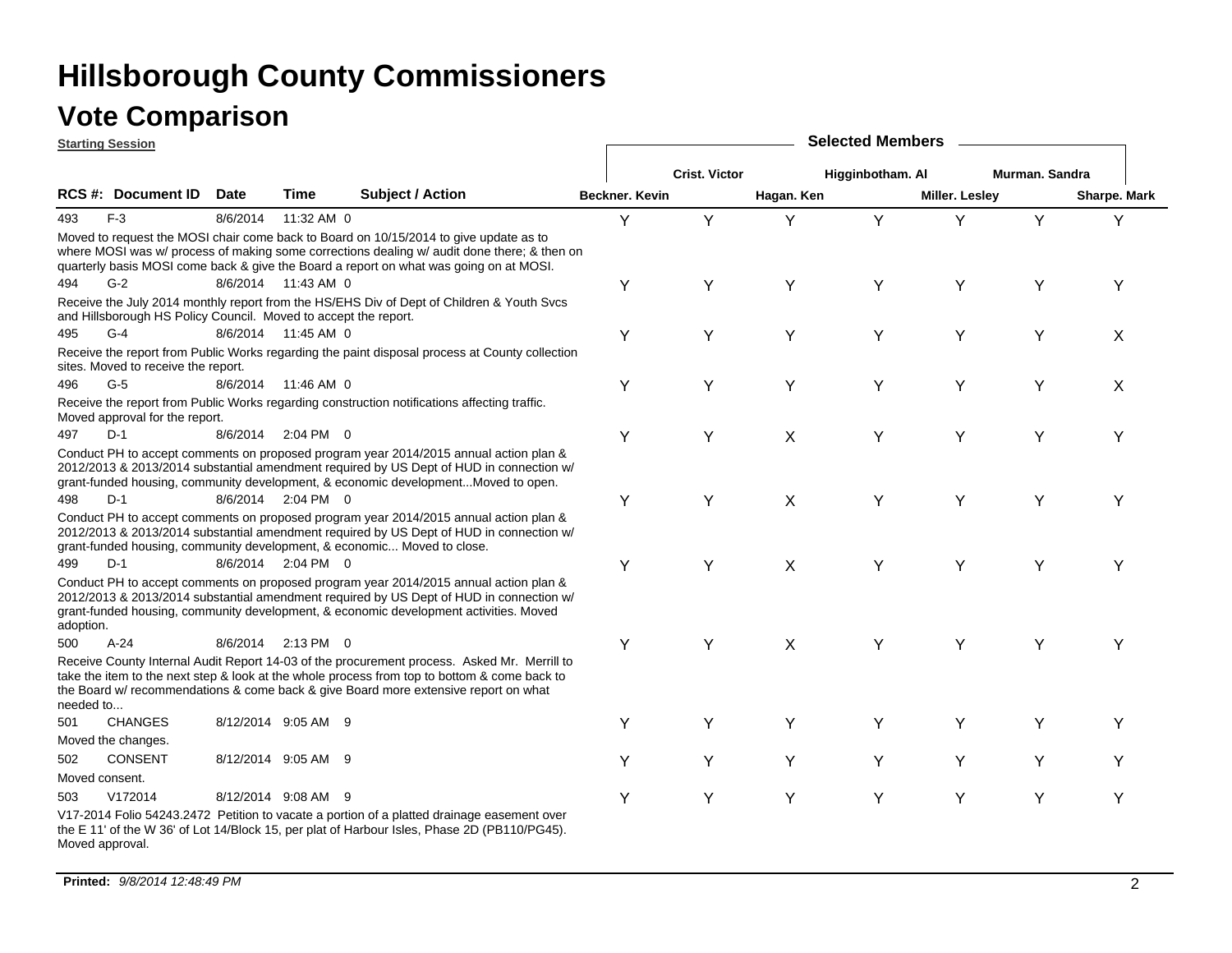### **Vote Comparison**

|                 | <b>Starting Session</b>                                               |             |                      |                                                                                                                                                                                                                                                                                  |                       | <b>Selected Members</b> |            |                  |                |                |              |  |  |  |  |
|-----------------|-----------------------------------------------------------------------|-------------|----------------------|----------------------------------------------------------------------------------------------------------------------------------------------------------------------------------------------------------------------------------------------------------------------------------|-----------------------|-------------------------|------------|------------------|----------------|----------------|--------------|--|--|--|--|
|                 |                                                                       |             |                      |                                                                                                                                                                                                                                                                                  |                       | <b>Crist. Victor</b>    |            | Higginbotham. Al |                | Murman, Sandra |              |  |  |  |  |
|                 | <b>RCS #: Document ID</b>                                             | <b>Date</b> | Time                 | <b>Subject / Action</b>                                                                                                                                                                                                                                                          | <b>Beckner, Kevin</b> |                         | Hagan. Ken |                  | Miller. Lesley |                | Sharpe. Mark |  |  |  |  |
| 504             | V182014                                                               |             | 8/12/2014 9:08 AM 9  |                                                                                                                                                                                                                                                                                  | Y                     | Y                       | Y          | Y                | Y              | Y              | Y            |  |  |  |  |
|                 | 40/Block 1, per plat of Pinehurst Villas (PB46/PG17). Moved approval. |             |                      | V18-2014 - Folio 4382.5080 - Petition to vacate platted utility easement over the S 7.5' of Lot                                                                                                                                                                                  |                       |                         |            |                  |                |                |              |  |  |  |  |
| 505             | V062014                                                               |             | 8/12/2014 9:10 AM 9  |                                                                                                                                                                                                                                                                                  | Y                     | Y                       | Y          | Y                | Y              | Y              | Υ            |  |  |  |  |
| Moved approval. |                                                                       |             |                      | V06-2014 Folio 77433.1000 Petition to vacate a portion of unimproved unnamed ROW deeded<br>OR BK6299/PG97 & Lucaya Lake Club, Phase 1A - Accept plat for recording located in<br>Sects 4&5, Twnshp 31, Rg 20, & grant permission to Dvlpmt Review Div to admin accept            |                       |                         |            |                  |                |                |              |  |  |  |  |
| 506             | RZ140533ERC                                                           |             | 8/12/2014 9:12 AM 9  |                                                                                                                                                                                                                                                                                  | Y                     | Y                       | Y          | Y                | Y              | Y              | Y            |  |  |  |  |
| hear Item G-1.  |                                                                       |             |                      | RZ 14-0533-ER/C Keel Farms Inc., N & SW corners of Forbes & Thonotosassa Rds. Moved to                                                                                                                                                                                           |                       |                         |            |                  |                |                |              |  |  |  |  |
| 507             | RZ140533ERC                                                           |             | 8/12/2014 9:14 AM 9  |                                                                                                                                                                                                                                                                                  | Y                     | Υ                       | Y          | Y                | Υ              | Υ              | Υ            |  |  |  |  |
|                 | open for oral argument.                                               |             |                      | RZ 14-0533-ER/C Keel Farms Inc., N & SW corners of Forbes & Thonotosassa Rds. Moved to                                                                                                                                                                                           |                       |                         |            |                  |                |                |              |  |  |  |  |
| 508             | RZ140533ERC                                                           |             | 8/12/2014 9:15 AM 9  |                                                                                                                                                                                                                                                                                  | Υ                     | Υ                       | Y          | Y                | Υ              | Y              | Υ            |  |  |  |  |
|                 |                                                                       |             |                      | RZ 14-0533-ER/C Keel Farms Inc., N & SW corners of Forbes & Thonotosassa Rds. Moved<br>two additional evidence requests were filed that did not meet the criteria.                                                                                                               |                       |                         |            |                  |                |                |              |  |  |  |  |
| 509             | RZ140533ERC                                                           |             | 8/12/2014 9:27 AM 9  |                                                                                                                                                                                                                                                                                  | Y                     | Y                       | Y          | Y                | Y              | Υ              | Υ            |  |  |  |  |
|                 | waive the rules & add 2 minutes.                                      |             |                      | RZ 14-0533-ER/C Keel Farms Inc., N & SW corners of Forbes & Thonotossasa Rds. Moved to                                                                                                                                                                                           |                       |                         |            |                  |                |                |              |  |  |  |  |
| 510             | RZ140533ERC                                                           |             | 8/12/2014 9:46 AM 9  |                                                                                                                                                                                                                                                                                  | Υ                     | Y                       | Y          | Y                | Y              | Υ              | Y            |  |  |  |  |
|                 | the supporters an extra 2 min.                                        |             |                      | RZ 14-0533-ER/C Keel Farms Inc., N & SW corners of Forbes & Thonotossasa Rds. Moved to<br>allow Mr. Young to speak by proxy & the opposition would get 12 min. since the Board gave                                                                                              |                       |                         |            |                  |                |                |              |  |  |  |  |
| 511             | RZ140533ERC                                                           |             | 8/12/2014 10:45 AM 9 |                                                                                                                                                                                                                                                                                  | Υ                     | Y                       | Y          | Y                | Y              | Υ              | Υ            |  |  |  |  |
| outdoor         |                                                                       |             |                      | RZ 14-0533-ER/C Keel Farms Inc. Moved approval w/ conditions that Keel would provide EPC<br>access to property to conduct noise & other inspections & copy of wedding/entertainment<br>schedule monthly; EPC would be directed by Board to conduct quarterly noise monitoring of |                       |                         |            |                  |                |                |              |  |  |  |  |
| 512             | CDD 14-0405                                                           |             | 8/12/2014 10:53 AM 5 |                                                                                                                                                                                                                                                                                  | Υ                     | Υ                       | Y          | Υ                | Υ              | Υ              | Υ            |  |  |  |  |
| 21.             |                                                                       |             |                      | CDD 14-0405 Petition to establish Wynnmere West CDD. Moved approval. Ordinance 14-                                                                                                                                                                                               |                       |                         |            |                  |                |                |              |  |  |  |  |
| 513             | CDD 14-0518                                                           |             | 8/12/2014 10:53 AM 5 |                                                                                                                                                                                                                                                                                  | Υ                     | Υ                       | Y          | Y                | Y              | Υ              | Υ            |  |  |  |  |
| 14-22.          |                                                                       |             |                      | CDD 14-0518 Petition to establish Ballentrae Hillsborough CDD. Moved approval. Ordinance                                                                                                                                                                                         |                       |                         |            |                  |                |                |              |  |  |  |  |
| 514             | CDD 14-0532                                                           |             | 8/12/2014 10:54 AM 5 |                                                                                                                                                                                                                                                                                  |                       |                         | Υ          | Υ                | Υ              |                |              |  |  |  |  |
|                 |                                                                       |             |                      | CDD 14-0532 Petition to establish La Collina CDD. Moved approval. Ordinance 14-23.                                                                                                                                                                                               |                       |                         |            |                  |                |                |              |  |  |  |  |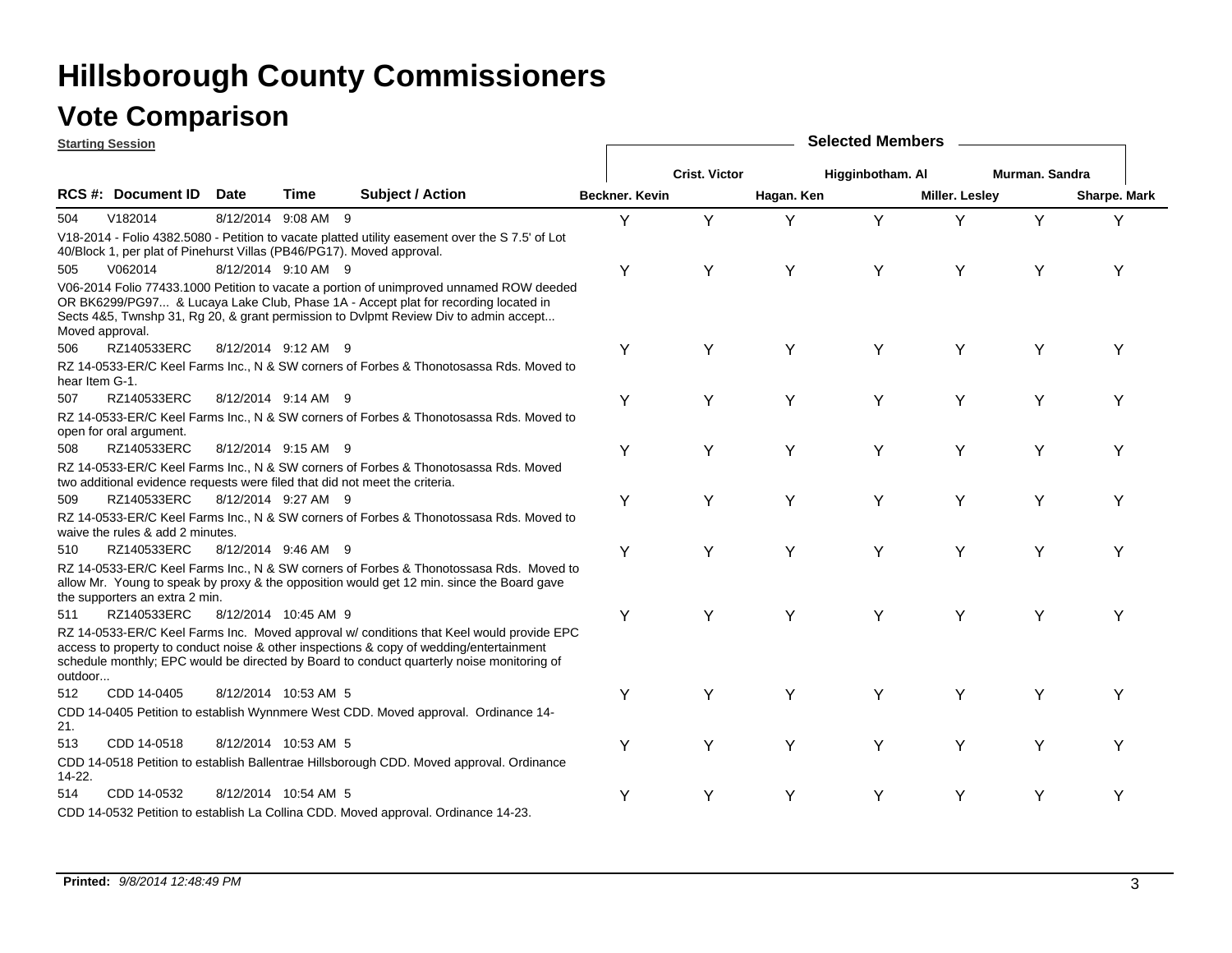### **Vote Comparison**

| <b>Starting Session</b> |                                                              |             |                      |                                                                                                                                                                                                                                                                          |                | <b>Selected Members</b> |            |                  |                       |                |              |  |  |  |
|-------------------------|--------------------------------------------------------------|-------------|----------------------|--------------------------------------------------------------------------------------------------------------------------------------------------------------------------------------------------------------------------------------------------------------------------|----------------|-------------------------|------------|------------------|-----------------------|----------------|--------------|--|--|--|
|                         |                                                              |             |                      |                                                                                                                                                                                                                                                                          |                | <b>Crist. Victor</b>    |            | Higginbotham. Al |                       | Murman, Sandra |              |  |  |  |
|                         | <b>RCS #: Document ID</b>                                    | <b>Date</b> | Time                 | <b>Subject / Action</b>                                                                                                                                                                                                                                                  | Beckner, Kevin |                         | Hagan. Ken |                  | <b>Miller. Lesley</b> |                | Sharpe. Mark |  |  |  |
| 515                     | CDD 14-0733                                                  |             | 8/12/2014 10:54 AM 5 |                                                                                                                                                                                                                                                                          | Υ              | Y                       | Υ          | Y                | Y                     | Υ              | Υ            |  |  |  |
|                         | Ordinance 14-24.                                             |             |                      | CDD 14-0733 Petition to merge the Hidden Creek & Westlake Village CDDs. Moved approval.                                                                                                                                                                                  |                |                         |            |                  |                       |                |              |  |  |  |
| 516                     | <b>PRS140776BR</b>                                           |             | 8/12/2014 10:58 AM 9 |                                                                                                                                                                                                                                                                          | Υ              | Υ                       | Y          | Υ                | Y                     | Y              | Y            |  |  |  |
|                         |                                                              |             |                      | PRS 14-0776-BR/C Mary Rottler, 1208 E. Brandon Blvd. Moved approval.                                                                                                                                                                                                     |                |                         |            |                  |                       |                |              |  |  |  |
| 517                     | PRS140781SC                                                  |             | 8/12/2014 10:59 AM 9 |                                                                                                                                                                                                                                                                          | Y              | Υ                       | Y          | Y                | Υ                     | Υ              | Υ            |  |  |  |
|                         | N/O SR 674. Moved approval.                                  |             |                      | PRS-14-0781-SCC/S Hillsborough County Assoc. II, III, & IV LLLP, E/S of US Hwy 301, .5 mi.                                                                                                                                                                               |                |                         |            |                  |                       |                |              |  |  |  |
| 518                     | PRS140782RV                                                  |             | 8/12/2014 11:05 AM 9 |                                                                                                                                                                                                                                                                          | Υ              | Υ                       | Y          | Y                | Υ                     | Υ              | Y            |  |  |  |
|                         | Moved approval.                                              |             |                      | PRS-14-0782-RV/S Pulte Home Corp, W/S of Balm Riverview Rd., 900' S/O Black Forest Trl.                                                                                                                                                                                  |                |                         |            |                  |                       |                |              |  |  |  |
| 519                     | PRS140783BR                                                  |             | 8/12/2014 11:12 AM 9 |                                                                                                                                                                                                                                                                          | Υ              | Y                       | Y          | Y                | Υ                     | Y              | Υ            |  |  |  |
|                         | Regional Hospital). Moved approval.                          |             |                      | PRS-14-0783-BR/C Heath Elder & Littlejohn Engineering Assoc., 119 Oakfield Dr. (Brandon                                                                                                                                                                                  |                |                         |            |                  |                       |                |              |  |  |  |
| 520                     | PRS140832RV                                                  |             | 8/12/2014 11:29 AM 9 |                                                                                                                                                                                                                                                                          | Υ              | Υ                       | Y          | Y                | Y                     | Υ              | Υ            |  |  |  |
|                         | 500' S/O Simmons Lp. Moved approval.                         |             |                      | PRS-14-0832-RV/S Sunfield Homes Inc. & Amberglen Development Inc., W/S of US Hwy 301,                                                                                                                                                                                    |                |                         |            |                  |                       |                |              |  |  |  |
| 521                     | WS/CPA                                                       |             | 8/13/2014 1:33 PM 6  |                                                                                                                                                                                                                                                                          | Υ              | Y                       | X          | Y                | X                     | X              | Y            |  |  |  |
| submittal.              |                                                              |             |                      | CPA 14-07 FLUM change small scale amendment - Citrus Park Dr. & Easy St.-land use<br>designation change on 5.5 acres from RES 9 to UMU 20. Moved to continue today's WS on the<br>4/2014 CPA to 8/2014 at 6 pm. immediately following Board PH on adoption of 1/2014 CPA |                |                         |            |                  |                       |                |              |  |  |  |
| 522                     | PH/CPA                                                       |             | 8/14/2014 6:05 PM 6  |                                                                                                                                                                                                                                                                          | Υ              | Υ                       | Y          | Y                | X                     | Y              | X            |  |  |  |
|                         | from AG/Rural 1/5 to RES 1 Plan Designation. Moved approval. |             |                      | CPA 14-02 FLUM Change - U.S. HWY 301 & Saffold Rd - Proposed Change on 48.65 acres                                                                                                                                                                                       |                |                         |            |                  |                       |                |              |  |  |  |
| 523                     | PH/CPA                                                       |             | 8/14/2014 6:06 PM 6  |                                                                                                                                                                                                                                                                          | Υ              | Y                       | Y          | Y                | X                     | Y              | X            |  |  |  |
|                         | acres from RES 2 to RES 12 Plan Designation. Moved approval. |             |                      | CPA 14-03 FLUM Change - Van Dyke Rd. & Veterans Expressway - Proposed change on 19.8                                                                                                                                                                                     |                |                         |            |                  |                       |                |              |  |  |  |
| 524                     | PH/CPA                                                       |             | 8/14/2014 6:06 PM 6  |                                                                                                                                                                                                                                                                          | Υ              | Y                       | Y          | Y                | X                     | Υ              | X            |  |  |  |
|                         | Hillsborough County ROW Corridor Plan. Moved approval.       |             |                      | CPA 14-06 Transportation Element - Text & Map Change - Appendix G and Map 25 - LRTP                                                                                                                                                                                      |                |                         |            |                  |                       |                |              |  |  |  |
| 525                     | PH/CPA                                                       |             | 8/14/2014 6:06 PM 5  |                                                                                                                                                                                                                                                                          | Υ              | Υ                       | Y          | Y                | X                     | Υ              | X            |  |  |  |
|                         | Ordinance 14-25.                                             |             |                      | Consideration of Ordinance - Adoption of Plan Amendment. Moved to adopt the ordinance.                                                                                                                                                                                   |                |                         |            |                  |                       |                |              |  |  |  |
| 526                     | <b>CHANGES</b>                                               |             | 8/20/2014 9:22 AM 0  |                                                                                                                                                                                                                                                                          | Y              | Y                       | Y          | Y                | X                     | Υ              | Υ            |  |  |  |
|                         | Moved the changes.                                           |             |                      |                                                                                                                                                                                                                                                                          |                |                         |            |                  |                       |                |              |  |  |  |
| 527                     | <b>CONSENT</b>                                               |             | 8/20/2014 9:38 AM 0  |                                                                                                                                                                                                                                                                          | Υ              | Y                       | Y          | Y                | X                     | Υ              | Υ            |  |  |  |
|                         | Moved the Consent Agenda.                                    |             |                      |                                                                                                                                                                                                                                                                          |                |                         |            |                  |                       |                |              |  |  |  |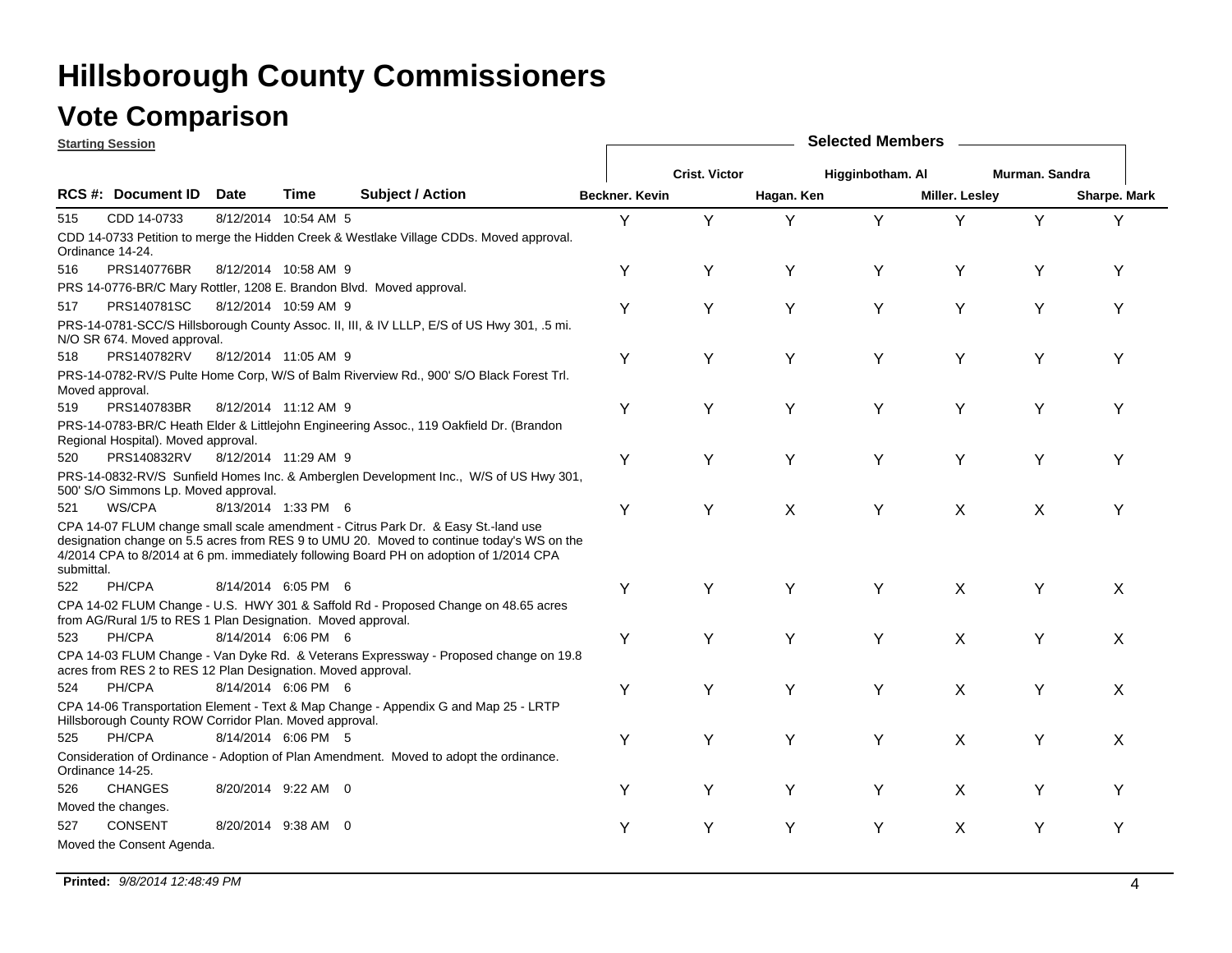| <b>Starting Session</b> |                                                                 |             |                      |                                                                                                                                                                                                                                                                                                |                | <b>Selected Members</b> |            |                  |                       |                |              |  |  |  |
|-------------------------|-----------------------------------------------------------------|-------------|----------------------|------------------------------------------------------------------------------------------------------------------------------------------------------------------------------------------------------------------------------------------------------------------------------------------------|----------------|-------------------------|------------|------------------|-----------------------|----------------|--------------|--|--|--|
|                         |                                                                 |             |                      |                                                                                                                                                                                                                                                                                                |                | <b>Crist. Victor</b>    |            | Higginbotham. Al |                       | Murman. Sandra |              |  |  |  |
|                         | <b>RCS #: Document ID</b>                                       | <b>Date</b> | Time                 | <b>Subject / Action</b>                                                                                                                                                                                                                                                                        | Beckner, Kevin |                         | Hagan. Ken |                  | <b>Miller. Lesley</b> |                | Sharpe. Mark |  |  |  |
| 528                     | $A-15$                                                          |             | 8/20/2014 9:46 AM 0  |                                                                                                                                                                                                                                                                                                | Υ              | Y                       | Υ          | Y                | X                     | Y              | Y            |  |  |  |
|                         |                                                                 |             |                      | Direct staff to advertise & set public hearing for 9/17/2014 at 2 p.m. to consider enactment of<br>ordinance to be included in Chapter 14 of Hillsborough County Code of Ordinances & Laws,<br>relating to additional & supplemental code enforcement methods. Moved to approve.               |                |                         |            |                  |                       |                |              |  |  |  |
| 529                     | $A-15$                                                          |             | 8/20/2014 9:48 AM 0  |                                                                                                                                                                                                                                                                                                | Υ              | Υ                       | Y          | Y                | $\mathsf{X}$          | Υ              | Υ            |  |  |  |
|                         |                                                                 |             |                      | Set PH to consider ord. relating to code enforcement methods Moved to ask County<br>Attorney to investigate what Board could do on fines, including possible capping of fees or<br>adjustments to actual property value, whole abatement process, & also would include                         |                |                         |            |                  |                       |                |              |  |  |  |
| 530                     | $B-2$                                                           |             | 8/20/2014 9:49 AM 0  |                                                                                                                                                                                                                                                                                                | Y              | Y                       | Y          | Y                | X                     | Y              | Υ            |  |  |  |
|                         | revenue amount of \$1,774,510 for Public Works. Moved approval. |             |                      | Award & execute agreement, for Procurement Svcs Div, Business & Support Svcs, RFP-S-<br>0231-0-2013/CM, mixed agricultural land use & mgmt svcs lease, to A-1 Florida Sod Inc. in the                                                                                                          |                |                         |            |                  |                       |                |              |  |  |  |
| 531                     | $B-3$                                                           |             | 8/20/2014 9:54 AM 0  |                                                                                                                                                                                                                                                                                                | Υ              | Y                       | Y          | Y                | X                     | Y              | Y            |  |  |  |
|                         |                                                                 |             |                      | Approve application for FY 2015 EHS expansion & EHS child care partnership grants,<br>requesting \$3,649,767 in federal funds through a competitive U.S. Dept. of Health & Human<br>Svcs grant, to expand County EHS program by providing high-quality Moved for approval.                     |                |                         |            |                  |                       |                |              |  |  |  |
| 532                     | $B-4$                                                           |             | 8/20/2014 9:55 AM 0  |                                                                                                                                                                                                                                                                                                | Y              | Y                       | Y          | Y                | $\mathsf{X}$          | Y              | Υ            |  |  |  |
|                         |                                                                 |             |                      | Approve \$9,979,000 w/in Public Utilities funds 40100 (operating and maintenance fund), 40101<br>(debt svc fund), & 40115 (rate stabilization) to provide adequate funding levels for Character 10<br>personnel expenses, Character 30 operating expenses, & debt svc fund for Moved approval. |                |                         |            |                  |                       |                |              |  |  |  |
| 533                     | $B-5$                                                           |             | 8/20/2014 9:56 AM 0  |                                                                                                                                                                                                                                                                                                | Y              | Υ                       | Y          | Y                | X                     | Υ              | Y            |  |  |  |
|                         | amenities CIP C83253. Moved approval.                           |             |                      | Approve interlocal agreement w/ city of Tampa whereby County would reimburse Tampa max<br>amount of \$1,125,000 for design & construction of Courtney Campbell Scenic Highway Trail                                                                                                            |                |                         |            |                  |                       |                |              |  |  |  |
| 534                     | $F-2$                                                           |             | 8/20/2014 10:06 AM 0 |                                                                                                                                                                                                                                                                                                | Υ              | Y                       | Y          | Y                | $\mathsf{X}$          | Y              | Υ            |  |  |  |
|                         | ensured the accuracy & completeness of data reporting animal    |             |                      | Moved to direct County Internal Auditor to perform an audit of Pet Resources for the period from<br>1/1/2012 to now; audit objective was to evaluate policies, procedures, & control activities that                                                                                           |                |                         |            |                  |                       |                |              |  |  |  |
| 535                     | $F-3$                                                           |             | 8/20/2014 10:10 AM 0 |                                                                                                                                                                                                                                                                                                | Υ              | Y                       | Y          | Y                | $\mathsf{X}$          | Y              | Υ            |  |  |  |
|                         |                                                                 |             |                      | Discussion regarding creation of County Youth Advisory Group. Moved for staff to come back<br>at next Board meeting w/ outline of pilot youth corps program, including mission criteria,<br>selection process, program, participating schools, & necessary funding, & include the              |                |                         |            |                  |                       |                |              |  |  |  |
| 536                     | $F-1$                                                           |             | 8/20/2014 10:30 AM 0 |                                                                                                                                                                                                                                                                                                | Υ              | Y                       | Y          | Y                | X                     | Y              | Υ            |  |  |  |
|                         |                                                                 |             |                      | Receive presentation on Circuit 13 Juvenile Justice Board civil citation workgroup by Dr. Allison<br>DeFoor Moved to approve budget amendment in amount of \$22,300 to fund proposal that<br>Dr. DeFoor had presented before Board & to work w/ staff in entering into formal contract         |                |                         |            |                  |                       |                |              |  |  |  |
| 537                     | $E-2$                                                           |             | 8/20/2014 10:31 AM 0 |                                                                                                                                                                                                                                                                                                | Υ              | Y                       | Y          | Y                | $\mathsf{X}$          | Y              | Y            |  |  |  |
| rules.                  |                                                                 |             |                      | Presentation of County DAC strategic plan by Chairman Hung Mai. Moved to waive the                                                                                                                                                                                                             |                |                         |            |                  |                       |                |              |  |  |  |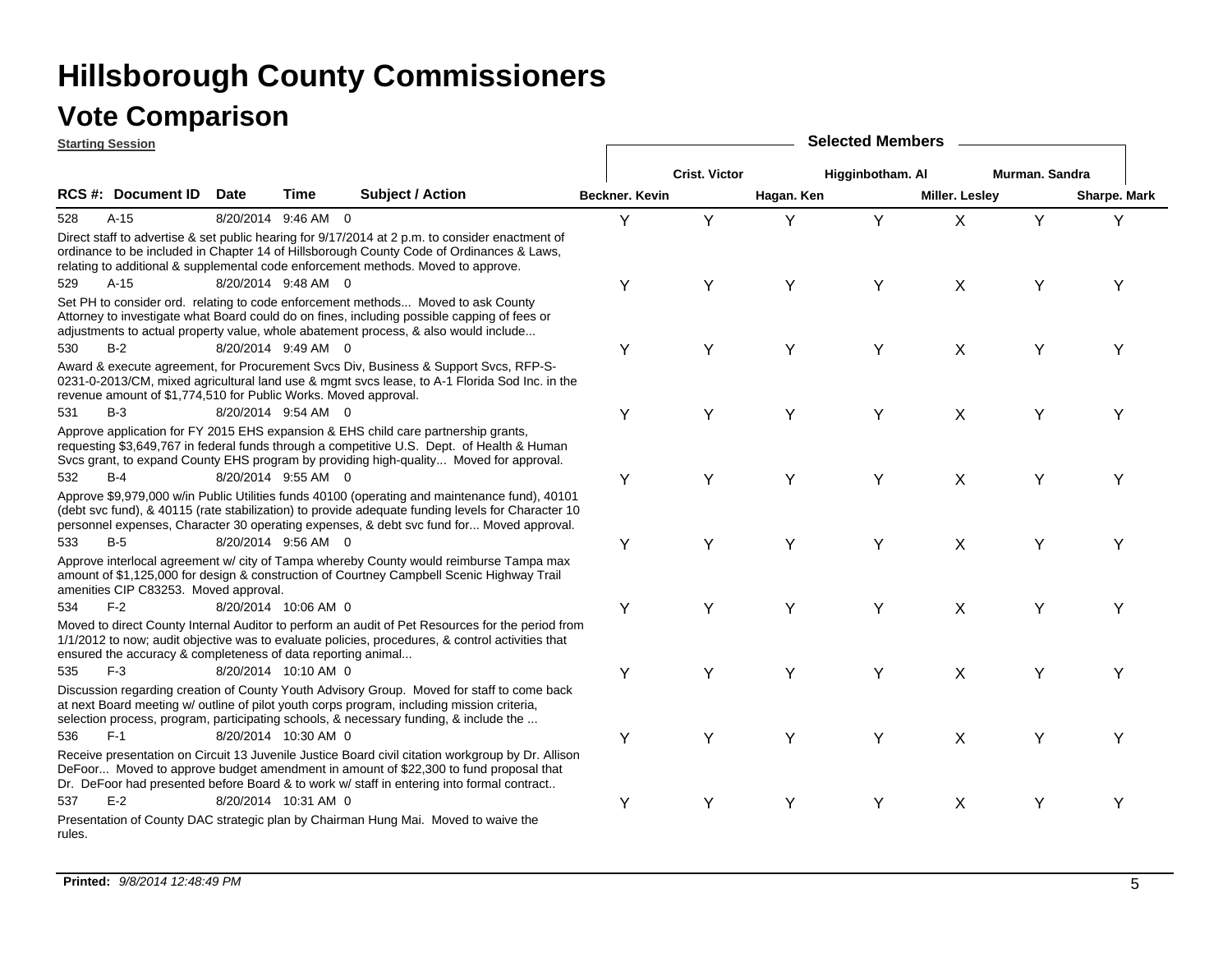| <b>Starting Session</b>  |                                                              |             |                      |                                                                                                                                                                                                                                                                                          |                |                      |            | <b>Selected Members</b> |                |                |              |
|--------------------------|--------------------------------------------------------------|-------------|----------------------|------------------------------------------------------------------------------------------------------------------------------------------------------------------------------------------------------------------------------------------------------------------------------------------|----------------|----------------------|------------|-------------------------|----------------|----------------|--------------|
|                          |                                                              |             |                      |                                                                                                                                                                                                                                                                                          |                | <b>Crist. Victor</b> |            | Higginbotham. Al        |                | Murman. Sandra |              |
| <b>RCS#: Document ID</b> |                                                              | <b>Date</b> | <b>Time</b>          | <b>Subject / Action</b>                                                                                                                                                                                                                                                                  | Beckner, Kevin |                      | Hagan. Ken |                         | Miller. Lesley |                | Sharpe. Mark |
| $E-2$<br>538             |                                                              |             | 8/20/2014 10:48 AM 0 |                                                                                                                                                                                                                                                                                          | Y              | Y                    | Y          | Y                       | $\mathsf{X}$   | Y              | Y            |
|                          | of program as Mr. Mai had illustrated.                       |             |                      | Presentation of County DAC strategic plan by Chairman Hung Mai. Moved to accept the report<br>from DAC & also direct County Administrator to allocate appropriate fundings to ensure success                                                                                             |                |                      |            |                         |                |                |              |
| $F-4$<br>539             |                                                              |             | 8/20/2014 2:10 PM 0  |                                                                                                                                                                                                                                                                                          | Y              | Υ                    | Y          | Y                       | X              | Y              | Υ            |
|                          |                                                              |             |                      | Approve resolution urging all tobacco retailers to make every effort to help stop the sale of<br>flavored tobacco products & all other forms of tobacco products that contained any addictive,<br>artificial or natural, ingredient which was designed Moved approval of the resolution. |                |                      |            |                         |                |                |              |
| 540<br>$D-1$             |                                                              |             | 8/20/2014 2:12 PM 0  |                                                                                                                                                                                                                                                                                          | Y              | Υ                    | Y          | Y                       | X              | Y              | Υ            |
|                          | assessment roll. Moved approval.                             |             |                      | Conduct public hearing to adopt final assessment resolution to create water/wastewater impace<br>fee assessment Unit 14301 for 10 parcels listed in resolution. Approve the impact fee                                                                                                   |                |                      |            |                         |                |                |              |
| $D-2$<br>541             |                                                              |             | 8/20/2014 2:13 PM 5  |                                                                                                                                                                                                                                                                                          | Y              | Y                    | Y          | Y                       | X              | Y              | Υ            |
|                          |                                                              |             |                      | Conduct public hearing to amend County Ordinance 06-3 to delete specific references to<br>residential street lighting program lighting classifications w/in ordinance & to add reference to<br>an external document concerning expansion Moved adoption. Ordinance 14-26.                |                |                      |            |                         |                |                |              |
| $D-3$<br>542             |                                                              |             | 8/20/2014 2:14 PM 0  |                                                                                                                                                                                                                                                                                          | Y              | Y                    | Y          | Y                       | X              | Y              | Υ            |
|                          | Development Svcs LLC & Jen Florida XVII LLC. Moved approval. |             |                      | Conduct second of two required public hearings for development agreement w/ HBWB                                                                                                                                                                                                         |                |                      |            |                         |                |                |              |
| $D-4$<br>543             |                                                              |             | 8/20/2014 2:21 PM 0  |                                                                                                                                                                                                                                                                                          | Y              | Y                    | X          | Y                       | X              | Υ              | Y            |
|                          | w/ HART. Moved approval.                                     |             |                      | Conduct public hearing & approve the FY 2015 through FY 2019 HART Capital Improvement<br>Program list of projects funded by transportation impact fees, pursuant to interlocal agreement                                                                                                 |                |                      |            |                         |                |                |              |
| <b>EPC</b><br>544        |                                                              |             | 8/21/2014 9:13 AM 2  |                                                                                                                                                                                                                                                                                          | Υ              | Υ                    | X          | Υ                       | X              | Υ              | X            |
|                          | Changes to the agenda. Moved the agenda.                     |             |                      |                                                                                                                                                                                                                                                                                          |                |                      |            |                         |                |                |              |
| <b>EPC</b><br>545        |                                                              |             | 8/21/2014 9:14 AM 2  |                                                                                                                                                                                                                                                                                          | Υ              | Υ                    | X          | Υ                       | X              | Υ              | X            |
|                          | Consent Agenda. Moved consent.                               |             |                      |                                                                                                                                                                                                                                                                                          |                |                      |            |                         |                |                |              |
| <b>EPC</b><br>546        |                                                              |             | 8/21/2014 9:22 AM 2  |                                                                                                                                                                                                                                                                                          | Y              | Υ                    | X          | Y                       | X              | Υ              | X            |
|                          | Public Comment. Moved to close the public speaking portion.  |             |                      |                                                                                                                                                                                                                                                                                          |                |                      |            |                         |                |                |              |
| <b>EPC</b><br>547        |                                                              |             | 8/21/2014 10:12 AM 2 |                                                                                                                                                                                                                                                                                          | Y              | Υ                    | X          | Y                       | X              | Υ              | X            |
| issues.                  |                                                              |             |                      | Climate Adaptation Presentation, Dr. Charles Paxton Moved to direct staff to work together<br>on fact-based info on what the EPC knew was happening w/ climate & perhaps bring back<br>recommendations & keep EPC advised as what staff needed from EPC Board to work on the             |                |                      |            |                         |                |                |              |
| <b>EPC</b><br>548        |                                                              |             | 8/21/2014 10:21 AM 2 |                                                                                                                                                                                                                                                                                          | Y              | Υ                    | X          | Y                       | X              | Y              | X            |
|                          |                                                              |             |                      | Manatee County Petroleum Cleanup Contract. Moved to authorize Dr. Garrity to continue the<br>negotiations that were talked about & amend the existing contracts & task assignments.                                                                                                      |                |                      |            |                         |                |                |              |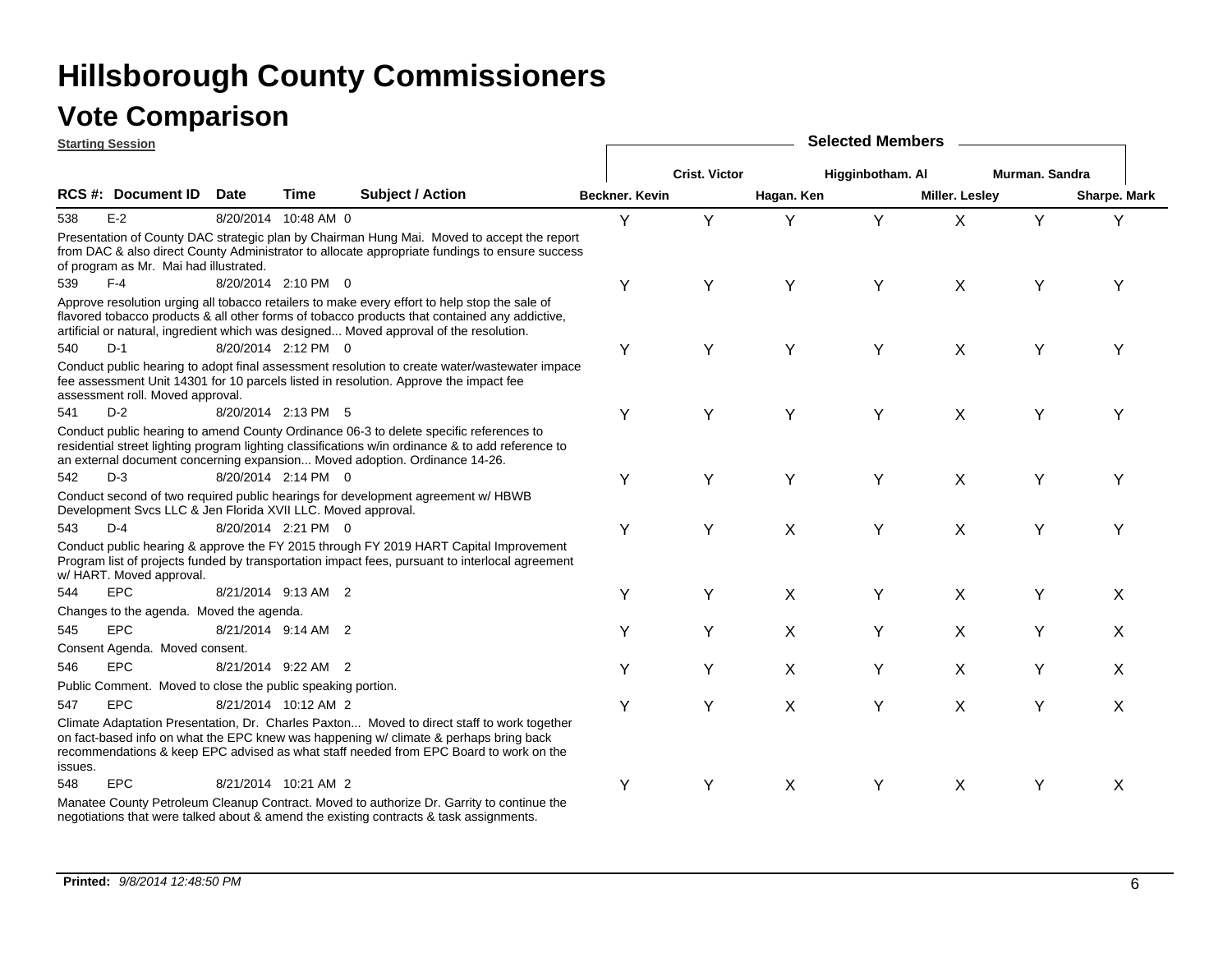|     | <b>Starting Session</b>     |             |                      |                                                                                                                                                                                                    |                |                      |            | <b>Selected Members</b> |                |                |              |
|-----|-----------------------------|-------------|----------------------|----------------------------------------------------------------------------------------------------------------------------------------------------------------------------------------------------|----------------|----------------------|------------|-------------------------|----------------|----------------|--------------|
|     |                             |             |                      |                                                                                                                                                                                                    |                | <b>Crist. Victor</b> |            | Higginbotham. Al        |                | Murman, Sandra |              |
|     | <b>RCS #: Document ID</b>   | <b>Date</b> | Time                 | <b>Subject / Action</b>                                                                                                                                                                            | Beckner, Kevin |                      | Hagan. Ken |                         | Miller. Lesley |                | Sharpe. Mark |
| 549 | EPC                         |             | 8/21/2014 10:47 AM 2 |                                                                                                                                                                                                    |                |                      |            |                         | Х              |                | v            |
|     |                             |             |                      | Artificial Reef Program Update. Moved to direct staff to work w/ the family to plan a ceremony &<br>a day of life ceremony for the late Mr. Stewart & also rededicate the Roger P. Stewart Center. |                |                      |            |                         |                |                |              |
|     | <b>Begin Date: 8/1/2014</b> |             |                      | <b>Bills: ALL</b>                                                                                                                                                                                  |                |                      |            |                         |                |                |              |
|     | <b>End Date: 8/31/2014</b>  |             |                      |                                                                                                                                                                                                    |                |                      |            |                         |                |                |              |
|     | Vote Types: ALL             |             |                      | <b>Actions: ALL</b>                                                                                                                                                                                |                |                      |            |                         |                |                |              |
|     | Sort Order: RCS #:          |             |                      | Subiects: ALL                                                                                                                                                                                      |                |                      |            |                         |                |                |              |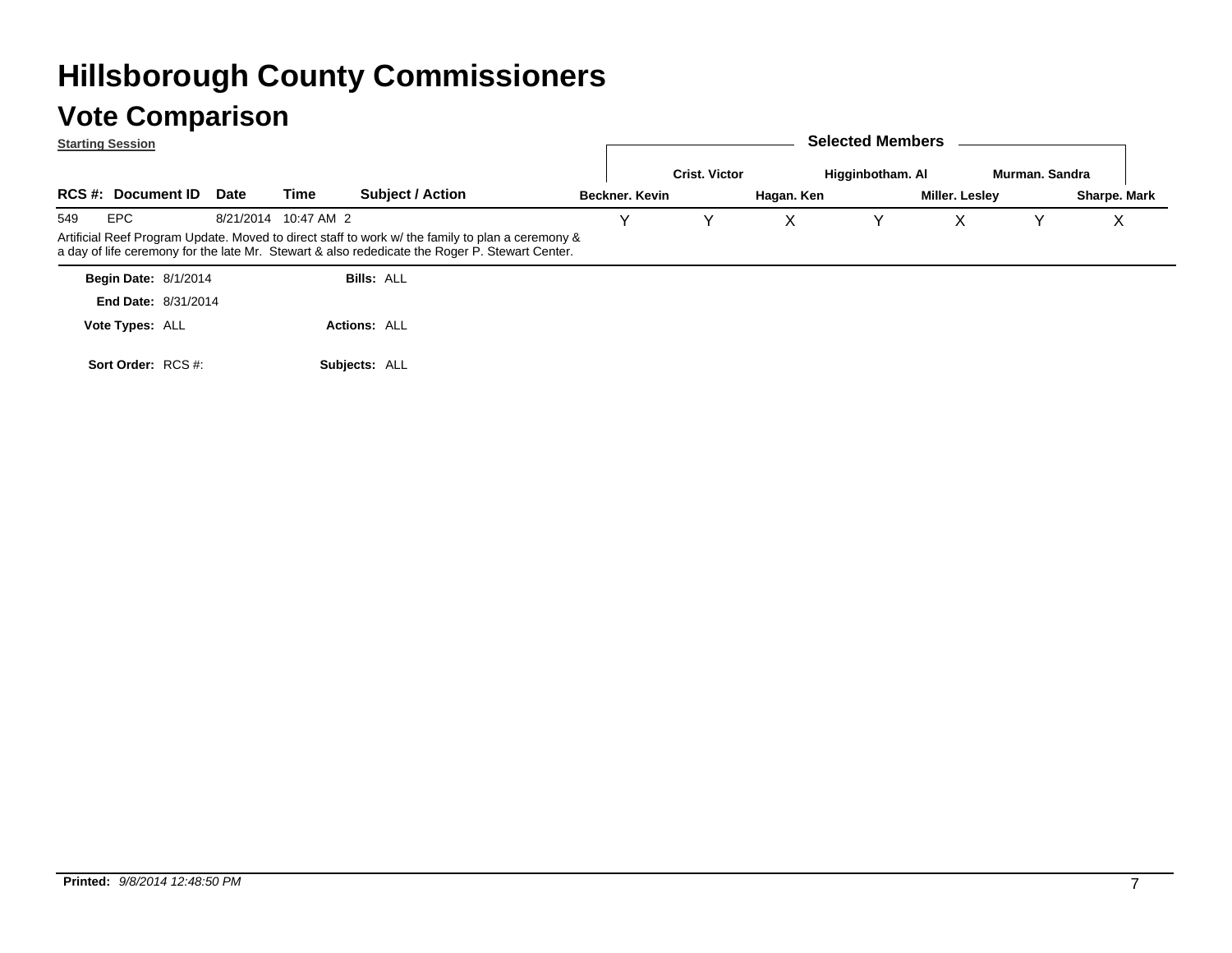## **Vote Comparison**

|                 | <b>Starting Session</b>                                            |             |                     |                                                                                                                                                                                                                                                                                             | <b>Selected Members</b> |                      |            |                  |                       |                |              |  |  |
|-----------------|--------------------------------------------------------------------|-------------|---------------------|---------------------------------------------------------------------------------------------------------------------------------------------------------------------------------------------------------------------------------------------------------------------------------------------|-------------------------|----------------------|------------|------------------|-----------------------|----------------|--------------|--|--|
|                 |                                                                    |             |                     |                                                                                                                                                                                                                                                                                             |                         | <b>Crist. Victor</b> |            | Higginbotham. Al |                       | Murman, Sandra |              |  |  |
|                 | RCS #: Document ID                                                 | <b>Date</b> | <b>Time</b>         | Subject / Action                                                                                                                                                                                                                                                                            | Beckner, Kevin          |                      | Hagan. Ken |                  | <b>Miller. Lesley</b> |                | Sharpe. Mark |  |  |
| 550             | <b>CHANGES</b>                                                     | 9/4/2014    | 9:22 AM 0           |                                                                                                                                                                                                                                                                                             | Y                       | X                    | X          | Y                | Y                     | Y              | Υ            |  |  |
|                 | Moved the changes.                                                 |             |                     |                                                                                                                                                                                                                                                                                             |                         |                      |            |                  |                       |                |              |  |  |
| 551             | <b>CONSENT</b>                                                     | 9/4/2014    | 9:43 AM 0           |                                                                                                                                                                                                                                                                                             | Υ                       | Χ                    | Y          | Y                | Υ                     | Y              | Υ            |  |  |
|                 | Item A-13 was withheld. Moved consent.                             |             |                     |                                                                                                                                                                                                                                                                                             |                         |                      |            |                  |                       |                |              |  |  |
| 552             | $B-1$                                                              | 9/4/2014    | $9:45$ AM 0         |                                                                                                                                                                                                                                                                                             | Y                       | X                    | Y          | Y                | Y                     | Υ              | Y            |  |  |
| Moved approval. |                                                                    |             |                     | Approve & execute, for 9-1-1 Agency, novation & mod agrmt modifying File T-0002-09(JM)<br>Verizon fire printer network upgrade (9-1-1) system agrmt (business svc agreement) &<br>statement of work approved on 1/22/2009, Doc 09-0089, w/ Verizon Business Network Svcs                    |                         |                      |            |                  |                       |                |              |  |  |
| 553             | $B-2$                                                              |             | 9/4/2014 9:46 AM 0  |                                                                                                                                                                                                                                                                                             | Υ                       | X                    | Y          | Y                | Y                     | Y              | Υ            |  |  |
|                 |                                                                    |             |                     | Select Conestoga-Rovers & Assoc Inc (FKA Rare Earth Sciences Inc, DBA HSA Engineers &<br>Scientists), Tierra Inc, AMEC Environment & Infrastructure Inc, Professional Service Industries<br>Inc., MC Squared Inc, and Terracon Consultants Inc, as most Moved approval.                     |                         |                      |            |                  |                       |                |              |  |  |
| 554             | $B-3$                                                              |             | 9/4/2014 9:47 AM 0  |                                                                                                                                                                                                                                                                                             | Υ                       | X                    | Y          | Y                | Y                     | Y              | Υ            |  |  |
|                 |                                                                    |             |                     | Select Bandes Construction Company Inc, the only proposer, deemed to be the highest-ranked<br>firm to perform svcs for RFP-C-0004-0-2014/DV, Progress Village Rec Center at Larry Sanders<br>Complex (CIP 83222) & Ruskin Area Rec Center (CIP 83228) Moved approval.                       |                         |                      |            |                  |                       |                |              |  |  |
| 555             | $B-4$                                                              |             | 9/4/2014 9:48 AM 0  |                                                                                                                                                                                                                                                                                             | Υ                       | X                    | Y          | Y                | Y                     | Y              | Υ            |  |  |
|                 |                                                                    |             |                     | Select CRS Building Corp, deemed to be the highest-ranked firm to perform svcs for RFP-C-<br>0003-0-2014/DP, Armwood Fire Station 4 replacement (CIP91180000), construction-manager-<br>at-risk, in the amount of \$2,420,956 until project completion Moved approval.                      |                         |                      |            |                  |                       |                |              |  |  |
| 556             | $B-5$                                                              |             | 9/4/2014 9:48 AM 0  |                                                                                                                                                                                                                                                                                             | Υ                       | X                    | Y          | Y                | Y                     | Υ              | Υ            |  |  |
|                 |                                                                    |             |                     | Select, Conestoga-Rovers & Associates Inc (FKA Rare Earth Sciences Inc, DBA HSA<br>Engineers & Scientists), GLE Assoc Inc, Advanced Environmental Technologies LLC, &<br>Environmental Engineering Consultants Inc, as most highly qualified firms Moved approval.                          |                         |                      |            |                  |                       |                |              |  |  |
| 557             | $B-6$                                                              |             | 9/4/2014 9:55 AM 0  |                                                                                                                                                                                                                                                                                             | Y                       | X                    | Υ          | Y                | Y                     | Υ              | Y            |  |  |
|                 | Terrace & neighborhood associations. Moved approval.               |             |                     | Approve proposal from staff to develop & implement a countywide online calendar, which would<br>be web-based & include County events, & those from the cities of Plant City, Tampa, & Temple                                                                                                |                         |                      |            |                  |                       |                |              |  |  |
| 558             | $B-7$                                                              |             | 9/4/2014 9:57 AM 0  |                                                                                                                                                                                                                                                                                             | Υ                       | X                    | Y          | Y                | Υ                     | Υ              | Y            |  |  |
|                 | regarding feather banners in County rights of way. Moved approval. |             |                     | Receive report & approve recommendation from County Attorney's Office & Code Enforcement                                                                                                                                                                                                    |                         |                      |            |                  |                       |                |              |  |  |
| 559             | $B-8$                                                              |             | 9/4/2014 9:59 AM 0  |                                                                                                                                                                                                                                                                                             | Υ                       | X                    | Y          | Y                | Y                     | Y              | Υ            |  |  |
|                 |                                                                    |             |                     | Approve agreements w/ Florida AHCA for participation in low-income pool, disproportionate<br>share, & related IGT programs, which required IGT to AHCA in an amount not to exceed<br>\$41,329,468, & would draw down an est. 111,009,570 in federal Moved approval.                         |                         |                      |            |                  |                       |                |              |  |  |
| 560             | $B-9$                                                              |             | 9/4/2014 10:00 AM 0 |                                                                                                                                                                                                                                                                                             | Υ                       | Χ                    | Y          | Y                | Y                     | Y              | Υ            |  |  |
|                 |                                                                    |             |                     | Approve amended & restated interlocal agrmt w/ Plant City, whereby County would contribute<br>to Plant City an amount of \$600,000 for Plant City parks projects (CIP C80206) & \$650,000 for<br>Plant City park lighting contributions, CIP C83251, for total \$1.25 mill  Moved approval. |                         |                      |            |                  |                       |                |              |  |  |

**Printed:** *10/7/2014 4:43:41 PM* $\blacksquare$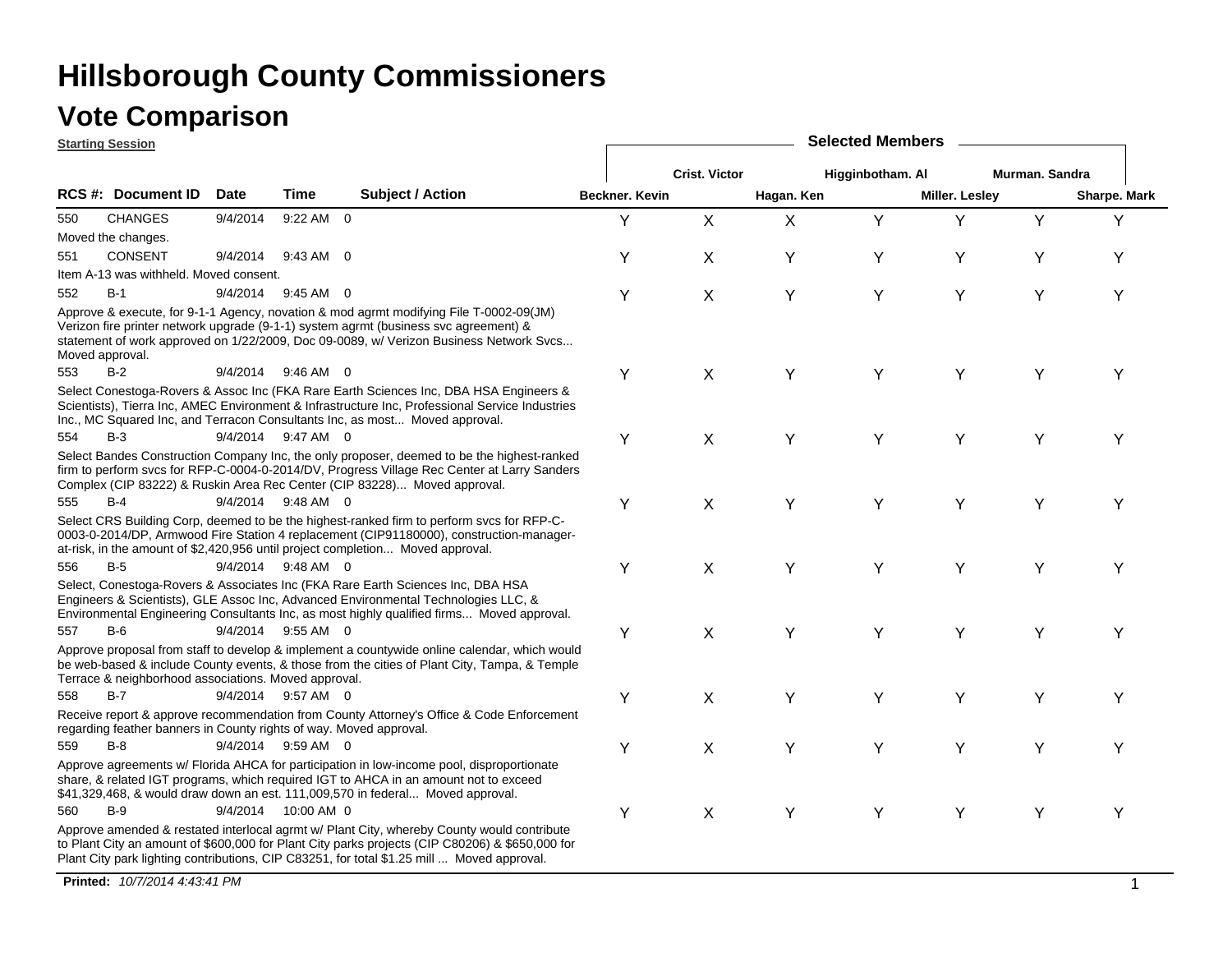| <b>Starting Session</b> |                                                           |             |                      |                                                                                                                                                                                                                                                                                      |                | <b>Selected Members</b> |            |                  |                |                |              |  |  |  |
|-------------------------|-----------------------------------------------------------|-------------|----------------------|--------------------------------------------------------------------------------------------------------------------------------------------------------------------------------------------------------------------------------------------------------------------------------------|----------------|-------------------------|------------|------------------|----------------|----------------|--------------|--|--|--|
|                         |                                                           |             |                      |                                                                                                                                                                                                                                                                                      |                | <b>Crist. Victor</b>    |            | Higginbotham. Al |                | Murman. Sandra |              |  |  |  |
|                         | <b>RCS#: Document ID</b>                                  | <b>Date</b> | Time                 | <b>Subject / Action</b>                                                                                                                                                                                                                                                              | Beckner, Kevin |                         | Hagan. Ken |                  | Miller. Lesley |                | Sharpe. Mark |  |  |  |
| 561                     | $B-10$                                                    | 9/4/2014    | 10:01 AM 0           |                                                                                                                                                                                                                                                                                      | Y              | $\mathsf{X}$            | Υ          | Y                | Y              | Y              | Y            |  |  |  |
|                         | background material. Moved approval.                      |             |                      | Approve 3rd mod for an operation & maintenance agrmt for central energy plant w/ Tampa Bay<br>Trane Service Inc, File S-0022-05(TS), to increase scope of svcs, as outlined in Exhibit A in                                                                                          |                |                         |            |                  |                |                |              |  |  |  |
| $F-2$<br>562            |                                                           | 9/4/2014    | 10:04 AM 0           |                                                                                                                                                                                                                                                                                      | Y              | X                       | Υ          | Υ                | Υ              | Y              | Υ            |  |  |  |
|                         |                                                           |             |                      | Request staff from Parks, Recreation, & Conservation Svcs look into feasibility of creating<br>splash pads at County regional parks & rec centers similar to those at Tampa parks like Tampa<br>Waterworks Park Moved for approval to move the item forward to ask staff.            |                |                         |            |                  |                |                |              |  |  |  |
| $G-1$<br>563            |                                                           |             | 9/4/2014 10:10 AM 0  |                                                                                                                                                                                                                                                                                      | Υ              | X                       | Y          | Y                | Y              | Υ              | Υ            |  |  |  |
|                         | program. Moved to approve the program.                    |             |                      | Receive report from Parks, Recreation, & Conservation Svcs regarding a swimmer safety pilot                                                                                                                                                                                          |                |                         |            |                  |                |                |              |  |  |  |
| 564                     | $G-2$                                                     |             | 9/4/2014 10:19 AM 0  |                                                                                                                                                                                                                                                                                      | Y              | Χ                       | Y          | Y                | Y              | Y              | Υ            |  |  |  |
|                         | Youth Corps pilot program. Moved to accept the report.    |             |                      | Receive report from Parks, Recreation, & Conservation Svcs regarding Commissioner Hagan's                                                                                                                                                                                            |                |                         |            |                  |                |                |              |  |  |  |
| $F-1$<br>565            |                                                           |             | 9/4/2014 11:09 AM 0  |                                                                                                                                                                                                                                                                                      | Y              | X                       | Y          | Y                | Y              | Y              | Υ            |  |  |  |
|                         |                                                           |             |                      | Receive violence prevention collaborative strategic plan, Safe & Sound Hillsborough. Moved to<br>approve the five-year pilot project to implement Safe & Sound Hillsborough & the FY 2015<br>contribution from the County in amount of \$233,558, which would be funded from crime   |                |                         |            |                  |                |                |              |  |  |  |
| 566                     | $A-13$                                                    |             | 9/4/2014 11:23 AM 0  |                                                                                                                                                                                                                                                                                      | Y              | X                       | Y          | Y                | Y              | Y              | Y            |  |  |  |
|                         |                                                           |             |                      | Receive report from Internal Audit regarding status of Board request to audit Civil Svc Board.<br>Moved to go ahead & ask Ms. Leonhardt to look at public information, put together an audit, &<br>give Board a rough cut; allow the Admin to enter into joint RFP to provide HR svs |                |                         |            |                  |                |                |              |  |  |  |
| $F-3$<br>567            |                                                           |             | 9/4/2014 1:49 PM 0   |                                                                                                                                                                                                                                                                                      | Y              | Y                       | X          | Y                | Υ              | Υ              |              |  |  |  |
| Moved the resolution.   |                                                           |             |                      | Approve resolutions in support of road designations in County in recognition of Deputy Sheriff<br>David Abella, Rear Admiral LeRoy Collins Jr., Sergeant First Class Paul Smith, & POW/MIA.                                                                                          |                |                         |            |                  |                |                |              |  |  |  |
| $D-1$<br>568            |                                                           |             | 9/4/2014 2:13 PM 5   |                                                                                                                                                                                                                                                                                      | Y              | Y                       | X          | Y                | Y              | Y              | Υ            |  |  |  |
|                         |                                                           |             |                      | Conduct PH to consider amending Ch. 32, Art. II, of County Code of Ordinances & Laws<br>regarding law library. Moved item forward but instructed County Atty & County Admin reps to<br>meet w/ the folks to make sure they had full access in going forward. Ordinance 14-27.        |                |                         |            |                  |                |                |              |  |  |  |
| 569                     | $D-2$                                                     |             | $9/4/2014$ 2:14 PM 0 |                                                                                                                                                                                                                                                                                      | Y              | Y                       | X          | Υ                | Υ              | Y              | Υ            |  |  |  |
|                         | year by approving enclosed rate schedule. Moved approval. |             |                      | Conduct PH to est. separate uniform rates for various street lighting classifications for 2014 tax                                                                                                                                                                                   |                |                         |            |                  |                |                |              |  |  |  |
| $D-3$<br>570            |                                                           |             | 9/4/2014 2:15 PM 0   |                                                                                                                                                                                                                                                                                      | Y              | Y                       | X          | Y                | Y              | Υ              | Υ            |  |  |  |
|                         |                                                           |             |                      | Conduct PH to approve rate resolution establishing continuation of current rates for 2014<br>stormwater management assessment, as authorized by Ordinance 89-27, as amended,<br>including adopting 2014 non-ad valorem assessment roll. Moved approval.                              |                |                         |            |                  |                |                |              |  |  |  |
| 571                     | <b>CHANGES</b>                                            | 9/9/2014    | $9:05$ AM $9$        |                                                                                                                                                                                                                                                                                      | Y              | Χ                       | Y          | Υ                | Υ              | Y              | Y            |  |  |  |
| Moved the changes.      |                                                           |             |                      |                                                                                                                                                                                                                                                                                      |                |                         |            |                  |                |                |              |  |  |  |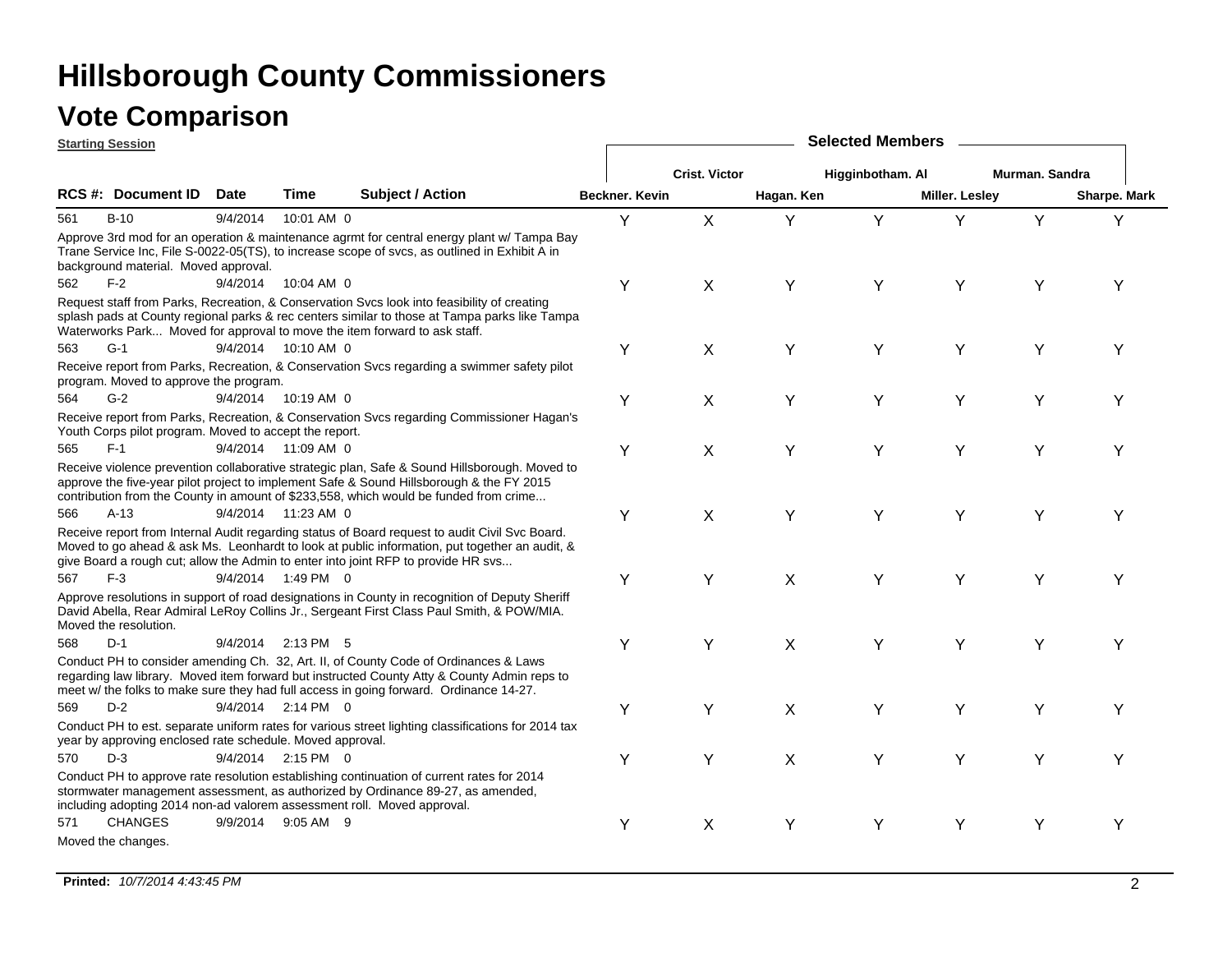### **Vote Comparison**

|             | <b>Starting Session</b>                     |             |                      |                                                                                                                                                                                                                                                                | <b>Selected Members</b> |                      |            |                  |                       |                |              |  |  |
|-------------|---------------------------------------------|-------------|----------------------|----------------------------------------------------------------------------------------------------------------------------------------------------------------------------------------------------------------------------------------------------------------|-------------------------|----------------------|------------|------------------|-----------------------|----------------|--------------|--|--|
|             |                                             |             |                      |                                                                                                                                                                                                                                                                |                         | <b>Crist. Victor</b> |            | Higginbotham. Al |                       | Murman, Sandra |              |  |  |
|             | RCS #: Document ID                          | <b>Date</b> | Time                 | <b>Subject / Action</b>                                                                                                                                                                                                                                        | Beckner. Kevin          |                      | Hagan. Ken |                  | <b>Miller. Lesley</b> |                | Sharpe. Mark |  |  |
| 572         | <b>CONSENT</b>                              | 9/9/2014    | 9:06 AM 9            |                                                                                                                                                                                                                                                                | Y                       | X                    | Y          | Y                | Y                     | Y              | Y            |  |  |
|             | Moved the Consent Agenda.                   |             |                      |                                                                                                                                                                                                                                                                |                         |                      |            |                  |                       |                |              |  |  |
| 573         | V142014                                     | 9/9/2014    | 9:10 AM 9            |                                                                                                                                                                                                                                                                | Y                       | X                    | Υ          | Y                | Y                     | Y              | Y            |  |  |
|             |                                             |             |                      | V14-2014 - Folios 003507.8984, 003507.8986, 003507.8988, 003507.8990, 003507.8992,<br>003507.8994, 003507.8996, 003507.8998, & 003507.8900 - Petition to vacate portion of Old<br>Memorial Sub, Ph 1, PB 118/PG 173, particularly Lots 7 - 15. Moved approval. |                         |                      |            |                  |                       |                |              |  |  |
| 574         | V152014                                     |             | 9/9/2014 9:10 AM 9   |                                                                                                                                                                                                                                                                | Y                       | X                    | Y          | Y                | Y                     | Υ              | Y            |  |  |
| approval.   |                                             |             |                      | V15-2014 - Folios 003507.9132, 003507.9134, 003507.9136, 003507.9138, 003507.9140,<br>003507.9142, 003507.9144, 003507.9146, 003507.9148, 003507.9150, 003507.9152, &<br>003507.9154 - Petition to vacate portion of Old Memorial Sub, Ph 2, PB120/PG64Moved   |                         |                      |            |                  |                       |                |              |  |  |
| 575         | 314.02P                                     |             | 9/9/2014 9:12 AM 4   |                                                                                                                                                                                                                                                                | Y                       | X                    | Y          | Υ                | Y                     | Y              | Υ            |  |  |
|             | of L-3 clay settling area. Moved approval.  |             |                      | 314.02P Mosaic Fertilizer LLC, Consolidated Mines, Lonesome Area. Approval of construction                                                                                                                                                                     |                         |                      |            |                  |                       |                |              |  |  |
| 576         | DA140859                                    |             | 9/9/2014 9:14 AM 9   |                                                                                                                                                                                                                                                                | Y                       | X                    | Υ          | Y                | Y                     | Υ              | Υ            |  |  |
|             | Pro Outdoor World LLC. Moved approval.      |             |                      | DA 14-0859 2nd amendment to DA w/ I-75/Palm River Road LLC, FL Crossroads Ltd, & Bass                                                                                                                                                                          |                         |                      |            |                  |                       |                |              |  |  |
| 577         | PRS250878BR                                 |             | 9/9/2014 9:16 AM 9   |                                                                                                                                                                                                                                                                | Y                       | X                    | Y          | Υ                | Y                     | Y              | Υ            |  |  |
|             |                                             |             |                      | PRS 14-0878-BR/C J.D. Alsabbagh, SE corner of Hobbs St. & Fisher Ave. Moved approval.                                                                                                                                                                          |                         |                      |            |                  |                       |                |              |  |  |
| 578         | RZ140268BAS                                 |             | 9/9/2014 9:18 AM 9   |                                                                                                                                                                                                                                                                | Y                       | Y                    | Y          | Y                | Y                     | Υ              | Υ            |  |  |
| approval.   |                                             |             |                      | RZ 14-0268-BA/S Schwenk Properties LLC, S/S of Sumner Rd, 1 mi. E/O US Hwy 301 & PRS<br>14-0880-BA/S Sumner Rd LLC, S/S of Sumner Road, 1 mi. E/O US Hwy 301. Moved                                                                                            |                         |                      |            |                  |                       |                |              |  |  |
| 579         | RZ140633GCN                                 |             | 9/9/2014 9:19 AM 9   |                                                                                                                                                                                                                                                                | Y                       | Y                    | Y          | Y                | Y                     | Y              | Υ            |  |  |
|             | 450' W/O Talavera de Avila. Moved approval. |             |                      | RZ 14-0633-GCN/NW LLATS LLC, N/S of Lake Magdalene Rd., 600'E/O Chancery PL & PRS<br>14-0851-GCN/NW Water Resource Associates Inc, Clint Cuffle PE, W/S of Arevalo de Avila,                                                                                   |                         |                      |            |                  |                       |                |              |  |  |
| 580         | PH/BUDGET                                   |             | 9/10/2014 6:19 PM 7  |                                                                                                                                                                                                                                                                | Υ                       | Y                    | Y          | Y                | Y                     | Υ              | Υ            |  |  |
| resolution. |                                             |             |                      | Adoption of tentative millage rates resolution for FY 2015. Moved to adopt the millage                                                                                                                                                                         |                         |                      |            |                  |                       |                |              |  |  |
| 581         | PH/BUDGET                                   |             | 9/10/2014 6:20 PM 0  |                                                                                                                                                                                                                                                                | Y                       | Y                    | Y          | Y                | Y                     | Y              | Υ            |  |  |
|             |                                             |             |                      | Adoption of a tentative budget resolution for FY 2015. Moved to adopt the budget resolution.                                                                                                                                                                   |                         |                      |            |                  |                       |                |              |  |  |
| 582         | <b>CHANGES</b>                              |             | 9/17/2014 9:34 AM 0  |                                                                                                                                                                                                                                                                | Υ                       | Y                    | Y          | Y                | Y                     | Y              | Υ            |  |  |
|             | Moved the changes.                          |             |                      |                                                                                                                                                                                                                                                                |                         |                      |            |                  |                       |                |              |  |  |
| 583         | <b>CONSENT</b>                              |             | 9/17/2014 10:06 AM 0 |                                                                                                                                                                                                                                                                | Y                       | Y                    | X          | X                | Y                     | Y              | Y            |  |  |
|             | Moved consent.                              |             |                      |                                                                                                                                                                                                                                                                |                         |                      |            |                  |                       |                |              |  |  |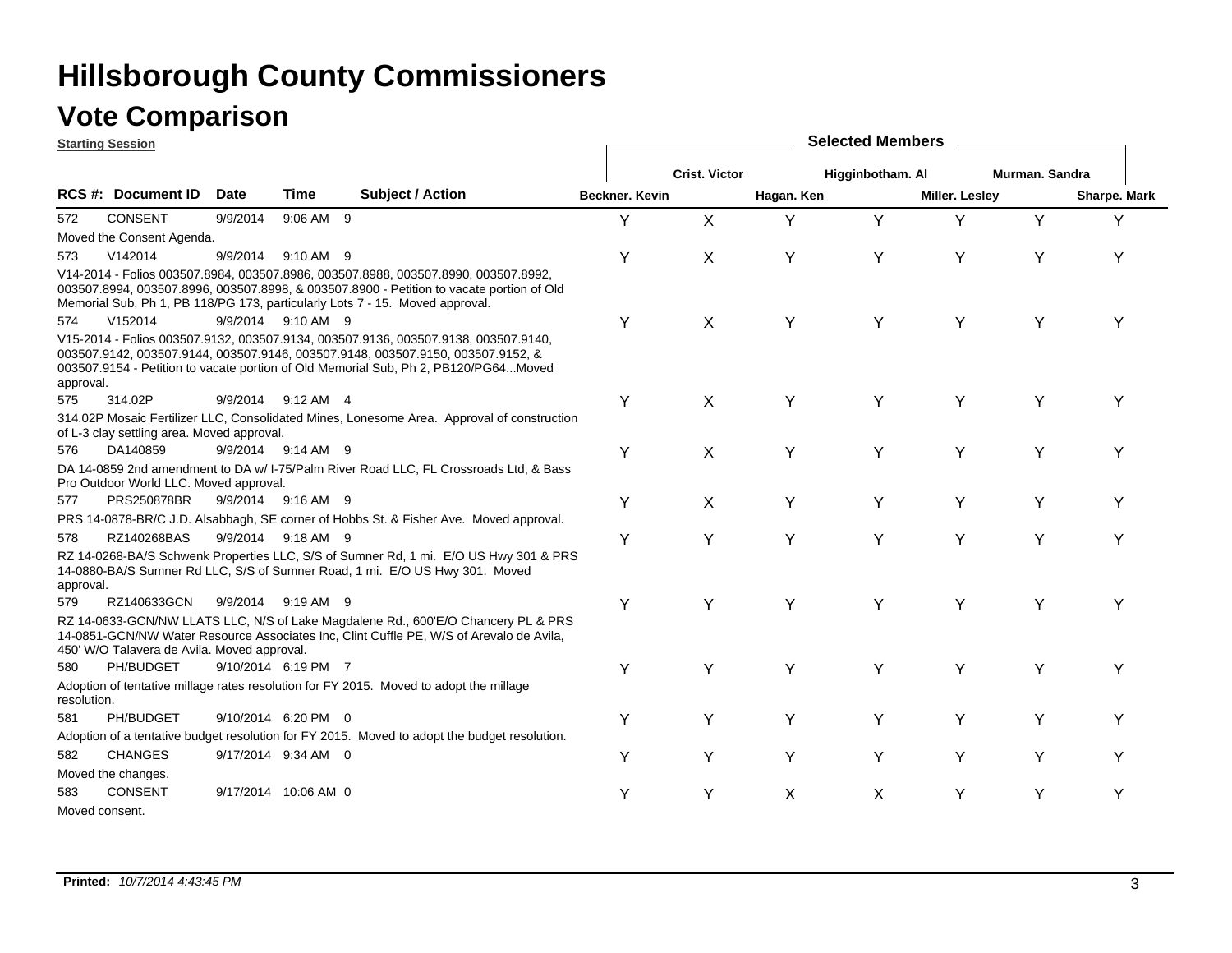|          | <b>Starting Session</b>                                      |             |                      |                                                                                                                                                                                                                                                                                       | <b>Selected Members</b> |                      |            |                  |                       |                |              |  |  |
|----------|--------------------------------------------------------------|-------------|----------------------|---------------------------------------------------------------------------------------------------------------------------------------------------------------------------------------------------------------------------------------------------------------------------------------|-------------------------|----------------------|------------|------------------|-----------------------|----------------|--------------|--|--|
|          |                                                              |             |                      |                                                                                                                                                                                                                                                                                       |                         | <b>Crist. Victor</b> |            | Higginbotham. Al |                       | Murman. Sandra |              |  |  |
|          | <b>RCS #: Document ID</b>                                    | <b>Date</b> | Time                 | <b>Subject / Action</b>                                                                                                                                                                                                                                                               | Beckner. Kevin          |                      | Hagan. Ken |                  | <b>Miller. Lesley</b> |                | Sharpe. Mark |  |  |
| 584      | $F-2$                                                        |             | 9/17/2014 10:45 AM 0 |                                                                                                                                                                                                                                                                                       | Y                       | Y                    | Υ          | Y                | Y                     | Y              | Y            |  |  |
|          |                                                              |             |                      | Discuss creating countywide domestic partnership registry (DPR). Moved to direct Co. Atty to<br>draft ordinance establishing countywide DRP that would model Tampa but would also include<br>best practices from other counties, also incorporate comments around advanced directives |                         |                      |            |                  |                       |                |              |  |  |
| 585      | $E-1$                                                        |             | 9/17/2014 10:57 AM 0 |                                                                                                                                                                                                                                                                                       | Υ                       | Y                    | Y          | X                | Υ                     | Y              | Υ            |  |  |
|          | analysis report. Moved acceptance of the report.             |             |                      | Special appearance by Mr. Kim Leinbach to present the Procurement Svcs Div management                                                                                                                                                                                                 |                         |                      |            |                  |                       |                |              |  |  |
| 586      | $B-1$                                                        |             | 9/17/2014 11:14 AM 0 |                                                                                                                                                                                                                                                                                       | Y                       | Υ                    | X          | Y                | Y                     | Υ              | Υ            |  |  |
|          |                                                              |             |                      | Award/execute funding agreements RFP-S-0112-0-2014 for multifamily new construction or<br>rehabilitation project to NVC Haley Park LTD for Affordable Housing Services. Moved approval.                                                                                               |                         |                      |            |                  |                       |                |              |  |  |
| 587      | $B-2$                                                        |             | 9/17/2014 11:15 AM 0 |                                                                                                                                                                                                                                                                                       | Y                       | Υ                    | X          | Y                | Y                     | Y              | Y            |  |  |
|          |                                                              |             |                      | Award/execute funding agreement RFP-S-0112-0-2014/CM for multifamily new construction or<br>rehabilitation project to BLU HC 54 LLC for Affordable Housing Svcs. Moved approval.                                                                                                      |                         |                      |            |                  |                       |                |              |  |  |
| 588      | $B-5$                                                        |             | 9/17/2014 11:17 AM 0 |                                                                                                                                                                                                                                                                                       | Y                       | Υ                    | Χ          | Y                | Y                     | Y              | Υ            |  |  |
|          | to cover unanticipated costs. Moved approval.                |             |                      | Realign \$600,000 of the Fire Rescue capital fund to the personnel svcs fund to cover<br>unanticipated costs & realign \$1,350,000 of Fire Rescue operating fund to personnel svcs fund                                                                                               |                         |                      |            |                  |                       |                |              |  |  |
| 589      | $B-8$                                                        |             | 9/17/2014 11:18 AM 0 |                                                                                                                                                                                                                                                                                       | Y                       | Υ                    | X          | Y                | Y                     | Υ              | Υ            |  |  |
|          | of developing the Boyette Rd Subdivision. Moved approval.    |             |                      | Approve proposed agreement w/ Boyette-Karlson LLC which authorized reimbursement of<br>certain costs associated w/ oversizing potable water facilities required by County as a condition                                                                                              |                         |                      |            |                  |                       |                |              |  |  |
| 590      | $B-9$                                                        |             | 9/17/2014 11:20 AM 0 |                                                                                                                                                                                                                                                                                       | Y                       | Y                    | X          | Υ                | Y                     | Υ              | ⋎            |  |  |
|          | which included a \$100,000 owner's allowance Moved approval. |             |                      | Approve 4th modification to agreement w/ HDR Engineering Inc. in amount of \$1,789,012 for<br>additional professional engineering & construction svcs at South County AWTP, CIP 10143,                                                                                                |                         |                      |            |                  |                       |                |              |  |  |
| 591      | $B-4$                                                        |             | 9/17/2014 11:27 AM 0 |                                                                                                                                                                                                                                                                                       | Y                       | Y                    | X          | Y                | Y                     | Υ              | Υ            |  |  |
| adoption |                                                              |             |                      | Direct staff advertise/schedule PH to consider enactment of ordinance amending Co. Code of<br>Ord & Laws, Ch.30, Art. II, Human Rights Ord 00-37, to prohibit discriminationMoved Board<br>direct Co. Atty advertise PH set for 10/1/15, next mtg to have discussion around final     |                         |                      |            |                  |                       |                |              |  |  |
| 592      | $B-3$                                                        |             | 9/17/2014 11:38 AM 0 |                                                                                                                                                                                                                                                                                       | Y                       | Y                    | Y          | Y                | Y                     | Y              | Υ            |  |  |
| forward  |                                                              |             |                      | Approve \$90,250 realignment from nondepartmntl allotments to Code Enforcement FY 2014<br>budget for costs of property cleanup at 14510 Berkford Ave, Tampa. Moved Board direct staff<br>to move forward w/Option 1 ASAP, as recommended by staff & direct legal counsel to move      |                         |                      |            |                  |                       |                |              |  |  |
| 593      | $G-3$                                                        |             | 9/17/2014 11:40 AM 0 |                                                                                                                                                                                                                                                                                       | Υ                       | Υ                    | Y          | Y                | Y                     | Υ              | Υ            |  |  |
|          | persist over time. Moved to receive.                         |             |                      | Receive the report from Code Enforcement regarding code violations which accumulate &                                                                                                                                                                                                 |                         |                      |            |                  |                       |                |              |  |  |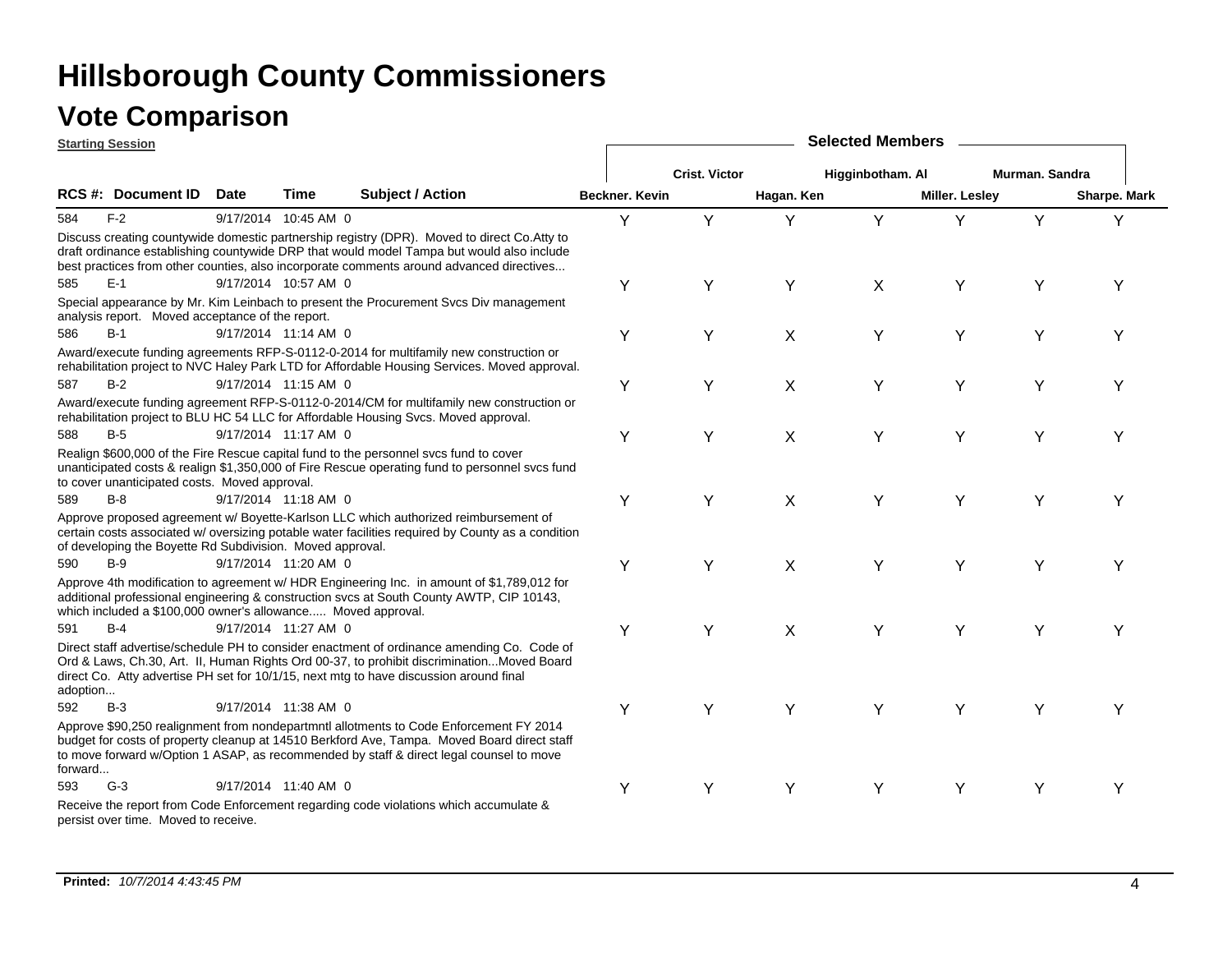| <b>Starting Session</b> |                                                                |             |                      |                                                                                                                                                                                                                                                                               | <b>Selected Members</b> |                      |            |                  |                |                |              |  |  |
|-------------------------|----------------------------------------------------------------|-------------|----------------------|-------------------------------------------------------------------------------------------------------------------------------------------------------------------------------------------------------------------------------------------------------------------------------|-------------------------|----------------------|------------|------------------|----------------|----------------|--------------|--|--|
|                         |                                                                |             |                      |                                                                                                                                                                                                                                                                               |                         | <b>Crist. Victor</b> |            | Higginbotham. Al |                | Murman, Sandra |              |  |  |
|                         | RCS #: Document ID                                             | <b>Date</b> | Time                 | <b>Subject / Action</b>                                                                                                                                                                                                                                                       | Beckner, Kevin          |                      | Hagan. Ken |                  | Miller. Lesley |                | Sharpe. Mark |  |  |
| 594                     | $F-1$                                                          |             | 9/17/2014 11:43 AM 0 |                                                                                                                                                                                                                                                                               | Y                       | Υ                    | Y          | Y                | Y              | Y              | Υ            |  |  |
| applications.           |                                                                |             |                      | Board appointment to the Planning Commission. Wanted to send the PC opening back for more                                                                                                                                                                                     |                         |                      |            |                  |                |                |              |  |  |
| 595                     | $F-1$                                                          |             | 9/17/2014 11:45 AM 0 |                                                                                                                                                                                                                                                                               | Υ                       | Y                    | Y          | Y                | Y              | Υ              | Y            |  |  |
|                         | both applicants.                                               |             |                      | Board appointments to the Public Library Board. Moved the Board waive the policy & appoint                                                                                                                                                                                    |                         |                      |            |                  |                |                |              |  |  |
| 596                     | $F-4$                                                          |             | 9/17/2014 11:48 AM 0 |                                                                                                                                                                                                                                                                               | Υ                       | Y                    | Y          | Y                | Υ              | Y              | Υ            |  |  |
|                         | appoint Commissioner Hagan.                                    |             |                      | Appoint a 5th County commissioner to the governing board of the MPO. Moved the Board                                                                                                                                                                                          |                         |                      |            |                  |                |                |              |  |  |
| 597                     | $F-5$                                                          |             | 9/17/2014 12:02 PM 0 |                                                                                                                                                                                                                                                                               | Υ                       | Y                    | Υ          | Y                | Y              | Υ              | Y            |  |  |
| report.                 |                                                                |             |                      | Request update on the field conditions at Ed Radice Sports Complex. Moved to receive the                                                                                                                                                                                      |                         |                      |            |                  |                |                |              |  |  |
| 598                     | $B-6$                                                          |             | 9/17/2014 1:31 PM 0  |                                                                                                                                                                                                                                                                               | Y                       | X                    | Y          | Y                | Y              | Y              | Υ            |  |  |
|                         | the Board effective 10/01/13 thru 9/30/15. Moved approval.     |             |                      | Recommend ratification & approval for FY 2015 wage reopener (Art. 13) of collective bargaining<br>agreement b/t American Federation of State, County, and Municipal Employees167 FL LOC &                                                                                     |                         |                      |            |                  |                |                |              |  |  |
| 599                     | $G-1$                                                          |             | 9/17/2014 1:34 PM 0  |                                                                                                                                                                                                                                                                               | Υ                       | X                    | Y          | Y                | Y              | Υ              | Υ            |  |  |
|                         | fee repository. Moved to receive the report.                   |             |                      | Receive the report from BSS regarding the status of implementation of an online consolidated                                                                                                                                                                                  |                         |                      |            |                  |                |                |              |  |  |
| 600                     | $G-2$                                                          |             | 9/17/2014 1:36 PM 0  |                                                                                                                                                                                                                                                                               | Υ                       | X                    | Y          | Y                | Y              | Y              | Y            |  |  |
|                         | Policy Council. Moved approval.                                |             |                      | Accept August 2014 monthly report from HS/EHS, Children & Youth Svcs & Hillsborough HS                                                                                                                                                                                        |                         |                      |            |                  |                |                |              |  |  |
| 601                     | $B-7$                                                          |             | 9/17/2014 1:49 PM 0  |                                                                                                                                                                                                                                                                               | Υ                       | Υ                    | Y          | Y                | Y              | Υ              | Υ            |  |  |
|                         |                                                                |             |                      | Approve the admin svcs agreement b/t Board & Cigna for administration of self-funded group<br>health plan benefits for employees/retirees, which included admininstration of self-funded group<br>plan, EAP, mental health & substance abuse benefits Moved the item forward. |                         |                      |            |                  |                |                |              |  |  |
| 602                     | $D-1$                                                          |             | 9/17/2014 2:22 PM 5  |                                                                                                                                                                                                                                                                               | Y                       | Y                    | X          | Y                | Y              | Y              | Υ            |  |  |
|                         | approval. Ordinance 14-28.                                     |             |                      | Conduct PH to consider enactment on an ordinance to be included in Ch. 14 of County Code of<br>Ordinances & Laws, relating to additional & supplemental code enforcement methods. Moved                                                                                       |                         |                      |            |                  |                |                |              |  |  |
| 603                     | <b>EPC</b>                                                     |             | 9/18/2014 9:10 AM 2  |                                                                                                                                                                                                                                                                               | X                       | Y                    | Y          | Y                | Y              | Y              | Υ            |  |  |
|                         | Consent Agenda. Moved consent.                                 |             |                      |                                                                                                                                                                                                                                                                               |                         |                      |            |                  |                |                |              |  |  |
| 604                     | <b>EPC</b>                                                     |             | 9/18/2014 9:36 AM 2  |                                                                                                                                                                                                                                                                               | Y                       | Y                    | Y          | Υ                | Y              | Y              | Υ            |  |  |
|                         |                                                                |             |                      | Executive Director 2014 Annual Agency Report. Moved to accept the annual report.                                                                                                                                                                                              |                         |                      |            |                  |                |                |              |  |  |
| 605                     | PH/CIP                                                         |             | 9/18/2014 6:00 PM 0  |                                                                                                                                                                                                                                                                               | Y                       | Y                    | Y          | Y                | Υ              | Υ              | Υ            |  |  |
|                         | Open CIP Public Hearing. Moved to open for the public hearing. |             |                      |                                                                                                                                                                                                                                                                               |                         |                      |            |                  |                |                |              |  |  |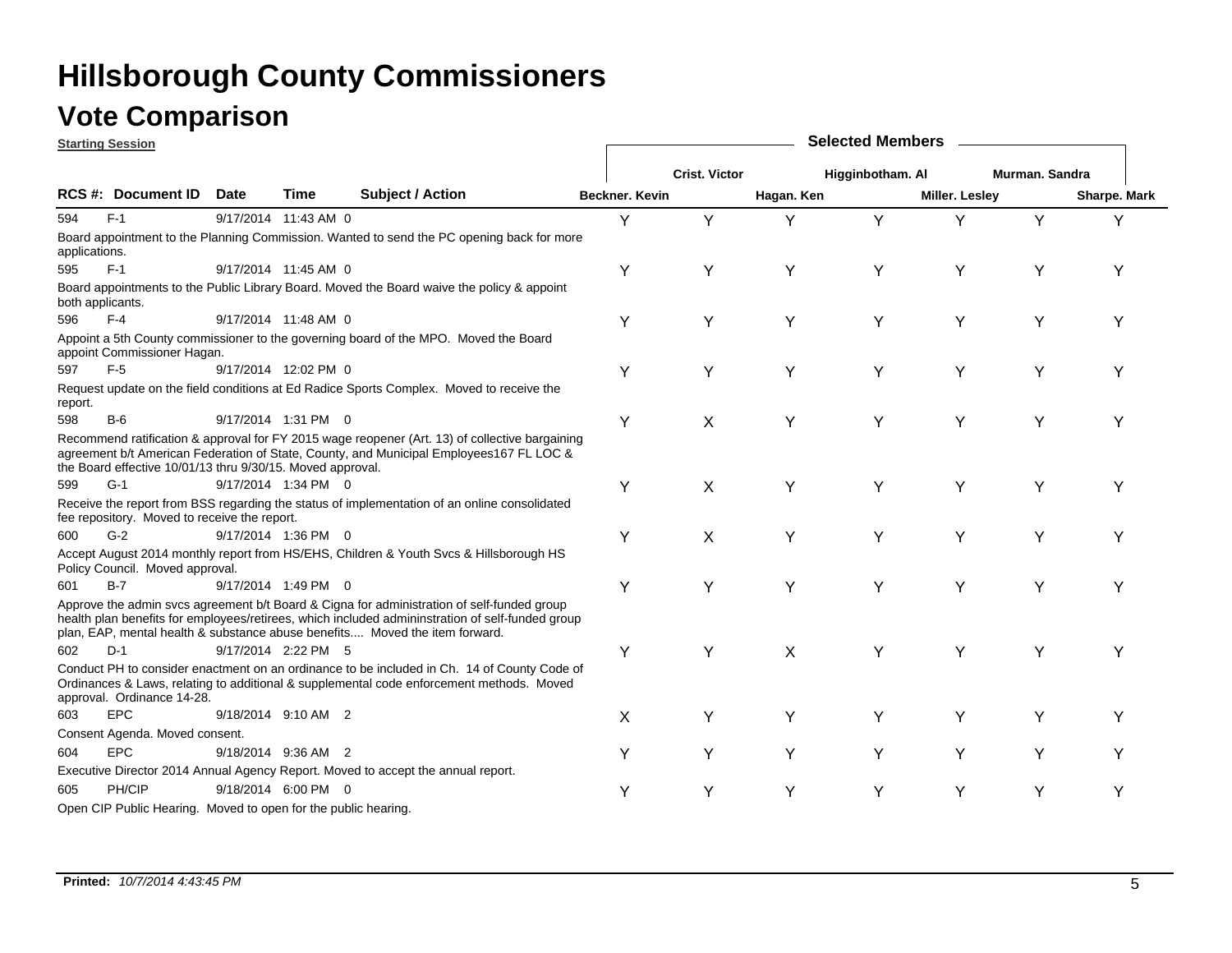### **Vote Comparison**

| <b>Starting Session</b> |                                                                  |      |                     |                                                                                               |                |                      |            | <b>Selected Members</b> |                       |                |              |
|-------------------------|------------------------------------------------------------------|------|---------------------|-----------------------------------------------------------------------------------------------|----------------|----------------------|------------|-------------------------|-----------------------|----------------|--------------|
|                         |                                                                  |      |                     |                                                                                               |                | <b>Crist. Victor</b> |            | Higginbotham. Al        |                       | Murman, Sandra |              |
|                         | <b>RCS #: Document ID</b>                                        | Date | Time                | <b>Subject / Action</b>                                                                       | Beckner. Kevin |                      | Hagan. Ken |                         | <b>Miller. Lesley</b> |                | Sharpe. Mark |
| 606                     | PH/CIP                                                           |      | 9/18/2014 6:01 PM 0 |                                                                                               | Υ              | Y                    |            |                         |                       | $\checkmark$   |              |
| CIP.                    |                                                                  |      |                     | Continue CIP to Conclusion of Budget Public Hearing. Moved to continue the public hearing for |                |                      |            |                         |                       |                |              |
| 607                     | PH/BUDGET                                                        |      | 9/18/2014 6:11 PM 7 |                                                                                               | Υ              | Y                    | Υ          | Υ                       | Y                     | Y              | Y            |
|                         | Adoption of millage rates for FY 2015. Moved to approve.         |      |                     |                                                                                               |                |                      |            |                         |                       |                |              |
| 608                     | PH/BUDGET                                                        |      | 9/18/2014 6:12 PM 0 |                                                                                               | Υ              | Υ                    | Υ          |                         | Y                     | Y              |              |
|                         | Adoption of budget for FY 2015. Moved to adopt the budget.       |      |                     |                                                                                               |                |                      |            |                         |                       |                |              |
| 609                     | PH/CIP                                                           |      | 9/18/2014 6:12 PM 0 |                                                                                               | Υ              | Y                    | Υ          | Υ                       | Y                     | Y              |              |
|                         | Reopen CIP PH/CIP Overview. Moved approval to reopen the CIP PH. |      |                     |                                                                                               |                |                      |            |                         |                       |                |              |
| 610                     | PH/CIP                                                           |      | 9/18/2014 6:15 PM 0 |                                                                                               | Υ              | Y                    | Υ          | Y                       | Y                     | Y              | v            |
|                         |                                                                  |      |                     | Adoption of the FY 2015 through FY 2019 CIP & resolution. Moved adoption.                     |                |                      |            |                         |                       |                |              |
| 611                     | PH/CIP                                                           |      | 9/18/2014 6:16 PM 0 |                                                                                               | Υ              | Y                    | Υ          |                         | Υ                     | Y              |              |
| resolution.             |                                                                  |      |                     | Adoption of the FY 2015 through FY 2019 CIP & resolution. Moved adoption of the CIP           |                |                      |            |                         |                       |                |              |
|                         | <b>Begin Date: 9/1/2014</b>                                      |      |                     | <b>Bills: ALL</b>                                                                             |                |                      |            |                         |                       |                |              |
|                         | <b>End Date: 9/30/2014</b>                                       |      |                     |                                                                                               |                |                      |            |                         |                       |                |              |
|                         | Vote Types: ALL                                                  |      |                     | <b>Actions: ALL</b>                                                                           |                |                      |            |                         |                       |                |              |
|                         |                                                                  |      |                     |                                                                                               |                |                      |            |                         |                       |                |              |

**Subjects:** ALL **Sort Order:** RCS #: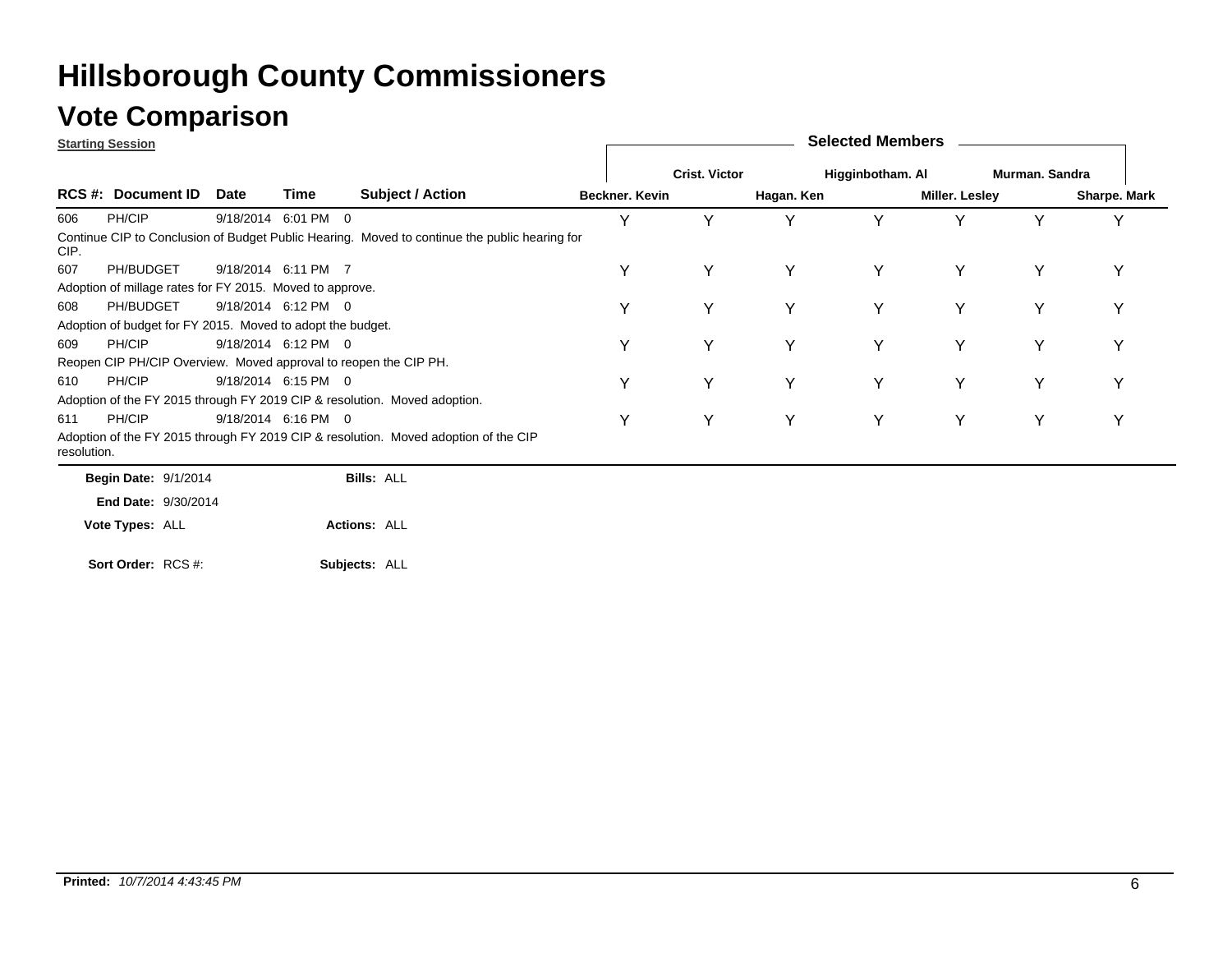### **Vote Comparison**

**Starting Session**

|     | <u>Jiarling Jessiun</u>                                   |                     |      |                                                                                                                                                                                             |                |                      |            |                  |                       |                |              |  |
|-----|-----------------------------------------------------------|---------------------|------|---------------------------------------------------------------------------------------------------------------------------------------------------------------------------------------------|----------------|----------------------|------------|------------------|-----------------------|----------------|--------------|--|
|     |                                                           |                     |      |                                                                                                                                                                                             |                | <b>Crist. Victor</b> |            | Higginbotham. Al |                       | Murman. Sandra |              |  |
|     | <b>RCS#: Document ID</b>                                  | <b>Date</b>         | Time | <b>Subject / Action</b>                                                                                                                                                                     | Beckner, Kevin |                      | Hagan. Ken |                  | <b>Miller. Lesley</b> |                | Sharpe. Mark |  |
| 614 | <b>CHANGES</b>                                            | 10/1/2014 9:29 AM 0 |      |                                                                                                                                                                                             | Y              | Y                    | Y          | Y                | Υ                     | Y              | Y            |  |
|     | Moved the changes.                                        |                     |      |                                                                                                                                                                                             |                |                      |            |                  |                       |                |              |  |
| 615 | <b>CONSENT</b>                                            | 10/1/2014 9:47 AM 0 |      |                                                                                                                                                                                             | Y              | Y                    | Υ          | Y                | Y                     | Y              | Y            |  |
|     | Moved consent.                                            |                     |      |                                                                                                                                                                                             |                |                      |            |                  |                       |                |              |  |
| 616 | $B-1$                                                     | 10/1/2014 9:48 AM 0 |      |                                                                                                                                                                                             | Υ              | Υ                    | Y          | Υ                | Y                     | Y              | Y            |  |
|     | Works. Moved adoption.                                    |                     |      | Award & execute agrmt Bid ITB-C-0189-0-2014/DV, Bruce B. Downs Blvd (CR 581) Segment<br>A roadway reconstruction to Prince Contracting LLC in amount of \$36,148,000 for Public             |                |                      |            |                  |                       |                |              |  |
| 617 | $B-2$                                                     | 10/1/2014 9:49 AM 0 |      |                                                                                                                                                                                             | Υ              | Y                    | Y          | Υ                | Y                     | Υ              | Υ            |  |
|     |                                                           |                     |      | Select KCI Technologies Inc. to perform svcs for RPS-S-0081-0-2014/TJS, CR 581 (Bruce B.<br>Downs Blvd) from S. Bearss Ave to S. Palm Springs Blvd for Public Works. Moved approval.        |                |                      |            |                  |                       |                |              |  |
| 618 | $B-4$                                                     | 10/1/2014 9:50 AM 0 |      |                                                                                                                                                                                             | Υ              | Y                    | Y          | Υ                | Y                     | Y              | Y            |  |
|     |                                                           |                     |      | Select various companies to perform the svcs for RPS-S-0082-0-2014/TJS, professional &<br>misc. surveying & mapping svcs for geomatics for Public Works. Moved approval.                    |                |                      |            |                  |                       |                |              |  |
| 619 | $B-5$                                                     | 10/1/2014 9:51 AM 0 |      |                                                                                                                                                                                             | Υ              | Υ                    | Y          | Y                | Y                     | Υ              | Υ            |  |
|     | 2014-2015 VPK school program year Moved approval.         |                     |      | Approve the HS 2014-2015 Florida VPK education program statewide provider agreement w/<br>Early Learning Coalition of Hills County for qualified children being served in HS program during |                |                      |            |                  |                       |                |              |  |
| 620 | $B-6$                                                     | 10/1/2014 9:51 AM 0 |      |                                                                                                                                                                                             | Υ              | Y                    | Y          | Y                | Y                     | Υ              | Υ            |  |
|     | amount of \$11,269,700. Moved approval.                   |                     |      | Approve interlocal agreement b/t the County and School Board for HS svcs & the delegation of<br>program operating funds for HS program for 2014-2015 program year for a total not-to-exceed |                |                      |            |                  |                       |                |              |  |
| 621 | $B-7$                                                     | 10/1/2014 9:51 AM 0 |      |                                                                                                                                                                                             | Υ              | Y                    | Y          | Y                | Y                     | Υ              | Υ            |  |
|     | to-exceed amount of \$1,467,093. Moved approval.          |                     |      | Approve agreement b/t the County and Lutheran Svcs Florida Inc. for EHS Svcs & the<br>delegation of program operating funds for EHS program for the 14-15 program year for total not-       |                |                      |            |                  |                       |                |              |  |
| 622 | $B-8$                                                     | 10/1/2014 9:52 AM 0 |      |                                                                                                                                                                                             | Υ              | Y                    | Y          | Υ                | Y                     | Y              | Υ            |  |
|     | not-to-exceed amount of \$983,968. Moved approval.        |                     |      | Approve agreement b/t the County and Tampa Metro Area YMCA Inc. for EHS svcs & the<br>delegation of program operating funds for EHS program for the 14-15 program year for a total          |                |                      |            |                  |                       |                |              |  |
| 623 | $B-10$                                                    | 10/1/2014 9:53 AM 0 |      |                                                                                                                                                                                             | Υ              | Υ                    | Y          | Y                | Y                     | Υ              | Υ            |  |
|     | Moved approval.                                           |                     |      | Approve for Health Care Svcs a budget amendment resolution to increase grant appropriations<br>by \$8,477,049 from \$129,153 to \$8,606,202 in FY 14-15 Ryan White Part A grant program.    |                |                      |            |                  |                       |                |              |  |
| 624 | $G-2$                                                     | 10/1/2014 9:59 AM 0 |      |                                                                                                                                                                                             | Υ              | Y                    | Y          | Y                | Y                     | Y              | Y            |  |
|     | development requirements. Moved acceptance of the report. |                     |      | Receive report from Development Svcs regarding the charter school traffic circulation site                                                                                                  |                |                      |            |                  |                       |                |              |  |

**Selected Members**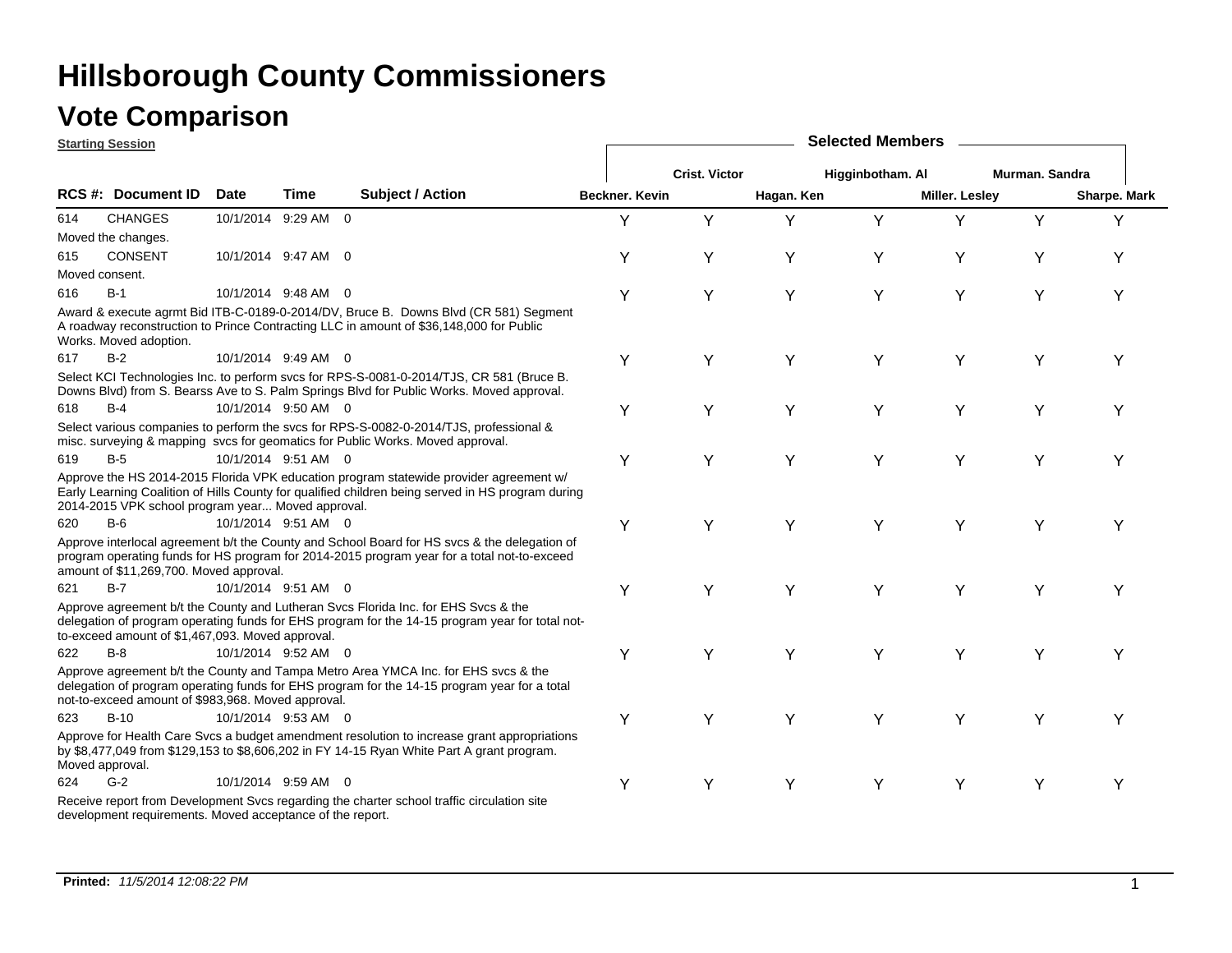|           | <b>Starting Session</b>                                           |             |                      |                                                                                                                                                                                                                                                                                         | <b>Selected Members</b> |                      |            |                  |                       |                |              |  |  |
|-----------|-------------------------------------------------------------------|-------------|----------------------|-----------------------------------------------------------------------------------------------------------------------------------------------------------------------------------------------------------------------------------------------------------------------------------------|-------------------------|----------------------|------------|------------------|-----------------------|----------------|--------------|--|--|
|           |                                                                   |             |                      |                                                                                                                                                                                                                                                                                         |                         | <b>Crist. Victor</b> |            | Higginbotham. Al |                       | Murman, Sandra |              |  |  |
|           | <b>RCS #: Document ID</b>                                         | <b>Date</b> | Time                 | <b>Subject / Action</b>                                                                                                                                                                                                                                                                 | Beckner, Kevin          |                      | Hagan. Ken |                  | <b>Miller. Lesley</b> |                | Sharpe. Mark |  |  |
| 625       | <b>B-14</b>                                                       |             | 10/1/2014 10:00 AM 0 |                                                                                                                                                                                                                                                                                         | Y                       | Y                    | Υ          | Y                | Y                     | Y              | Y            |  |  |
|           |                                                                   |             |                      | Approve the Social Svcs CSBG subgrant agreement, Contract 15SB-0D-08-39-01-010 for<br>period 10/1/14 through 9/30/15 in amount of \$1,394,509 in federal funds. Moved approval.                                                                                                         |                         |                      |            |                  |                       |                |              |  |  |
| 626       | $G-3$                                                             |             | 10/1/2014 10:05 AM 0 |                                                                                                                                                                                                                                                                                         | Υ                       | Y                    | Y          | Y                | Y                     | Y              | Y            |  |  |
|           | Moved approval.                                                   |             |                      | Receive the report from Human Resources regarding the youth summer internship program.                                                                                                                                                                                                  |                         |                      |            |                  |                       |                |              |  |  |
| 627       | $A-1$                                                             |             | 10/1/2014 10:07 AM 0 |                                                                                                                                                                                                                                                                                         | Υ                       | Y                    | Y          | Y                | Y                     | Y              | Υ            |  |  |
|           |                                                                   |             |                      | Terminate the in-home svcs agrmt b/t the County and American Seniors Association Inc. (Doc<br>09-0969) for nonperformance as determined by the County. Moved adoption of Item A-1.                                                                                                      |                         |                      |            |                  |                       |                |              |  |  |
| 628       | $A-18$                                                            |             | 10/1/2014 10:11 AM 0 |                                                                                                                                                                                                                                                                                         | Υ                       | Υ                    | Υ          | Y                | Y                     | Υ              | Υ            |  |  |
|           | those desired svcs & wanted to add that to the item for approval. |             |                      | Moved to have a policy that would eliminate any County risks the County might have for the<br>program & keep the mechanism intact for the citizens to use in their communities to pay for                                                                                               |                         |                      |            |                  |                       |                |              |  |  |
| 629       | $B-12$                                                            |             | 10/1/2014 10:15 AM 0 |                                                                                                                                                                                                                                                                                         | Υ                       | Y                    | Y          | Y                | Y                     | Υ              | A            |  |  |
|           |                                                                   |             |                      | Adopt resolution authorizing the extension of the lease dated 3/30/1994, b/t County & University<br>Community Hospital for a portion of Florida Hospital Tampa Campus. Moved approval.                                                                                                  |                         |                      |            |                  |                       |                |              |  |  |
| 630       | $B-13$                                                            |             | 10/1/2014 10:16 AM 0 |                                                                                                                                                                                                                                                                                         | Y                       | Υ                    | Y          | Y                | Y                     | Υ              | Υ            |  |  |
|           | the rules to take up Item B-13 out of order.                      |             |                      | Approve contract for sale & purchase for \$8.7 million b/t Mountain High Pinebrooke LLC, et al.<br>& the County for 2 of bldgs & a parking lot w/i the Pinebrooke Business Park. Moved to waive                                                                                         |                         |                      |            |                  |                       |                |              |  |  |
| 631       | $B-13$                                                            |             | 10/1/2014 10:17 AM 0 |                                                                                                                                                                                                                                                                                         | Υ                       | Υ                    | Y          | Υ                | Y                     | Y              | Y            |  |  |
|           | and 2211 Falkenburg Roads, Tampa. Moved approval.                 |             |                      | Approve contract for sale & purchase for \$8.7 million b/t Mountain High Pinebrooke LLC, et al.<br>& the County for 2 ofc bldgs & a parking lot w/i the Pinebrooke Business Park, 10119 Windhorst                                                                                       |                         |                      |            |                  |                       |                |              |  |  |
| 632       | $G-1$                                                             |             | 10/1/2014 10:18 AM 0 |                                                                                                                                                                                                                                                                                         | Υ                       | Y                    | Y          | Y                | Y                     | Υ              | Υ            |  |  |
|           | waive the rules & take up Item G-1.                               |             |                      | Recieve report from code enforcement regarding privatization of property registration. Moved to                                                                                                                                                                                         |                         |                      |            |                  |                       |                |              |  |  |
| 633       | $G-1$                                                             |             | 10/1/2014 10:21 AM 0 |                                                                                                                                                                                                                                                                                         | Υ                       | Y                    | Y          | Y                | Y                     | Υ              | Y            |  |  |
| Hernando. |                                                                   |             |                      | Recieve report from code enforcement regarding privatization of property registration. Moved to<br>accept the report, ask staff come back w/ the necessary ordinance changes amending the fee &<br>give Atty Fletcher any discretion needed to move forward piggybacking the program of |                         |                      |            |                  |                       |                |              |  |  |
| 634       | $B-11$                                                            |             | 10/1/2014 10:21 AM 0 |                                                                                                                                                                                                                                                                                         | Y                       | Υ                    | Y          | Y                | Y                     | Υ              | Υ            |  |  |
| rules.    |                                                                   |             |                      | Adopt proposed 2015 County, State, & federal legislative programs. Moved to waive the                                                                                                                                                                                                   |                         |                      |            |                  |                       |                |              |  |  |
| 635       | $B-11$                                                            |             | 10/1/2014 10:26 AM 0 |                                                                                                                                                                                                                                                                                         | Y                       | Υ                    | Y          | Y                | Y                     | Υ              | Υ            |  |  |
|           |                                                                   |             |                      | Moved to adopt the proposed County, State, and federal legislative programs.                                                                                                                                                                                                            |                         |                      |            |                  |                       |                |              |  |  |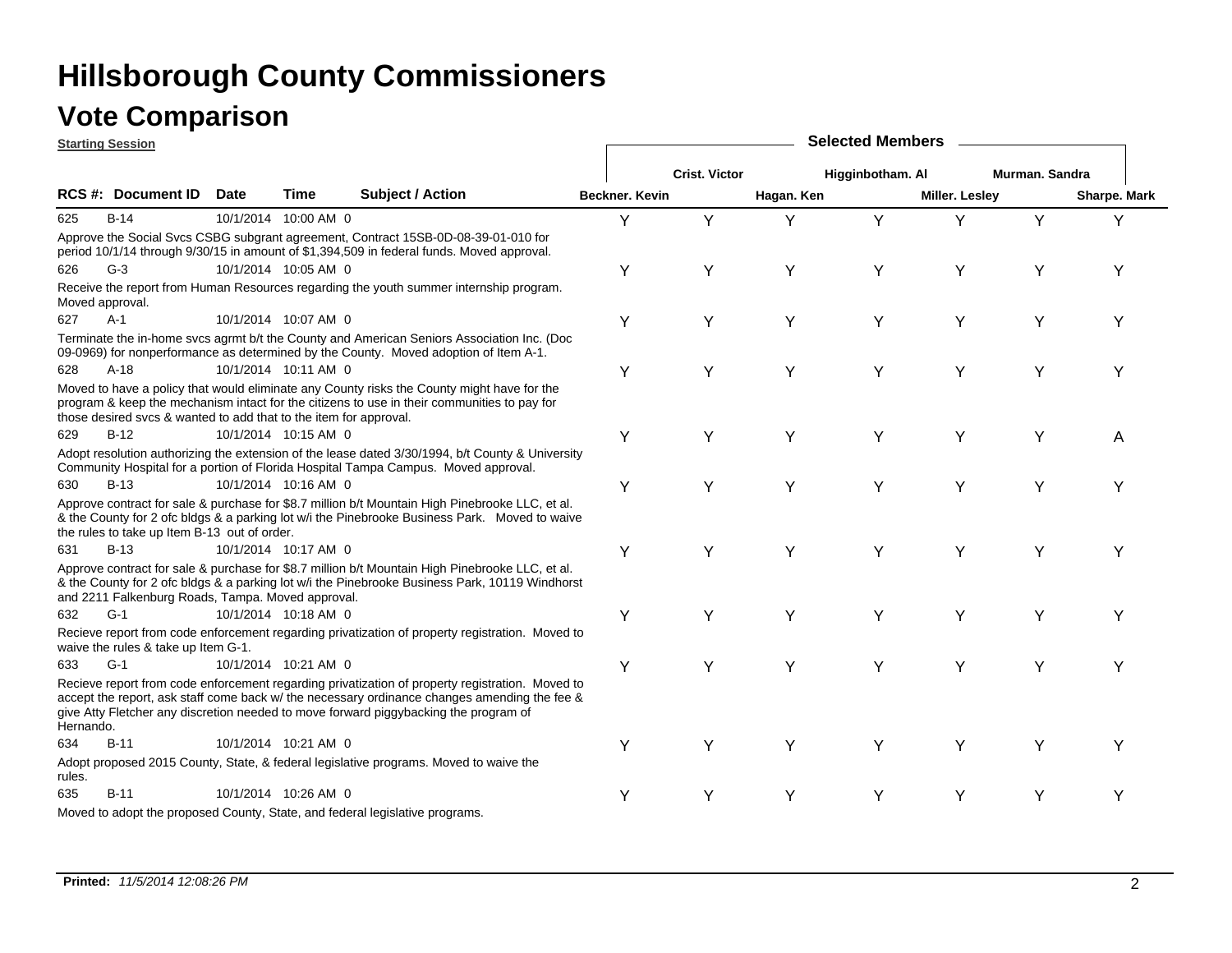|     | <b>Starting Session</b>                                |             |                      |                                                                                                                                                                                                                                                                               |                       | <b>Selected Members</b> |            |                  |                       |                |              |  |  |  |
|-----|--------------------------------------------------------|-------------|----------------------|-------------------------------------------------------------------------------------------------------------------------------------------------------------------------------------------------------------------------------------------------------------------------------|-----------------------|-------------------------|------------|------------------|-----------------------|----------------|--------------|--|--|--|
|     |                                                        |             |                      |                                                                                                                                                                                                                                                                               |                       | <b>Crist. Victor</b>    |            | Higginbotham. Al |                       | Murman, Sandra |              |  |  |  |
|     | RCS #: Document ID                                     | <b>Date</b> | Time                 | <b>Subject / Action</b>                                                                                                                                                                                                                                                       | <b>Beckner, Kevin</b> |                         | Hagan. Ken |                  | <b>Miller. Lesley</b> |                | Sharpe. Mark |  |  |  |
| 636 | $F-1$                                                  |             | 10/1/2014 10:28 AM 0 |                                                                                                                                                                                                                                                                               | Y                     | Y                       | Y          | $\mathsf{X}$     | Y                     | Y              | Y            |  |  |  |
|     | Bay Rays. Moved to waive the rules for Item F-1.       |             |                      | Discussion regarding designating Tampa Sports Authority as the agency to negotiate w/ Tampa                                                                                                                                                                                   |                       |                         |            |                  |                       |                |              |  |  |  |
| 637 | $F-1$                                                  |             | 10/1/2014 11:02 AM 0 |                                                                                                                                                                                                                                                                               | Υ                     | Y                       | Y          | Y                | Y                     | Y              | Y            |  |  |  |
|     | & the group would determine who the private reps were. |             |                      | Moved to designate TSA as the organization to be tasked w/ negotiating w/ the Rays, there<br>would be an informal working group, consisting of Bob Buckhorn/Eric Hart/Hagan/private sector                                                                                    |                       |                         |            |                  |                       |                |              |  |  |  |
| 638 | $B-3$                                                  |             | 10/1/2014 11:02 AM 0 |                                                                                                                                                                                                                                                                               | Υ                     | Υ                       | Y          | Y                | Y                     | Y              | Υ            |  |  |  |
|     |                                                        |             |                      | Select the most qualified vendors for RFQ-S-0116-0-2014/CM, bond underwriting svcs, to Citi<br>Group Global Markets Inc; Wells Fargo Moved staff recommendation, which was creating an<br>underwriting pool to assist the County w/ future debt financing requirements        |                       |                         |            |                  |                       |                |              |  |  |  |
| 639 | $B-9$                                                  |             | 10/1/2014 1:54 PM 0  |                                                                                                                                                                                                                                                                               | Υ                     | Y                       | Y          | Y                | Y                     | Y              | Υ            |  |  |  |
|     |                                                        |             |                      | Authorize the County Atty's Ofc to set & advertise a PH to consider enactment of the Health,<br>Education, and Life Planning Ordinance & advanced directives & domestic partnership registry.<br>Moved the Board set a PH for the prescribed ordinance for 10/14/14 at 2 p.m. |                       |                         |            |                  |                       |                |              |  |  |  |
| 640 | $D-1$                                                  |             | 10/1/2014 2:46 PM 5  |                                                                                                                                                                                                                                                                               | Υ                     | Y                       | Y          | Y                | Y                     | Y              | Υ            |  |  |  |
|     |                                                        |             |                      | Conduct PH to consider enactment of ordinance amending County Code of Ordinances and<br>Laws, Ch. 30, Art. II, Hillsborough County Human Rights Ordinance 00-37. Moved the<br>ordinance to include amendments addressed in background material. Ordinance 14-30.              |                       |                         |            |                  |                       |                |              |  |  |  |
| 641 | <b>CHANGES</b>                                         |             | 10/7/2014 9:06 AM 9  |                                                                                                                                                                                                                                                                               | X                     | X                       | Υ          | X                | Υ                     | Υ              | Υ            |  |  |  |
|     | Moved the changes.                                     |             |                      |                                                                                                                                                                                                                                                                               |                       |                         |            |                  |                       |                |              |  |  |  |
| 642 | <b>CONSENT</b>                                         |             | 10/7/2014 9:06 AM 9  |                                                                                                                                                                                                                                                                               | Y                     | X                       | Y          | X                | Y                     | Y              | Y            |  |  |  |
|     | Moved consent.                                         |             |                      |                                                                                                                                                                                                                                                                               |                       |                         |            |                  |                       |                |              |  |  |  |
| 643 | V192014                                                |             | 10/7/2014 9:10 AM 9  |                                                                                                                                                                                                                                                                               | Y                     | X                       | Y          | X                | Y                     | Y              | Υ            |  |  |  |
|     |                                                        |             |                      | V19-2014 - Folio 073061.0000 - Petition to vacate platted utility easement over eastern 10' of<br>Lot 9, per plat of Orange Grove Estates (PB 39/PG 57). Moved approval.                                                                                                      |                       |                         |            |                  |                       |                |              |  |  |  |
| 644 | V202014                                                |             | 10/7/2014 9:11 AM 9  |                                                                                                                                                                                                                                                                               | Υ                     | X                       | Y          | X                | Y                     | Y              | Y            |  |  |  |
|     |                                                        |             |                      | V20-2014 - Folio 077471.0000 - Petition to vacate portion of platted utility easement over North<br>10' of Lot 10, Block 9, per plat of Park Creek, Phase 2B (PB 122/PG 207). Moved approval.                                                                                 |                       |                         |            |                  |                       |                |              |  |  |  |
| 645 | PRS140879TH                                            |             | 10/7/2014 9:13 AM 9  |                                                                                                                                                                                                                                                                               | Υ                     | X                       | Y          | X                | Y                     | Y              | Υ            |  |  |  |
|     | South of Fowler Ave. Moved approval with conditions.   |             |                      | PRS 14-0879-TH/C A-Investments Development Corporation, E/S of Jefferson Road, 1/4 mile                                                                                                                                                                                       |                       |                         |            |                  |                       |                |              |  |  |  |
| 646 | PRS140968BR                                            |             | 10/7/2014 9:14 AM 9  |                                                                                                                                                                                                                                                                               | Υ                     | X                       | Y          | X                | Υ                     | Y              | Υ            |  |  |  |
|     | Bloomingdale Ave. Moved approval.                      |             |                      | PRS 14-0968-BR/C The Ryland Group Inc, W/S of Providence Rd, 1,000' North of                                                                                                                                                                                                  |                       |                         |            |                  |                       |                |              |  |  |  |
| 647 | PRS140970WM 10/7/2014 9:21 AM 9                        |             |                      |                                                                                                                                                                                                                                                                               | Υ                     | X                       | Υ          | X                | Y                     | Υ              | Y            |  |  |  |
|     | Kenilworth Ave. Moved approval with conditions.        |             |                      | PRS 14-0970-WM/S Dune FL Land 1 Sub LLC, S/S of College Avenue, 1/4 mile West of                                                                                                                                                                                              |                       |                         |            |                  |                       |                |              |  |  |  |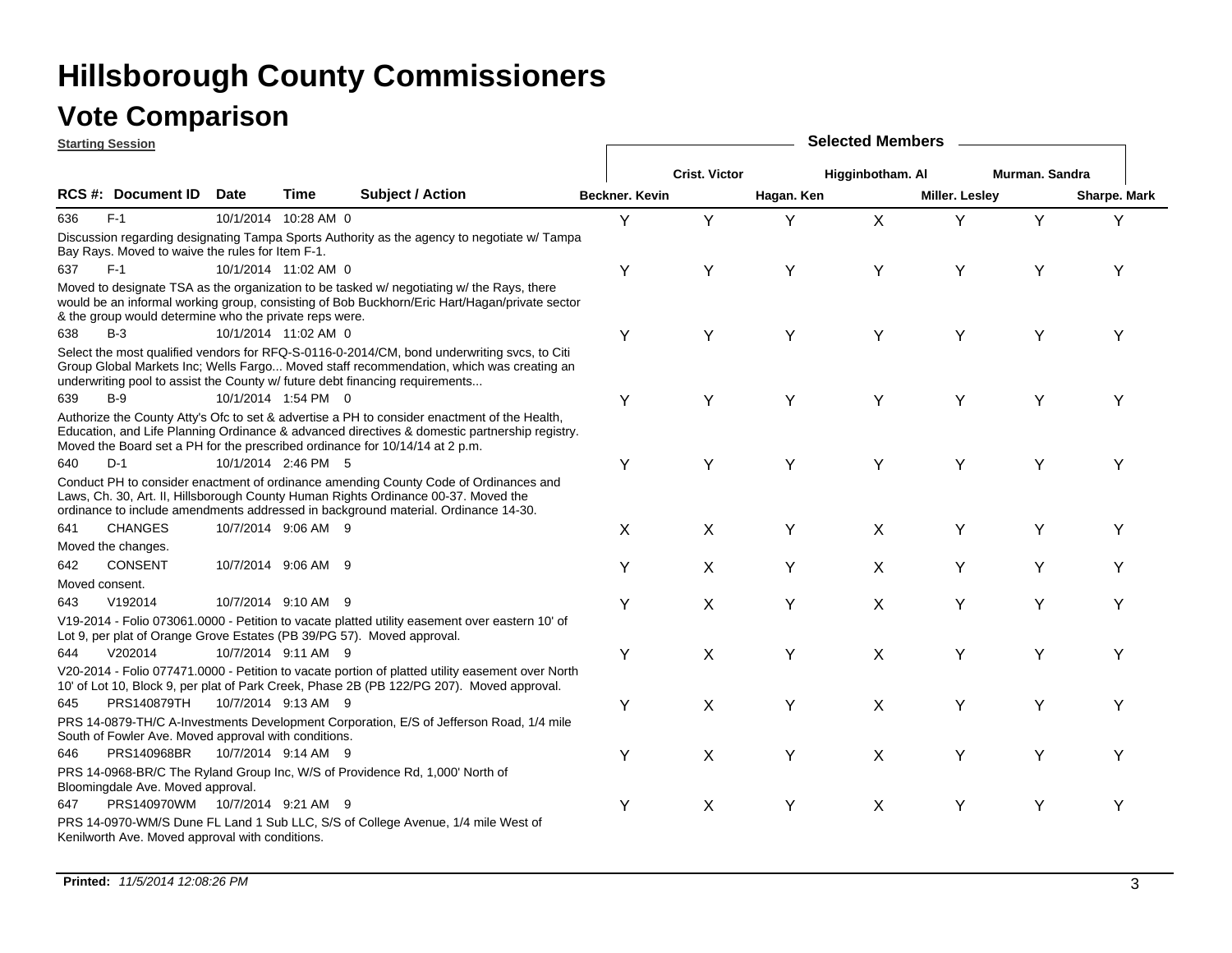|                 | <b>Starting Session</b>                                                 |             |                       |                                                                                                                                                                                                                                                                                  | <b>Selected Members</b> |                      |            |                  |                       |                |              |  |  |
|-----------------|-------------------------------------------------------------------------|-------------|-----------------------|----------------------------------------------------------------------------------------------------------------------------------------------------------------------------------------------------------------------------------------------------------------------------------|-------------------------|----------------------|------------|------------------|-----------------------|----------------|--------------|--|--|
|                 |                                                                         |             |                       |                                                                                                                                                                                                                                                                                  |                         | <b>Crist. Victor</b> |            | Higginbotham. Al |                       | Murman, Sandra |              |  |  |
|                 | RCS #: Document ID                                                      | <b>Date</b> | <b>Time</b>           | <b>Subject / Action</b>                                                                                                                                                                                                                                                          | <b>Beckner, Kevin</b>   |                      | Hagan. Ken |                  | <b>Miller. Lesley</b> |                | Sharpe. Mark |  |  |
| 648             | RZ140816BR                                                              |             | 10/7/2014 9:22 AM 9   |                                                                                                                                                                                                                                                                                  | Y                       | X                    | Y          | X                | Y                     | Y              | Y            |  |  |
|                 | Dr. Moved to continue.                                                  |             |                       | RZ 14-0816-BR/C Michael D. Horner, AICP, W/S of Brucken Rd, 500 feet South of Cambron                                                                                                                                                                                            |                         |                      |            |                  |                       |                |              |  |  |
| 649             | <b>CHANGES</b>                                                          |             | 10/15/2014 9:35 AM 0  |                                                                                                                                                                                                                                                                                  | Y                       | Y                    | X          | Υ                | Y                     | Y              | Υ            |  |  |
|                 | Moved the changes.                                                      |             |                       |                                                                                                                                                                                                                                                                                  |                         |                      |            |                  |                       |                |              |  |  |
| 650             | <b>CONSENT</b>                                                          |             | 10/15/2014 10:06 AM 0 |                                                                                                                                                                                                                                                                                  | Y                       | Y                    | Y          | Y                | Y                     | Y              | Y            |  |  |
|                 | Item A-50 was withheld. Moved consent.                                  |             |                       |                                                                                                                                                                                                                                                                                  |                         |                      |            |                  |                       |                |              |  |  |
| 651             | $B-3$                                                                   |             | 10/15/2014 10:07 AM 0 |                                                                                                                                                                                                                                                                                  | Υ                       | Y                    | Y          | Y                | Y                     | Y              | Υ            |  |  |
|                 |                                                                         |             |                       | Award/execute agreement, Bid ITB-S-0204-0-2014CM yard and wood waste services to Raynor<br>Shine Services LLC in amount of \$5,805,000 for Public Works. Moved approval.                                                                                                         |                         |                      |            |                  |                       |                |              |  |  |
| 652             | $B-4$                                                                   |             | 10/15/2014 10:07 AM 0 |                                                                                                                                                                                                                                                                                  | Υ                       | Y                    | Y          | Y                | Y                     | Y              | Υ            |  |  |
|                 |                                                                         |             |                       | Select Metric Engineering Inc, URS Corporation Southern, and KCI Technologies Inc to perform<br>the svcs for RPS-S-0142-0-2014/TJS, misc professional construction engineering & inspection<br>svcs for various capital improvement projects for Public Works. Moved approval.   |                         |                      |            |                  |                       |                |              |  |  |
| 653             | $B-5$                                                                   |             | 10/15/2014 10:08 AM 0 |                                                                                                                                                                                                                                                                                  | Y                       | Υ                    | Y          | Y                | Υ                     | Y              | Υ            |  |  |
|                 | foreclosure registration sycs for Code Enforcement. Moved the item.     |             |                       | Authorize the Procurement Svcs Div, BSS, to utilize Hernando Co. RFP 14-R00092/TKB                                                                                                                                                                                               |                         |                      |            |                  |                       |                |              |  |  |
| 654             | $B-7$                                                                   |             | 10/15/2014 10:12 AM 0 |                                                                                                                                                                                                                                                                                  | Y                       | Y                    | Y          | Y                | Y                     | Y              | Υ            |  |  |
|                 | \$400,000 to reflect actual collection & distributions. Moved approval. |             |                       | Approve a FY 2014 budget amendment resolution to increase CIT revenue & expenditure<br>appropriation by \$6.75 mill & ninth-cent fuel tax revenue & expenditure appropriations by                                                                                                |                         |                      |            |                  |                       |                |              |  |  |
| 655             | $B-8$                                                                   |             | 10/15/2014 10:12 AM 0 |                                                                                                                                                                                                                                                                                  | Y                       | Υ                    | Y          | Υ                | Y                     | Y              | Y            |  |  |
| Moved the item. |                                                                         |             |                       | Approve a resolution providing for an increase in annual fees for all property registrations.                                                                                                                                                                                    |                         |                      |            |                  |                       |                |              |  |  |
| 656             | $B-9$                                                                   |             | 10/15/2014 10:13 AM 0 |                                                                                                                                                                                                                                                                                  | Υ                       | Y                    | Y          | Y                | Y                     | Υ              | Υ            |  |  |
|                 |                                                                         |             |                       | Adopt a resolution approving the issuance by the Housing Finance Authority of its multifamily<br>housing revenue bonds in the amount of \$6.5 mill for financing acquisition, construction, &<br>equipping of a multifamily rental housing development in Tampa. Moved approval. |                         |                      |            |                  |                       |                |              |  |  |
| 657             | $B-13$                                                                  |             | 10/15/2014 10:25 AM 0 |                                                                                                                                                                                                                                                                                  | Υ                       | Υ                    | Υ          | Υ                | Υ                     | Υ              |              |  |  |
|                 |                                                                         |             |                       | Approve 1st mod to the Low Income Home Energy Assistance Program agreement b/t County<br>& the state of Florida Department of Economic Opportunity. Moved approval.                                                                                                              |                         |                      |            |                  |                       |                |              |  |  |
| 658             | $B-14$                                                                  |             | 10/15/2014 10:26 AM 0 |                                                                                                                                                                                                                                                                                  | Υ                       | Y                    | Y          | Y                | Y                     | Y              | Υ            |  |  |
|                 | IGT to AHCA, amount not to exceed \$19,122,384 Moved approval.          |             |                       | Approve, for Health Care Services, agreements w/ Florida Agency for Health Care Admin. for<br>participation in low-income pool, disproportionate share, & related IGT programs which required                                                                                    |                         |                      |            |                  |                       |                |              |  |  |
| 659             | $F-4$                                                                   |             | 10/15/2014 10:30 AM 0 |                                                                                                                                                                                                                                                                                  | Υ                       | Y                    | Y          | Y                | Υ                     | Y              |              |  |  |
|                 | presidential youth council on the executive branch.                     |             |                       | Moved to write & send a letter of endorsement & support to the campaign to establish a                                                                                                                                                                                           |                         |                      |            |                  |                       |                |              |  |  |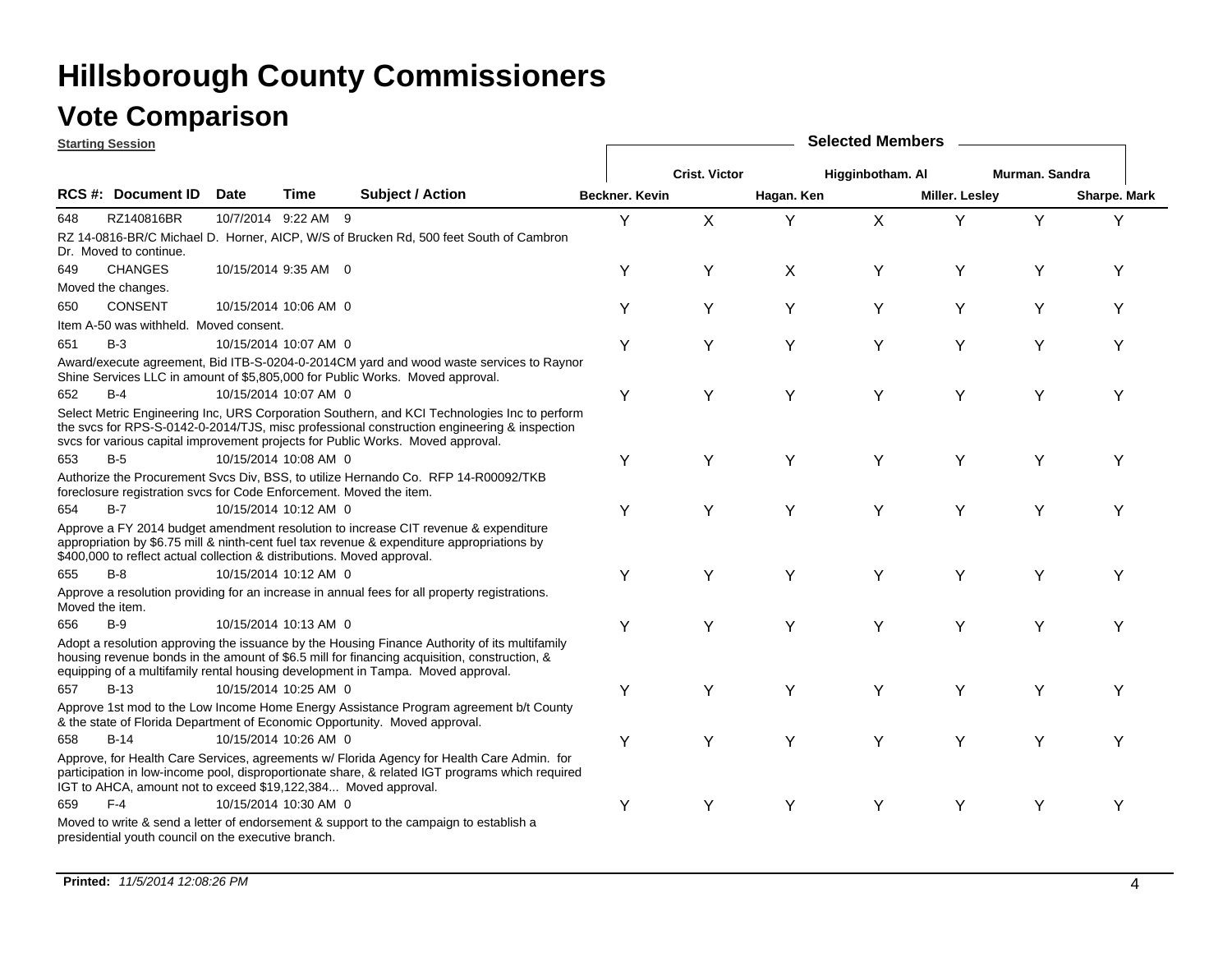### **Vote Comparison**

|             | <b>Starting Session</b>                                             |             |                       |                                                                                                                                                                                                  | <b>Selected Members</b> |                      |            |                  |                       |                |              |  |  |  |
|-------------|---------------------------------------------------------------------|-------------|-----------------------|--------------------------------------------------------------------------------------------------------------------------------------------------------------------------------------------------|-------------------------|----------------------|------------|------------------|-----------------------|----------------|--------------|--|--|--|
|             |                                                                     |             |                       |                                                                                                                                                                                                  |                         | <b>Crist. Victor</b> |            | Higginbotham. Al |                       | Murman, Sandra |              |  |  |  |
|             | <b>RCS #: Document ID</b>                                           | <b>Date</b> | Time                  | <b>Subject / Action</b>                                                                                                                                                                          | Beckner. Kevin          |                      | Hagan. Ken |                  | <b>Miller. Lesley</b> |                | Sharpe. Mark |  |  |  |
| 660         | $F-1$                                                               |             | 10/15/2014 10:39 AM 0 |                                                                                                                                                                                                  | Y                       | Y                    | Y          | Y                | Y                     | Y              | Y            |  |  |  |
|             |                                                                     |             |                       | Board appointments to the Hillsborough Area Regional Transit Authority. Moved to approve.                                                                                                        |                         |                      |            |                  |                       |                |              |  |  |  |
| 661         | $B-1$                                                               |             | 10/15/2014 10:50 AM 0 |                                                                                                                                                                                                  | Y                       | Υ                    | Y          | Y                | Y                     | Υ              | Y            |  |  |  |
|             | Moved approval.                                                     |             |                       | Approve an amended/restated interlocal agreement among the County, Tampa, and<br>Community Redevelopment Agency of Tampa regarding creation and expansion or CRAs.                               |                         |                      |            |                  |                       |                |              |  |  |  |
| 662         | $B-11$                                                              |             | 10/15/2014 10:52 AM 0 |                                                                                                                                                                                                  | Υ                       | Υ                    | Y          | Y                | Y                     | Υ              | Υ            |  |  |  |
|             | effective 10/1/2014 to 09/30/2017. Moved approval.                  |             |                       | Recommend ratification & approval of the collective bargaining agrmt b/t the Board and the<br>International Association of Fire Fighters, Local 2294, suppression and supervisory units,         |                         |                      |            |                  |                       |                |              |  |  |  |
| 663         | $B-12$                                                              |             | 10/15/2014 10:54 AM 0 |                                                                                                                                                                                                  | Y                       | Υ                    | Y          | Y                | Y                     | Υ              | Υ            |  |  |  |
|             | 09/30/2015. Moved approval.                                         |             |                       | Recommend ratification & approval of collective bargaining agrmnt b/t County & International<br>Association of Fire Fighters, Local 2294, paramedics & dispatchers unit, effective 10/01/2013 to |                         |                      |            |                  |                       |                |              |  |  |  |
| 664         | $F-3$                                                               |             | 10/15/2014 10:59 AM 0 |                                                                                                                                                                                                  | Y                       | Y                    | Y          | Y                | Y                     | Y              | Υ            |  |  |  |
| 11:30 a.m.  |                                                                     |             |                       | Moved to request the Board issue a proclamation to declare 10/21/2014 Breast Cancer<br>Awareness Day in the County, direct the Communications staff to plan a brief ceremony at                  |                         |                      |            |                  |                       |                |              |  |  |  |
| 665         | $E-2$                                                               |             | 10/15/2014 11:05 AM 0 |                                                                                                                                                                                                  | Υ                       | Υ                    | X          | Y                | Υ                     | Υ              |              |  |  |  |
|             | quarterly activity report. Moved to waive the rules.                |             |                       | Special appearance by Ed Peachey, President/CEO, CareerSource Tampa Bay to present their                                                                                                         |                         |                      |            |                  |                       |                |              |  |  |  |
| 666         | $B-6$                                                               |             | 10/15/2014 11:31 AM 0 |                                                                                                                                                                                                  | Y                       | Υ                    | Y          | Υ                | Y                     | Υ              | Υ            |  |  |  |
|             | contract w/ Clark in amount of \$26,491,958 Moved the item forward. |             |                       | Select Clark Construction Group to perform svcs in response to RFP-C-0139-0-02013/MK,<br>design build of the Public Safety Operations Complex, CIP C77793, and approve design build              |                         |                      |            |                  |                       |                |              |  |  |  |
| 667         | $G-1$                                                               |             | 10/15/2014 11:32 AM 0 |                                                                                                                                                                                                  | Υ                       | Υ                    | Y          | Y                | Υ                     | Υ              | Υ            |  |  |  |
|             | Services and Hillsborough HS Policy Council. Moved approval.        |             |                       | Receive the September 2014 monthly report from the HS/EHS Division, Children & Youth                                                                                                             |                         |                      |            |                  |                       |                |              |  |  |  |
| 668         | $G-2$                                                               |             | 10/15/2014 11:33 AM 0 |                                                                                                                                                                                                  | Y                       | Υ                    | Y          | Y                | Υ                     | Υ              | Υ            |  |  |  |
|             | training. Moved approval.                                           |             |                       | Receive report from HS Division, Children and Youth Services, regarding FY 2015 governance                                                                                                       |                         |                      |            |                  |                       |                |              |  |  |  |
| 669         | $G-3$                                                               |             | 10/15/2014 11:38 AM 0 |                                                                                                                                                                                                  | Υ                       | Υ                    | Y          | Υ                | Y                     | Υ              | Υ            |  |  |  |
| the report. |                                                                     |             |                       | Receive from Human Resources the internship program status report. Moved acceptance of                                                                                                           |                         |                      |            |                  |                       |                |              |  |  |  |
| 670         | $G-4$                                                               |             | 10/15/2014 11:49 AM 0 |                                                                                                                                                                                                  | Y                       | Υ                    | Y          | Y                | Y                     | Υ              | Υ            |  |  |  |
|             | receive the report.                                                 |             |                       | Receive report from Parks & Recreation Svcs regarding splash pads/spray parks. Moved to                                                                                                          |                         |                      |            |                  |                       |                |              |  |  |  |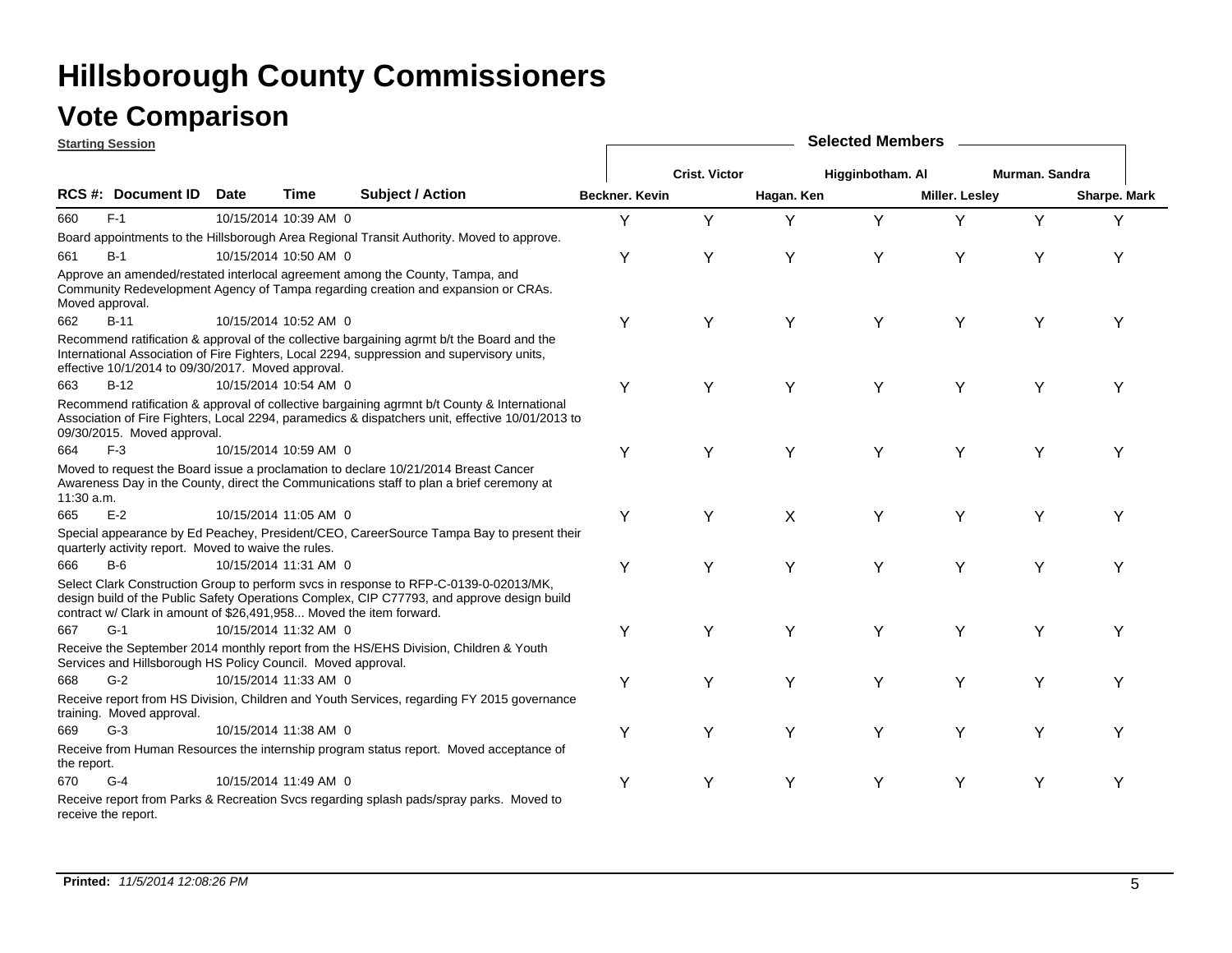| <b>Starting Session</b> |                                                 |             |                       |                                                                                                                                                                                                                                                                                   |                | <b>Selected Members</b> |                           |                  |                |                |              |  |  |  |  |
|-------------------------|-------------------------------------------------|-------------|-----------------------|-----------------------------------------------------------------------------------------------------------------------------------------------------------------------------------------------------------------------------------------------------------------------------------|----------------|-------------------------|---------------------------|------------------|----------------|----------------|--------------|--|--|--|--|
|                         |                                                 |             |                       |                                                                                                                                                                                                                                                                                   |                | <b>Crist. Victor</b>    |                           | Higginbotham. Al |                | Murman. Sandra |              |  |  |  |  |
|                         | <b>RCS #: Document ID</b>                       | <b>Date</b> | Time                  | <b>Subject / Action</b>                                                                                                                                                                                                                                                           | Beckner, Kevin |                         | Hagan, Ken                |                  | Miller. Lesley |                | Sharpe. Mark |  |  |  |  |
| 671                     | $G-5$                                           |             | 10/15/2014 11:53 AM 0 |                                                                                                                                                                                                                                                                                   | Y              | Y                       | Y                         | Y                | Y              | Y              | Υ            |  |  |  |  |
|                         | adoption of the report.                         |             |                       | Receive report from Public Utilities regarding infrastructure condition & reliability. Moved the                                                                                                                                                                                  |                |                         |                           |                  |                |                |              |  |  |  |  |
| 672                     | $A-50$                                          |             | 10/15/2014 11:56 AM 0 |                                                                                                                                                                                                                                                                                   | Υ              | Y                       | $\boldsymbol{\mathsf{X}}$ | Y                | Y              | Υ              | Υ            |  |  |  |  |
| resources               |                                                 |             |                       | Accept & appropriate \$600,000 in grant revenue from FDOT for LRTP & data collection<br>program. Moved the appropriation of the grant & also wanted Board to request MPO direct staff<br>to work w/ 4 jurisdictions, HART and FDOT to determine if the Leadership Group technical |                |                         |                           |                  |                |                |              |  |  |  |  |
| 673                     | $B-10$                                          |             | 10/15/2014 1:52 PM 0  |                                                                                                                                                                                                                                                                                   | Y              | X                       | Y                         | Υ                | Y              | Y              | Y            |  |  |  |  |
| approval.               |                                                 |             |                       | Adopt a resolution amending the fee schedule for building & construction sycs to foster<br>economic dvlpmnt by providing limited 45% fee reduction for building & construction-related<br>permit applications & applications for svcs filed b/t 01/01/2015 & 09/30/2015Moved for  |                |                         |                           |                  |                |                |              |  |  |  |  |
| 674                     | $D-1$                                           |             | 10/15/2014 2:55 PM 5  |                                                                                                                                                                                                                                                                                   | Y              | Y                       | Y                         | Y                | Y              | Y              | Υ            |  |  |  |  |
|                         | approval today. Ordinance 14-32.                |             |                       | Conduct a public hearing to consider enactment of the Hillsborough Health, Education, and Life<br>Planning Ordinance and advanced directives and domestic partnership registry. Moved                                                                                             |                |                         |                           |                  |                |                |              |  |  |  |  |
| 675                     | $D-2$                                           |             | 10/15/2014 3:23 PM 5  |                                                                                                                                                                                                                                                                                   | Y              | Υ                       | X                         | Y                | Y              | Y              | Υ            |  |  |  |  |
|                         |                                                 |             |                       | Conduct a public hearing to consider adopting an ord, relating to undergrounding of electric<br>utilities & assoc MSBUs referred to underground electric utilities improvement units, to fund the<br>undergrounding of electric utilities Moved for approval. Ordinance 14-31.    |                |                         |                           |                  |                |                |              |  |  |  |  |
| 676                     | <b>EPC</b>                                      |             | 10/16/2014 9:05 AM 2  |                                                                                                                                                                                                                                                                                   | X              | X                       | Y                         | X                | Υ              | Y              | Υ            |  |  |  |  |
|                         |                                                 |             |                       | Changes to the agenda. Moved to approve the changes to the agenda.                                                                                                                                                                                                                |                |                         |                           |                  |                |                |              |  |  |  |  |
| 677                     | <b>EPC</b>                                      |             | 10/16/2014 9:05 AM 2  |                                                                                                                                                                                                                                                                                   | X              | X                       | Y                         | Υ                | Y              | Υ              | Υ            |  |  |  |  |
|                         | Consent Agenda. Moved consent.                  |             |                       |                                                                                                                                                                                                                                                                                   |                |                         |                           |                  |                |                |              |  |  |  |  |
| 678                     | <b>EPC</b>                                      |             | 10/16/2014 9:08 AM 2  |                                                                                                                                                                                                                                                                                   | Χ              | X                       | Y                         | Y                | Υ              | Υ              | Υ            |  |  |  |  |
|                         |                                                 |             |                       | Request for commission action to allow staff to complete negotiations with the FDEP for<br>additional delegation under the environmental resource permitting rule. Moved approval.                                                                                                |                |                         |                           |                  |                |                |              |  |  |  |  |
| 679                     | <b>EPC</b>                                      |             | 10/16/2014 9:10 AM 2  |                                                                                                                                                                                                                                                                                   | X              | X                       | Y                         | Y                | Y              | Y              | Y            |  |  |  |  |
| approval.               |                                                 |             |                       | Request commission action to allow staff to complete negotiations with the Florida Fish and<br>Wildlife Conservation Commission for delegation of aquatic plant control permitting. Moved                                                                                         |                |                         |                           |                  |                |                |              |  |  |  |  |
| 680                     | <b>EPC</b>                                      |             | 10/16/2014 9:47 AM 2  |                                                                                                                                                                                                                                                                                   | X              | Y                       | Y                         | Υ                | Υ              | Υ              | Y            |  |  |  |  |
|                         |                                                 |             |                       | Approval of 2014 pollution recovery fund grant projects. Moved to accept the first project.                                                                                                                                                                                       |                |                         |                           |                  |                |                |              |  |  |  |  |
| 681                     | <b>EPC</b>                                      |             | 10/16/2014 9:48 AM 2  |                                                                                                                                                                                                                                                                                   | X              | Y                       | Y                         | Y                | Y              | Y              | Υ            |  |  |  |  |
|                         | pesticide collection and education day project. |             |                       | Approval of 2014 pollution recovery fund grant projects. Moved to approve the agricultural                                                                                                                                                                                        |                |                         |                           |                  |                |                |              |  |  |  |  |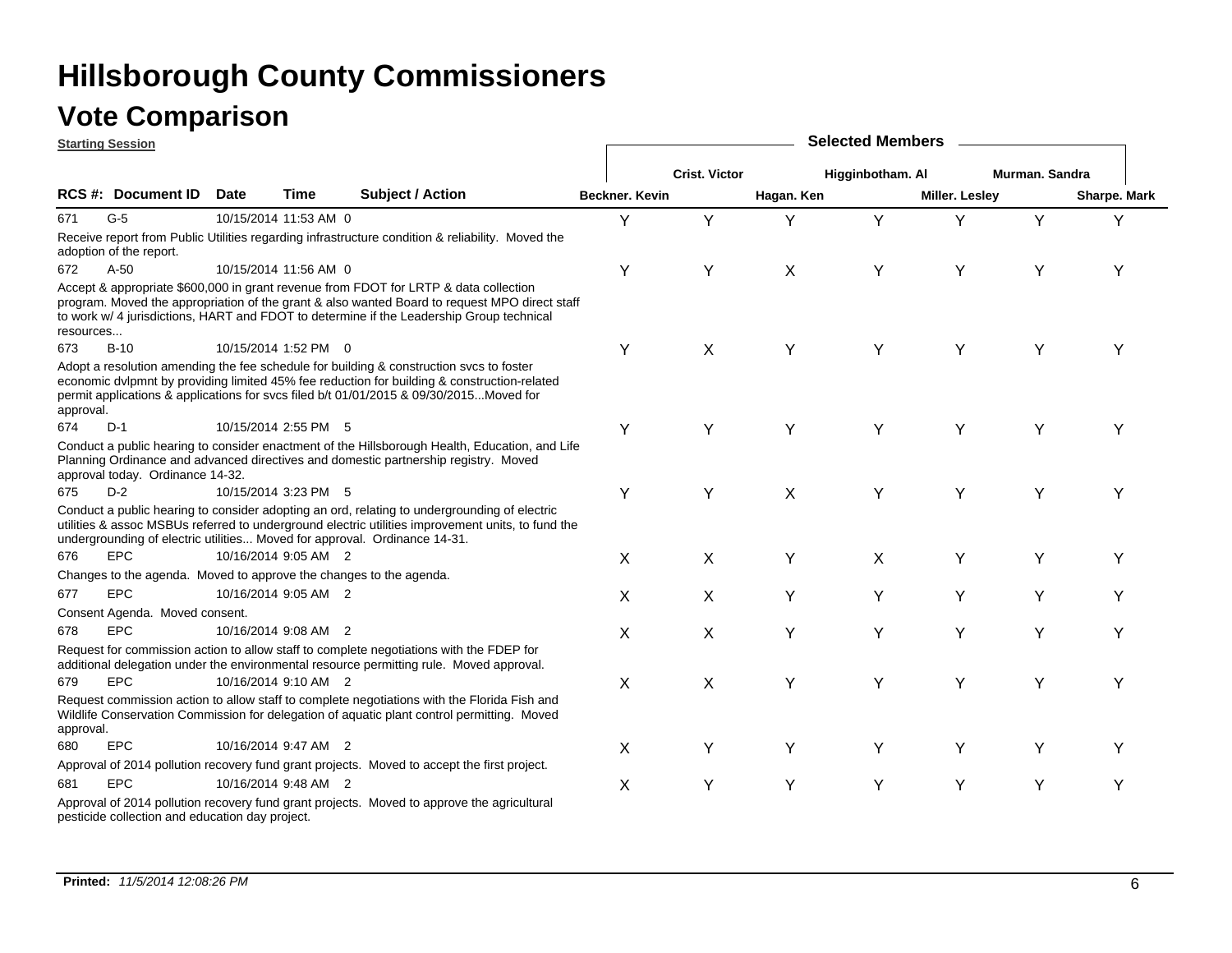### **Vote Comparison**

**Starting Session**

| <u>starting session</u> |                                                              |             |                      |                                                                                                                                                                                                                                                                              | <b>OUIGULU INGILIO</b> |                      |            |                  |                |                |                     |
|-------------------------|--------------------------------------------------------------|-------------|----------------------|------------------------------------------------------------------------------------------------------------------------------------------------------------------------------------------------------------------------------------------------------------------------------|------------------------|----------------------|------------|------------------|----------------|----------------|---------------------|
|                         |                                                              |             |                      |                                                                                                                                                                                                                                                                              |                        | <b>Crist. Victor</b> |            | Higginbotham. Al |                | Murman. Sandra |                     |
|                         | <b>RCS #: Document ID</b>                                    | <b>Date</b> | Time                 | <b>Subject / Action</b>                                                                                                                                                                                                                                                      | <b>Beckner, Kevin</b>  |                      | Hagan. Ken |                  | Miller. Lesley |                | <b>Sharpe. Mark</b> |
| 682                     | <b>EPC</b>                                                   |             | 10/16/2014 9:49 AM 2 |                                                                                                                                                                                                                                                                              | X                      | Y                    | Y          | Y                | Y              | Y              | Υ                   |
|                         | Watershed Education project.                                 |             |                      | Approval of 2014 pollution recovery fund grant projects. Moved to accept the East Lake                                                                                                                                                                                       |                        |                      |            |                  |                |                |                     |
| 683                     | <b>EPC</b>                                                   |             | 10/16/2014 9:50 AM 2 |                                                                                                                                                                                                                                                                              | X                      | Y                    | Υ          | Υ                | Y              | Y              | Y                   |
|                         | recommendations.                                             |             |                      | Approval of 2014 pollution recovery fund grant projects. Moved to accept the                                                                                                                                                                                                 |                        |                      |            |                  |                |                |                     |
| 684                     | PH/LDC                                                       |             | 10/23/2014 6:06 PM 5 |                                                                                                                                                                                                                                                                              | Y                      | Υ                    | Y          | Y                | Y              | Υ              | Υ                   |
|                         | Ordinance 14-33.                                             |             |                      | CPA 14-07 - FLUM Change (Small Scale Amendment) - Citrus Park Drive & Easy Street - land<br>use designation change on 5.7 acres from RES 9 to urban mixed use 20. Moved approval.                                                                                            |                        |                      |            |                  |                |                |                     |
| 685                     | PH/LDC                                                       |             | 10/23/2014 6:08 PM 0 |                                                                                                                                                                                                                                                                              | Υ                      | Υ                    | Y          | Y                | Y              | Υ              | Y                   |
|                         | LDC. Moved approval.                                         |             |                      | LDC 14-0856 - The purpose of the text amendment was to make terminology used in the body<br>of regulation for freestanding emergency room internally consistent w/ defined terms in the                                                                                      |                        |                      |            |                  |                |                |                     |
| 686                     | PH/LDC                                                       |             | 10/23/2014 6:09 PM 0 |                                                                                                                                                                                                                                                                              | Υ                      | Y                    | Y          | Y                | Υ              | Υ              | Y                   |
|                         |                                                              |             |                      | LDC 14-0863 - The purpose of the amendment was to provide additional technical guidelines<br>for homebuilders when constructing parking facilities for model dwelling units. Moved the item.                                                                                 |                        |                      |            |                  |                |                |                     |
| 687                     | PH/LDC                                                       |             | 10/23/2014 6:09 PM 0 |                                                                                                                                                                                                                                                                              | Υ                      | Υ                    | Y          | Υ                | Y              | Υ              | Y                   |
|                         | site & building construction plans. Moved approval.          |             |                      | LDC 14-0862 - The purpose of the amendment was to provide a parallel review processes for                                                                                                                                                                                    |                        |                      |            |                  |                |                |                     |
| 688                     | PH/LDC                                                       |             | 10/23/2014 6:09 PM 0 |                                                                                                                                                                                                                                                                              | Υ                      | Υ                    | Y          | Υ                | Y              | Y              | Y                   |
|                         |                                                              |             |                      | DRPM 140993 - The purpose of the DRPM text amendment was to amend Sections 4.1.5.1.2 &<br>4.1.5.1.3 by adding Sections 4.1.5.1.2.1 & 4.1.5.1.3.J, respectively, addressing implementation<br>of changes to the LDC associated w/ text amendment LDC 14-0862. Moved approval. |                        |                      |            |                  |                |                |                     |
| 689                     | PH/LDC                                                       |             | 10/23/2014 6:11 PM 0 |                                                                                                                                                                                                                                                                              | Υ                      | Υ                    | Y          | Y                | Υ              | Υ              | Υ                   |
| approval.               |                                                              |             |                      | LDC 14-0864, DRPM 14-0994, and Development Services Fee Schedule Amendment. Moved                                                                                                                                                                                            |                        |                      |            |                  |                |                |                     |
| 690                     | PH/LDC                                                       |             | 10/23/2014 6:12 PM 0 |                                                                                                                                                                                                                                                                              | Υ                      | Y                    | Υ          | Y                | Y              | Y              | Y                   |
|                         | certain criteria were met. Moved approval.                   |             |                      | DRPM 14-0996 - The amendment would allow the use of traffic data up to one year as long as                                                                                                                                                                                   |                        |                      |            |                  |                |                |                     |
| 691                     | PH/LDC                                                       |             | 10/23/2014 6:12 PM 5 |                                                                                                                                                                                                                                                                              | Υ                      | Υ                    | Y          | Y                | Y              | Y              | Υ                   |
|                         | the LDC. Ordinance 14-34.                                    |             |                      | Adoption of LDC ordinance. Moved to adopt an ordinance to incorporate the amendments into                                                                                                                                                                                    |                        |                      |            |                  |                |                |                     |
| 692                     | PH/LDC                                                       |             | 10/23/2014 6:13 PM 0 |                                                                                                                                                                                                                                                                              | Υ                      | Y                    | Υ          | Y                | Y              | Υ              | Υ                   |
| 0996.                   |                                                              |             |                      | Adoption of DRPM resolution. Moved to adopt the changes to DRPM 14-0993, 14-0994, & 14-                                                                                                                                                                                      |                        |                      |            |                  |                |                |                     |
| 693                     | PH/LDC                                                       |             | 10/23/2014 6:13 PM 0 |                                                                                                                                                                                                                                                                              | Y                      | Υ                    | Y          | Y                | Υ              | Υ              | Υ                   |
|                         | Moved for a resolution to adopt the changes of the schedule. |             |                      |                                                                                                                                                                                                                                                                              |                        |                      |            |                  |                |                |                     |

**Selected Members**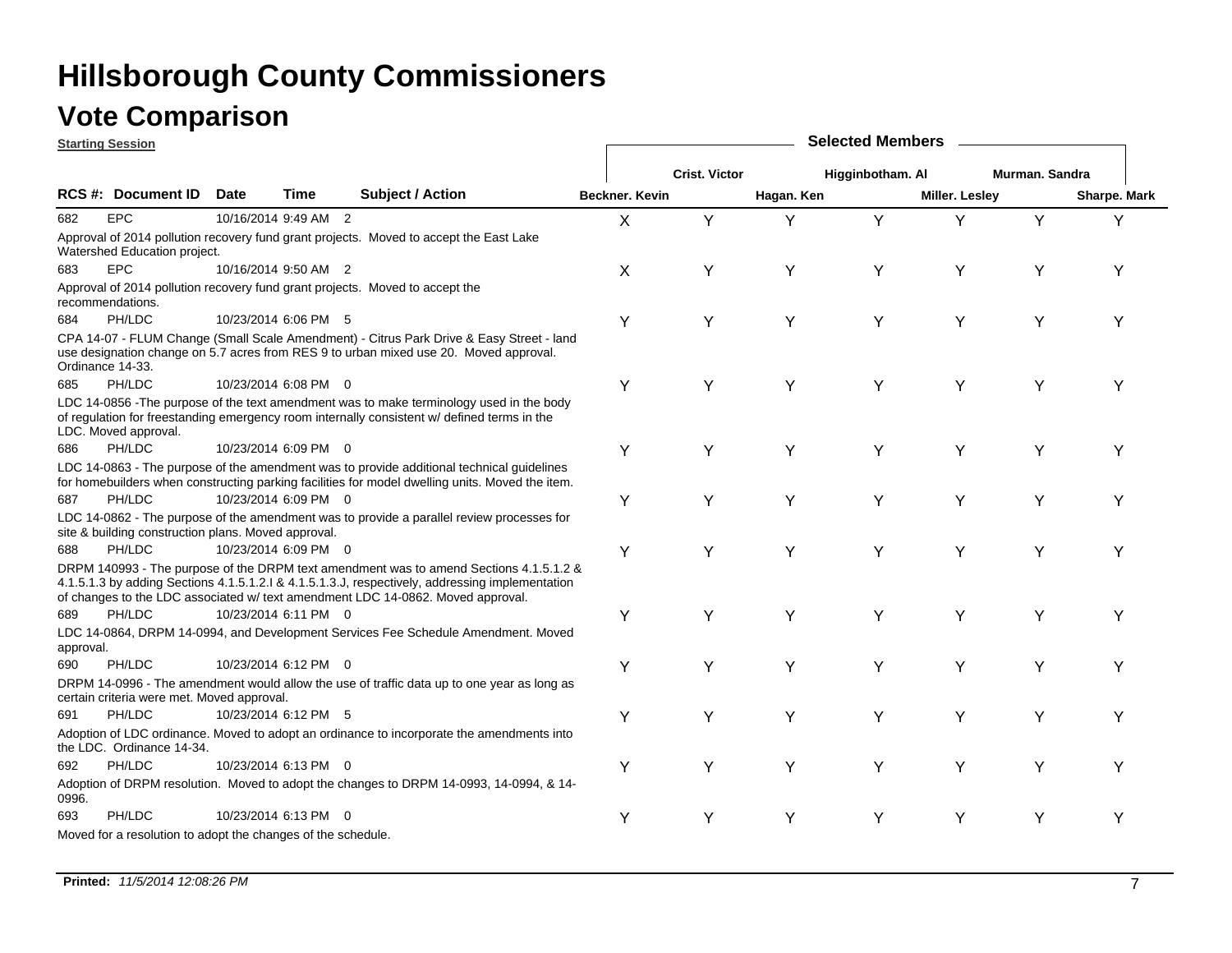|     | <b>Starting Session</b>                       |      |                      |                                                                                            |  |                |                      |                  | <b>Selected Members</b> |                |                |              |
|-----|-----------------------------------------------|------|----------------------|--------------------------------------------------------------------------------------------|--|----------------|----------------------|------------------|-------------------------|----------------|----------------|--------------|
|     |                                               |      |                      |                                                                                            |  |                | <b>Crist. Victor</b> | Higginbotham. Al |                         |                | Murman, Sandra |              |
|     | <b>RCS #: Document ID</b>                     | Date | Time                 | <b>Subject / Action</b>                                                                    |  | Beckner, Kevin |                      | Hagan. Ken       |                         | Miller. Lesley |                | Sharpe. Mark |
| 694 | PH/LDC                                        |      | 10/23/2014 6:15 PM 0 |                                                                                            |  | $\checkmark$   | v                    | v                | Y                       |                | v              |              |
|     | land use meeting at 9:00 a.m. Moved approval. |      |                      | Vote to have the Round 4 comprehensive plan transmittal hearing be scheduled for 12/9/2014 |  |                |                      |                  |                         |                |                |              |
|     | <b>Begin Date: 10/1/2014</b>                  |      |                      | <b>Bills: ALL</b>                                                                          |  |                |                      |                  |                         |                |                |              |
|     | <b>End Date: 10/31/2014</b>                   |      |                      |                                                                                            |  |                |                      |                  |                         |                |                |              |
|     | Vote Types: ALL                               |      |                      | <b>Actions: ALL</b>                                                                        |  |                |                      |                  |                         |                |                |              |
|     | Sort Order: RCS #:                            |      |                      | Subjects: ALL                                                                              |  |                |                      |                  |                         |                |                |              |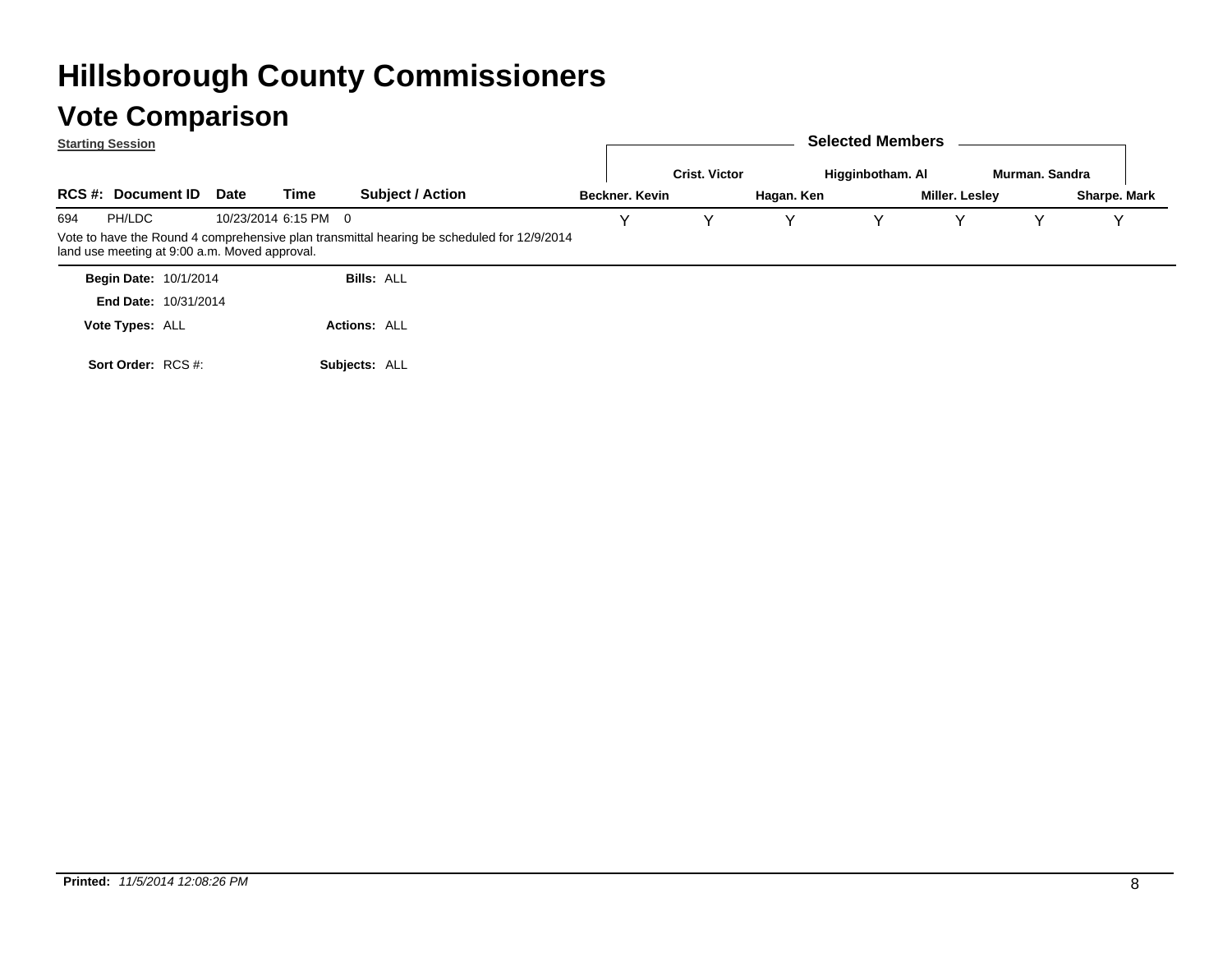### **Vote Comparison**

|                 | <b>Starting Session</b>                       |                     |      |                                                                                           |                | <b>Selected Members</b> |            |                  |                       |                |              |  |  |  |
|-----------------|-----------------------------------------------|---------------------|------|-------------------------------------------------------------------------------------------|----------------|-------------------------|------------|------------------|-----------------------|----------------|--------------|--|--|--|
|                 |                                               |                     |      |                                                                                           |                | <b>Crist. Victor</b>    |            | Higginbotham. Al |                       | Murman, Sandra |              |  |  |  |
|                 | <b>RCS#: Document ID</b>                      | Date                | Time | <b>Subject / Action</b>                                                                   | Beckner, Kevin |                         | Hagan. Ken |                  | <b>Miller. Lesley</b> |                | Sharpe. Mark |  |  |  |
| 695             | <b>CHANGES</b>                                | 11/6/2014 9:05 AM 9 |      |                                                                                           | Y              | X                       | Y          | Υ                | Y                     | Υ              | Y            |  |  |  |
|                 | Moved the changes.                            |                     |      |                                                                                           |                |                         |            |                  |                       |                |              |  |  |  |
| 696             | CONSENT                                       | 11/6/2014 9:05 AM 9 |      |                                                                                           | Υ              | X                       | Υ          | Υ                | Y                     | Y              | Υ            |  |  |  |
| Moved consent.  |                                               |                     |      |                                                                                           |                |                         |            |                  |                       |                |              |  |  |  |
| 697             | CDD 14-0858                                   | 11/6/2014 9:07 AM 5 |      |                                                                                           | Y              | X                       | Υ          | Υ                | Y                     | Υ              | Υ            |  |  |  |
| $14 - 35.$      |                                               |                     |      | CDD 14-0858 - Petition to establish The Reserve at Pradera CDD. Moved approval. Ordinance |                |                         |            |                  |                       |                |              |  |  |  |
| 698             | CDD 14-0883                                   | 11/6/2014 9:08 AM 5 |      |                                                                                           | Y              | X                       | Υ          | Υ                | Y                     | Y              | Υ            |  |  |  |
| 36.             |                                               |                     |      | CDD 14-0883 - Petition to establish Riverbend West CDD. Moved approval. Ordinance 14-     |                |                         |            |                  |                       |                |              |  |  |  |
| 699             | <b>PRS141057US</b>                            | 11/6/2014 9:10 AM 9 |      |                                                                                           | Υ              | X                       | Υ          | Υ                | Υ                     | Υ              | Υ            |  |  |  |
|                 | of E. 131st Ave & N. 22nd St. Moved approval. |                     |      | PRS 14-1057-USF/NW - Stearns Weaver Miller Weissler Alhadeff & Sitterson PA - SE Corner   |                |                         |            |                  |                       |                |              |  |  |  |
| 700             | PRS141068RV                                   | 11/6/2014 9:13 AM 9 |      |                                                                                           | Υ              | X                       | Y          | Υ                | Y                     | Υ              | Υ            |  |  |  |
| approval.       |                                               |                     |      | PRS 14-1068-RV/S - Tres Lezard - S/S of Symmes Rd, 900' E/O Brancato Lane. Moved          |                |                         |            |                  |                       |                |              |  |  |  |
| 701             | PRS141070BR                                   | 11/6/2014 9:15 AM 9 |      |                                                                                           | Y              | X                       | Y          | Υ                | Y                     | Y              | Υ            |  |  |  |
|                 | Place. Moved approval.                        |                     |      | PRS 14-1070-BR/C - Waldrop Engineering - N/S of Woodberry Rd, 400' W/O Pine Hollow        |                |                         |            |                  |                       |                |              |  |  |  |
| 702             | PRS141073NW                                   | 11/6/2014 9:17 AM 9 |      |                                                                                           | Y              | X                       | Υ          | Υ                | Y                     | Υ              | Υ            |  |  |  |
| approval.       |                                               |                     |      | PRS 14-1073-NWH/NW - Heidt Design LLC - SE side of Ecclesia Dr. & Race Track Rd. Moved    |                |                         |            |                  |                       |                |              |  |  |  |
| 703             | PRS141074GC                                   | 11/6/2014 9:19 AM 9 |      |                                                                                           | Υ              | X                       | Υ          | Υ                | Y                     | Υ              | Υ            |  |  |  |
| Moved approval. |                                               |                     |      | PRS 14-1074-GCN/NW - Horner & Assoc. - E/S of Twin Lakes Blvd., 400' S/O W. Busch Blvd.   |                |                         |            |                  |                       |                |              |  |  |  |
| 704             | PRS141075GB                                   | 11/6/2014 9:24 AM 9 |      |                                                                                           | Y              | X                       | Y          | Υ                | Y                     | Y              | Υ            |  |  |  |
| approval.       |                                               |                     |      | PRS 14-1075-GB/S - Horner & Assoc. - S/S of Gibsonton Rd, 200' E/O Gloria St. Moved       |                |                         |            |                  |                       |                |              |  |  |  |
| 705             | PRS141079BR                                   | 11/6/2014 9:26 AM 9 |      |                                                                                           | Y              | X                       | Υ          | Υ                | Y                     | Υ              | Υ            |  |  |  |
| approval.       |                                               |                     |      | PRS 14-1079-BR/C - Molloy & James - N/S of Lumsden Rd, 50' E/O Emerald Dr. Moved          |                |                         |            |                  |                       |                |              |  |  |  |
| 706             | RZ14-0816                                     | 11/6/2014 9:27 AM 9 |      |                                                                                           | Y              | X                       | Υ          | Υ                | Y                     | Υ              | Υ            |  |  |  |
|                 | open for oral argument.                       |                     |      | RZ 14-0816-BR/C - Horner & Assoc. - W/S of Brucken Rd, 500' S/O Cambron Dr. Moved to      |                |                         |            |                  |                       |                |              |  |  |  |
| 707             | RZ140816BR                                    | 11/6/2014 9:44 AM 9 |      |                                                                                           | Υ              | X                       | Υ          | Υ                | Y                     | Y              | Υ            |  |  |  |
| approval.       |                                               |                     |      | RZ 14-0816-BR/C - Horner & Assoc. - W/S of Brucken Rd, 500' S/O Cambron Dr. Moved for     |                |                         |            |                  |                       |                |              |  |  |  |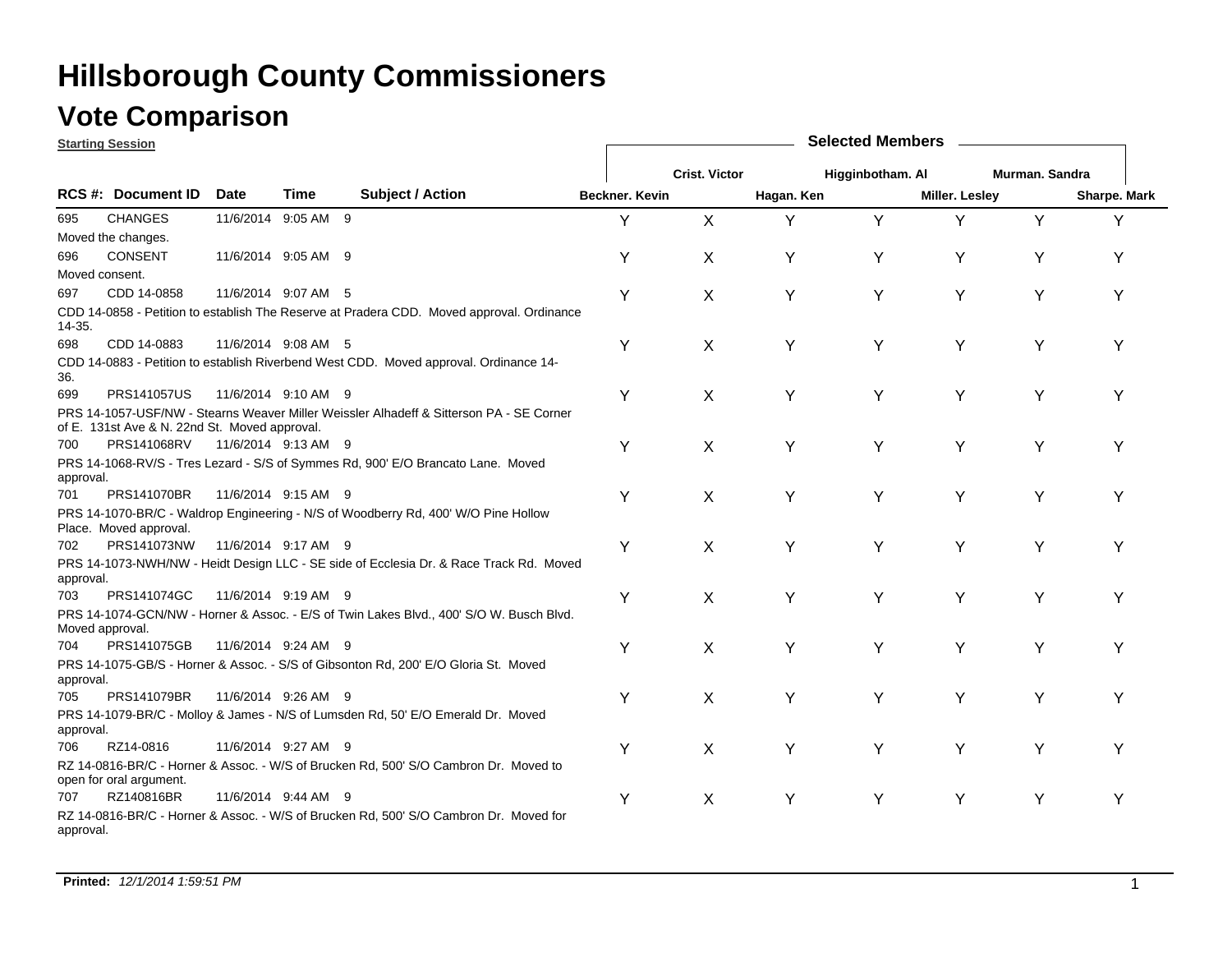### **Vote Comparison**

**Starting Session**

|           | <u> Əlarlıny Əessiun</u>                                            |             |                       |                                                                                                                                                                                                                                                                              | OUIUULUU IIIUIIIN |                      |            |                  |                |                |                     |  |  |
|-----------|---------------------------------------------------------------------|-------------|-----------------------|------------------------------------------------------------------------------------------------------------------------------------------------------------------------------------------------------------------------------------------------------------------------------|-------------------|----------------------|------------|------------------|----------------|----------------|---------------------|--|--|
|           |                                                                     |             |                       |                                                                                                                                                                                                                                                                              |                   | <b>Crist. Victor</b> |            | Higginbotham. Al |                | Murman. Sandra |                     |  |  |
|           | <b>RCS #: Document ID</b>                                           | <b>Date</b> | Time                  | <b>Subject / Action</b>                                                                                                                                                                                                                                                      | Beckner, Kevin    |                      | Hagan. Ken |                  | Miller. Lesley |                | <b>Sharpe. Mark</b> |  |  |
| 708       | RZ140714USF                                                         |             | 11/6/2014 9:48 AM 9   |                                                                                                                                                                                                                                                                              | Υ                 | X                    | Y          | Y                | Υ              | Y              | Y                   |  |  |
|           |                                                                     |             |                       | RZ 14-0714-USF/NW - Steve Allison - 14202 N. 42nd St. Moved to open for oral argument.                                                                                                                                                                                       |                   |                      |            |                  |                |                |                     |  |  |
| 709       | RZ140714USF                                                         |             | 11/6/2014 10:51 AM 9  |                                                                                                                                                                                                                                                                              | Υ                 | X                    | Y          | Υ                | N              | Υ              | Υ                   |  |  |
|           | conditions outlined by staff.                                       |             |                       | RZ 14-0714-USF/NW - Steve Allison - 14202 N. 42nd St. Moved approval subject to the                                                                                                                                                                                          |                   |                      |            |                  |                |                |                     |  |  |
| 710       | $K.1$ .                                                             |             | 11/6/2014 10:54 AM 6  |                                                                                                                                                                                                                                                                              | Υ                 | X                    | Y          | X                | Υ              | Υ              | Υ                   |  |  |
|           | cities of Tampa, Plant City, and Temple Terrace. Moved the changes. |             |                       | Minor changes to the CPA procedures manual for Unincorporated Hillsborough County and the                                                                                                                                                                                    |                   |                      |            |                  |                |                |                     |  |  |
| 711       | <b>CHANGES</b>                                                      |             | 11/13/2014 9:36 AM 0  |                                                                                                                                                                                                                                                                              | Υ                 | X                    | Y          | Y                | Υ              | Υ              | Υ                   |  |  |
|           | Moved the changes.                                                  |             |                       |                                                                                                                                                                                                                                                                              |                   |                      |            |                  |                |                |                     |  |  |
| 712       | <b>CONSENT</b>                                                      |             | 11/13/2014 10:02 AM 0 |                                                                                                                                                                                                                                                                              | Υ                 | X                    | Y          | Υ                | Υ              | Υ              | Y                   |  |  |
|           | Moved consent.                                                      |             |                       |                                                                                                                                                                                                                                                                              |                   |                      |            |                  |                |                |                     |  |  |
| 713       | $B-1$                                                               |             | 11/13/2014 10:02 AM 0 |                                                                                                                                                                                                                                                                              | Υ                 | X                    | Y          | Y                | Y              | Υ              | Y                   |  |  |
|           | amount not to exceed \$100 million Moved approval.                  |             |                       | Adopt a resolution approving a plan of financing involving issuance by Housing Finance<br>Authority of its single-family mtg revenue bonds/notes in one or more series in aggregate face                                                                                     |                   |                      |            |                  |                |                |                     |  |  |
| 714       | $B-2$                                                               |             | 11/13/2014 10:04 AM 0 |                                                                                                                                                                                                                                                                              | Υ                 | X                    | Y          | Y                | Υ              | Υ              | Y                   |  |  |
|           |                                                                     |             |                       | Authorize County Attorney's Ofc to draft a proposed amendment to Ord 09-63, Property<br>Maintenance Code, to require drowning prevention signage at public swimming pools, including<br>those located at apartment complexes & condominium developments. Moved for approval. |                   |                      |            |                  |                |                |                     |  |  |
| 715       | B-4                                                                 |             | 11/13/2014 10:12 AM 0 |                                                                                                                                                                                                                                                                              | Υ                 | X                    | Υ          | Y                | Υ              | Υ              | Y                   |  |  |
|           |                                                                     |             |                       | Complete annual performance appraisal process for Mr. Mike Merrill, County Administrator.<br>Moved to extend the contract for three years, effective at the end of 2015.                                                                                                     |                   |                      |            |                  |                |                |                     |  |  |
| 716       | $B-5$                                                               |             | 11/13/2014 10:14 AM 0 |                                                                                                                                                                                                                                                                              | Υ                 | X                    | Y          | Y                | Y              | Y              | Υ                   |  |  |
| approval. |                                                                     |             |                       | Complete annual performance appraisal process for County Attorney Chip Fletcher. Moved                                                                                                                                                                                       |                   |                      |            |                  |                |                |                     |  |  |
| 717       | $B-7$                                                               |             | 11/13/2014 10:15 AM 0 |                                                                                                                                                                                                                                                                              | Υ                 | X                    | Y          | Y                | Y              | Y              | Υ                   |  |  |
|           | for the period 10/01/2010 through 09/30/2011. Moved approval.       |             |                       | Approve, pursuant to Board Policy 03.04.26.00, removal of Library Svcs' uncollectible accounts                                                                                                                                                                               |                   |                      |            |                  |                |                |                     |  |  |
| 718       | $B-9$                                                               |             | 11/13/2014 10:16 AM 0 |                                                                                                                                                                                                                                                                              | Υ                 | X                    | Y          | Y                | Υ              | Y              | Y                   |  |  |
|           | Utilities. Moved approval.                                          |             |                       | Award File SS-P-0251-0-2014/MM, sole source purchase of water/wastewater treatment plant<br>pumps, tanks, parts, & svcs, to Carl Eric Johnson Inc. in the amount of \$2,527,240 for Public                                                                                   |                   |                      |            |                  |                |                |                     |  |  |
| 719       | $B-10$                                                              |             | 11/13/2014 10:16 AM 0 |                                                                                                                                                                                                                                                                              | Υ                 | X                    | Υ          | Y                | Y              | Y              | Υ                   |  |  |
|           | Public Utilities. Moved approval.                                   |             |                       | Award & execute agrmt for Bid ITB-C-0210-0-2014/DV, Sun City fire protection project, to<br>Dallas 1 Corp., dba Dallas 1 Construction & Development, in the amount of \$2,598,000 for                                                                                        |                   |                      |            |                  |                |                |                     |  |  |

**Selected Members**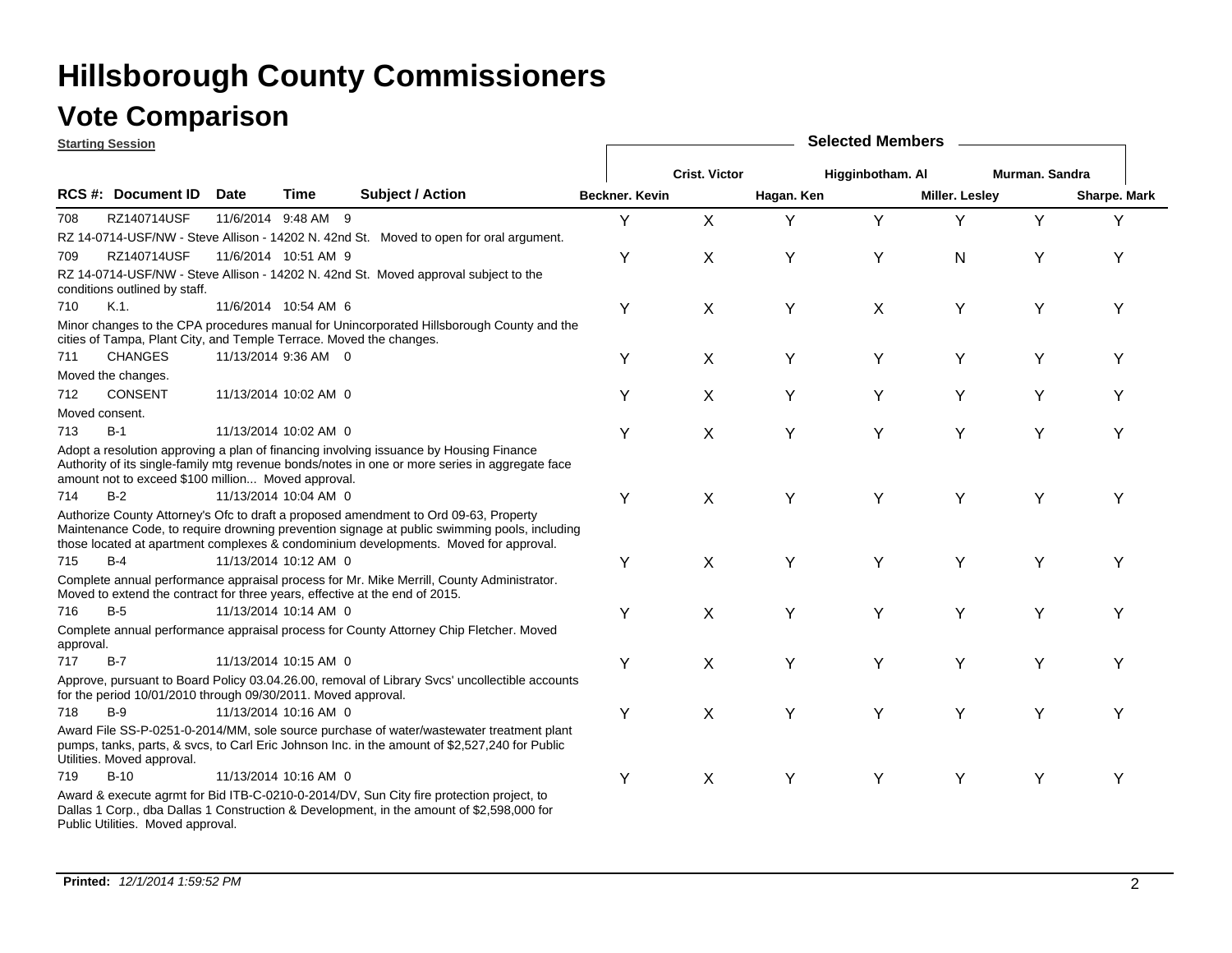|                 | <b>Starting Session</b>                                        |             |                       |                                                                                                                                                                                                                                                                                    | <b>Selected Members</b> |                      |            |                  |                |                |              |  |  |  |
|-----------------|----------------------------------------------------------------|-------------|-----------------------|------------------------------------------------------------------------------------------------------------------------------------------------------------------------------------------------------------------------------------------------------------------------------------|-------------------------|----------------------|------------|------------------|----------------|----------------|--------------|--|--|--|
|                 |                                                                |             |                       |                                                                                                                                                                                                                                                                                    |                         | <b>Crist. Victor</b> |            | Higginbotham. Al |                | Murman, Sandra |              |  |  |  |
|                 | RCS #: Document ID                                             | <b>Date</b> | Time                  | <b>Subject / Action</b>                                                                                                                                                                                                                                                            | Beckner, Kevin          |                      | Hagan. Ken |                  | Miller. Lesley |                | Sharpe. Mark |  |  |  |
| 720             | $B-11$                                                         |             | 11/13/2014 10:18 AM 0 |                                                                                                                                                                                                                                                                                    | Y                       | X                    | Y          | Y                | Υ              | Υ              | Y            |  |  |  |
|                 | Works. Moved approval.                                         |             |                       | Award & execute agreement for Bid ITB-C-0216-0-2014/ST, misc. pavement & construction<br>sycs term contract, to Ajax Paving Industries of FL LLC in the amount of \$1,488,875 for Public                                                                                           |                         |                      |            |                  |                |                |              |  |  |  |
| 721             | $B-12$                                                         |             | 11/13/2014 10:19 AM 0 |                                                                                                                                                                                                                                                                                    | Y                       | X                    | Y          | Y                | Y              | Υ              | Y            |  |  |  |
|                 | period for the Medical Examiner. Moved approval.               |             |                       | Award Bid ITB-S-0077-0-2014/EM, disposition svcs of unclaimed bodies, to Anderson-<br>McQueen Company DBA Tribute Funeral Care in the amount of \$1,248,200 for a five-year                                                                                                        |                         |                      |            |                  |                |                |              |  |  |  |
| 722             | $B-13$                                                         |             | 11/13/2014 10:19 AM 0 |                                                                                                                                                                                                                                                                                    | Y                       | X                    | Y          | Y                | Y              | Υ              | Υ            |  |  |  |
|                 | Company Inc. in amount of \$1 million per each Moved approval. |             |                       | Award & execute agrmts for Bid ITB-C-0241-0-2014/ST, R3M misc. facilities construction term<br>Contract 5, to Taborelli Construction Inc, Bayshore Contracting Corp, & Walkley Construction                                                                                        |                         |                      |            |                  |                |                |              |  |  |  |
| 723             | $B-14$                                                         |             | 11/13/2014 10:20 AM 0 |                                                                                                                                                                                                                                                                                    | Y                       | X                    | Y          | Y                | Υ              | Υ              | Y            |  |  |  |
|                 | expansion project, for Public Utilities. Moved approval.       |             |                       | Select McKim & Creed Inc. as the most highly- qualified firm to perform svcs for RPS-S-0206-0-<br>2014(TJS), design criteria professional for northwest regional water reclamation facility                                                                                        |                         |                      |            |                  |                |                |              |  |  |  |
| 724             | $B-15$                                                         |             | 11/13/2014 10:21 AM 0 |                                                                                                                                                                                                                                                                                    | Y                       | X                    | Υ          | Y                | Υ              | Υ              | Υ            |  |  |  |
| Moved approval. |                                                                |             |                       | Realign \$4.1 w/i various Public Utilities project funds to provide adequate funding levels for<br>Capital Improvement Programs for FY 2015 & to align budgets w/ projections & expenditures.                                                                                      |                         |                      |            |                  |                |                |              |  |  |  |
| 725             | $B-16$                                                         |             | 11/13/2014 10:22 AM 0 |                                                                                                                                                                                                                                                                                    | Y                       | X                    | Y          | Y                | Y              | Y              | Υ            |  |  |  |
|                 |                                                                |             |                       | Approve budget amendment resolution to appropriate \$3,663,446 from unincorporated area ad<br>valorem transportation tax fund reserves for future capital, for Bruce B. Down Rd widening<br>project (Palm Springs Blvd to Pebble Creek Dr) to bring appropriations Moved approval. |                         |                      |            |                  |                |                |              |  |  |  |
| 726             | $B-17$                                                         |             | 11/13/2014 10:25 AM 0 |                                                                                                                                                                                                                                                                                    | Y                       | X                    | Y          | Y                | Υ              | Y              | Υ            |  |  |  |
| approval.       |                                                                |             |                       | Approve agreement to modify access easement b/t County & Red Cast Development<br>Bloomingdale LLC for an easement intended to serve Bloomingdale Regional Library. Moved                                                                                                           |                         |                      |            |                  |                |                |              |  |  |  |
| 727             | $F-1$                                                          |             | 11/13/2014 10:27 AM 0 |                                                                                                                                                                                                                                                                                    | Y                       | Y                    | Y          | Y                | Y              | Y              | Υ            |  |  |  |
|                 | dogs w/i outdoor portions of their premises in the County.     |             |                       | Moved the County Attorney's Ofc to work w/ administrator & any appropriate agencies to amend<br>the County LDC to enable public food svc establishments to obtain a permit to allow patrons'                                                                                       |                         |                      |            |                  |                |                |              |  |  |  |
| 728             | $F-2$                                                          |             | 11/13/2014 10:30 AM 0 |                                                                                                                                                                                                                                                                                    | Y                       | Y                    | Y          | Y                | Υ              | Υ              | Y            |  |  |  |
|                 | any recommendations. Moved approval of Item F-2.               |             |                       | Request Development Svcs staff look at options to highlight expedited permit review process<br>currently available for Economic Development projects, & come back to the Board w/ a report &                                                                                       |                         |                      |            |                  |                |                |              |  |  |  |
| 729             | $G-1$                                                          |             | 11/13/2014 10:31 AM 0 |                                                                                                                                                                                                                                                                                    | Y                       | Υ                    | Y          | Y                | Y              | Υ              | Y            |  |  |  |
|                 | Policy Council. Moved adoption.                                |             |                       | Receive October 2014 monthly report from HS/Early HS Division, Children & Youth Svcs, & HS                                                                                                                                                                                         |                         |                      |            |                  |                |                |              |  |  |  |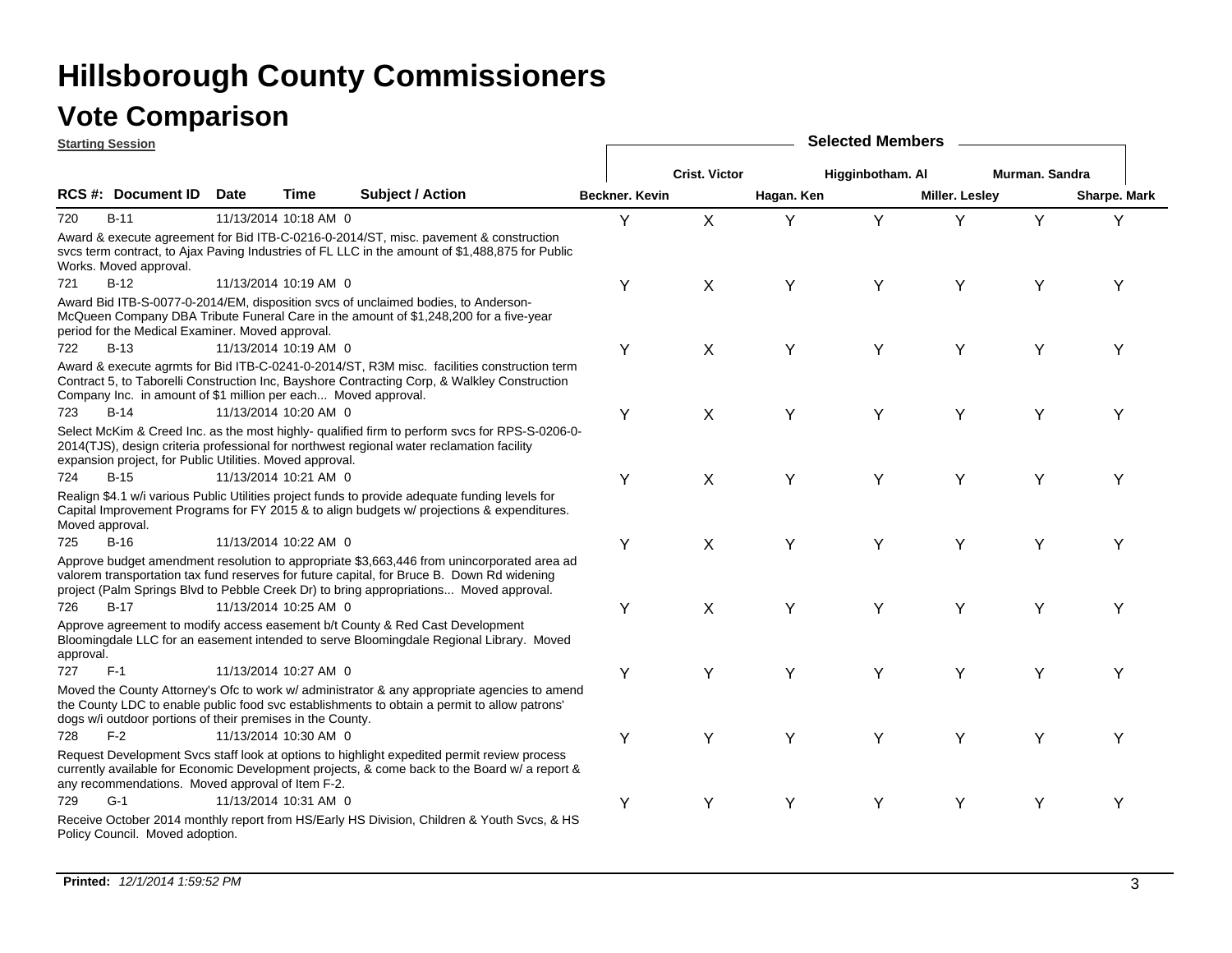|           | <b>Starting Session</b>                                |             |                       |                                                                                                                                                                                                                                                                                |                | <b>Selected Members</b> |            |                  |                       |                |              |  |  |  |
|-----------|--------------------------------------------------------|-------------|-----------------------|--------------------------------------------------------------------------------------------------------------------------------------------------------------------------------------------------------------------------------------------------------------------------------|----------------|-------------------------|------------|------------------|-----------------------|----------------|--------------|--|--|--|
|           |                                                        |             |                       |                                                                                                                                                                                                                                                                                |                | <b>Crist. Victor</b>    |            | Higginbotham. Al |                       | Murman, Sandra |              |  |  |  |
|           | RCS #: Document ID                                     | <b>Date</b> | Time                  | <b>Subject / Action</b>                                                                                                                                                                                                                                                        | Beckner. Kevin |                         | Hagan. Ken |                  | <b>Miller. Lesley</b> |                | Sharpe. Mark |  |  |  |
| 730       | $B-8$                                                  |             | 11/13/2014 10:47 AM 0 |                                                                                                                                                                                                                                                                                | Y              | Y                       | Y          | X                | Y                     | Y              | Υ            |  |  |  |
| rules.    |                                                        |             |                       | Adopt resolution which permitted issuance of refunding bonds by Tampa Sports Authority for<br>purpose of refinancing Local Option Sales Tax Refunding Revenue Bonds, Series 2005, &<br>Florida Sales Tax Payments Refunding Revenue Bonds, Series 2005 Moved to waive the      |                |                         |            |                  |                       |                |              |  |  |  |
| 731       | $B-8$                                                  |             | 11/13/2014 10:50 AM 0 |                                                                                                                                                                                                                                                                                | Y              | Y                       | Y          | Υ                | Υ                     | Υ              | Y            |  |  |  |
|           |                                                        |             |                       | Adopt resolution which permitted issuance of refunding bonds by Tampa Sports Authority for<br>purpose of refinancing Local Option Sales Tax Refunding Revenue Bonds, Series 2005, &<br>Florida Sales Tax Payments Refunding Revenue Bonds, Series 2005 Moved the item.         |                |                         |            |                  |                       |                |              |  |  |  |
| 732       | $E-1$                                                  |             | 11/13/2014 11:33 AM 0 |                                                                                                                                                                                                                                                                                | Y              | Y                       | X          | Υ                | Υ                     | Υ              | Υ            |  |  |  |
|           | quarterly activity report. Moved to accept the report. |             |                       | Special appearance by Mr. Santiago Corrada, president/CEO, Visit Tampa Bay, to present                                                                                                                                                                                         |                |                         |            |                  |                       |                |              |  |  |  |
| 733       | $B-6$                                                  |             | 11/13/2014 1:57 PM 0  |                                                                                                                                                                                                                                                                                | Y              | Υ                       | X          | Υ                | Υ                     | Υ              | Υ            |  |  |  |
|           | Internal Auditor. Moved to accept the report.          |             |                       | Receive quarterly update on Internal Auditor's activity from Ms. Michelle Leonhardt, County                                                                                                                                                                                    |                |                         |            |                  |                       |                |              |  |  |  |
| 734       | $D-1$                                                  |             | 11/13/2014 2:15 PM 0  |                                                                                                                                                                                                                                                                                | Y              | Υ                       | Y          | Y                | Y                     | Υ              | Y            |  |  |  |
|           |                                                        |             |                       | Pursuant to Section 125.3401, Florida Statutes, hold public hearing on proposed purchase of<br>Pluris Eastlake Inc & Pluris Pebble Creek Utility Inc private water & wastewater utility systems<br>to receive public comment & approve accompanying resolution Moved approval. |                |                         |            |                  |                       |                |              |  |  |  |
| 735       | $D-2$                                                  |             | 11/13/2014 2:17 PM 5  |                                                                                                                                                                                                                                                                                | Y              | Υ                       | Y          | Υ                | Υ                     | Υ              | Y            |  |  |  |
|           |                                                        |             |                       | Conduct public hearing & consider adoption of proposed ordinance granting exemption from<br>certain ad valorem taxation for Tampa Tank & Welding Inc. under the County economic<br>development ad valorem tax exemption program. Moved approval. Ordinance 14-37.              |                |                         |            |                  |                       |                |              |  |  |  |
| 736       | $B-3$                                                  |             | 11/13/2014 2:17 PM 0  |                                                                                                                                                                                                                                                                                | Y              | Υ                       | Y          | Υ                | Υ                     | Υ              | Υ            |  |  |  |
| Item B-3. |                                                        |             |                       | Approve an Economic Development ad valorem tax exemption agreement w/ Tampa Tank &<br>Welding Inc., in the form in background material, to ensure Tampa Tank satisfied all rqmts<br>under County econ devel ad valorem tax exemption program ordinance. Moved approval of      |                |                         |            |                  |                       |                |              |  |  |  |
| 737       | $D-3$                                                  |             | 11/13/2014 2:18 PM 0  |                                                                                                                                                                                                                                                                                | Y              | Y                       | Y          | Y                | Υ                     | Υ              | Υ            |  |  |  |
|           |                                                        |             |                       | Conduct public hearing to adopt resolution est. Board intent to use uniform method of collecting<br>an assessment for levy, collection, & enforcement of non-ad valorem assessment for properties<br>located w/i the following est Public Utilities impact fee Moved approval. |                |                         |            |                  |                       |                |              |  |  |  |
|           | Begin Date: 11/1/2014                                  |             |                       | <b>Bills: ALL</b>                                                                                                                                                                                                                                                              |                |                         |            |                  |                       |                |              |  |  |  |
|           | <b>End Date: 11/30/2014</b>                            |             |                       |                                                                                                                                                                                                                                                                                |                |                         |            |                  |                       |                |              |  |  |  |
|           | Vote Types: ALL                                        |             |                       | <b>Actions: ALL</b>                                                                                                                                                                                                                                                            |                |                         |            |                  |                       |                |              |  |  |  |
|           | Sort Order: RCS #:                                     |             |                       | Subjects: ALL                                                                                                                                                                                                                                                                  |                |                         |            |                  |                       |                |              |  |  |  |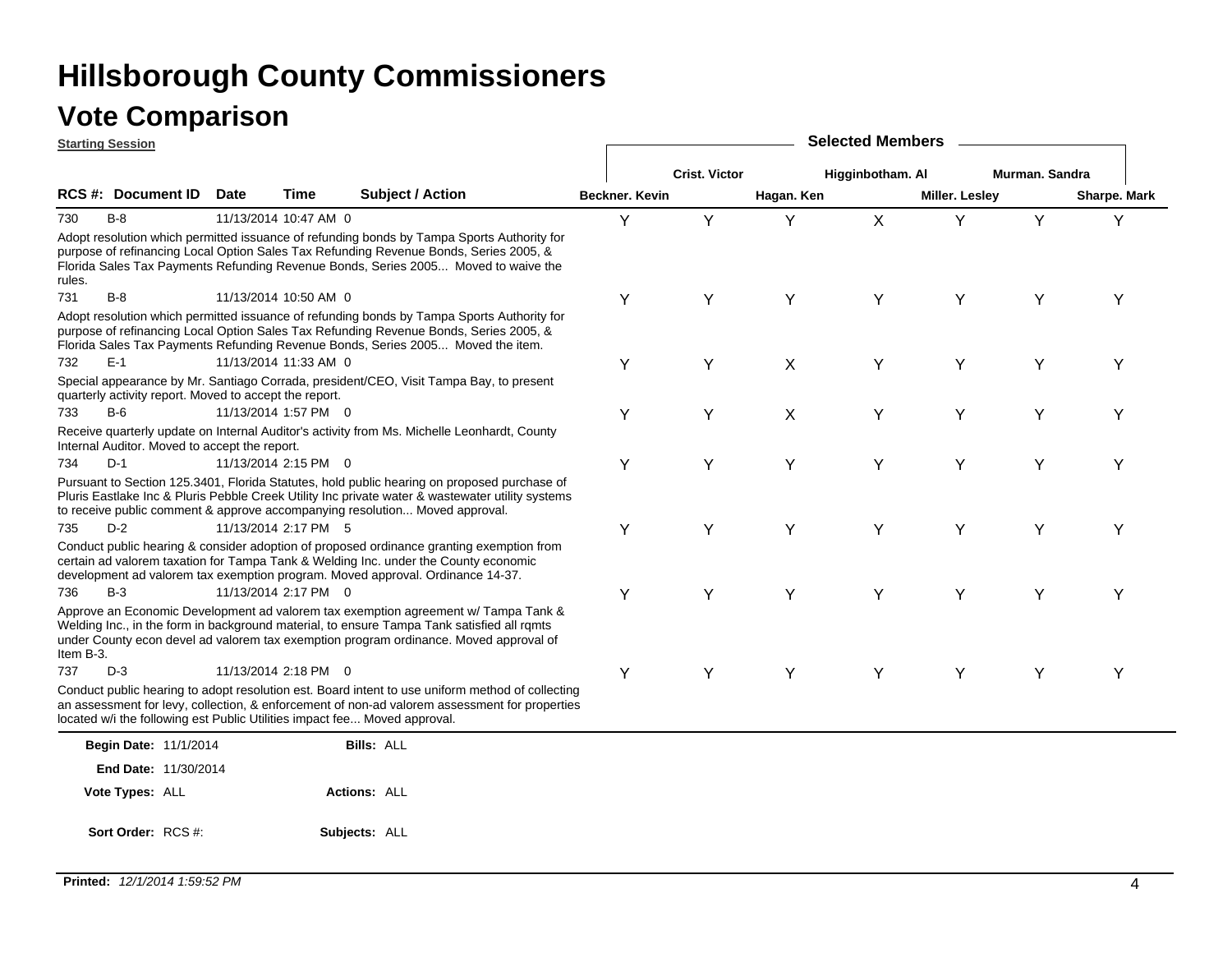### **Vote Comparison**

**Starting Session**

|                | <u>Starting Session</u>                                 |             |                      |                                                                                                                                                                                                                                                                                     | <b>OUIUULUM INUITIN</b> |                      |            |                  |                       |                |                     |  |  |
|----------------|---------------------------------------------------------|-------------|----------------------|-------------------------------------------------------------------------------------------------------------------------------------------------------------------------------------------------------------------------------------------------------------------------------------|-------------------------|----------------------|------------|------------------|-----------------------|----------------|---------------------|--|--|
|                |                                                         |             |                      |                                                                                                                                                                                                                                                                                     |                         | <b>Crist. Victor</b> |            | Higginbotham. Al |                       | Murman. Sandra |                     |  |  |
|                | <b>RCS #: Document ID</b>                               | <b>Date</b> | Time                 | <b>Subject / Action</b>                                                                                                                                                                                                                                                             | <b>Beckner, Kevin</b>   |                      | Hagan. Ken |                  | <b>Miller. Lesley</b> |                | <b>White. Stacy</b> |  |  |
| 1              | <b>CHANGES</b>                                          |             | 12/3/2014 9:38 AM 0  |                                                                                                                                                                                                                                                                                     | X                       | Y                    | Y          | Y                | X                     | Y              | Y                   |  |  |
|                | Moved the changes.                                      |             |                      |                                                                                                                                                                                                                                                                                     |                         |                      |            |                  |                       |                |                     |  |  |
| $\overline{2}$ | <b>CONSENT</b>                                          |             | 12/3/2014 10:27 AM 0 |                                                                                                                                                                                                                                                                                     | X                       | Υ                    | Y          | Y                | X                     | Υ              | Υ                   |  |  |
|                | Moved to approve the Consent Agenda.                    |             |                      |                                                                                                                                                                                                                                                                                     |                         |                      |            |                  |                       |                |                     |  |  |
| 3              | $G-1$                                                   |             | 12/3/2014 11:02 AM 0 |                                                                                                                                                                                                                                                                                     | X                       | Υ                    | Y          | Y                | Χ                     | Y              | Y                   |  |  |
|                | receive the report.                                     |             |                      | Receive the report from Code Enforcement regarding Code Enforcement resources. Moved to                                                                                                                                                                                             |                         |                      |            |                  |                       |                |                     |  |  |
| 4              | $E-1$                                                   |             | 12/3/2014 11:02 AM 0 |                                                                                                                                                                                                                                                                                     | X                       | Y                    | Y          | Y                | X                     | Y              | Υ                   |  |  |
| 1.             |                                                         |             |                      | Special appearance by Mr. Tom Aderhold, first vice president, Veterans Council of Hillsborough<br>County, to present a report on Veterans Memorial Park Musuem Committee Inc. Moved Item E-                                                                                         |                         |                      |            |                  |                       |                |                     |  |  |
| 5              | $F-2$                                                   |             | 12/3/2014 11:21 AM 0 |                                                                                                                                                                                                                                                                                     | Χ                       | Υ                    | Υ          | Y                | Χ                     | Υ              | Y                   |  |  |
|                |                                                         |             |                      | Discussion regarding initiating the procurement & development process for an outdoor amateur<br>multisport complex. Moved to direct County Administration to develop process for procuring<br>land for & construction of outdoor amateur multisport complex & to report back w/ the |                         |                      |            |                  |                       |                |                     |  |  |
| 6              | $B-1$                                                   |             | 12/3/2014 11:27 AM 0 |                                                                                                                                                                                                                                                                                     | X                       | Y                    | Y          | Y                | X                     | Y              | Y                   |  |  |
|                | Production US Inc. for The Infiltrator. Moved approval. |             |                      | Approve the Hillsborough County Film & Digital Media incentive award agreement w/ Good Film                                                                                                                                                                                         |                         |                      |            |                  |                       |                |                     |  |  |
| $\overline{7}$ | $B-2$                                                   |             | 12/3/2014 11:29 AM 0 |                                                                                                                                                                                                                                                                                     | X                       | Y                    | Y          | Y                | X                     | Y              | Υ                   |  |  |
| approval.      |                                                         |             |                      | Select Woodroffe Corporation Architects, Long & Associates Architects/Engineers Inc, Mason<br>Blau Associates Inc, GLE Associates Inc, Wilder Architecture Inc, & Holmes Hepner &<br>Associates Architects Inc as the most qualified firms for RPS-S-0182-0-2014/CM Moved           |                         |                      |            |                  |                       |                |                     |  |  |
| 8              | $B-3$                                                   |             | 12/3/2014 11:33 AM 0 |                                                                                                                                                                                                                                                                                     | X                       | Υ                    | Y          | Y                | X                     | Y              | Y                   |  |  |
|                | Homeless Svcs. Moved approval.                          |             |                      | Award & execute agrmt for RFP-S-0015-0-2015/CM, community housing solutions center, to<br>Drug Abuse Comprehensive Coordinating Office Inc in the amount of \$3,199,965.75 for                                                                                                      |                         |                      |            |                  |                       |                |                     |  |  |
| 9              | $F-1$                                                   |             | 12/3/2014 11:36 AM 0 |                                                                                                                                                                                                                                                                                     | X                       | Υ                    | Υ          | Y                | X                     | Y              | Υ                   |  |  |
|                | Board appointments. Moved to confirm.                   |             |                      |                                                                                                                                                                                                                                                                                     |                         |                      |            |                  |                       |                |                     |  |  |
| 10             | <b>CHANGES</b>                                          |             | 12/9/2014 9:05 AM 9  |                                                                                                                                                                                                                                                                                     | Υ                       | Y                    | Y          | Y                | Y                     | Y              | Y                   |  |  |
|                | Moved the changes.                                      |             |                      |                                                                                                                                                                                                                                                                                     |                         |                      |            |                  |                       |                |                     |  |  |
| 11             | <b>CONSENT</b>                                          |             | 12/9/2014 9:05 AM 9  |                                                                                                                                                                                                                                                                                     | Y                       | Υ                    | Y          | Y                | Y                     | Y              | Υ                   |  |  |
|                | Moved to approve the consent.                           |             |                      |                                                                                                                                                                                                                                                                                     |                         |                      |            |                  |                       |                |                     |  |  |
| 12             | V212014                                                 |             | 12/9/2014 9:11 AM 9  |                                                                                                                                                                                                                                                                                     | Y                       | Y                    | Υ          | Υ                | Y                     | Υ              | Υ                   |  |  |
|                |                                                         |             |                      | Folios 083458.0000 & 083471.0000 - Petition to vacate platted ROW, east of Lot 1, Block 3,<br>at 44. Disale 4. we constant to the interior of Opening Andritism to Davis a Marcell                                                                                                  |                         |                      |            |                  |                       |                |                     |  |  |

**Selected Members**

and west of Lot 11, Block 4, pursuant to the plat of Green's Addition to Dover. Moved approval.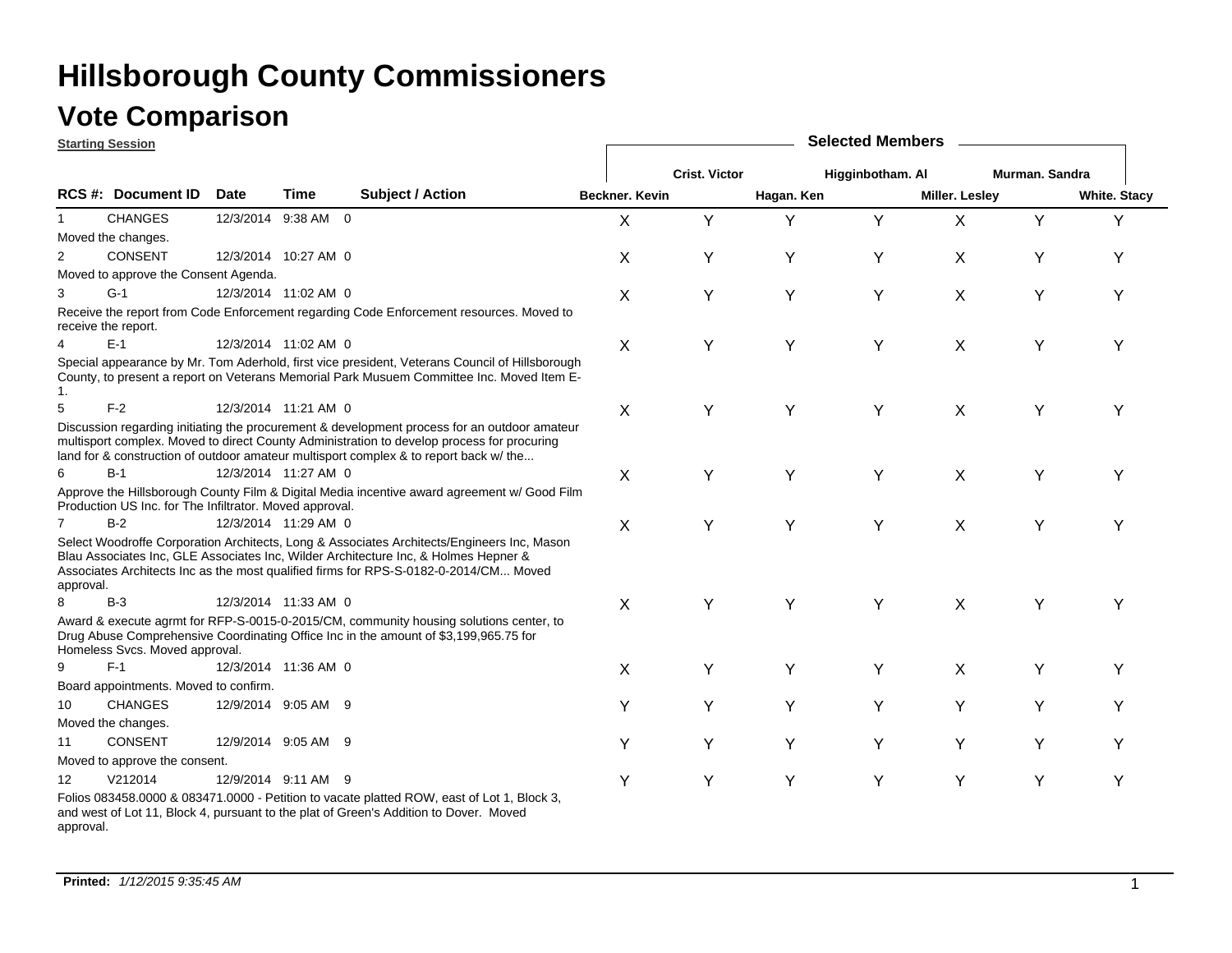| <b>Starting Session</b>                                                                                                                                                                                                                                                     |                         | <b>Selected Members</b> |                      |            |                  |                |                |                     |  |  |  |
|-----------------------------------------------------------------------------------------------------------------------------------------------------------------------------------------------------------------------------------------------------------------------------|-------------------------|-------------------------|----------------------|------------|------------------|----------------|----------------|---------------------|--|--|--|
|                                                                                                                                                                                                                                                                             |                         |                         | <b>Crist. Victor</b> |            | Higginbotham. Al |                | Murman, Sandra |                     |  |  |  |
| RCS #: Document ID<br><b>Date</b><br><b>Time</b>                                                                                                                                                                                                                            | <b>Subject / Action</b> | Beckner, Kevin          |                      | Hagan. Ken |                  | Miller. Lesley |                | <b>White. Stacy</b> |  |  |  |
| V150003<br>13<br>12/9/2014 9:13 AM 9                                                                                                                                                                                                                                        |                         | Y                       | Y                    | Y          | Y                | Υ              | Y              | Y                   |  |  |  |
| Folios 057638.0000, 057638.0060, & 057638.0075 - Petition to vacate platted right of way, east<br>of Tracts 883 & 908, & west of Tracts 884 & 907, pursuant to the plat of third addition to Ruskin<br>Colony Farms (PB1/PG132). Moved approval.                            |                         |                         |                      |            |                  |                |                |                     |  |  |  |
| V150005<br>14<br>12/9/2014 9:15 AM 9                                                                                                                                                                                                                                        |                         | Y                       | Y                    | Y          | Y                | Y              | Υ              | Υ                   |  |  |  |
| Folio 005049.1284 - Petition to vacate a platted utility easement over the north 7.5 feet of Lot<br>21, Block 80, pursuant to the plat of Town 'N Country Park, Unit 38. Moved approval.                                                                                    |                         |                         |                      |            |                  |                |                |                     |  |  |  |
| 15<br>V150006<br>12/9/2014 9:16 AM 9                                                                                                                                                                                                                                        |                         | Υ                       | Y                    | Y          | Y                | Y              | Y              | Y                   |  |  |  |
| Folio 004445.5028 - Petition to vacate a portion of a platted utility easement over the south 7.5'<br>of Lot 46 Block 102, pursuant to plat of Town 'N Country Park, Unit 57. Moved approval.                                                                               |                         |                         |                      |            |                  |                |                |                     |  |  |  |
| CPA1408<br>12/9/2014 9:20 AM 5<br>16                                                                                                                                                                                                                                        |                         | Υ                       | Y                    | Υ          | Y                | Y              | Y              | Y                   |  |  |  |
| Transmittal Hearing Memorial Highway Mixed-Use area. Moved adoption. Ordinance 14-38                                                                                                                                                                                        |                         |                         |                      |            |                  |                |                |                     |  |  |  |
| CDD141051<br>12/9/2014 9:22 AM 9<br>17                                                                                                                                                                                                                                      |                         | Y                       | Y                    | Y          | Y                | Y              | Y              | Y                   |  |  |  |
| Petition to establish Shady Creek CDD. Moved approval.                                                                                                                                                                                                                      |                         |                         |                      |            |                  |                |                |                     |  |  |  |
| PRS141135KO<br>12/9/2014 9:26 AM 9<br>18<br>PRS 14-1135-KO/NW - Joseph Green, 18415 Wayne Road, allow installation of a fence w/                                                                                                                                            |                         | Y                       | Y                    | Y          | Y                | Y              | Y              | Y                   |  |  |  |
| masonry columns & metal rails & pickets on single-family lot. Moved adoption.                                                                                                                                                                                               |                         |                         |                      |            |                  |                |                |                     |  |  |  |
| PRS141137EG<br>12/9/2014 9:29 AM 9<br>19                                                                                                                                                                                                                                    |                         | Y                       | Y                    | Y          | Y                | Y              | Y              | Υ                   |  |  |  |
| PRS 14-1137-EGL/NW - Alvaro A. Rodriguez, E/S of N Manhattan Ave, 100' north of Broad St.<br>Convert 11 townhomes into 7 single-family units & add 2 access points onto N. Collidge Ave for<br>the new single-family units. Moved approval.                                 |                         |                         |                      |            |                  |                |                |                     |  |  |  |
| PRS150047GC<br>12/9/2014 9:44 AM 9<br>20                                                                                                                                                                                                                                    |                         | Y                       | Y                    | Y          | Y                | Y              | Υ              | Y                   |  |  |  |
| PRS-15-0047-GCN/NW - WRA Inc., west side of Arevalo de Avila, 450 ft west of Talavera de<br>Avila. Request to allow a second cross access point with the adjacent Avila development.<br>Continued to the January 13, 2015, land use meeting.                                |                         |                         |                      |            |                  |                |                |                     |  |  |  |
| PRS150053TH<br>12/9/2014 9:47 AM 9<br>21                                                                                                                                                                                                                                    |                         | Y                       | Y                    | Y          | Y                | Y              | Y              | Υ                   |  |  |  |
| PRS 15-0053-TH/C - American Surveying & Mapping Inc, 11701 Williams Rd. Request 2<br>percent increase in prev approved sq ft of 8,000 sq ft, to 8,160 sq ft, along w/ variation request<br>to LDC, Part 6.05.00 (parking/loading.) Moved approval.                          |                         |                         |                      |            |                  |                |                |                     |  |  |  |
| 22<br>DRI 14-0331<br>12/9/2014 11:07 AM 9                                                                                                                                                                                                                                   |                         | Y                       | Υ                    | Y          | Y                | Y              | Υ              | Υ                   |  |  |  |
| Waterset, DRI 266; RZ 14-0815-ABP/S; PRS 14-1076-ABP/S; PRS 14-1077-ABP/S - Staff<br>recommended the Bord approve the substantial deviation to the Wateset DRI in accordance w/<br>resolution, subject to any changes by County Attorney's Office. Moved approval.          |                         |                         |                      |            |                  |                |                |                     |  |  |  |
| DRI 14-0331<br>12/9/2014 11:08 AM 9<br>23                                                                                                                                                                                                                                   |                         | Y                       | Y                    | Y          | Y                | Y              | Y              | Y                   |  |  |  |
| DRI 266, RZ 14-0815-ABP/S; PRS 14-1076-ABP/S Asked County Attorney to come back w/<br>report on assessement method to help pay for future development, to figure out way around<br>legislative mandates, & also bring back list of shortfalls from current & previous DRIs. |                         |                         |                      |            |                  |                |                |                     |  |  |  |
| <b>CHANGES</b><br>12/17/2014 9:27 AM 0<br>24                                                                                                                                                                                                                                |                         | Υ                       | Y                    | Y          | Y                | Y              | Υ              | Y                   |  |  |  |
| Moved the changes.                                                                                                                                                                                                                                                          |                         |                         |                      |            |                  |                |                |                     |  |  |  |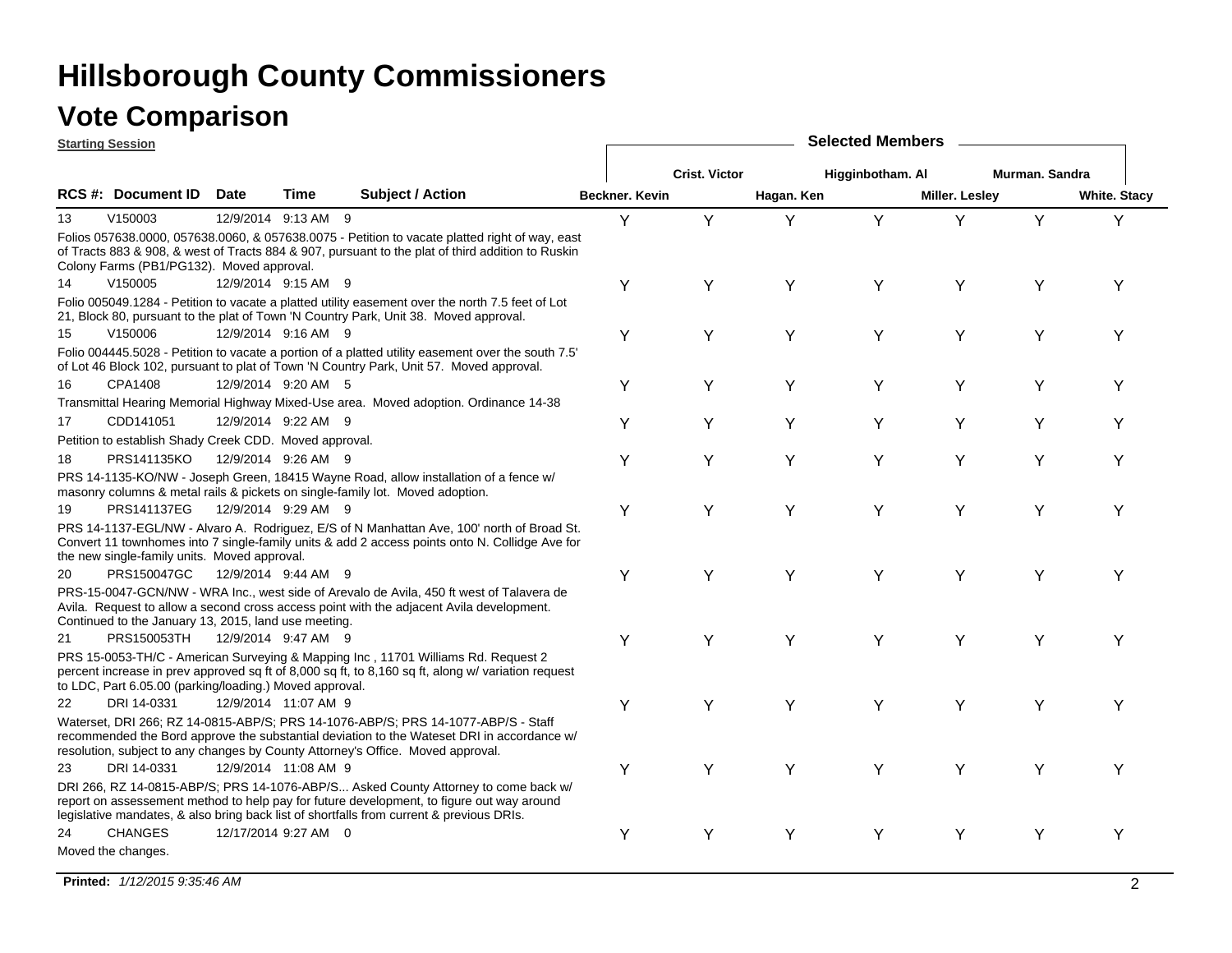|    | <b>Starting Session</b>                                               |             |                       |                                                                                                                                                                                                                                                                                      |                |                      |            | <b>Selected Members</b> |                       |                       |                     |
|----|-----------------------------------------------------------------------|-------------|-----------------------|--------------------------------------------------------------------------------------------------------------------------------------------------------------------------------------------------------------------------------------------------------------------------------------|----------------|----------------------|------------|-------------------------|-----------------------|-----------------------|---------------------|
|    |                                                                       |             |                       |                                                                                                                                                                                                                                                                                      |                | <b>Crist. Victor</b> |            | Higginbotham. Al        |                       | <b>Murman, Sandra</b> |                     |
|    | <b>RCS #: Document ID</b>                                             | <b>Date</b> | Time                  | Subject / Action                                                                                                                                                                                                                                                                     | Beckner, Kevin |                      | Hagan. Ken |                         | <b>Miller. Lesley</b> |                       | <b>White. Stacy</b> |
| 25 | $E-2$                                                                 |             | 12/17/2014 10:00 AM 0 |                                                                                                                                                                                                                                                                                      | Y              | Y                    | Y          | Y                       | Υ                     | Y                     | Y                   |
|    | make his presentation at that point.                                  |             |                       | Special appearance by Mr. Jeff Vinik, CEO of the Tampa Bay Lightning, to describe & present<br>his vision plan for downtown Tampa. Moved to waive the rules & allow Mr. Vinik to come forth &                                                                                        |                |                      |            |                         |                       |                       |                     |
| 26 | <b>CONSENT</b>                                                        |             | 12/17/2014 10:23 AM 0 |                                                                                                                                                                                                                                                                                      | Υ              | Y                    | X          | X                       | Y                     | Y                     | Y                   |
|    | Moved consent.                                                        |             |                       |                                                                                                                                                                                                                                                                                      |                |                      |            |                         |                       |                       |                     |
| 27 | $B-1$                                                                 |             | 12/17/2014 10:24 AM 0 |                                                                                                                                                                                                                                                                                      | Y              | Y                    | Y          | Υ                       | Υ                     | Y                     | Y                   |
|    | 9/30/2015 budget period of five-year project period. Moved approval.  |             |                       | Accept initial notice of award for FY 2015 Head Start (HS)/Early HS grant programs from U.S.<br>Dept of Health & Human Svcs Admin for Children & Families for initial 10/1/2014 through                                                                                              |                |                      |            |                         |                       |                       |                     |
| 28 | B-2                                                                   |             | 12/17/2014 10:25 AM 0 |                                                                                                                                                                                                                                                                                      | Υ              | Y                    | Y          | Υ                       | Y                     | Y                     | Υ                   |
|    | Moved approval.                                                       |             |                       | Confirm the hiring of Mr. Ramin Kouzehkanani as new Chief Information & Innovation Officer.                                                                                                                                                                                          |                |                      |            |                         |                       |                       |                     |
| 29 | $B-9$                                                                 |             | 12/17/2014 10:26 AM 0 |                                                                                                                                                                                                                                                                                      | Y              | Y                    | Y          | Y                       | Υ                     | Υ                     | Υ                   |
|    | Moved to waive the rules and proceed w/ 10:30 a.m. time certain item. |             |                       | Designate a top-ranked proposal from among two proposals submitted pursuant to RFP-C-<br>0211-0-23014/DP, public-private partnership development of New Tampa Community Park.                                                                                                        |                |                      |            |                         |                       |                       |                     |
| 30 | B-9                                                                   |             | 12/17/2014 10:45 AM 0 |                                                                                                                                                                                                                                                                                      | Y              | Υ                    | Y          | Υ                       | Y                     | Y                     | Υ                   |
|    |                                                                       |             |                       | Designate a top-ranked proposal from among two proposals submitted pursuant to RFP-C-<br>0211-0-2014/DP Moved the Board rank the Harrison Bennett proposer B proposal as the top-<br>ranked proposal; also, moved Board direct staff to enter negotiations w/ Harrison               |                |                      |            |                         |                       |                       |                     |
| 31 | $F-1$                                                                 |             | 12/17/2014 10:59 AM 0 |                                                                                                                                                                                                                                                                                      | Y              | Υ                    | Y          | Y                       | Υ                     | Y                     | Υ                   |
|    |                                                                       |             |                       | Receive the final quarterly progress report for Ready4Work Hillsborough from Strategic<br>Planning and Robert Blount, president, Abe Brown Ministries. Moved to receive the report, &<br>then also to add to make sure Board placed item on legislative agenda as something to watch |                |                      |            |                         |                       |                       |                     |
| 32 | $B-3$                                                                 |             | 12/17/2014 11:13 AM 0 |                                                                                                                                                                                                                                                                                      | Υ              | Y                    | Y          | X                       | Y                     | Y                     | Y                   |
|    | Mr. Merrill a raise in the amount of \$260,000.                       |             |                       | Approve 4th modification to employment agreement between County & Mr. Michael Merrill for<br>svcs as County Administrator, incorporating 11/13/2014 Board action. Moved the Board give                                                                                               |                |                      |            |                         |                       |                       |                     |
| 33 | $B-3$                                                                 |             | 12/17/2014 11:14 AM 0 |                                                                                                                                                                                                                                                                                      | Υ              | Υ                    | Y          | X                       | Υ                     | Υ                     | Υ                   |
|    |                                                                       |             |                       | Approve 4th modification to employment agreement between County & Mr. Michael Merrill for<br>svcs as County Administrator, incorporating 11/13/2014 Board action. Moved to bring back to<br>next Board meeting on agenda discussion of County Atty Chip Fletcher getting 4 percent   |                |                      |            |                         |                       |                       |                     |
| 34 | $B-4$                                                                 |             | 12/17/2014 11:19 AM 0 |                                                                                                                                                                                                                                                                                      | Y              | Υ                    | Y          | X                       | Υ                     | Y                     | Υ                   |
|    |                                                                       |             |                       | Approve agreement for the purchase of Pluris Eastlake Inc & Pluris PCU Inc private<br>water/wastewater utility systems for \$14.1 million & authorize staff to take all necessary actions                                                                                            |                |                      |            |                         |                       |                       |                     |

to close on purchase. Moved approval.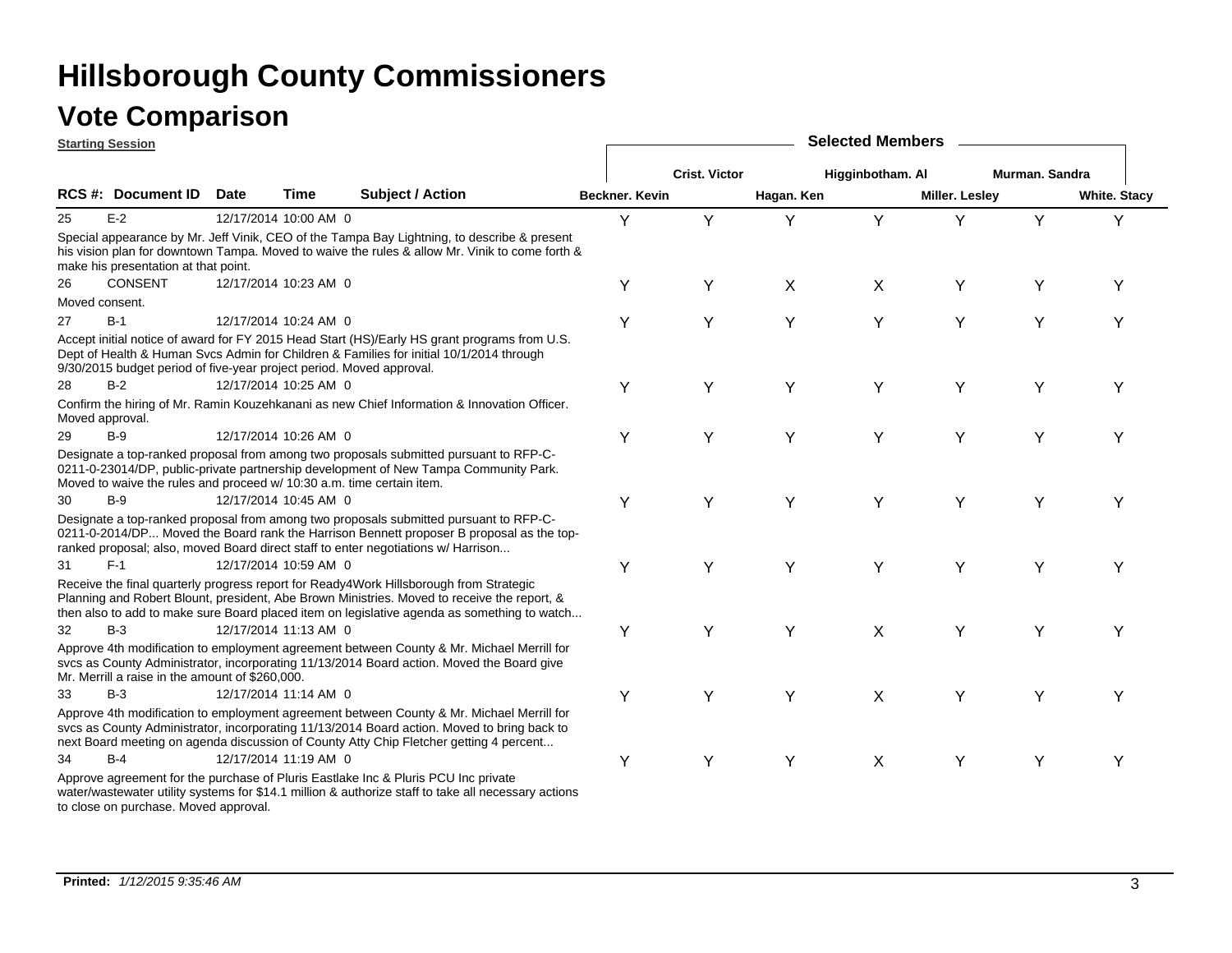|                 | <b>Starting Session</b>                                            |             |                       |                                                                                                                                                                                                                                                                          | <b>Selected Members</b> |                      |            |                  |                       |                |                     |  |  |  |
|-----------------|--------------------------------------------------------------------|-------------|-----------------------|--------------------------------------------------------------------------------------------------------------------------------------------------------------------------------------------------------------------------------------------------------------------------|-------------------------|----------------------|------------|------------------|-----------------------|----------------|---------------------|--|--|--|
|                 |                                                                    |             |                       |                                                                                                                                                                                                                                                                          |                         | <b>Crist. Victor</b> |            | Higginbotham. Al |                       | Murman. Sandra |                     |  |  |  |
|                 | RCS #: Document ID                                                 | <b>Date</b> | Time                  | <b>Subject / Action</b>                                                                                                                                                                                                                                                  | Beckner, Kevin          |                      | Hagan. Ken |                  | <b>Miller. Lesley</b> |                | <b>White. Stacy</b> |  |  |  |
| 35              | $B-5$                                                              |             | 12/17/2014 11:21 AM 0 |                                                                                                                                                                                                                                                                          | Y                       | Y                    | Y          | X                | Y                     | Y              | Y                   |  |  |  |
|                 | challenge grant funds jointly to the Chiselers Inc Moved approval. |             |                       | Approve the agreement between County, the University of Tampa Inc, & The Chiselers Inc. in<br>amount of \$250,000 for restoration & repair work, & resolution allocation historic preservation                                                                           |                         |                      |            |                  |                       |                |                     |  |  |  |
| 36              | B-6                                                                |             | 12/17/2014 11:25 AM 0 |                                                                                                                                                                                                                                                                          | Υ                       | Y                    | Y          | X                | Υ                     | Υ              | Y                   |  |  |  |
|                 |                                                                    |             |                       | Approve 2nd modification to agreement w/ Tampa Bay Convention & Visitors Bureau Inc to<br>support supplemental marketing & trade show efforts & businessincentive funding to attract<br>conventions & meetings primarily to the Tampa Convention Center. Moved approval. |                         |                      |            |                  |                       |                |                     |  |  |  |
| 37              | $B-8$                                                              |             | 12/17/2014 11:26 AM 0 |                                                                                                                                                                                                                                                                          | Υ                       | Y                    | Y          | X                | Υ                     | Y              | Υ                   |  |  |  |
| approval.       |                                                                    |             |                       | Award & execute the agreement for Bid ITB-C-0214-0-2014/MWK, facility repairs, rehabilitation,<br>& renovation to Commercial Interiors Inc in amount of \$3 million for Public Utilities. Moved                                                                          |                         |                      |            |                  |                       |                |                     |  |  |  |
| 38              | $B-10$                                                             |             | 12/17/2014 11:27 AM 0 |                                                                                                                                                                                                                                                                          | Y                       | Υ                    | Y          | $\sf X$          | Y                     | Y              | Υ                   |  |  |  |
|                 | ordinance. Moved approval.                                         |             |                       | Approve underground utility line facilities program manual, which outlined how Public Works<br>intended to implement County underground utilities municipal svcs benefit unit & assessment                                                                               |                         |                      |            |                  |                       |                |                     |  |  |  |
| 39              | $F-2$                                                              |             | 12/17/2014 11:28 AM 0 |                                                                                                                                                                                                                                                                          | Υ                       | Y                    | Y          | X                | Y                     | Y              | Y                   |  |  |  |
|                 | Commissioners Crist, Murman, and Miller.                           |             |                       | Request the Board approve creation of a legislative subcommittee to review legislative issues &<br>provide guidance to County legislative team. Moved to approve the legislative committee of                                                                            |                         |                      |            |                  |                       |                |                     |  |  |  |
| 40              | $G-1$                                                              |             | 12/17/2014 11:28 AM 0 |                                                                                                                                                                                                                                                                          | Υ                       | Y                    | Y          | X                | Υ                     | Υ              | Y                   |  |  |  |
|                 | Youth Svcs & Hillsborough HS Policy Council. Moved approval.       |             |                       | Recieve November 2014 monthly report from Head Start (HS)/Early HS Division, Children &                                                                                                                                                                                  |                         |                      |            |                  |                       |                |                     |  |  |  |
| 41              | $G-2$                                                              |             | 12/17/2014 11:36 AM 0 |                                                                                                                                                                                                                                                                          | Y                       | Y                    | X          | X                | Υ                     | Y              | Y                   |  |  |  |
|                 | Development projects. Moved to receive the report.                 |             |                       | Receive report from Development Svcs regarding expedited permitting for Economic                                                                                                                                                                                         |                         |                      |            |                  |                       |                |                     |  |  |  |
| 42              | $B-7$                                                              |             | 12/17/2014 1:48 PM 0  |                                                                                                                                                                                                                                                                          | Υ                       | Y                    | X          | Υ                | Y                     | Υ              | Y                   |  |  |  |
|                 |                                                                    |             |                       | Approve the County Internal Auditor 2015 annual audit plan. Moved to receive the report.                                                                                                                                                                                 |                         |                      |            |                  |                       |                |                     |  |  |  |
| 43              | $D-1$                                                              |             | 12/17/2014 2:00 PM 5  |                                                                                                                                                                                                                                                                          | Υ                       | Y                    | X          | X                | Υ                     | Υ              | Y                   |  |  |  |
|                 | ordinance. Moved approval. Ordinance 14-39                         |             |                       | Conduct public hearing to consider repeal of Ch. 28, Article VII, Sects 211-223 of Hillsborough<br>County Codes of Ordinances & Laws, & consider adoption of new proposed child care facilities                                                                          |                         |                      |            |                  |                       |                |                     |  |  |  |
| 44              | $D-2$                                                              |             | 12/17/2014 2:01 PM 5  |                                                                                                                                                                                                                                                                          | Υ                       | Y                    | X          | X                | Y                     | Y              | Υ                   |  |  |  |
|                 | homes licensing ordinance. Moved approval. Ordinance 14-40         |             |                       | Conduct public hearing to consider repeal of Ch. 28, Article VI, Sects 196-197 of Hillsborough<br>County Code of Ordinances & Laws & consider adoption of new proposed family child care                                                                                 |                         |                      |            |                  |                       |                |                     |  |  |  |
| 45              | $D-3$                                                              |             | 12/17/2014 2:03 PM 0  |                                                                                                                                                                                                                                                                          | Υ                       | Y                    | X          | Υ                | Υ                     | Y              | Y                   |  |  |  |
| Moved approval. |                                                                    |             |                       | Request to conduct a public hearing to complete 15-day public comment period, which began<br>12/2/14, for Program Year 2013/2014 consolidated annual performance & evaluation report.                                                                                    |                         |                      |            |                  |                       |                |                     |  |  |  |